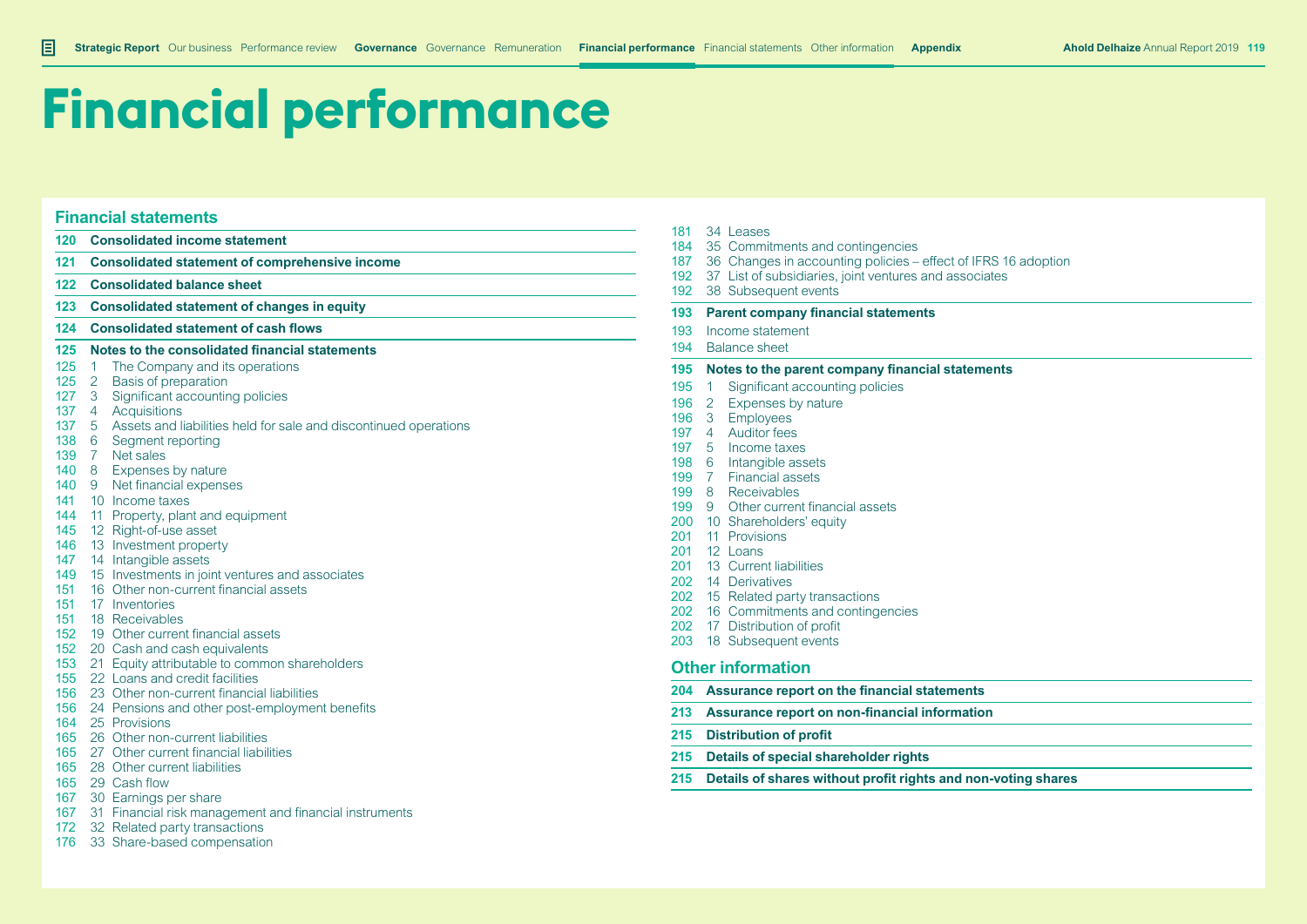# **Consolidated income statement**

| $\epsilon$ million, except per share data                                       | <b>Note</b>      | 2019      | 2018 restated |
|---------------------------------------------------------------------------------|------------------|-----------|---------------|
| Net sales                                                                       | 7                | 66,260    | 62,791        |
| Cost of sales                                                                   | 8                | (48, 200) | (45, 838)     |
| <b>Gross profit</b>                                                             |                  | 18,060    | 16,953        |
| Selling expenses                                                                |                  | (13, 021) | (12,030)      |
| General and administrative expenses                                             |                  | (2, 377)  | (2,300)       |
| Total operating expenses                                                        | 8                | (15, 397) | (14, 330)     |
| <b>Operating income</b>                                                         |                  | 2,662     | 2,623         |
| Interest income                                                                 |                  | 65        | 85            |
| Interest expense                                                                |                  | (175)     | (211)         |
| Net interest expense on defined benefit pension plans                           | 24               | (18)      | (19)          |
| Interest accretion to lease liability                                           | 34               | (366)     | (355)         |
| Other financial income (expense)                                                |                  | (35)      | 13            |
| Net financial expenses                                                          | 9                | (528)     | (487)         |
| Income before income taxes                                                      |                  | 2,134     | 2,136         |
| Income taxes                                                                    | 10 <sup>10</sup> | (417)     | (373)         |
| Share in income of joint ventures                                               | 15               | 50        | 34            |
| Income from continuing operations                                               |                  | 1,767     | 1,797         |
| Income (loss) from discontinued operations                                      | 5                | (1)       | (17)          |
| Net income attributable to common shareholders                                  |                  | 1,766     | 1,780         |
| <b>Earnings per share</b>                                                       | 30               |           |               |
| Net income per share attributable to common shareholders                        |                  |           |               |
| <b>Basic</b>                                                                    |                  | 1.60      | 1.51          |
| <b>Diluted</b>                                                                  |                  | 1.59      | 1.49          |
| Income from continuing operations per share attributable to common shareholders |                  |           |               |
| <b>Basic</b>                                                                    |                  | 1.60      | 1.53          |
| <b>Diluted</b>                                                                  |                  | 1.59      | 1.51          |

The accompanying notes are an integral part of these consolidated financial statements.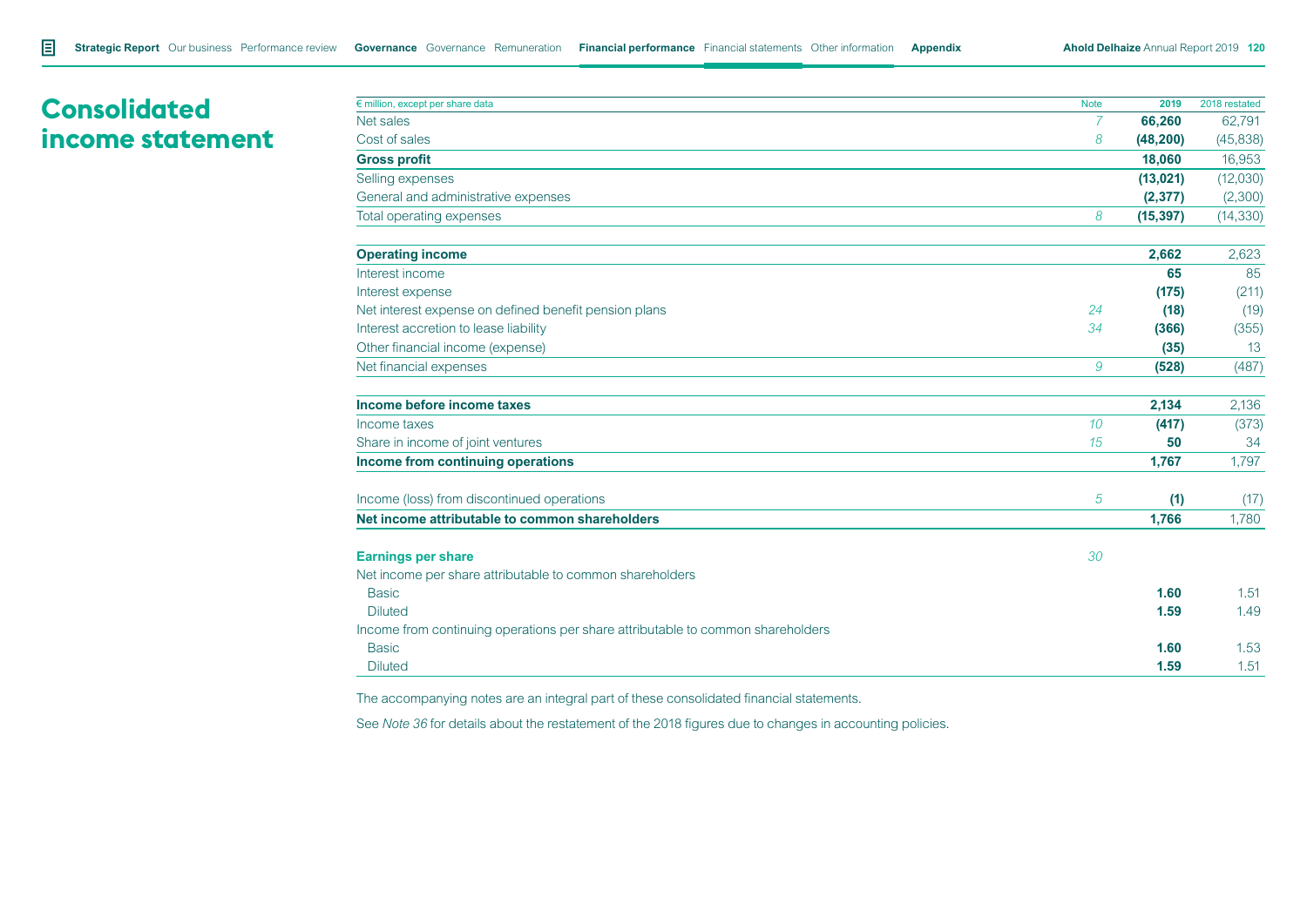# **Consolidated statement of comprehensive income**

| $\epsilon$ million                                                                | <b>Note</b> | 2019  | 2018 restated |
|-----------------------------------------------------------------------------------|-------------|-------|---------------|
| Net income                                                                        |             | 1,766 | 1,780         |
| Remeasurements of defined benefit pension plans                                   |             |       |               |
| Remeasurements before taxes - income (loss)                                       | 24          | (76)  | 66            |
| Income taxes                                                                      | 10          | 18    | (18)          |
| Other comprehensive income (loss) that will not be reclassified to profit or loss |             | (58)  | 48            |
| Currency translation differences in foreign interests:                            |             |       |               |
| Continuing operations                                                             |             | 241   | 475           |
| Income taxes                                                                      | 10          | (2)   |               |
| Cash flow hedges:                                                                 |             |       |               |
| Fair value result for the year                                                    |             | (5)   |               |
| Transfers to net income                                                           |             | 3     |               |
| Income taxes                                                                      | 10          | 1     |               |
| Non-realized gains (losses) on debt and equity instruments:                       |             |       |               |
| Fair value result for the period                                                  |             |       |               |
| Income taxes                                                                      |             |       |               |
| Other comprehensive income of joint ventures – net of income taxes:               |             |       |               |
| Share of other comprehensive income from continuing operations                    | 15          |       |               |
| Other comprehensive income (loss) reclassifiable to profit or loss                |             | 238   | 477           |
| Total other comprehensive income (loss)                                           |             | 180   | 525           |
| Total comprehensive income attributable to common shareholders                    |             | 1,945 | 2,305         |
| Attributable to:                                                                  |             |       |               |
| Continuing operations                                                             |             | 1,946 | 2,322         |
| Discontinued operations                                                           |             | (1)   | (17)          |
| Total comprehensive income attributable to common shareholders                    |             | 1.945 | 2,305         |

The accompanying notes are an integral part of these consolidated financial statements.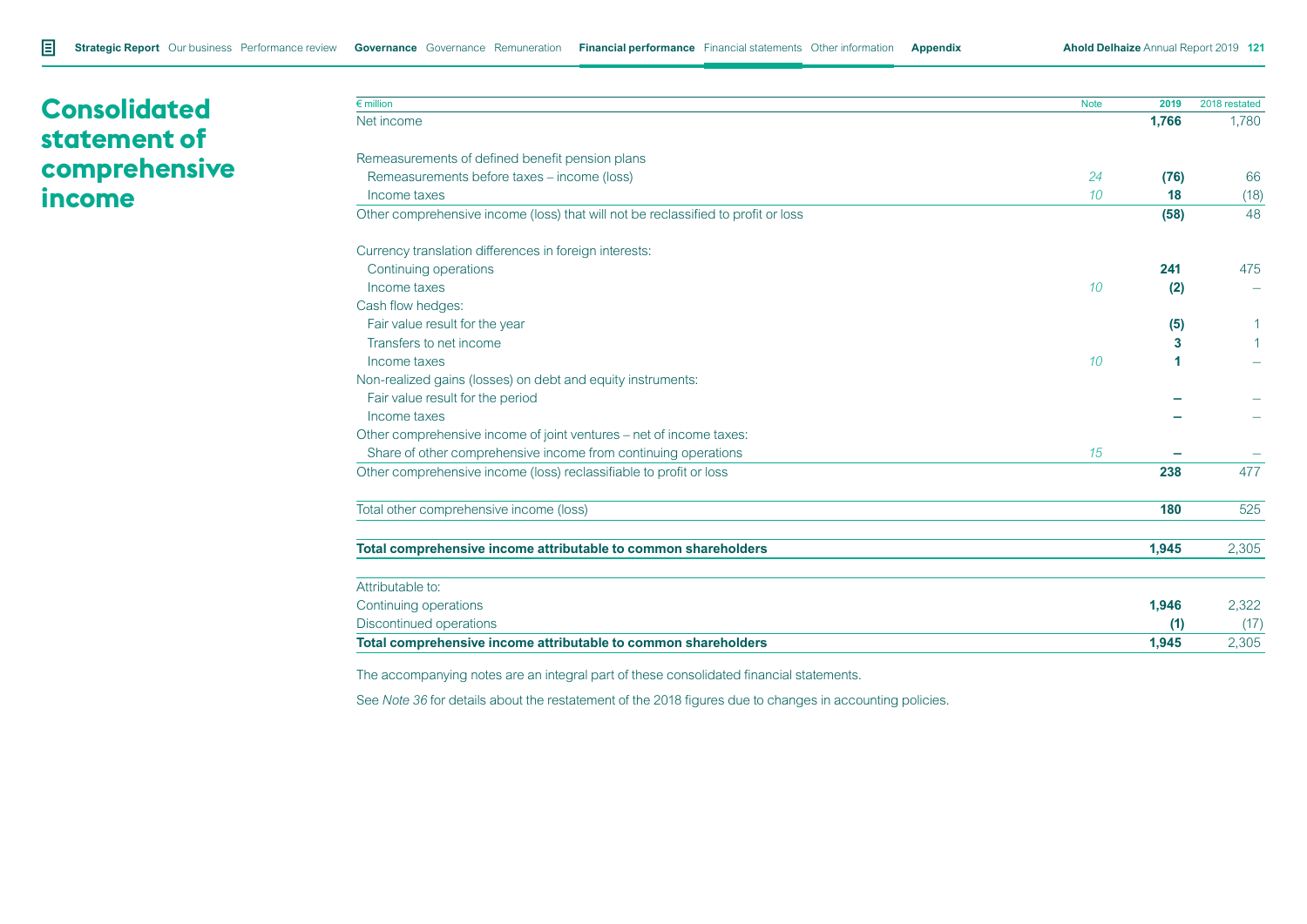# **Consolidated balance sheet**

| $\epsilon$ million                           | <b>Note</b> | December 29,<br>2019 | December 30.<br>2018 restated | January 1<br>2018 restated |
|----------------------------------------------|-------------|----------------------|-------------------------------|----------------------------|
| <b>Assets</b>                                |             |                      |                               |                            |
| Property, plant and equipment                | 11          | 10,519               | 10,046                        | 9,557                      |
| Right-of-use asset                           | 12          | 7,308                | 7,027                         | 6,970                      |
| Investment property                          | 13          | 883                  | 963                           | 1,016                      |
| Intangible assets                            | 14          | 12,060               | 11,813                        | 11,410                     |
| Investments in joint ventures and associates | 15          | 229                  | 213                           | 205                        |
| Other non-current financial assets           | 16          | 661                  | 636                           | 596                        |
| Deferred tax assets                          | 10          | 213                  | 166                           | 467                        |
| Other non-current assets                     |             | 49                   | 48                            | 44                         |
| <b>Total non-current assets</b>              |             | 31,920               | 30,912                        | 30,265                     |
| Assets held for sale                         | 5           | 67                   | 23                            | 14                         |
| Inventories                                  | 17          | 3,347                | 3,196                         | 3,077                      |
| <b>Receivables</b>                           | 18          | 1,905                | 1,748                         | 1,605                      |
| Other current financial assets               | 19          | 317                  | 559                           | 316                        |
| Income taxes receivable                      |             | 39                   | 53                            | 154                        |
| Prepaid expenses and other current assets    |             | 178                  | 217                           | 257                        |
| Cash and cash equivalents                    | 20          | 3,717                | 3,122                         | 4,581                      |
| <b>Total current assets</b>                  |             | 9,570                | 8,918                         | 10,004                     |
| <b>Total assets</b>                          |             | 41,490               | 39,830                        | 40,269                     |
|                                              |             |                      |                               |                            |

#### **Equity and liabilities**

| Equity attributable to common shareholders  | 21 | 14.083 | 14.205 | 14,591 |
|---------------------------------------------|----|--------|--------|--------|
| Loans                                       | 22 | 3,841  | 3,683  | 3,289  |
| Other non-current financial liabilities     | 23 | 8,716  | 8,946  | 8,921  |
| Pensions and other post-employment benefits | 24 | 677    | 532    | 567    |
| Deferred tax liabilities                    | 10 | 786    | 682    | 943    |
| <b>Provisions</b>                           | 25 | 724    | 751    | 748    |
| Other non-current liabilities               | 26 | 74     | 88     | 57     |
| <b>Total non-current liabilities</b>        |    | 14,818 | 14,682 | 14,525 |
| Accounts payable                            |    | 6,311  | 5,815  | 5,276  |
| Other current financial liabilities         | 27 | 3,257  | 2,227  | 3,132  |
| Income taxes payable                        |    | 82     | 110    | 136    |
| <b>Provisions</b>                           | 25 | 349    | 312    | 337    |
| Other current liabilities                   | 28 | 2,591  | 2,479  | 2,272  |
| <b>Total current liabilities</b>            |    | 12,590 | 10,943 | 11,153 |
| <b>Total equity and liabilities</b>         |    | 41,490 | 39,830 | 40.269 |

The accompanying notes are an integral part of these consolidated financial statements.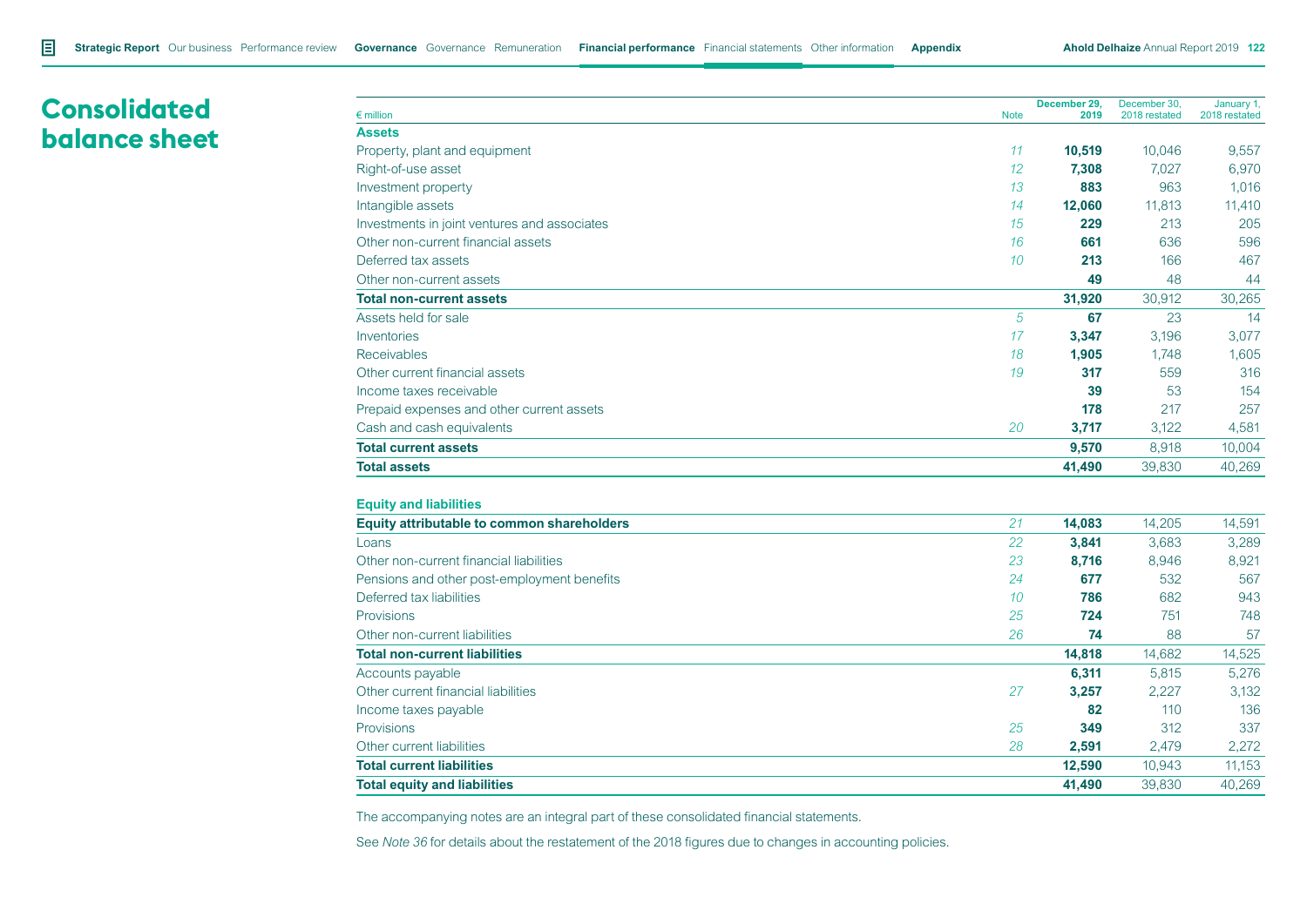# **Consolidated statement of changes in equity**

|                                                           |             |                  | <b>Additional</b>  | <b>Currency</b>        | Cash flow                | Other reserves<br>including       | Equity<br>attributable    |
|-----------------------------------------------------------|-------------|------------------|--------------------|------------------------|--------------------------|-----------------------------------|---------------------------|
| $\epsilon$ million                                        | <b>Note</b> | Share<br>capital | paid-in<br>capital | translation<br>reserve | hedging<br>reserve       | retained<br>earnings <sup>1</sup> | to common<br>shareholders |
| Balance as of January 1, 2018, as previously reported     |             | 12               | 15,175             | (555)                  | (4)                      | 541                               | 15,169                    |
| Effect of change in accounting policy - IFRS 16           |             |                  |                    |                        |                          | (578)                             | (578)                     |
| Balance as of January 1, 2018, restated                   |             | 12               | 15,175             | (555)                  | (4)                      | (37)                              | 14,591                    |
| Net income attributable to common shareholders – restated |             |                  |                    |                        | -                        | 1.780                             | 1,780                     |
| Other comprehensive income – restated                     |             |                  |                    | 475                    | 2                        | 48                                | 525                       |
| Total comprehensive income attributable to                |             |                  |                    |                        |                          |                                   |                           |
| common shareholders - restated                            |             |                  |                    | 475                    | 2                        | 1.828                             | 2,305                     |
| <b>Dividends</b>                                          |             |                  |                    |                        | $\overline{\phantom{0}}$ | (757)                             | (757)                     |
| Share buyback                                             |             |                  |                    |                        | $\overline{\phantom{0}}$ | (1,997)                           | (1,997)                   |
| Cancellation of treasury shares                           |             |                  | (1, 176)           |                        | -                        | 1,176                             |                           |
| Share-based payments                                      |             |                  |                    |                        |                          | 63                                | 63                        |
| Balance as of December 30, 2018, restated                 | 21          | 12               | 13,999             | (80)                   | (2)                      | 276                               | 14,205                    |
| Net income attributable to common shareholders            |             |                  |                    |                        |                          | 1,766                             | 1,766                     |
| Other comprehensive income (loss)                         |             |                  |                    | 239                    | (1)                      | (58)                              | 180                       |
| Total comprehensive income (loss) attributable to         |             |                  |                    |                        |                          |                                   |                           |
| common shareholders                                       |             |                  |                    | 239                    | (1)                      | 1.708                             | 1,945                     |
| <b>Dividends</b>                                          |             |                  |                    |                        | $\overline{\phantom{0}}$ | (1, 114)                          | (1, 114)                  |
| Share buyback                                             |             |                  |                    |                        | -                        | (1,002)                           | (1,002)                   |
| Cancellation of treasury shares                           |             | (1)              | (1,753)            |                        |                          | 1,753                             |                           |
| Share-based payments                                      |             |                  |                    |                        |                          | 47                                | 47                        |
| Other items                                               |             |                  |                    |                        |                          |                                   |                           |
| <b>Balance as of December 29, 2019</b>                    | 21          | 11               | 12,246             | 159                    | (3)                      | 1,670                             | 14,083                    |

1 Other reserves include the remeasurements of defined benefit plans.

The accompanying notes are an integral part of these consolidated financial statements.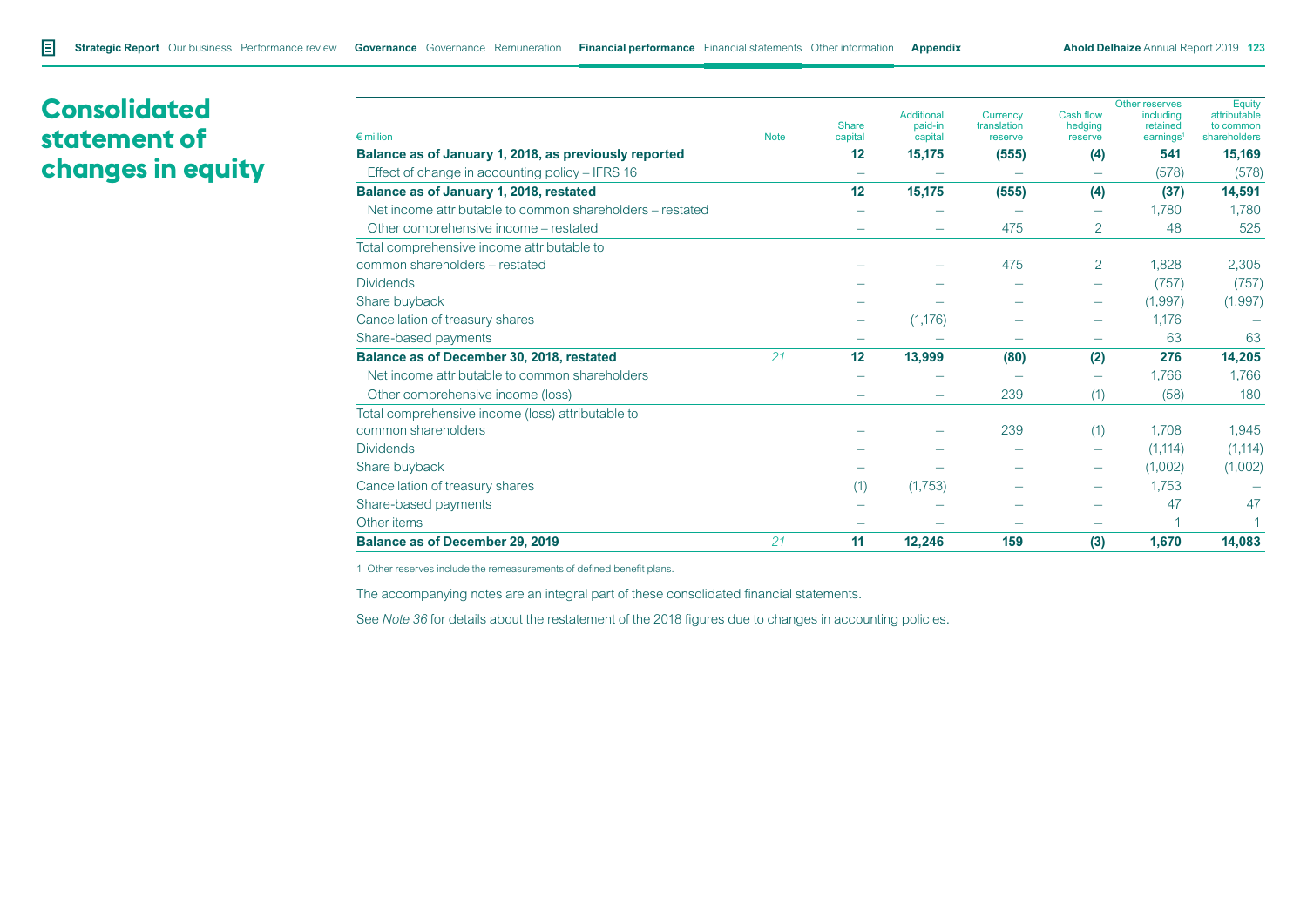# **Consolidated statement of cash flows**

| $\epsilon$ million                                                                 | <b>Note</b> | 2019                 | 2018 restated |
|------------------------------------------------------------------------------------|-------------|----------------------|---------------|
| Income from continuing operations                                                  |             | 1,767                | 1.797         |
| Adjustments for:                                                                   |             |                      |               |
| Net financial expenses                                                             | 9           | 528                  | 487           |
| Income taxes                                                                       | 10          | 417                  | 373           |
| Share in income of joint ventures                                                  | 15          | (50)                 | (34)          |
| Depreciation, amortization and impairments                                         | 8           | 2,848                | 2,660         |
| (Gains) losses on leases and the sale of assets / disposal groups held for sale    |             | (53)                 | (28)          |
| Share-based compensation expenses                                                  | 33          | 51                   | 60            |
| Operating cash flows before changes in operating assets and liabilities            |             | 5,508                | 5,315         |
| Changes in working capital:                                                        |             |                      |               |
| Changes in inventories                                                             |             | (104)                | (35)          |
| Changes in receivables and other current assets                                    |             | (107)                | (42)          |
| Changes in payables and other current liabilities                                  |             | 535                  | 528           |
| Changes in other non-current assets, other non-current liabilities and provisions  |             | (25)                 | (126)         |
| Cash generated from operations                                                     |             | 5,807                | 5,640         |
| Income taxes paid - net                                                            |             | (358)                | (280)         |
| Operating cash flows from continuing operations                                    |             | 5,449                | 5,360         |
| Operating cash flows from discontinued operations                                  |             |                      | (2)           |
| Net cash from operating activities                                                 |             | 5.449                | 5,358         |
| Purchase of non-current assets                                                     |             | (2, 218)             | (1,780)       |
| Divestments of assets / disposal groups held for sale                              |             | 144                  | 27            |
| Acquisition of businesses, net of cash acquired                                    | 29          | (43)                 | (30)          |
| Divestment of businesses, net of cash divested                                     | 29          | (11)                 | (3)           |
| Changes in short-term deposits and similar instruments                             |             | 253                  | (242)         |
| Dividends received from joint ventures                                             | 15          | 36                   | 17            |
| Interest received                                                                  |             | 56                   | 74            |
| Lease payments received on lease receivables                                       |             | 94                   | 86            |
| Other                                                                              |             | $\blacktriangleleft$ | 38            |
| Investing cash flows from continuing operations                                    |             | (1,687)              | (1, 813)      |
| Investing cash flows from discontinued operations                                  |             |                      | 1             |
| Net cash from investing activities                                                 |             | (1,687)              | (1, 812)      |
| Proceeds from long-term debt                                                       | 29          | 596                  | 798           |
| Interest paid                                                                      |             | (189)                | (227)         |
| Repayments of loans                                                                | 29          | (656)                | (783)         |
| Changes in short-term loans                                                        | 29          | 689                  | (733)         |
| Repayment of lease liabilities                                                     | 29          | (1,530)              | (1, 392)      |
| Dividends paid on common shares                                                    | 21          | (1, 114)             | (757)         |
| Share buyback                                                                      | 21          | (1,002)              | (2,003)       |
| Other cash flows from derivatives                                                  | 29          | (5)                  | (29)          |
| Other                                                                              |             | (17)                 | (3)           |
| Financing cash flows from continuing operations                                    |             | (3, 227)             | (5, 129)      |
| Financing cash flows from discontinued operations                                  |             |                      | (4)           |
| Net cash from financing activities                                                 |             | (3, 227)             | (5, 133)      |
| Net cash from operating, investing and financing activities                        |             | 535                  | (1,587)       |
| Cash and cash equivalents at the beginning of the year (excluding restricted cash) |             | 3,110                | 4,542         |
| Effect of exchange rates on cash and cash equivalents                              |             | 56                   | 155           |
| Cash and cash equivalents at the end of the year (excluding restricted cash)       | 29          | 3,701                | 3.110         |

The accompanying notes are an integral part of these consolidated financial statements.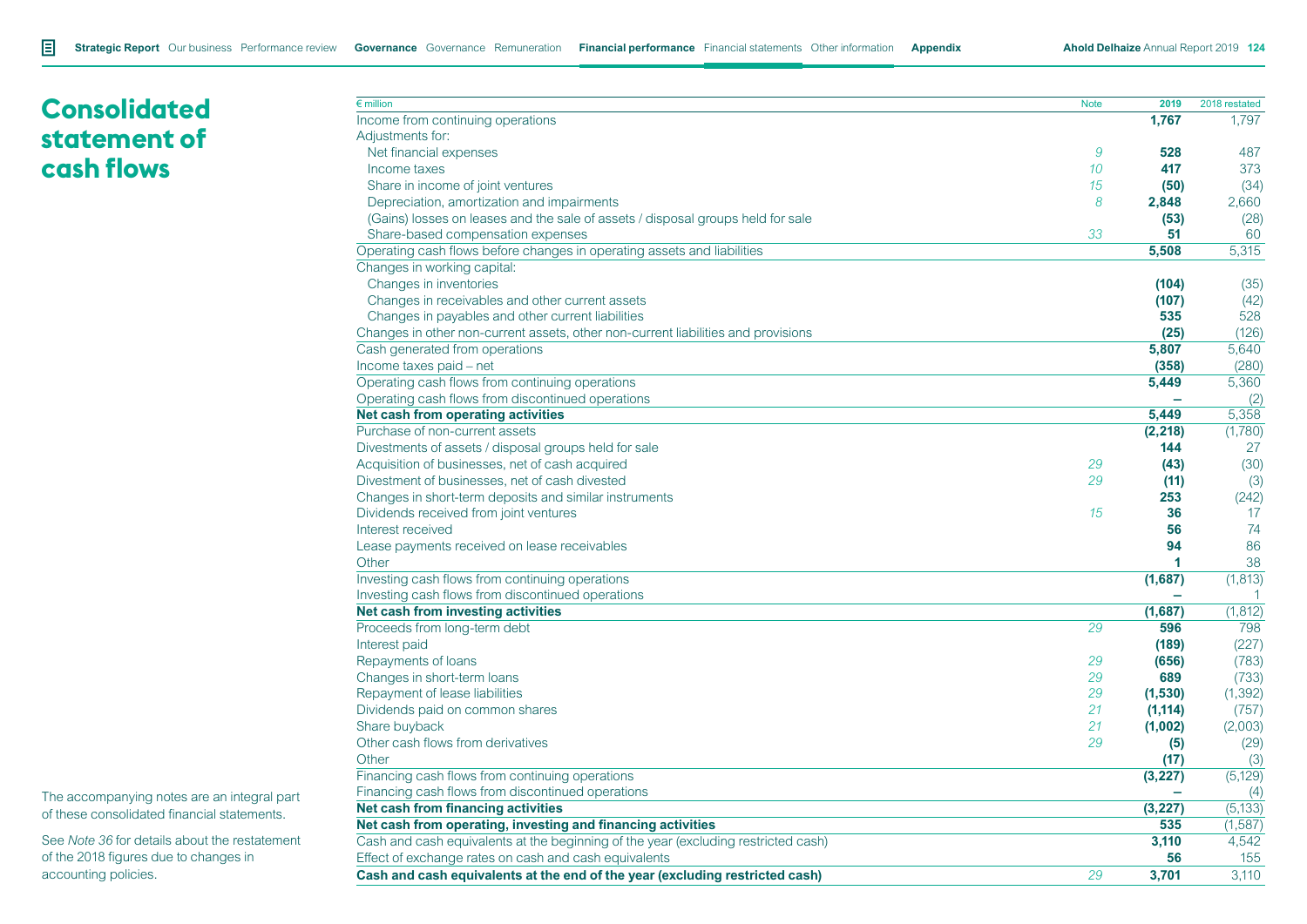# **Notes to the consolidated financial statements**

# **1 The Company and its operations**

The principal activity of Koninklijke Ahold Delhaize N.V. ("Ahold Delhaize" or the "Company" or "Group" or "Ahold Delhaize Group"), a public limited liability company with its registered seat and head office in Zaandam, the Netherlands, is the operation of retail food stores and eCommerce primarily in the United States and Europe. The Company is registered with the Dutch Trade Register under number 35000363.

On February 25, 2020, the Management Board authorized the financial statements. The Company has the ability to amend and reissue the financial statements up to the moment the financial statements have been adopted by the General Meeting of Shareholders. The financial statements, as presented in this Annual Report, are subject to adoption by the Ahold Delhaize General Meeting of Shareholders.

Ahold Delhaize's significant subsidiaries, joint ventures and associates are listed in *Note 37*.

# **2 Basis of preparation**

These financial statements have been prepared in accordance with International Financial Reporting Standards (IFRSs) as adopted by the European Union (EU) and also comply with the financial reporting requirements included in Part 9 of Book 2 of the Dutch Civil Code.

Historical cost is used as the measurement basis unless otherwise indicated.

Due to the implementation of IFRS 16 and the application of the full retrospective approach, the 2018 comparative figures have been restated. See *Note 36* for more details. Also, for more detailed information on the IFRS 16 implementation and the restatement of the 2018 figures, including a quarterly split and explanations, see our IFRS 16 restatement booklet issued on March 25, 2019, and available on our website.

Ahold Delhaize's financial year is a 52- or 53-week period ending on the Sunday nearest to December 31. Financial year 2019 consisted of 52 weeks and ended on December 29, 2019. The comparative financial year 2018 consisted of 52 weeks and ended on December 30, 2018.

These consolidated financial statements are presented in millions of euros  $(E)$ , unless otherwise stated. Due to rounding, numbers presented may not add up precisely to the totals provided.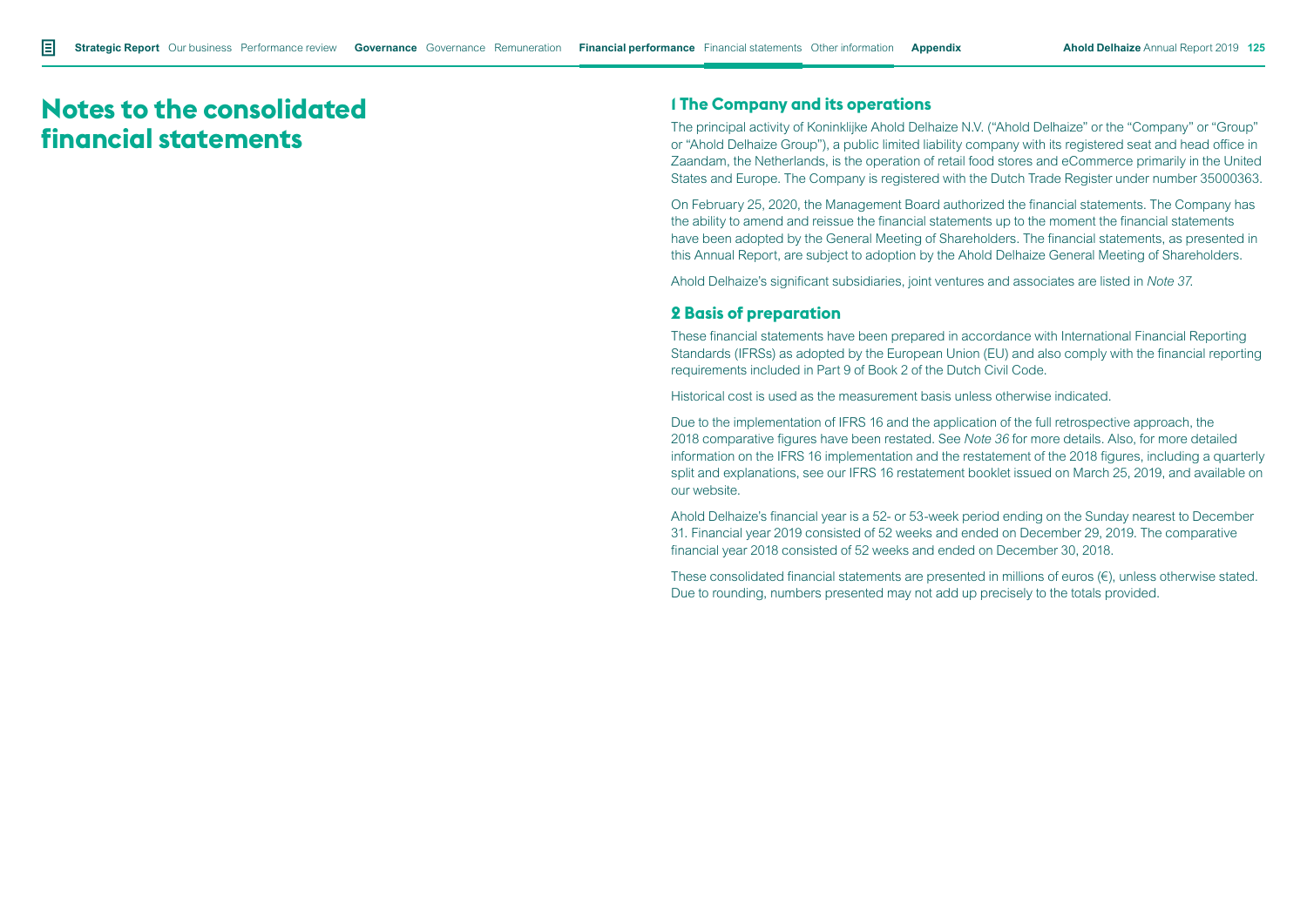# **2 Basis of preparation** continued

The following exchange rates of the euro against the U.S. dollar (\$), the Czech crown (CZK), the Romanian leu (RON), and the Serbian dinar (RSD) have been used in the preparation of these financial statements:

|                                | 2019   | 2018   |
|--------------------------------|--------|--------|
| U.S. dollar                    |        |        |
| Average exchange rate          | 0.8934 | 0.8476 |
| Year-end closing exchange rate | 0.8947 | 0.8738 |
| <b>Czech crown</b>             |        |        |
| Average exchange rate          | 0.0390 | 0.0390 |
| Year-end closing exchange rate | 0.0393 | 0.0388 |
| <b>Romanian leu</b>            |        |        |
| Average exchange rate          | 0.2108 | 0.2149 |
| Year-end closing exchange rate | 0.2090 | 0.2146 |
| Serbian dinar                  |        |        |
| Average exchange rate          | 0.0085 | 0.0085 |
| Year-end closing exchange rate | 0.0085 | 0.0085 |

#### **Significant estimates, assumptions and judgments**

The preparation of financial statements requires management to make a number of estimates and assumptions that affect the reported amounts of assets and liabilities, revenues and expenses, and the disclosure of contingent assets and liabilities which, by definition, will seldom equal the actual results. All assumptions, expectations and forecasts used as a basis for certain estimates within these financial statements represent good faith assessments of Ahold Delhaize's current and future performance for which management believes there is a reasonable basis. They involve risks, uncertainties and other factors that could cause the Company's actual future results, performance and achievements to differ materially from those forecasted. The estimates, assumptions and judgments that management considers most critical relate to:

#### **Vendor allowances (***Notes 3, 17 and 18***)**

When vendor allowances cannot specifically be identified in the purchase price of products, the Company must estimate the allowances that are earned based on the fulfillment of its related obligations. These estimates may require management to estimate the volume of purchases that will be made during a period of time. The Company must also estimate the amount of related product that has been sold and the amount that remains in ending inventories and allocate the allowance to cost of sales or inventories accordingly.

#### **Income taxes (***Notes 3, 10 and 35***)**

The ultimate tax effects of transactions may be uncertain for a considerable period of time, requiring management to estimate the related current and deferred tax positions. The Company recognizes liabilities for uncertain tax positions when it is probable that additional tax will be due or recognizes assets for uncertain tax positions when it is probable that the benefit will flow to the Company and the benefit can be reliably measured. Probability is estimated using the Company's interpretation of legislation and relevant case law and the Company assumes that the taxation authorities have full knowledge of all facts and circumstances.

Management is required to make judgments in determining whether deferred tax assets are realizable and, therefore, recognized in the balance sheet. The Company assesses and weighs all positive and negative evidence to support this determination.

#### **Intangible assets (***Notes 3, 4 and 14***)**

Intangible assets acquired in a business acquisition are stated at fair value, as determined at the date of the acquisition. To determine the fair value at the acquisition date, judgments and estimates are required.

#### **Leases and sale and leaseback transactions (***Notes 3, 12 and 34***)**

Where the Company is the lessee, management is required to make judgments about whether an arrangement contains a lease, the lease term and the appropriate discount rate to calculate the present value of the lease payments.

The lease payments are discounted using the interest rate implicit in the lease. If that rate cannot be readily determined, which is generally the case for leases entered into by the Company as lessee, management uses the incremental borrowing rate, being the rate that the Company would have to pay to borrow the funds necessary to obtain an asset of similar value to the right-of-use asset in a similar economic environment with similar terms, security and conditions.

To determine the incremental borrowing rate, the Company uses a build-up approach that starts with a risk-free interest rate adjusted for credit risk for leases held by the Company and makes adjustments specific to the lease, for example related to term, country, currency and security. On a quarterly basis, the Company calculates incremental borrowing rates for each country, broken down into buckets of duration and underlying asset leased.

In determining the lease term, management considers all facts and circumstances that create an economic incentive to exercise an extension option, or not exercise a termination option. Extension options (or periods after termination options) are only included in the lease term if it is reasonably certain that the lease will be extended (or not terminated) and, as such, included within lease liabilities.

For leases of stores, distribution centers and warehouses, the following factors are normally the most relevant:

- If any leasehold improvements are expected to have a significant remaining value, the Company is typically reasonably certain to extend (or not terminate).
- If there are significant penalties to terminate (or not extend), the Company is typically reasonably certain to extend (or not terminate).
- Otherwise, the Company considers other factors, including historical lease durations and the costs and business disruption required to replace the leased asset.

The lease term is reassessed if an option is actually exercised (or not exercised) or the Company becomes obliged to exercise (or not exercise) it. The assessment of reasonable certainty is only revised if a significant event or a significant change in circumstances occurs, which affects this assessment, and is within the lessee's control, for example, when significant investment in the store is made which has a useful life beyond the current lease term.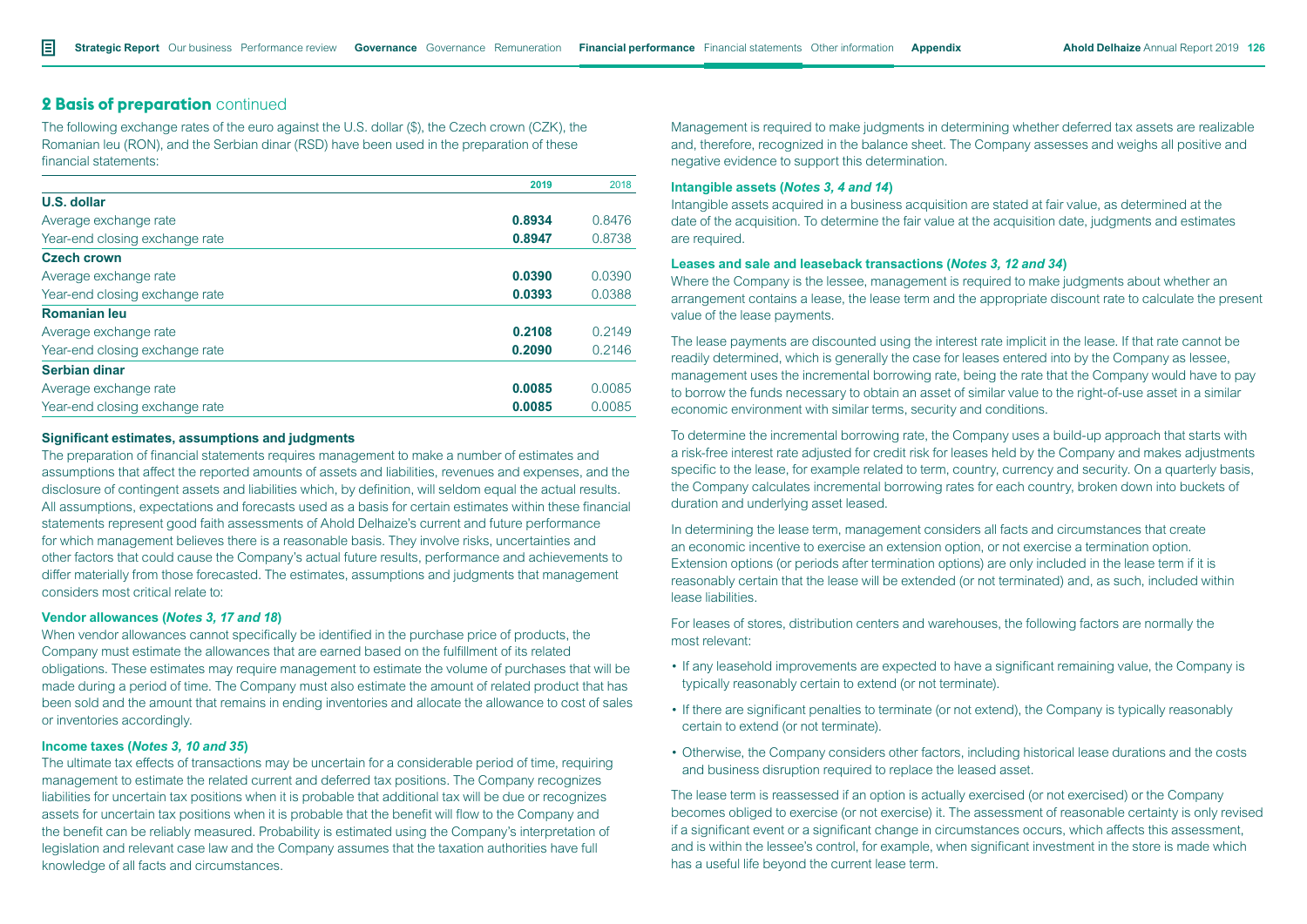# **2 Basis of preparation** continued

Where the Company is the lessor, the classification of leases as finance leases or operating leases requires judgments about the fair value of the leased asset, the economic life of the asset, whether or not to include renewal or termination options in the lease term and the appropriate discount rate to use to calculate the present value of the lease payments to be received.

Revenue recognition with respect to sale and leaseback transactions is dependent on management's judgment of whether the Company has satisfied all of its performance obligations and control of the asset is transferred to the buyer, and the determination of the fair value of the asset.

#### **Impairments (***Notes 3, 6, 8, 11, 12, 13 and 14***)**

Judgments and estimates are required, not only to determine whether there is an indication that an asset may be impaired, but also whether indications exist that impairment losses previously recognized may no longer exist or may have decreased (impairment reversal). After indications of impairment have been identified, judgments and estimates are also involved in the determination of the recoverable amount of a non-current asset. These involve estimates of expected future cash flows (based on future growth rates and remaining useful life) and residual value assumptions, as well as discount rates to calculate the present value of the future cash flows.

#### **Company and multi-employer pension obligations (***Notes 3 and 24***)**

The present value of the pension obligations depends on a number of assumptions that are determined on an actuarial basis. The assumptions used in determining the net cost (income) for pensions include the discount rate that should be used to determine the present value of estimated future cash outflows expected to be required to settle the pension obligations. Other key assumptions include longevity and future salary and pension increases. Additional information is disclosed in *Note 24*.

#### **Provisions and contingencies (***Notes 3, 25 and 35***)**

The recognition of provisions requires estimates and judgment regarding the timing and the amount of outflow of resources. The main estimates are as follows:

- Self-insurance program: estimates and assumptions include an estimate of claims incurred but not yet reported, historical loss experience, projected loss development factors, estimated changes in claim reporting patterns, claim settlement patterns, judicial decisions and legislation. It is possible that the final resolution of claims may result in significant expenditures in excess of existing reserves.
- Loyalty programs: estimating the cost of benefits to which customers participating in the loyalty program are entitled includes assumptions on redemption rates. These estimates and assumptions apply to all loyalty programs, irrespective of whether they are accounted for as sales deferrals or provisions for future payments made at redemption.
- Claims and legal disputes: management, supported by internal and external legal counsel, where appropriate, determines whether it is probable that an outflow of resources will be required to settle an obligation. If this is the case, the best estimate of the outflow of resources is recognized.
- Severance and termination benefits: the provisions relate to separation plans and agreements and use the best estimate, based on information available to management, of the cash flows that will likely occur. The amounts that are ultimately incurred may change as the plans are executed.

• Onerous contracts: mainly relate to unfavorable contracts and include the excess of the unavoidable costs of meeting the contractual obligations over the benefits expected to be received under such contracts.

#### **Fair value measurements**

For financial reporting purposes, fair value measurements are categorized into Level 1, 2 or 3, based on the degree to which the inputs to the fair value measurements are observable and the significance of the inputs to the fair value measurement in its entirety, which are described as follows:

- Level 1 inputs are quoted prices (unadjusted) for identical assets or liabilities in active markets that the Company can access at the measurement date.
- Level 2 inputs are inputs, other than quoted prices included within Level 1, that are observable for the asset or liability, either directly (i.e., as prices) or indirectly (i.e., derived from prices).
- Level 3 inputs are unobservable inputs for the asset or liability.

# **3 Significant accounting policies**

#### **Consolidation**

The consolidated financial statements incorporate the financial figures of the Company and its subsidiaries. Subsidiaries are entities over which the Company has control. The Company controls an entity when it is exposed to, or has rights to, variable returns from its involvement with the entity and has the ability to affect those returns through its power over the entity. Subsidiaries are fully consolidated from the date that control commences until the date that control ceases. All intra-group transactions, balances, income and expenses are eliminated upon consolidation. Unrealized losses on intragroup transactions are eliminated, unless the transaction provides evidence of an impairment of the assets transferred.

Non-controlling interests are recorded, as appropriate, on the consolidated balance sheet, in the consolidated income statement, and in the consolidated statement of comprehensive income for the non-controlling shareholders' share in the net assets and the income or loss of subsidiaries. Noncontrolling shareholders' interest in an acquired subsidiary is initially measured at the non-controlling interest's proportion of the net fair value of the assets, liabilities and contingent liabilities recognized. Ahold Delhaize does not have subsidiaries with non-controlling interests that are material to the Group.

#### **Business combinations**

The Company accounts for business combinations using the acquisition method when control is transferred to the Group. The consideration transferred in the acquisition is generally measured at fair value, as are the identifiable net assets acquired and the liabilities assumed. Transaction costs are expensed as incurred. Any contingent consideration is measured at fair value at the acquisition date. If the contingent consideration is classified as equity, then it is not remeasured and settlement is accounted for within equity. Otherwise, subsequent changes in the fair value of the contingent consideration are recognized in profit or loss.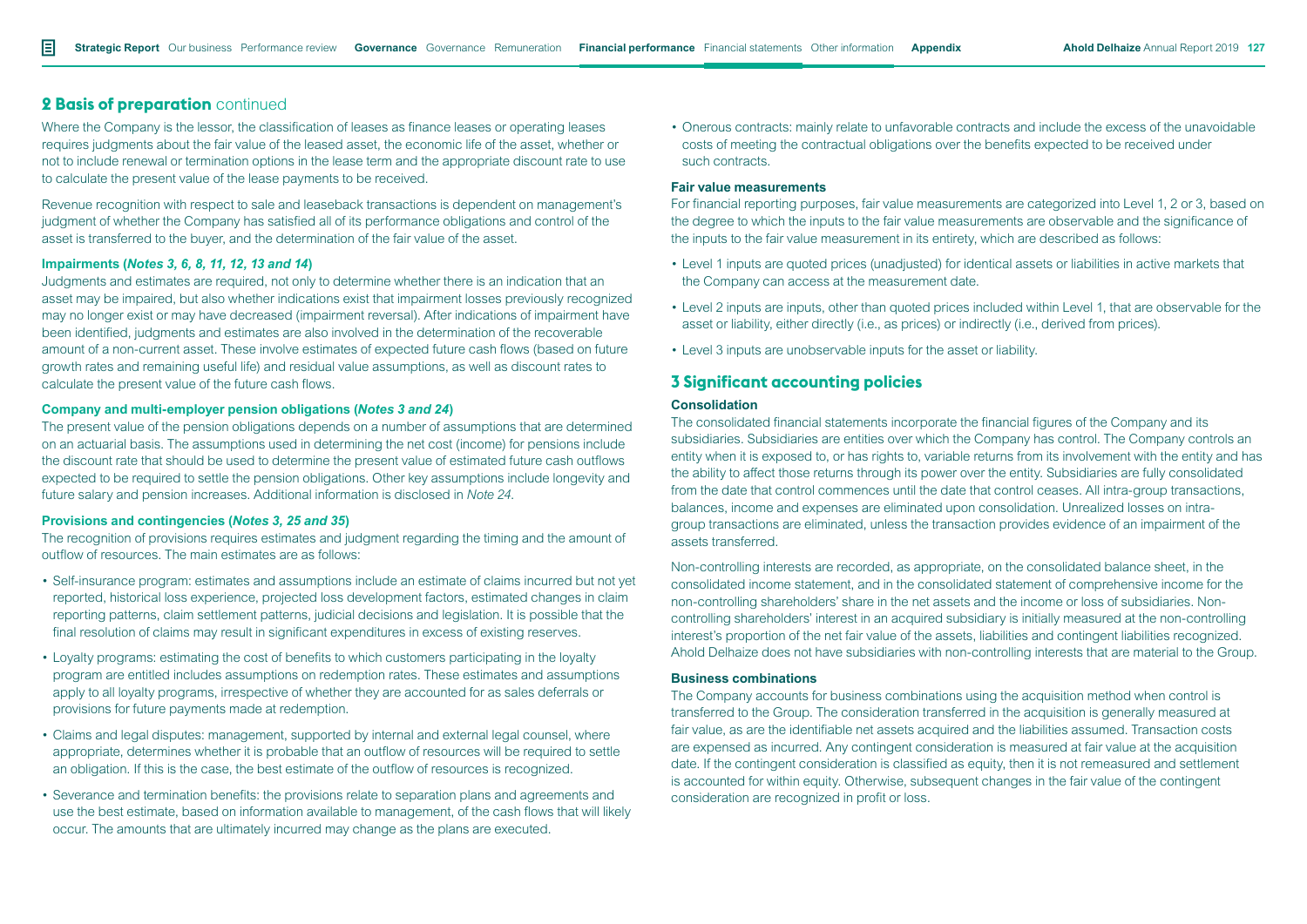#### **Foreign currency translation**

The financial statements of subsidiaries, joint ventures and associates are prepared in their functional currencies, which are determined based on the primary economic environment in which they operate. Transactions in currencies other than the functional currency are recorded at the rates of exchange prevailing on the transaction dates. At each balance sheet date, monetary items denominated in foreign currencies are translated into the entity's functional currency at the then prevailing rates. Exchange differences arising on the settlement and translation of monetary items are included in net income for the period. Goodwill and fair value adjustments arising on the acquisition of a foreign entity are considered as assets and liabilities denominated in the functional currency of the foreign entity.

Upon consolidation, the assets and liabilities of subsidiaries with a functional currency other than the euro are translated into euros using the exchange rates prevailing at the balance sheet date. Income and expense items are translated at the average exchange rates for the respective periods. Exchange rate differences arising during consolidation and on the translation of investments in subsidiaries are included in other comprehensive income and in equity, in the currency translation reserve. Intercompany loans to and from foreign entities for which settlement is neither planned nor likely to occur in the foreseeable future are considered to increase or decrease the net investment in that foreign entity; therefore the exchange rate differences relating to these loans are also included in other comprehensive income and in equity, in the currency translation reserve.

On the disposal of a foreign operation resulting in loss of control, loss of joint control or loss of significant influence, the related cumulative exchange rate difference that was included in equity is transferred to the consolidated income statement.

#### **Statement of cash flows**

The Company has chosen to prepare the statement of cash flows using the indirect method, which presents cash flows from operating activities as the income from continuing operations adjusted for non-cash transactions, deferrals or accruals of past or future operating cash receipts or payments, and items of income or expense associated with investing or financing cash flows. Cash flows in foreign currencies have been translated using weighted average periodic exchange rates. Interest paid on loans is presented as a financing activity, while interest received is presented as an investing activity. Acquisitions and divestments of businesses are presented net of cash and cash equivalents acquired or disposed of, respectively. The Company has chosen to present dividends paid to its shareholders as a financing activity cash flow.

In the cash flow statement, the Company has classified the principal portion of lease payments, as well as the interest portion, within financing activities. Lease payments are not split between interest and principal portions but are shown as one line, "Repayment of lease liabilities," in the cash flow statement. Lease payments for short-term leases, lease payments for leases of low-value assets and variable lease payments not included in the measurement of the lease liability are classified as cash flows from operating activities.

The Company has classified cash flows from operating leases as operating activities. Cash flows representing the collection of principal and interest payments for finance lease receivables are classified as investing activities and disclosed using a single line in the cash flow statement, "Lease payments received on lease receivables."

#### **Segmentation**

Ahold Delhaize's operating segments are its retail operating companies that engage in business activities from which they earn revenues and incur expenses, and whose operating results are regularly reviewed by the Executive Committee to make decisions about resources to be allocated to the segments and to assess their performance. In establishing the reportable segments, certain operating segments with similar economic characteristics have been aggregated. As Ahold Delhaize's operating segments offer similar products using complementary business models, and there is no discernible difference in customer bases, Ahold Delhaize's policy on aggregating its operating segments into reportable segments is based on geography, macro-economic environment and management oversight.

The segments' performance is evaluated against several measures, of which operating income is the most important. Intersegment sales are executed under normal commercial terms and conditions that would also be available to unrelated third parties.

#### **Net sales**

Ahold Delhaize generates and recognizes net sales to retail customers as it satisfies its performance obligation at the point of sale in its stores and upon delivery of goods through its online channel. The Company also generates revenues from the sale of products to retail franchisees and affiliates that are recognized upon delivery. Ahold Delhaize recognizes fees to franchisees and affiliates as revenue as services are performed or the granted rights are used. Revenue from the sale of gift cards and gift certificates is recognized when the gift card or gift certificate is redeemed by the retail customer. Future discounts earned by customers in connection with bonus or loyalty cards and other Companysponsored programs are deferred on the balance sheet at the time of the sale and subsequently recognized in the income statement when redeemed. When the Company expects that gift cards and future discounts under bonus and loyalty programs will not be redeemed, the breakage that is able to be estimated is recognized proportionately as revenue at the time that the Company's performance obligations are satisfied (e.g., as customers redeem their award credits or purchase goods using gift cards or vouchers).

The sales activities of Ahold Delhaize do not result in a material amount of unperformed obligations of the Company and, therefore, no contract assets are recognized separately from receivables. The Company does enter into transactions with customers where contract liabilities result from consideration being received from the customer prior to the Company satisfying its performance obligations. These contract liabilities are presented on the balance sheet and in the notes as deferred income and gift card liabilities.

Generally, net sales and cost of sales are recorded based on the gross amount received from the customer for products sold and the amount paid to the vendor for products purchased, excluding sales taxes and value-added taxes. However, for certain products or services, such as sales through bol.com's seller platform and the sale of lottery tickets, third-party prepaid phone cards, stamps and public transportation tickets, Ahold Delhaize acts as an agent and, consequently, records the amount of commission income in its net sales. Net sales also reflects the value of products sold to customers for which the Company anticipates returns from customers, when such returns are considered to be material. Currently, customer returns are only considered material with regards to Ahold Delhaize's online general merchandise sales. Past customer return practices provide the basis for determining the anticipated returns that the Company is exposed to at the balance sheet date.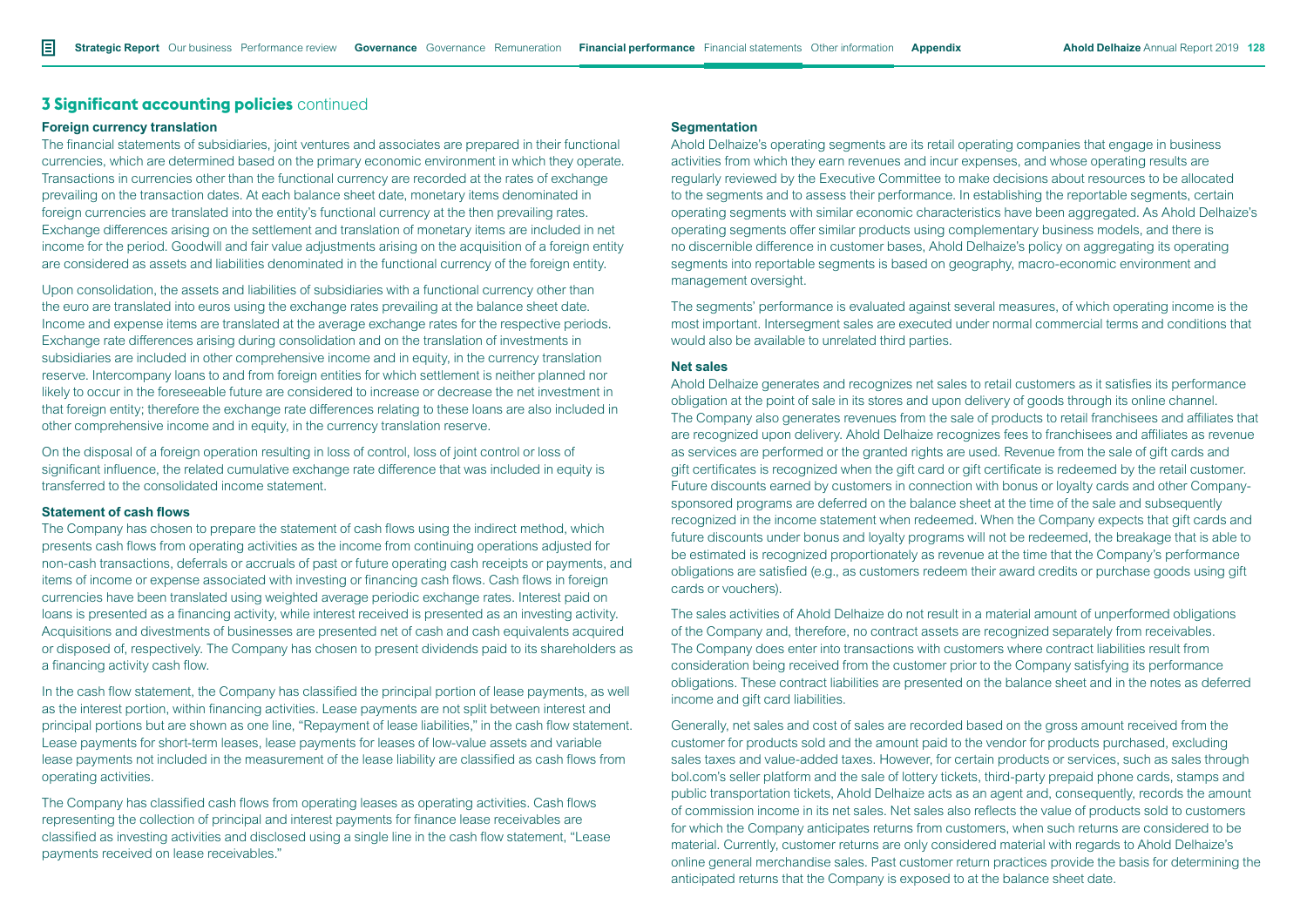#### **Cost of sales**

Cost of sales includes the purchase price of the products sold and other costs incurred in bringing the inventories to the location and condition ready for sale. These costs include costs of purchasing; storing; rent; depreciation of property, plant and equipment and right-of-use assets; salaries; and transporting products to the extent that it relates to bringing the inventories to the location and condition ready for sale.

#### **Vendor allowances**

Ahold Delhaize receives various types of vendor allowances. The most common allowances vendors offer are (i) volume allowances, which are off-invoice or amounts billed back to vendors based on the quantity of products sold to customers or purchased from the vendor and (ii) promotional allowances, which relate to cooperative advertising and market development efforts. Volume allowances are recognized as a reduction of the cost of the related products as they are sold. Promotional allowances are recognized as a reduction of the cost of the related products when the Company has performed the activities specified in the contract with the vendor. If the contract does not specify any performance criteria, the allowance is recognized over the term of the contract.

Vendor allowances are generally deducted from cost of sales, unless there is clear evidence that they should be classified as revenue resulting from the Company providing a distinct good or service to the vendor. Ahold Delhaize recognizes vendor allowances only where there is evidence of a binding arrangement with the vendor, the amount can be estimated reliably and receipt is probable.

The accounting for vendor allowances requires management to apply judgments and assumptions, mainly surrounding the timing of when performance obligations have been met, the volume of purchases that will be made during a period of time, the product remaining in ending inventory, and the probability that funds can be collected from vendors. Using these judgments and assumptions, management's practice is to allocate earned vendor allowances between cost of sales and inventory based upon the amount of related product that was sold and the amount that remains in ending inventories. This practice is based upon the turnover of the inventories.

#### **Selling expenses**

Selling expenses relate to our store and online operations and consist of employees' salaries and wages, store expenses, depreciation related to owned and leased stores, advertising costs and other selling expenses. Other revenue derived from operational activities that does not qualify as net sales to retail customers is included as an offset to selling expenses.

#### **General and administrative expenses**

General and administrative expenses consist of support office employees' salaries and wages, rent and depreciation of support offices, impairment losses and reversals, gains and losses on the sale of non-current assets and disposal groups held for sale, restructuring costs, and other general and administrative expenses. Revenue from contracts that do not qualify as net sales to retail customers from operational activities is included as an offset to general and administrative expenses.

#### **Share-based compensation**

The grant date fair value of equity-settled share-based compensation plans is expensed, with a corresponding increase in equity, on a straight-line basis over the vesting periods of the grants. The cumulative expense recognized at each balance sheet date reflects the extent to which the vesting period has expired and the Company's best estimate of the number of shares that will eventually vest.

 No expense is recognized for awards that do not ultimately vest, except for awards where vesting is conditional upon a market condition (e.g., total shareholder return). Those are treated as vested irrespective of whether or not the market condition is ultimately satisfied, provided that all non-market conditions (e.g., continued employment) are satisfied.

#### **Income taxes**

Income tax expense represents the sum of current and deferred tax. Income tax is recognized in the income statement except to the extent that it relates to items recognized directly in equity or other comprehensive income. Current tax expense is based on the best estimate of taxable income for the year, using tax rates that have been enacted or substantively enacted at the balance sheet date and adjustments for current taxes payable (receivable) for prior years. Deferred tax is the tax expected to be payable or recoverable on differences between the carrying amounts of assets and liabilities and the corresponding tax basis used in the computation of taxable income. Deferred tax assets and liabilities are generally recognized for all temporary differences. However, deferred tax liabilities are not recognized if they arise from the initial recognition of goodwill. Deferred income tax is not accounted for if it arises from the initial recognition of an asset or liability in a transaction other than a business combination that, at the time of the transaction, affects neither accounting nor taxable profit or loss. Deferred income tax is determined using tax rates (and laws) that have been enacted or substantially enacted by the end of the reporting period and are expected to apply when the related deferred income tax asset is realized or the deferred income tax liability is settled.

Deferred tax assets, including deferred tax assets for tax loss carryforward positions and tax credit carryforward positions, are recognized to the extent that it is probable that future taxable income will be available against which temporary differences, unused tax losses or unused tax credits can be utilized. The carrying amount of deferred tax assets is reviewed at each balance sheet date and reduced to the extent that it is no longer probable that sufficient taxable income will be available to allow all or part of the assets to be recovered.

Deferred tax assets and liabilities are not discounted. Deferred income tax assets and liabilities are offset on the balance sheet when there is a legally enforceable right to offset current tax assets against current tax liabilities and when the deferred income taxes relate to income taxes levied by the same fiscal authority. Current income tax assets and liabilities are offset on the balance sheet when there is a legally enforceable right to offset and when the Company intends either to settle on a net basis or to realize the asset and settle the liability simultaneously.

The ultimate tax effects of some transactions can be uncertain for a considerable period of time, requiring management to estimate the related current and deferred tax positions. The Company recognizes liabilities for uncertain tax positions when it is probable that additional taxes will be due or recognizes assets for uncertain tax positions when it is probable that the benefit will flow to the Company and the benefit can be reliably measured. To measure the liability for the uncertain tax position, management determines whether uncertainties need to be considered separately or together based on which approach better predicts the resolution of the uncertainty. The Company also recognizes the liability for either the most likely amount or the expected value (probability weighted average), depending on which method it expects to better predict the resolution.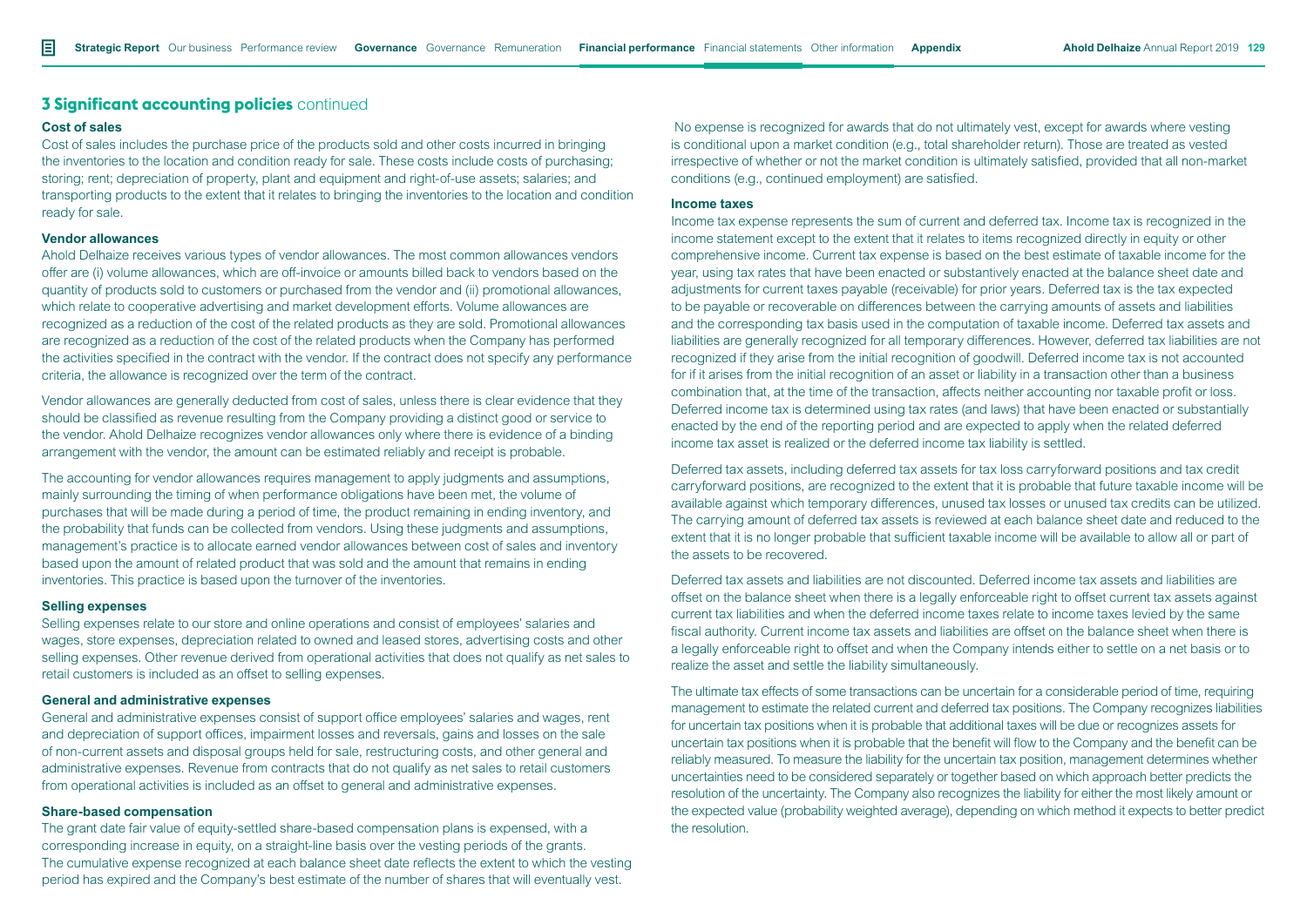These liabilities are presented as current income taxes payable, except in jurisdictions where prior tax losses are being carried forward to be used to offset future taxes that will be due; in these instances, the liabilities are presented as a reduction of deferred tax assets. Interest accrued on uncertain tax positions is considered to be a financial expense of the Company. Any other adjustments to uncertain tax position liabilities are recognized within income tax expense.

#### **Earnings per share**

Basic net income per share is calculated by dividing net income attributable to common shareholders by the weighted average number of common shares outstanding during the year. Basic income from continuing operations per share is calculated by dividing income from continuing operations attributable to common shareholders by the weighted average number of common shares outstanding during the year.

Diluted income per share is calculated by dividing the diluted net income / diluted income from continuing operations attributable to shareholders by the diluted weighted average number of common shares outstanding. To determine the diluted income, net income and income from continuing operations are adjusted by the expense for preferred dividends on the cumulative preferred financing shares. This preferred dividend is reversed when the cumulative preferred financing shares have a dilutive effect on the earnings per share calculation. To determine the diluted weighted average number of common shares outstanding, the weighted average number of shares outstanding is adjusted for (i) the effect of the cumulative preferred financing shares and (ii) the conditional shares from the sharebased compensation programs. The effect of the cumulative preferred financing shares is determined by calculating the number of common shares that would be issued upon conversion. However, the effect is only adjusted for if it has a dilutive effect on the income per share. Ahold Delhaize's cumulative preferred financing shares are dilutive whenever their interest per common share obtainable on conversion is lower than basic income per share.

#### **Non-current assets held for sale and discontinued operations**

Non-current assets and disposal groups are classified as held for sale if their carrying amount will be recovered through a sale transaction rather than through continuing use. For this to be the case, the asset (or disposal group) must be available for immediate sale in its present condition and its sale must be highly probable. Non-current assets (or disposal groups) classified as held for sale are measured at the lower of the asset's carrying amount or the fair value less costs of disposal. Depreciation or amortization of an asset ceases when it is classified as held for sale. Equity accounting ceases for an investment in a joint venture or associate when it is classified as held for sale; instead, dividends received are recognized in the consolidated income statement.

A discontinued operation is a component of the Company that either has been disposed of or is classified as held for sale, and represents a separate major line of business or geographical area of operations or is part of a single coordinated plan to dispose of a separate major line of business or geographical area of operations. Results from discontinued operations that are clearly identifiable as part of the component disposed of and that will not be recognized subsequent to the disposal are presented separately as a single amount in the consolidated income statement. Results and cash flows from discontinued operations are reclassified for prior periods and presented in the financial statements so that the results and cash flows from discontinued operations relate to all operations that have been discontinued as of the balance sheet date for the latest period presented.

#### **Property, plant and equipment**

Items of property, plant and equipment are stated at cost less accumulated depreciation and impairment losses. Cost includes expenditures that are directly attributable to the acquisition or construction of an asset and borrowing costs incurred during construction. Where applicable, estimated asset retirement costs are added to the cost of an asset. Subsequent expenditures are capitalized only when it is probable that future economic benefits associated with the item will flow to the Company and the costs can be measured reliably. All other subsequent expenditures represent repairs and maintenance and are expensed as incurred.

Depreciation is computed using the straight-line method based on the estimated useful lives of the items of property, plant and equipment, taking into account the estimated residual value. Where an item of property, plant and equipment comprises major components having different useful lives, each such part is depreciated separately.

#### The ranges of estimated useful lives of property, plant and equipment are:

| Land                                       | indefinite    |
|--------------------------------------------|---------------|
| <b>Buildings</b>                           | $30-40$ years |
| Certain structural components of buildings | $10-20$ years |
| Finish components of buildings             | $5-10$ years  |
| Machinery and equipment                    | $3-15$ years  |
| Other                                      | $5-10$ years  |
|                                            |               |

The useful lives, depreciation method and residual value are reviewed at each balance sheet date and adjusted, if appropriate.

Depreciation of leasehold improvements is calculated on a straight-line basis over either the lease term (including renewal periods when renewal is reasonably assured) or the estimated useful life of the asset, whichever is shorter.

#### **Right-of-use assets**

See paragraph *New accounting policies effective for 2019 – IFRS 16, "Leases"* below.

#### **Investment property**

Investment property consists of land and buildings held by Ahold Delhaize to earn rental income or for capital appreciation, or both. These properties are not used by the Company in the ordinary course of business. The Company often owns (or leases) shopping centers containing both an Ahold Delhaize and third-party retail units. In these cases, the third-party retail units generate rental income, but are primarily of strategic importance for operating purposes to Ahold Delhaize in its retail operations. The Company recognizes the part of an owned (or leased) shopping center that is leased to third-party retailers as investment property, unless it represents an insignificant portion of the property. Land and buildings leased to franchisees are not considered to be investment property as they contribute directly to Ahold Delhaize's retail operations. Investment property is measured on the same basis as property, plant and equipment.

See paragraph *New accounting policies effective for 2019 – IFRS 16, "Leases"* below for the accounting policy on right-of-use asset investment property.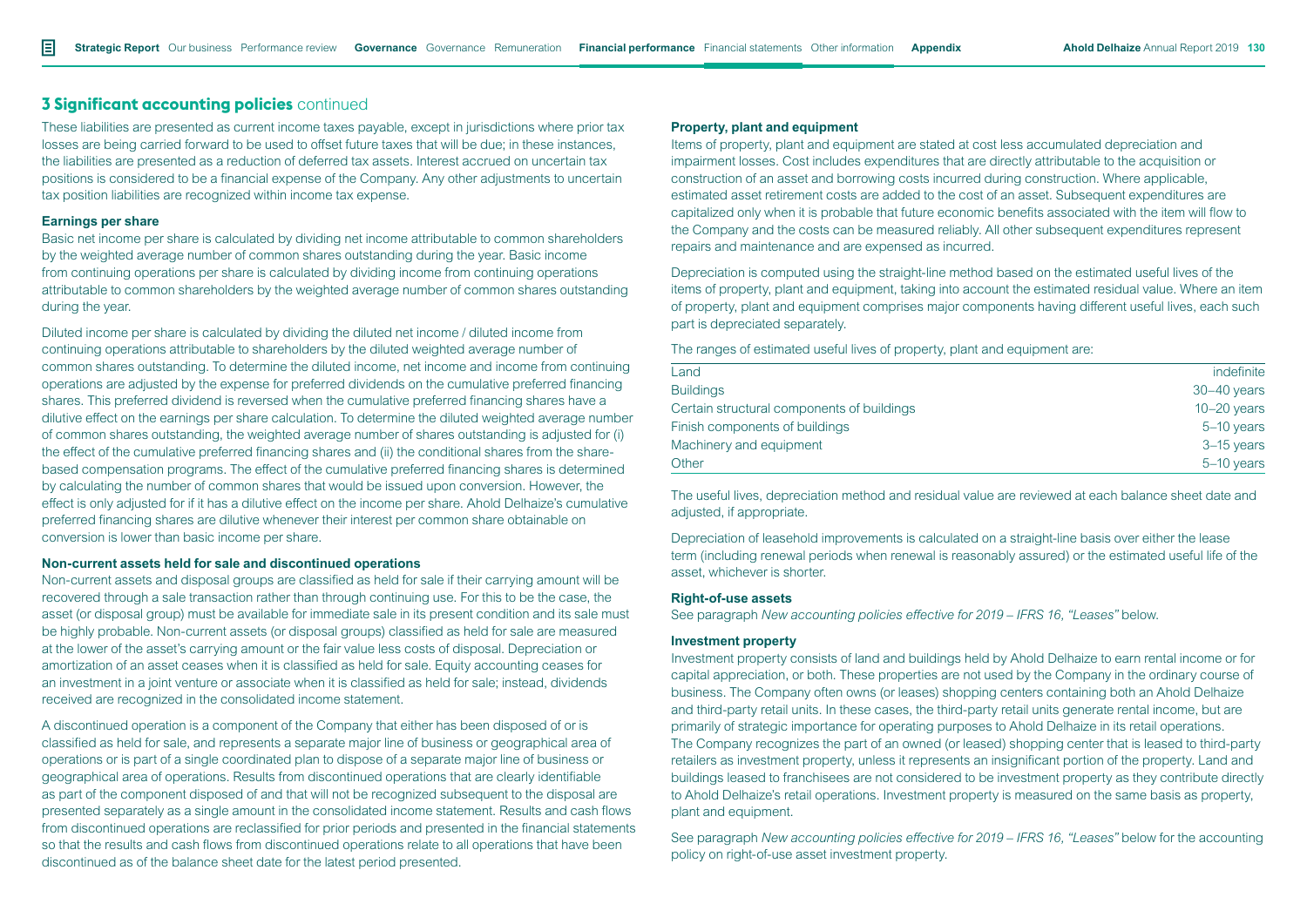#### **Intangible assets**

#### **Goodwill and impairment of goodwill**

Goodwill arises on the acquisition of subsidiaries and represents the excess of the consideration transferred over the Company's interest in the net fair value of the identifiable assets, liabilities and assumed contingent liabilities at the date of acquisition. It is carried at cost less accumulated impairment losses. Goodwill on acquisitions of joint ventures and associates is included in the carrying amount of the investment.

For the purposes of impairment testing, goodwill is allocated to each of the cash-generating units (or groups of cash-generating units) that is expected to benefit from the synergies of a business combination. Goodwill is allocated to a cash-generating unit (or group of cash-generating units) representing the lowest level within the Company at which the goodwill is monitored for internal management purposes and is never larger than an operating segment before aggregation. Cash-generating units to which goodwill has been allocated are tested for impairment annually, or more frequently when there is an indication that the cash-generating unit may be impaired. Goodwill on acquisitions of joint ventures and associates is assessed for impairment as part of the investment whenever there is an indication that the investment may be impaired. An impairment loss is recognized for the amount by which the cash-generating unit's carrying amount exceeds its recoverable amount. The recoverable amount is the higher of a cash-generating unit's fair value less costs of disposal or its value in use. See *Note 14* for explanations of how the Company determines fair value less costs of disposal and value in use. An impairment loss is allocated first to reduce the carrying amount of the goodwill and then to the other assets of the cashgenerating unit pro rata on the basis of the carrying amount of each asset. An impairment loss recognized for goodwill is not reversed in subsequent periods.

On the partial or complete disposal of an operation, the goodwill attributable to that operation is included in the determination of the gain or loss on disposal.

#### **Other intangible assets**

Separately acquired intangible assets and internally developed software are carried at cost less accumulated amortization and impairment losses. Intangible assets acquired in a business combination are recognized at fair value at the date of acquisition (which is regarded as their cost).

Brand names and customer, franchise and affiliate relationships acquired in business acquisitions are stated at fair value determined using an income approach. Direct costs related to the development of software for internal use are capitalized only if the costs can be measured reliably, technological feasibility has been established, future economic benefits are probable, and the Company intends to complete development and use the software. All other costs, including all overhead, general and administrative, and training costs, are expensed as incurred.

Amortization is computed using the straight-line method based on estimated useful lives, which are as follows:

| Software                              | 3-10 years    |
|---------------------------------------|---------------|
| Customer relationships                | 7-25 years    |
| Retail brands                         | indefinite    |
| Own brands                            | $10-15$ years |
| Franchise and affiliate relationships | $14-40$ years |
| Other                                 | 5-indefinite  |

The useful lives, amortization method and residual value are reviewed at each balance sheet date and adjusted, if appropriate. Brand names, intangible assets under development and other intangible assets with indefinite lives are assessed for impairment annually, or whenever there is an indication that the asset may be impaired.

#### **Investments in joint arrangements and associates**

Investments in joint arrangements are classified as either joint operations or joint ventures depending on the contractual rights and obligations each investor has rather than the legal structure of the joint arrangement. Joint operations arise where Ahold Delhaize has both rights to the assets and obligations for the liabilities relating to the arrangement and, therefore, the Company accounts for its share of assets, liabilities, revenue and expenses. Joint ventures arise where Ahold Delhaize has rights to the net assets of the arrangement and, therefore, the Company equity accounts for its interest.

Associates are entities over which Ahold Delhaize has significant influence but not control, generally accompanying a shareholding of between 20% and 50% of the voting rights. Significant influence is defined as the power to participate in the financial and operating policy decisions of the entity but not control or joint control over those policies. Associates are accounted for using the equity method.

Under the equity method, investments in joint ventures and associates are measured initially at cost and subsequently adjusted for post-acquisition changes in Ahold Delhaize's share of the net assets of the investment (net of any accumulated impairment in the value of individual investments). Where necessary, adjustments are made to the financial figures of joint ventures and associates to ensure consistency with the accounting policies of the Company.

Unrealized gains on transactions between Ahold Delhaize and its joint ventures and associates are eliminated to the extent of the Company's stake in these investments. Unrealized losses are also eliminated unless the transaction provides evidence of an impairment of the assets transferred.

#### **Impairment of non-current assets other than goodwill**

Ahold Delhaize assesses on a quarterly basis whether there is any indication that non-current assets may be impaired. If indicators of impairment exist, the Company estimates the recoverable amount of the asset. If it is not possible to estimate the recoverable amount of an individual asset, the Company estimates the recoverable amount of the cash-generating unit to which it belongs. Individual stores are considered separate cash-generating units for impairment testing purposes. The carrying value of the store includes mainly its property, plant and equipment and right-of-use assets (if held under a lease arrangement).

The recoverable amount is the higher of an asset's fair value less costs of disposal or the asset's value in use. In assessing value in use, the estimated future cash flows are discounted to their present value using a pre-tax discount rate that reflects current market assessments of the time value of money and the risks specific to the asset. The estimated future cash flows exclude lease payments if the cashgenerating unit is held under a lease arrangement, but include a replacement capex if needed to maintain the ongoing operation during the forecast period.

An impairment loss is recognized in the income statement for the amount by which the asset's carrying amount exceeds its recoverable amount.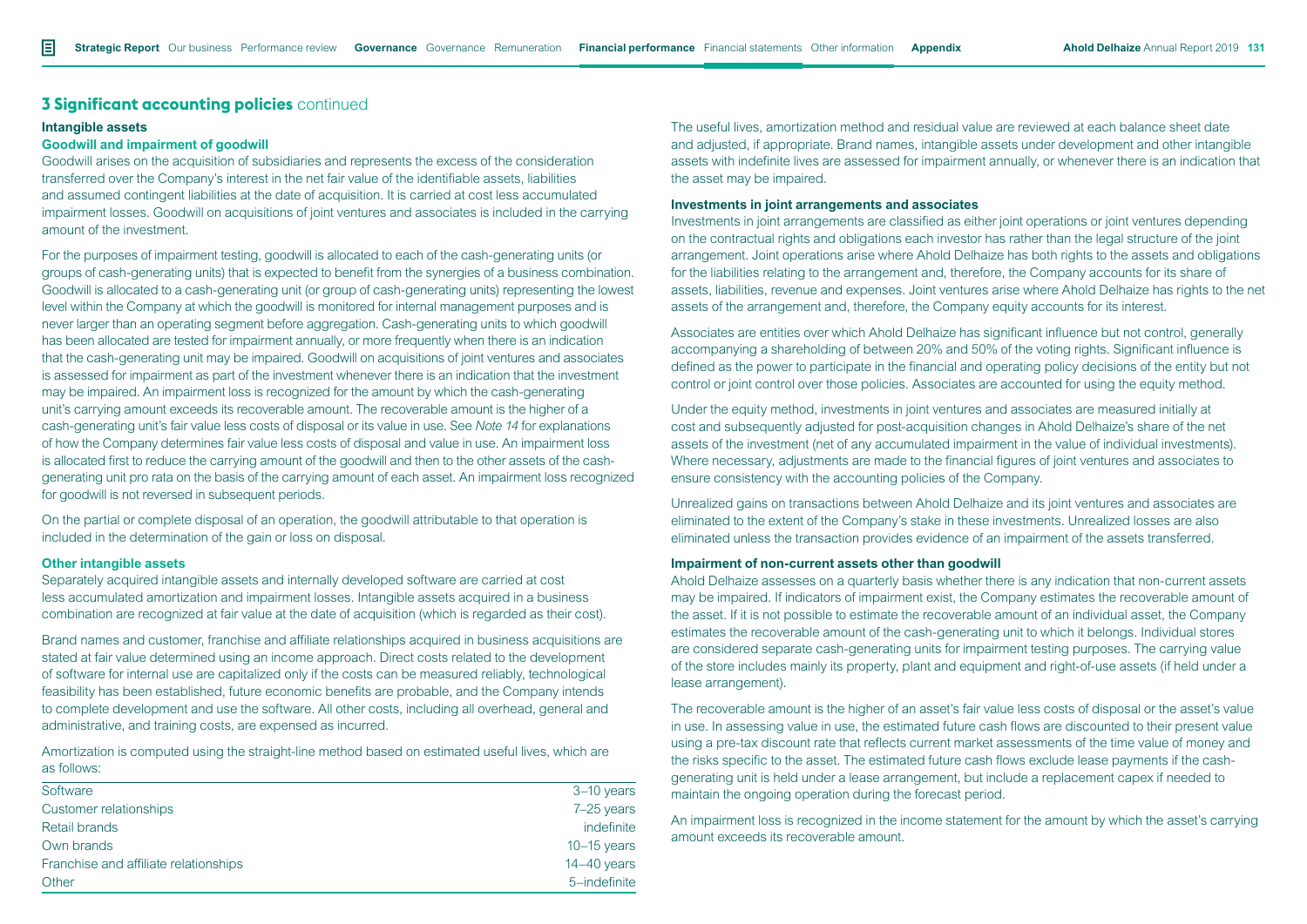In subsequent years, Ahold Delhaize assesses whether indications exist that impairment losses previously recognized for non-current assets other than goodwill may no longer exist or may have decreased. If any such indication exists, the recoverable amount of that asset is recalculated and, if required, its carrying amount is increased to the revised recoverable amount. The increase is recognized in operating income as an impairment reversal. An impairment reversal is recognized only if it arises from a change in the assumptions that were used to calculate the recoverable amount. The increase in an asset's carrying amount due to an impairment reversal is limited to the depreciated amount that would have been recognized had the original impairment not occurred.

#### **Inventories**

Inventories are stated at the lower of cost or net realizable value. Cost consists of all costs of purchase, cost of conversion and other costs incurred in bringing the inventories to their location and condition ready for sale, net of vendor allowances attributable to inventories. For certain inventories, cost is approximated using the retail method, in which the sales value of the inventories is reduced by the appropriate percentage of gross margin. The cost of inventories is determined using either the firstin, first-out (FIFO) method or the weighted average cost method, depending on their nature or use. Net realizable value is the estimated selling price in the ordinary course of business, less the estimated marketing, distribution and selling expenses.

Included in the value of inventory is an amount representing the estimated value of inventories that have already been sold that the Company expects to be returned for a refund by customers.

#### **Financial instruments**

#### **Financial assets**

Financial assets are recognized when the Company becomes a party to the contractual provisions of a financial instrument. Financial assets are derecognized when the rights to receive cash flows from the financial assets expire, or if the Company transfers the financial asset to another party and does not retain control or substantially all risks and rewards of the asset. Purchases and sales of financial assets in the normal course of business are accounted for at settlement date (i.e., the date that the asset is delivered to or by the Company).

At initial recognition, the Company measures its financial assets at its fair value plus, in the case of a financial asset not at fair value through profit or loss, transaction costs that are directly attributable to the acquisition or issue of the financial asset.

After initial recognition, the Company classifies its financial assets as subsequently measured at either i) amortized cost, ii) fair value through other comprehensive income or iii) fair value through profit or loss on the basis of both:

- The Company's business model for managing the financial assets
- The contractual cash flow characteristics of the financial asset

Subsequent to initial recognition, financial assets are measured as described below. At each balance sheet date, the Company assesses whether there is objective evidence that a financial asset or a group of financial assets is impaired and recognizes a loss allowance for expected credit losses for financial assets measured at either amortized costs or at fair value through other comprehensive income. If, at the reporting date, the credit risk on a financial instrument has not increased significantly since initial recognition, the Company measures the loss allowance for that financial instrument at an amount equal to 12 months of expected credit losses. If, at the reporting date, the credit risk on a financial instrument has increased significantly since initial recognition, the Company measures the loss allowance for the financial instrument at an amount equal to the lifetime expected credit losses. The Company always measures the loss allowance at an amount equal to lifetime expected credit losses for trade receivables, contract assets and lease receivables.

#### Financial assets at amortized cost

Financial assets are measured at amortized cost if both i) the financial asset is held within a business model whose objective is to hold financial assets in order to collect contractual cash flows; and ii) the contractual terms of the financial asset give rise on specified dates to cash flows that are solely payments of principal and interest on the principal amount outstanding.

A financial asset measured at amortized cost is initially recognized at fair value plus transaction cost directly attributable to the asset. After initial recognition, the carrying amount of the financial asset measured at amortized cost is determined using the effective interest method, less any impairment losses.

The Company's financial assets measured at amortized cost comprise loans receivable, net investment in leases, trade and other (non-)current receivables, cash and cash equivalents, short-term deposits and similar instruments.

#### Financial assets at fair value through other comprehensive income (FVOCI)

A financial asset is measured at fair value through other comprehensive income if both i) the financial asset is held within a business model whose objective is achieved by both collecting contractual cash flows and selling financial assets; and ii) the contractual terms of the financial asset give rise on specified dates to cash flows that are solely payments of principal and interest on the principal amount outstanding.

Investments in debt instruments measured at fair value through other comprehensive income are recognized initially at fair value plus transaction cost directly attributable to the asset. After initial recognition, the asset is measured at fair value with changes in fair value included in other comprehensive income. Accumulated gains or losses recognized through other comprehensive income are directly transferred to profit or loss when debt instrument is derecognized.

There is no subsequent reclassification of fair value gains and losses to profit or loss following the derecognition of the investments in equity instruments that are not held for trading and for which the Company made an irrevocable election at the time of initial recognition to account for the equity investment at fair value through other comprehensive income.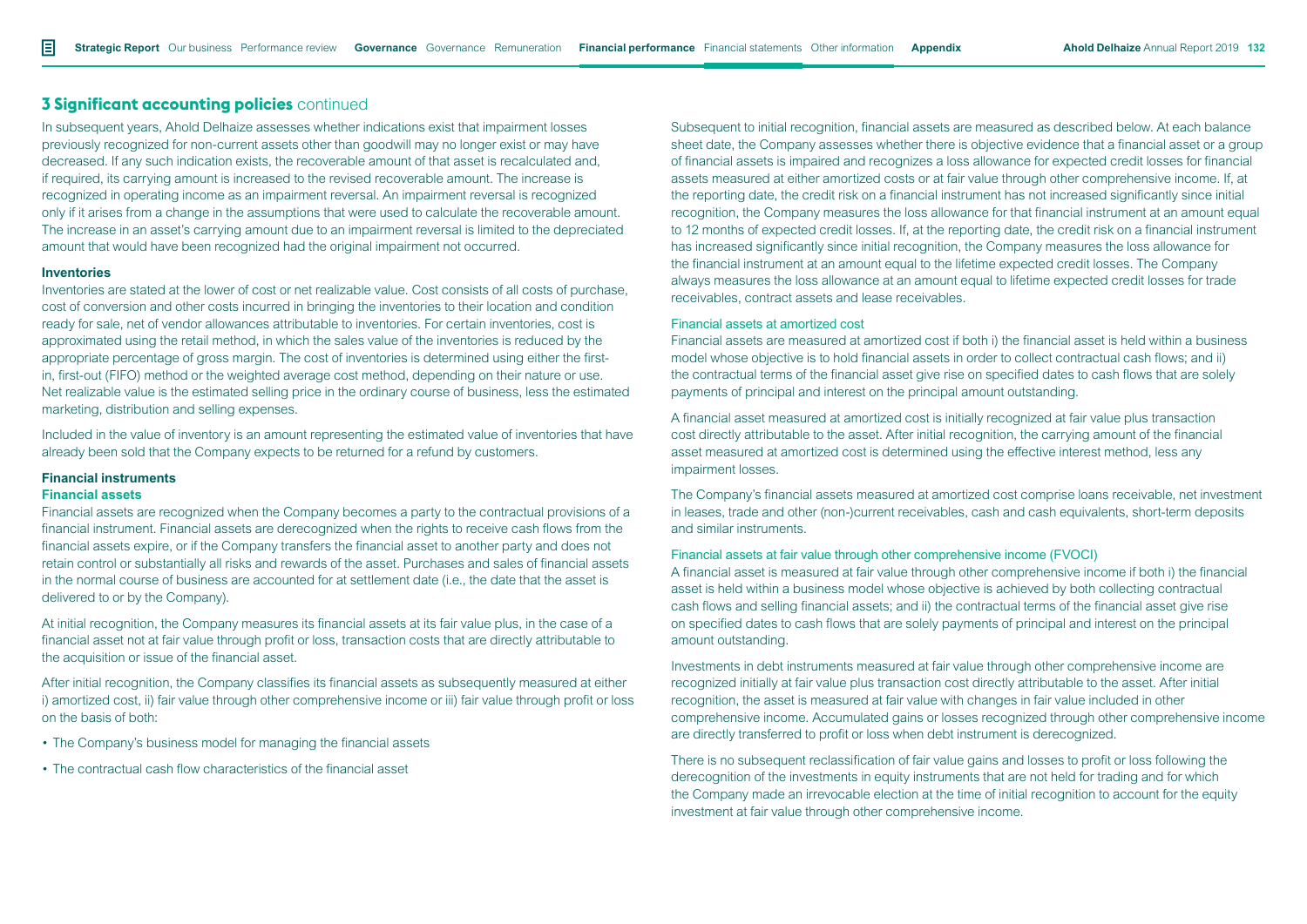#### Financial assets at fair value through profit or loss (FVPL)

When any of the above-mentioned conditions for classification of financial assets are not met, a financial asset is classified as "at fair value through profit or loss" and measured at fair value with changes in fair value recognized in profit or loss.

A financial asset measured at fair value through profit or loss is recognized initially at fair value and its transaction cost is recognized in profit or loss when incurred. A gain or loss on a financial asset measured at fair value through profit or loss is recognized in the consolidated statement of income for the reporting period in which it arises.

The Company may, at initial recognition, irrevocably designate a financial asset as measured at fair value through profit or loss if doing so eliminates or significantly reduces a measurement or recognition inconsistency that would otherwise arise from measuring assets or liabilities or recognizing the gains and losses on them on different bases.

The Company's financial instruments measured at fair value through profit or loss comprise reinsurance assets, derivatives and certain investments in debt instruments.

#### **Financial liabilities**

Financial liabilities are recognized when the Company becomes a party to the contractual provisions of a financial instrument. Financial liabilities are derecognized when the Company's obligations specified in the contract expire or are discharged or cancelled.

All financial liabilities are recognized initially at fair value and, in the case of loans and borrowings, net of directly attributable transaction costs.

The Company classifies all financial liabilities as subsequently measured at amortized cost, except for derivatives and reinsurance liabilities. Any difference between the proceeds and redemption value is recognized in the income statement over the period of the loans and short-term borrowings using the effective interest method.

Financial liabilities are classified as current liabilities unless the Company has an unconditional right to defer settlement of the liability for at least 12 months after the balance sheet date.

### **Derivative financial instruments**

All derivative financial instruments are initially recognized at fair value at the date the derivative contracts are entered into and are subsequently remeasured to their fair value at the end of each reporting period. Gains and losses resulting from the fair value remeasurement are recognized in the income statement as fair value gains (losses) on financial instruments, unless the derivative qualifies and is effective as a hedging instrument in a designated hedging relationship. In order for a derivative financial instrument to qualify as a hedging instrument for accounting purposes, the Company must document (i) at the inception of the transaction, the relationship between the hedging instrument and the hedged item, as well as its risk management objectives and strategy for undertaking various hedging transactions and (ii) its assessment, both at hedge inception and on an ongoing basis, of whether the derivative that is used in the hedging transaction is highly effective in offsetting changes in fair values or cash flows of hedged items. Derivatives that are designated as hedges are accounted for as either cash flow hedges or fair value hedges.

The effective portion of changes in the fair value of derivatives that are designated and qualify as cash flow hedges is recognized initially in the cash flow hedging reserve, a separate component of equity. The gain or loss relating to the ineffective portion is recognized immediately in the income statement. Amounts accumulated in equity are reclassified into the income statement in the same period in which the related exposure impacts the income statement. When a cash flow hedge no longer meets the criteria for hedge accounting, any cumulative gain or loss existing in equity at that time remains in equity and is recognized when the forecasted transaction is ultimately recognized in the income statement. When a forecasted transaction is no longer expected to occur, the cumulative gain or loss existing in equity is immediately recognized in the income statement.

Fair value changes of derivative instruments that qualify for fair value hedge accounting treatment are recognized in the income statement in the periods in which they arise, together with any changes in fair value of the hedged asset or liability. If the hedging instrument no longer meets the criteria for hedge accounting, the adjustment to the carrying amount of the hedged item is amortized in the income statement over the hedged item's remaining period to maturity.

#### **Reinsurance assets and liabilities**

Under Ahold Delhaize's self-insurance program, part of the insurance risk is ceded under a reinsurance treaty, which is a pooling arrangement between unrelated companies. In accordance with the pooling arrangement, the Company assumes a share of the reinsurance treaty risks that is measured in relation to the percentage of Ahold Delhaize's participation in the treaty. Reinsurance assets include estimated receivable balances related to reinsurance contracts purchased by the Company. Reinsurance liabilities represent the expected insurance risks related to reinsurance contracts sold by the Company. Reinsurance assets and liabilities are measured on a discounted basis using accepted actuarial methods.

#### **Financial guarantees**

Financial guarantees made by Ahold Delhaize to third parties that may require the Company to incur future cash outflows if called upon to satisfy are recognized at inception as liabilities at fair value. Fair value is measured as the premium received, if any, or calculated using a scenario analysis. Subsequently, the liability is measured at the higher of the best estimate of the expenditure required to settle the obligation or the amount initially recognized less cumulative amortization corresponding to the expiration or repayment of the underlying amount guaranteed.

#### **Equity**

Equity instruments issued by the Company are recorded at the value of proceeds received. Own equity instruments that are bought back (treasury shares) are deducted from equity. When reissued or cancelled, shares are removed from the treasury shares on a first-in, first-out basis. Incremental costs that are directly attributable to issuing or buying back own equity instruments are recognized directly in equity, net of the related tax. No gain or loss is recognized in the income statement on the purchase, sale, issuance or cancellation of the Company's own equity instruments.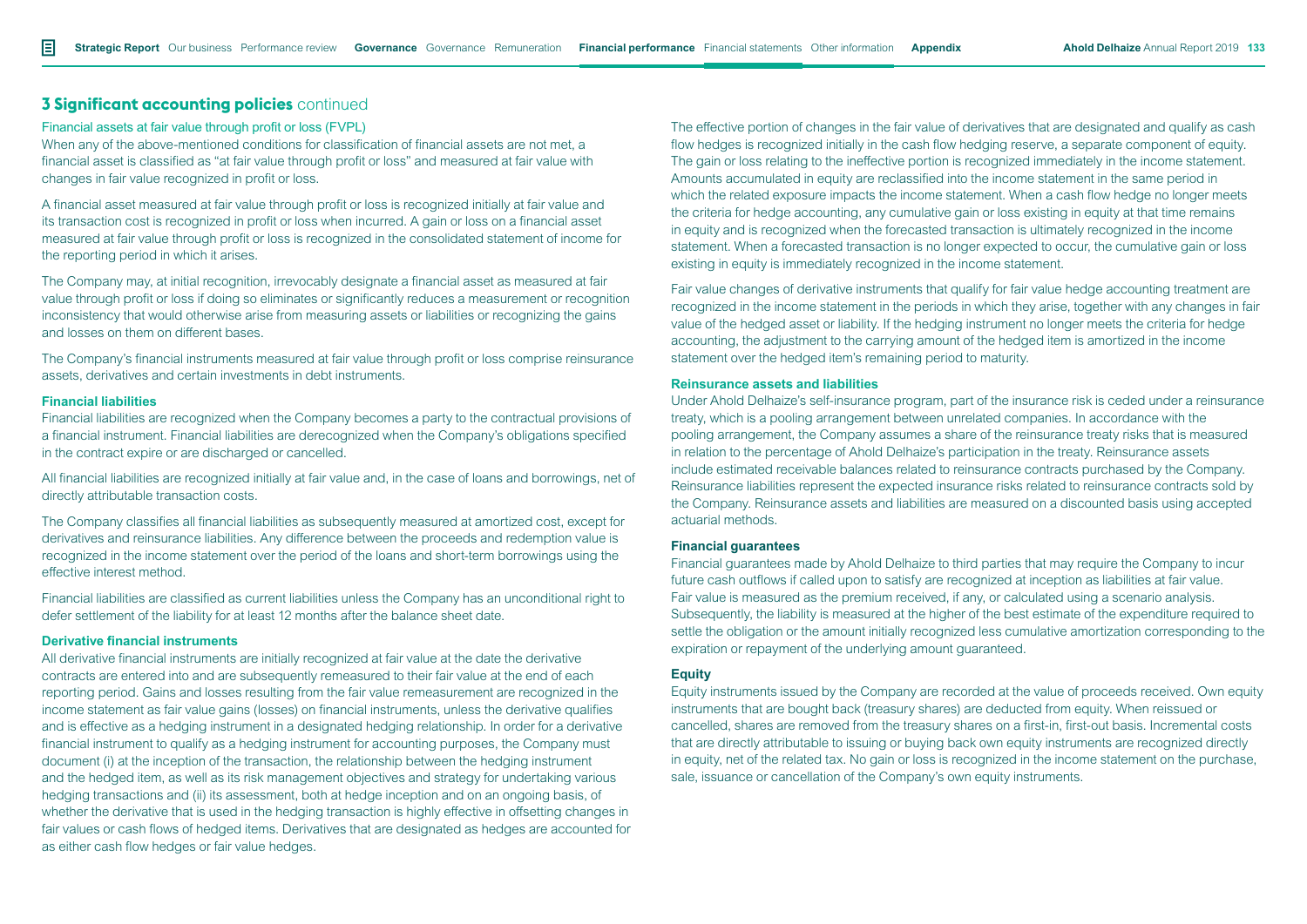#### **Cumulative preferred financing shares**

Cumulative preferred financing shares, for which dividend payments are not at the discretion of the Company, are classified as non-current financial liabilities and are stated at amortized cost. The dividends on these cumulative preferred financing shares are recognized as interest expense in the income statement, using the effective interest method. From the date on which Ahold Delhaize receives irrevocable notification from a holder of cumulative preferred financing shares to convert these shares into common shares, the cumulative preferred financing shares are classified as a separate class of equity.

#### **Pension and other post-employment benefits**

The net assets and net liabilities recognized on the consolidated balance sheet for defined benefit plans represent the actual surplus or deficit in Ahold Delhaize's defined benefit plans measured as the present value of the defined benefit obligations less the fair value of plan assets. Any surplus resulting from this calculation is limited to the present value of available refunds and reductions in future contributions to the plan.

Defined benefit obligations are actuarially calculated on the balance sheet date using the projected unit credit method. The present value of the defined benefit obligations is determined by discounting the estimated future cash outflows using market yields on high-quality corporate bonds (i.e., bonds rated AA or higher), denominated in the currency in which the benefits will be paid, and that have an average duration similar to the expected duration of the related pension liabilities.

Defined benefit costs are split into three categories:

- Service cost, past service cost, gains and losses on curtailment and settlements
- Net interest expense or income
- Remeasurement

The first category is presented as labor costs within operating earnings. Past-service costs are recognized in the income statement in the period of plan amendment. Results from curtailments or settlements are recognized immediately.

Past service years within the Dutch pension plan are calculated based upon a methodology that uses the maximum past service years based on accrued benefits or a participant's actual date of hire.

Net interest is calculated by applying the discount rate to the net defined benefit liability or asset and is presented within net financial expenses.

Remeasurements, comprising actuarial gains and losses, the effect of the asset ceiling (if applicable), and the return on plan assets (excluding interest) are recognized immediately in the balance sheet with a charge or credit to other comprehensive income in the period in which it occurs. Remeasurements recorded in other comprehensive income are not recycled to the income statement.

Contributions to defined contribution plans are recognized as an expense when employees have rendered service entitling them to the contributions. Post-employment benefits provided through industry multi-employer plans, managed by third parties, are generally accounted for under defined contribution criteria.

For other long-term employee benefits, such as long-service awards, provisions are recognized on the basis of estimates that are consistent with the estimates used for the defined benefit obligations, but discounted using Ahold Delhaize's cost of debt rate. For these, all actuarial gains and losses are recognized in the income statement immediately.

#### **Provisions**

Provisions are recognized when (i) the Company has a present (legal or constructive) obligation as a result of past events, (ii) it is probable that an outflow of resources will be required to settle the obligation, and (iii) the amount can be reliably estimated. The amount recognized is the best estimate of the expenditure required to settle the obligation. Provisions are discounted whenever the effect of the time value of money is significant.

The provision for the Company's self-insurance program is recorded based on claims filed and an estimate of claims incurred but not yet reported. The provision includes expenses incurred in the claim settlement process that can be directly associated with specific claims. Other expenses incurred in the claim settlement process are expensed when incurred. The Company's estimate of the required liability of such claims is recorded on a discounted basis, utilizing an actuarial method based upon various assumptions that include, but are not limited to, historical loss experience, projected loss development factors and actual payroll costs.

Restructuring-related provisions for severance and termination benefits are recognized when the Company has approved a detailed formal restructuring plan and the restructuring has either commenced or has been announced to those affected by it. Onerous contract provisions are measured at the amount by which the unavoidable costs to fulfill agreements exceeds the expected benefits from such agreements.

#### **New accounting policies effective for 2019 IFRS 16, "Leases"** Definition of a lease

Under IFRS 16, a contract is, or contains, a lease if the contract conveys a right to control the use of an identified asset for a period of time in exchange for consideration. At inception, or on reassessment of a contract that contains a lease component, the Company allocates the consideration in the contract to each lease and non-lease component on the basis of its relative stand-alone price.

The Company applies the recognition exemptions for short-term leases (less than 12 months) and leases of low-value items, defined by the Company to be below \$5,000 per item (on acquisition). The payments for these exempted leases are recognized in the income statement on a straight-line basis over the lease terms.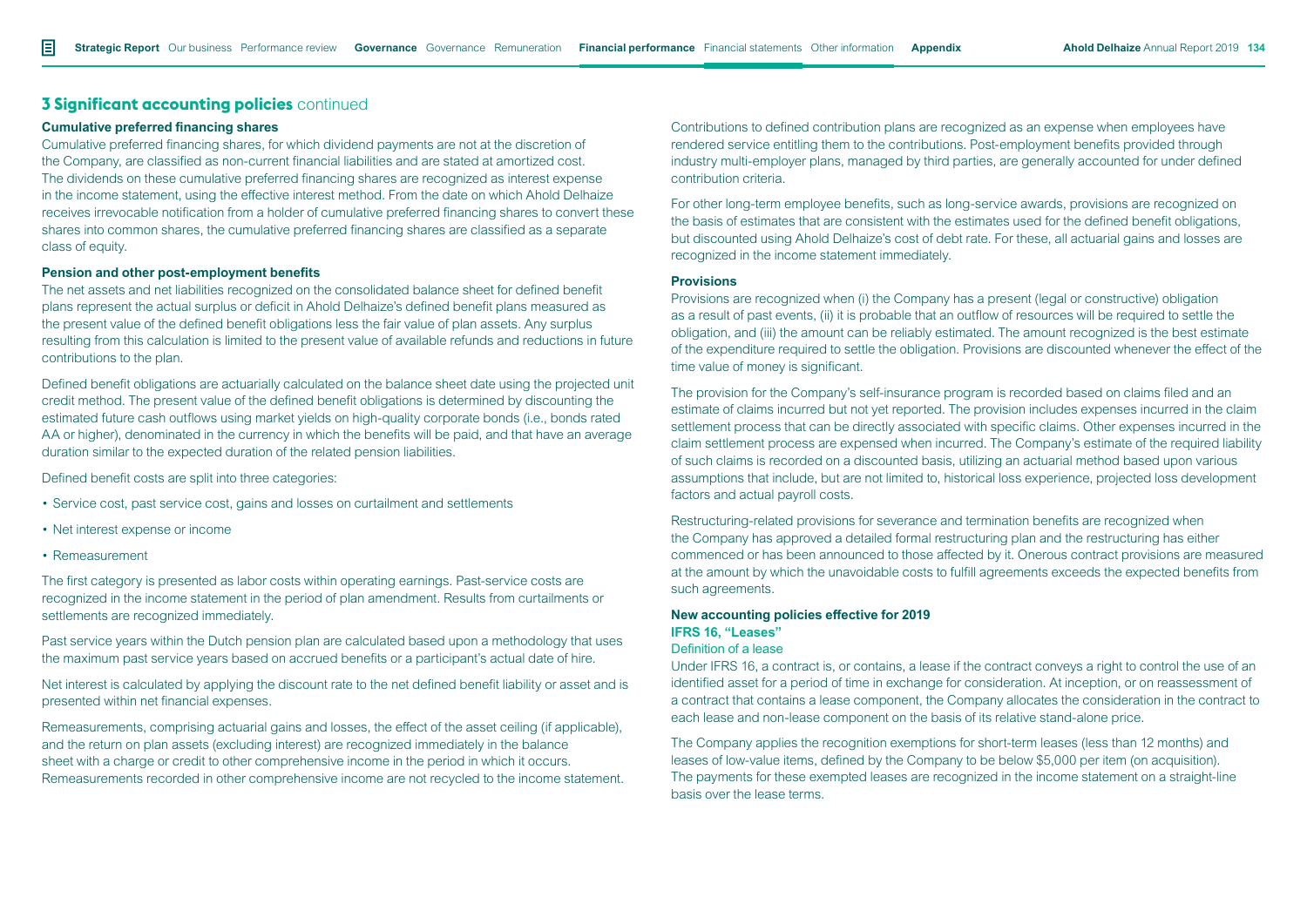#### As a lessee

The Company recognizes a right-of-use asset, representing its right to use the underlying asset, and a lease liability, representing its obligation to make lease payments, at the lease commencement date.

The right-of-use asset is initially measured at cost, which comprises the initial amount of the lease liability adjusted for any lease payments made at or before the commencement date, plus any initial direct costs incurred (for example, key money and lease contract commissions), less any incentives received. The right-of-use asset for acquired leases is adjusted for any favorable or unfavorable lease rights recognized as part of the purchase price allocation. The right-of-use asset is subsequently depreciated using the straight-line method over the shorter of the lease term or the useful life of the underlying asset. In addition, the right-of-use asset is reduced by impairment losses, if any, and adjusted for certain remeasurements of the lease liability.

Right-of-use assets are separately disclosed as a line in the balance sheet, but right-of-use assets that meet the definition of investment property are included in "Investment property" and separately disclosed in the notes.

The lease liability is initially measured at the present value of the lease payments that are not paid at the commencement date, discounted using the interest rate implicit in the lease or, if that rate cannot be readily determined, the Company's incremental borrowing rate. Generally, the Company uses its incremental borrowing rate as the discount rate.

The Company has elected to separate lease and non-lease components included in lease payments for all leases. Lease payments included in the measurement of the lease liability comprise the following:

- Fixed payments, including in-substance fixed payments
- Variable lease payments that depend on an index or a rate, which are initially measured using the index or rate at the commencement date
- Amounts expected to be payable under a residual value guarantee
- The exercise price of a purchase option that the Company is reasonably certain to exercise
- Lease payments in an optional renewal period if the Company is reasonably certain to exercise an extension option, and penalties for early termination of a lease unless the Company is reasonably certain not to terminate early.

The lease liability is measured at amortized cost using the effective interest rate method. The lease liability is subsequently increased by the interest cost on the lease liability and decreased by lease payments made. It is remeasured when there is a change in future lease payments arising from a change in an index or rate, if there is a change in the Company's estimate of the amount expected to be payable under a residual value guarantee, or if the Company changes its assessment of whether it will exercise a purchase, extension or termination option.

When the lease liability is remeasured in this way, a corresponding adjustment is made to the carrying amount of the right-of-use asset, or is recorded in the income statement if the carrying amount of the right-of-use asset has been reduced to zero.

The lease liability is included in "Other current financial liabilities" and "Other non-current financial liabilities."

The Company applies judgment to determine the lease term for the lease contracts in which it is a lessee that include renewal and termination options. The assessment of whether the Company is reasonably certain to exercise such options impacts the lease term, which significantly affects the amount of lease liabilities and right-of-use assets recognized. See *Note 2* for more information on judgments relating to leases.

#### As a lessor

Lessor accounting remains similar to the previous standard and the Company continues to classify leases as finance or operating leases at lease inception based upon whether the lease transfers substantially all of the risks and rewards incidental to ownership of the underlying asset. As part of this assessment, the Company considers certain indicators, such as whether the lease is for the majority of the economic life of the asset.

Leases classified as finance leases result in the recognition of a net investment in a lease representing the Company's right to receive rent payments. The value of the net investment in a lease is the value of the future rent payments to be received and the unguaranteed residual value of the underlying asset discounted using the rate implicit in the lease.

When the Company is an intermediate lessor, it accounts for its interests in the head lease and the sublease separately. It assesses the lease classification of a sublease with reference to the right-ofuse asset arising from the head lease, not with reference to the underlying asset. If a head lease is a short-term lease to which the Company applies the exemption described above, then it classifies the sublease as an operating lease.

If an arrangement contains lease and non-lease components, the Company applies IFRS 15 to allocate the consideration in the contract.

The Company recognizes lease payments received under operating leases as income on a straight-line basis over the lease term as part of "Rent income."

The adoption of IFRS 16 has resulted in restatements of Ahold Delhaize's 2018 comparative amounts; see *Note 36* for more information.

#### Sale and leaseback

Sale and leaseback transactions are defined as transactions that lead to a sale according to IFRS 15 "Revenue from Contracts with Customers." Under IFRS 15, the seller-lessee must determine if the transaction qualifies as a sale for which revenue is recognized (i.e., if the transaction is a genuine sale, where all performance obligations are satisfied and control has transferred to the buyer-lessor), or whether the transaction is a collateralized borrowing. More specifically, a sale is considered as such if there is no repurchase option on the asset at the end of the lease term.

If the sale by the Company as seller-lessee qualifies as a sale, the Company derecognizes the asset and recognizes a gain (or loss) that is limited to the proportion of the total gain (or loss) relating to the rights transferred to the buyer-lessor. In addition, the Company recognizes a right-of-use asset arising from the leaseback and measures it at the proportion of the previous carrying amount of the asset relating to the right of use retained. In addition, the Company recognizes the lease liability.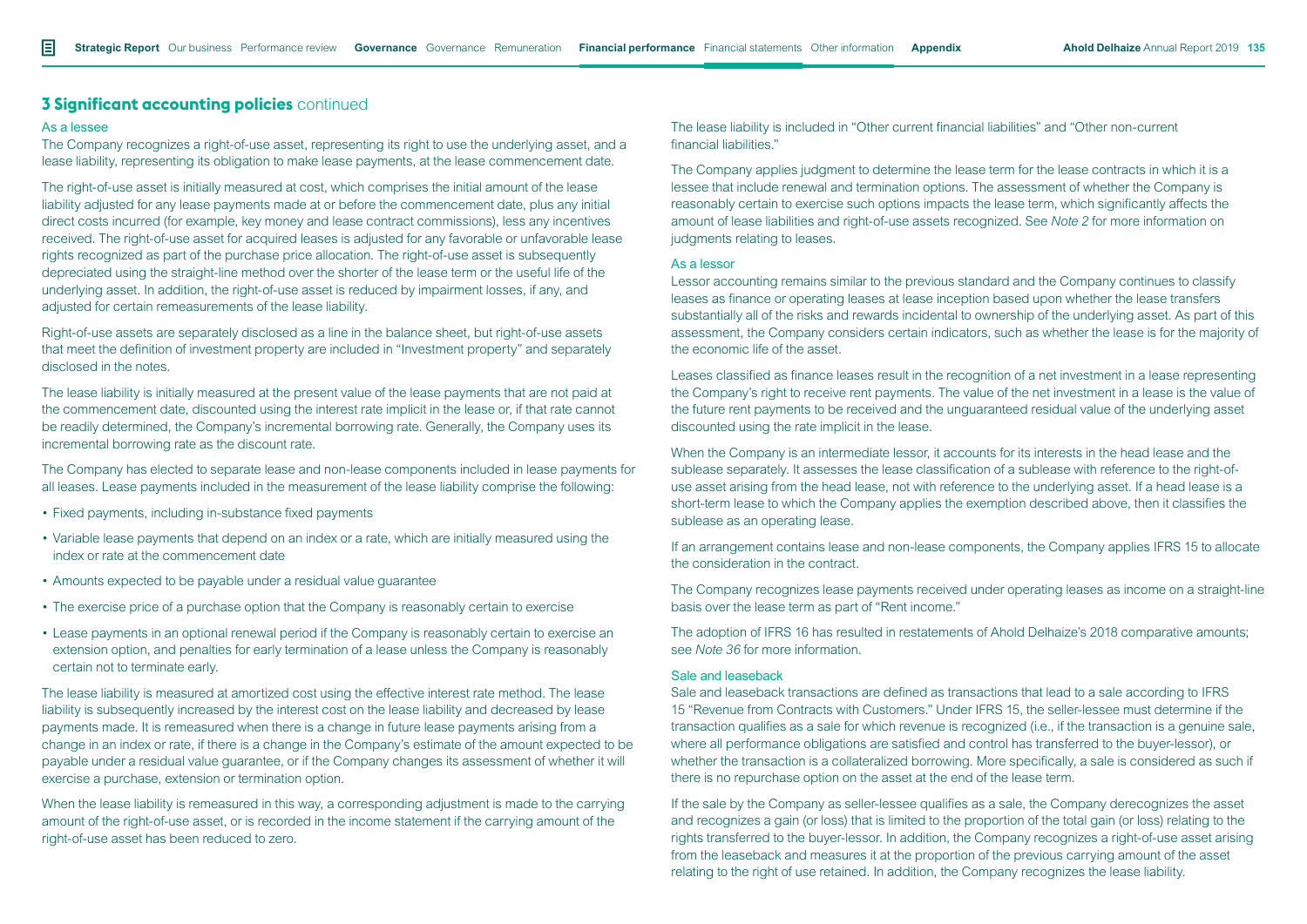If the fair value of the consideration for the sale does not equal the fair value of the asset, or if the payments for the lease are not at market rates, adjustments are made to measure the sales proceeds at fair value as follows:

- a. Any below-market terms should be accounted for as a prepayment of lease payments.
- b.Any above-market terms should be accounted for as additional financing provided by the buyer-lessor.

If the sale by the Company does not qualify as a sale, the Company keeps the asset transferred on its balance sheet and recognizes a financing obligation (financing) equal to the transferred proceeds or cash received.

#### **Amendments to IAS 19, "Plan Amendments, Curtailment or Settlement"**

The amendments to IAS 19 clarify the accounting for defined benefit plan amendments, curtailments and settlements. They confirm that entities must (i) calculate the current service cost and net interest for the remainder of the reporting period after a plan amendment, curtailment or settlement by using the updated assumptions from the date of the change; (ii) recognize any reduction in a surplus immediately in profit or loss either as part of past service cost, or as a gain or loss on settlement; and (iii) separately recognize any changes in the asset ceiling through other comprehensive income. These amendments have no impact on the consolidated financial statements.

#### **Amendments to IAS 28, "Long-term Interests in Associates and Joint Ventures"**

The amendments to IAS 28 were made to clarify that IFRS 9, "Financial Instruments," applies to longterm interests in an associate or joint venture that form part of the net investment in the associate or joint venture but to which the equity method is not applied. These amendments have no impact on the consolidated financial statements.

#### **Amendments to IFRS 3, "Business Combinations"**

The amendments to IFRS 3 clarify that when an entity obtains control of a business that is a joint operation, it remeasures previously held interests in that business. The amendments to IFRS 3 apply prospectively for annual periods beginning on or after January 1, 2019. These amendments have no impact on the consolidated financial statements.

#### **IFRIC 23, "Uncertainty over Income Tax Treatments"**

IFRIC 23 clarifies the accounting for income tax treatments that have yet to be accepted by tax authorities, while also aiming to enhance transparency. IFRIC 23 became effective on January 1, 2019. The interpretation does not have an impact on the consolidated financial statements.

#### **Annual improvements to IFRSs 2015-2017**

A number of amendments were made to various IFRSs that do not have a significant effect on the consolidated financial statements.

#### **New accounting policies not yet effective for 2019**

The IASB issued several standards, or revisions to standards, that are not yet effective for 2019, but will become effective in coming years.

#### **IFRS 17, "Insurance Contracts"**

IFRS 17 replaces IFRS 4, "Insurance Contracts." It requires a current measurement model where estimates are remeasured each reporting period. The standard allows a choice between recognizing changes in discount rates either in the income statement or directly in other comprehensive income. IFRS 17 is effective for annual periods beginning on or after January 1, 2021; however the IASB, in November 2018, tentatively decided to defer the effective date to annual periods beginning on or after January 1, 2022. The Company has yet to assess the standard's full impact.

### **Amendments to IAS 1 and IAS 8, "Definition of Material"**

The amendments to IAS 1 and IAS 8 clarify the definition of material and how it should be applied by stating that information is material if omitting, misstating or obscuring it could reasonably be expected to influence the decisions that the primary users of general purpose financial statements make on the basis of those financial statements, which provide financial information about a specific reporting entity. The amendments to IAS 1 and IAS 8 apply prospectively for annual periods beginning on or after January 1, 2020. The Company does not anticipate that the application of these amendments will have a significant effect on the future consolidated financial statements.

#### **Amendments to IFRS 3, "Definition of a Business"**

The amended definition of a business requires an acquisition to include an input and a substantive process that together significantly contribute to the ability to create outputs. The definition of the term "outputs" is amended to focus on goods and services provided to customers, generating investment income and other income, and it excludes returns in the form of lower costs and other economic benefits. The amendments to IFRS 3 apply prospectively for annual periods beginning on or after January 1, 2020. The Company anticipates that the amendments could result in more acquisitions being accounted for as asset acquisitions.

#### **Amendments to IFRS 9, IAS 39 and IFRS 7, "Interest Rate Benchmark Reform"**

The IASB has issued amendments to IFRS 9, IAS 39 and IFRS 7 that provide certain reliefs in connection with interest rate benchmark reform. The reliefs relate to hedge accounting and have the effect that IBOR reform should not generally cause hedge accounting to terminate. However, any hedge ineffectiveness should continue to be recorded in the income statement. The amendments apply prospectively for annual periods beginning on or after January 1, 2020. The Company does not anticipate that the application of these amendments will have an effect on the future consolidated financial statements.

There are no other IFRSs or IFRIC interpretations that have been issued but are not yet effective that are expected to have a material effect on the future consolidated financial statements.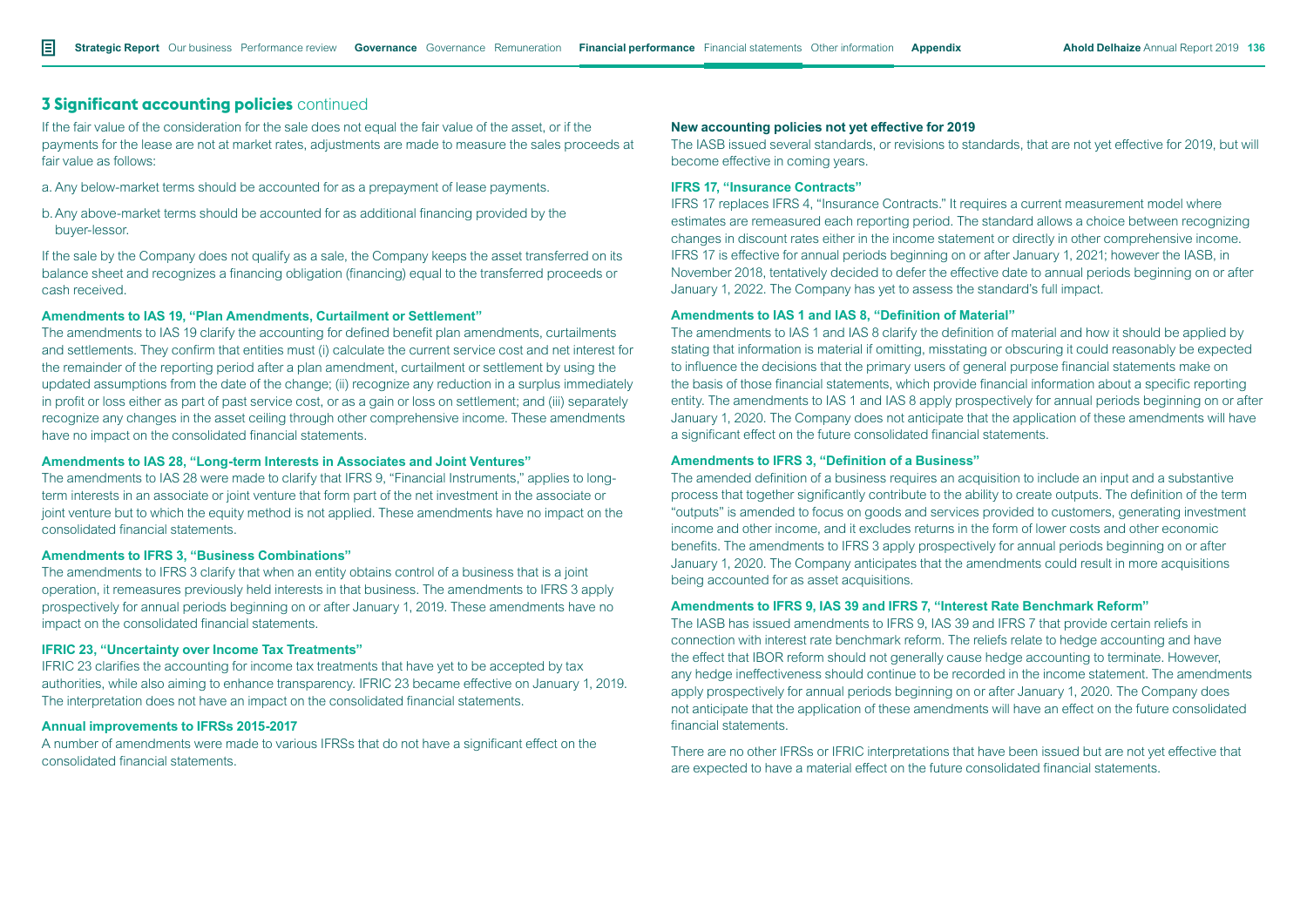# **4 Acquisitions**

Ahold Delhaize completed various store acquisitions for a total purchase consideration of €43 million. The allocation of the fair values of the identifiable assets acquired, liabilities assumed, and the goodwill arising from the acquisitions during 2019 is as follows:

| $\epsilon$ million                              | <b>The United</b><br><b>States</b> | <b>Central and</b><br>Southeastern<br>Europe | Other | Total     |
|-------------------------------------------------|------------------------------------|----------------------------------------------|-------|-----------|
| Goodwill                                        | 19                                 | 10                                           | З     | 32        |
| Other intangible assets                         |                                    |                                              | 5     | 5         |
| Property, plant and equipment                   | 6                                  |                                              |       |           |
| Right-of-use asset                              | 35                                 | 12                                           |       | 47        |
| Other current assets                            |                                    |                                              |       |           |
| Lease liabilities                               | (33)                               | (12)                                         |       | (45)      |
| <b>Current liabilities</b>                      |                                    |                                              |       | $\bf (1)$ |
| Fair value of assets and liabilities recognized | 27                                 | 11                                           | 9     | 47        |
| Gain on bargain purchase (negative goodwill)    | (4)                                |                                              |       | (4)       |
| Total purchase consideration                    | 23                                 | 11                                           | 9     | 43        |
| Cash acquired                                   |                                    |                                              |       |           |
| Acquisition of businesses, net of cash          | 23                                 |                                              | 9     | 43        |

Goodwill is attributable to the profitability of the acquired businesses and the synergies that are expected to result. The goodwill resulting from the acquisitions are deductible for tax purposes except for €10 million within Central and Southeastern Europe.

The gain on bargain purchases was the result of favorable purchase terms on stores that competitors were selling at discounts as they exited local markets. The gain has been reported as (gains) losses on the sale of assets within general and administrative expenses.

On January 4, 2019, Ahold Delhaize announced that Stop & Shop agreed to acquire King Kullen Grocery Co., based in Long Island, New York. The acquisition includes King Kullen's 29 supermarkets, five Wild by Nature stores and the use of its corporate offices located in Bethpage, New York. The transaction is currently expected to close during the first half of 2020, subject to customary closing conditions.

# **5 Assets and liabilities held for sale and discontinued operations**

#### **Assets and liabilities held for sale**

| $\epsilon$ million                                   | December 29.<br>2019 | December 30.<br>2018 restated |
|------------------------------------------------------|----------------------|-------------------------------|
| Non-current assets and disposal groups held for sale |                      |                               |
| Total assets held for sale                           |                      |                               |

Assets held for sale at December 29, 2019, is comprised primarily of non-current assets of retail locations (The United States: €5 million (December 30, 2018: nil), The Netherlands: €6 million (December 30, 2018: €4 million), Delhaize Belgium €16 million (December 30, 2018: nil), Central and Southeastern Europe: €40 million (December 30, 2018: €19 million)).

#### **Discontinued operations**

| 2019 | 2018 restated |
|------|---------------|
|      |               |
| (1)  |               |
|      |               |
| (1)  | (16)          |
|      |               |
|      |               |

1 Includes adjustments to the results on various other discontinued operations and past divestments.

Income (loss) from discontinued operations in 2018 included a charge of €17 million related to Tops Markets, a former subsidiary of Ahold Delhaize. In 2018, Tops Markets filed for bankruptcy protection under Chapter 11 of the U.S. Bankruptcy Code. As part of the bankruptcy proceedings, Tops Markets rejected leases for four stores of which the lease was contingently guaranteed by Ahold Delhaize. In addition, the Company reached an agreement with Tops Markets to take over partial rent payments for nine locations for 72 months. These actions resulted in Ahold Delhaize recognizing €24 million partly as a financial liability and as an onerous contract provision (see *Notes 23* and *25*), which are presented as an after-tax loss within results on divestments of €17 million. For a description of contingencies related to our issued lease guarantees in connection with the divestment of Tops Markets, see *Note 35*.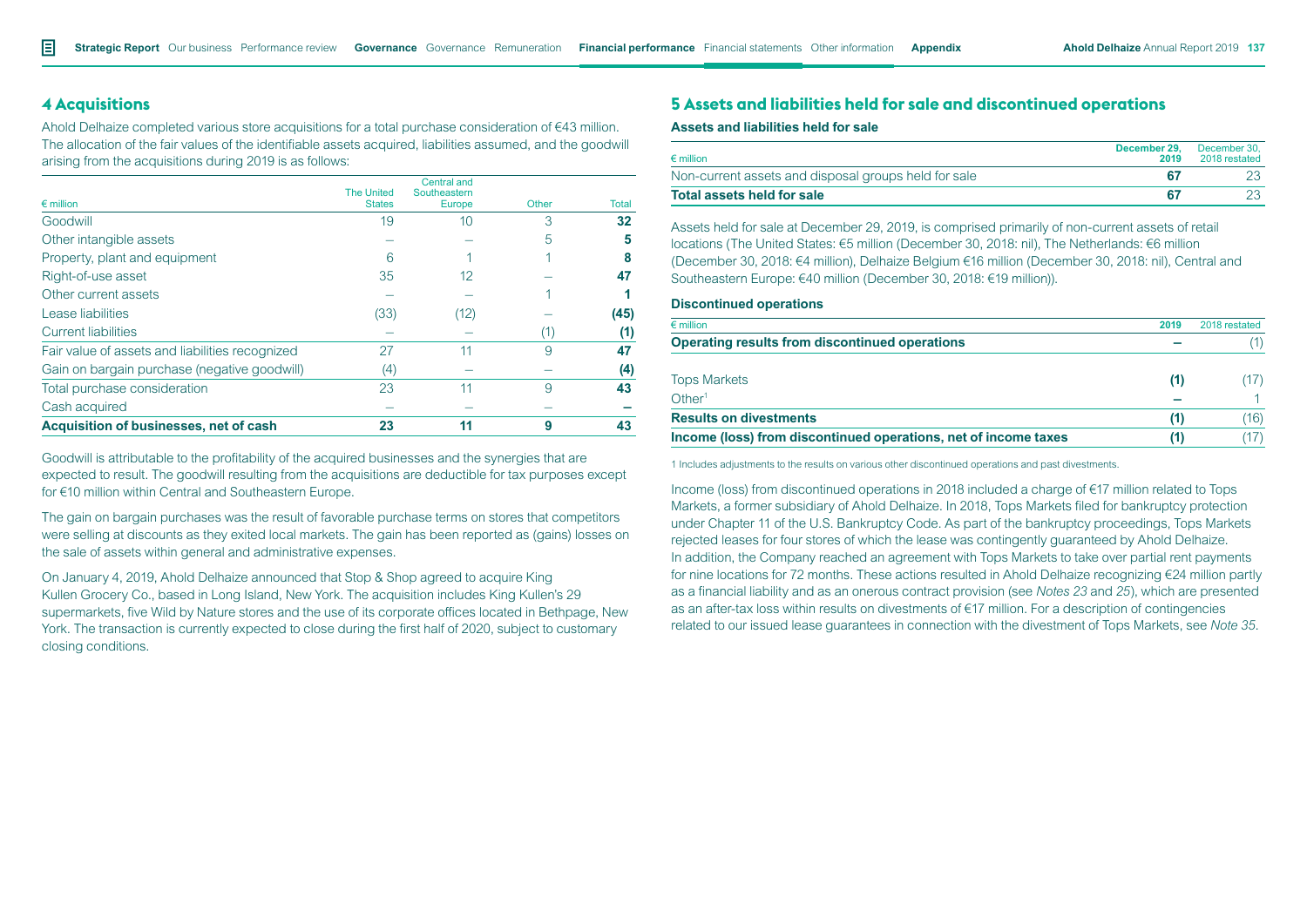# **6 Segment reporting**

#### **Reportable segments**

Ahold Delhaize's retail operations are presented in four reportable segments. In addition, Other retail, consisting of Ahold Delhaize's unconsolidated joint ventures JMR – Gestão de Empresas de Retalho, SGPS, S.A. ("JMR") and P.T. Lion Super Indo ("Super Indo"), as well as Ahold Delhaize's Global Support Office, is presented separately.

As of 2020, we will combine the three reportable segments, The Netherlands, Belgium and Central and Southeastern Europe, into one reportable segment, Europe.

The accounting policies used for the segments are the same as the accounting policies used for the consolidated financial statements as described in *Note 3.*

All reportable segments sell a wide range of perishable and non-perishable food and non-food consumer products.

| Reportable segment              | Operating segments included in the Reportable segment            |
|---------------------------------|------------------------------------------------------------------|
| The United States               | Stop & Shop, Food Lion, Giant/Martin's, Hannaford, Giant Food    |
|                                 | and Peapod                                                       |
| The Netherlands                 | Albert Heijn (including the Netherlands and Belgium), Etos, Gall |
|                                 | & Gall and bol.com (including the Netherlands and Belgium)       |
| <b>Belgium</b>                  | Delhaize Le Lion (including Belgium and Luxembourg)              |
| Central and Southeastern Europe | Albert (Czech Republic), Alfa Beta (Greece), Mega Image          |
|                                 | (Romania) and Delhaize Serbia (Republic of Serbia)               |

| Other                        | Included in Other                                            |
|------------------------------|--------------------------------------------------------------|
| Other retail                 | Unconsolidated joint ventures JMR (49%) and Super Indo (51%) |
| <b>Global Support Office</b> | Global Support Office staff (the Netherlands, Belgium,       |
|                              | Switzerland and the United States)                           |

#### **Net sales**

| $\epsilon$ million<br>2019               | 2018 restated |
|------------------------------------------|---------------|
| <b>The United States</b><br>40,066       | 37.460        |
| 14.810<br>The Netherlands                | 14.218        |
| 5.096<br><b>Belgium</b>                  | 5.095         |
| 6.288<br>Central and Southeastern Europe | 6.018         |
| <b>Ahold Delhaize Group</b><br>66.260    | 62.791        |

#### **Operating income**

| $\epsilon$ million              | 2019  | 2018 restated |
|---------------------------------|-------|---------------|
| <b>The United States</b>        | 1.668 | 1,633         |
| The Netherlands                 | 765   | 731           |
| <b>Belgium</b>                  | 128   | 130           |
| Central and Southeastern Europe | 246   | 262           |
| <b>Global Support Office</b>    | (146) | (133)         |
| <b>Ahold Delhaize Group</b>     | 2.662 | 2.623         |

**Depreciation and amortization of property, plant and equipment, right-of-use assets, investment property, and intangible assets**

| $\epsilon$ million              | 2019  | 2018 restated |
|---------------------------------|-------|---------------|
| <b>The United States</b>        | 1.671 | 1.579         |
| The Netherlands                 | 565   | 531           |
| <b>Belgium</b>                  | 176   | 169           |
| Central and Southeastern Europe | 325   | 294           |
| <b>Global Support Office</b>    | 21    | 34            |
| <b>Ahold Delhaize Group</b>     | 2.758 | 2.607         |

#### **Net impairments of property, plant and equipment, investment property, right-of-use assets, and intangible assets**

| <b>Ahold Delhaize Group</b>            | 89   | 53            |
|----------------------------------------|------|---------------|
| <b>Central and Southeastern Europe</b> | 18   | 14            |
| <b>Belgium</b>                         |      |               |
| The Netherlands                        |      | 13            |
| <b>The United States</b>               | 67   | 26            |
| $\epsilon$ million                     | 2019 | 2018 restated |
|                                        |      |               |

#### **Share-based compensation expenses**

| $\epsilon$ million                     | 2019 | 2018 restated |
|----------------------------------------|------|---------------|
| <b>The United States</b>               | 29   |               |
| The Netherlands                        |      | 9             |
| <b>Belgium</b>                         |      | $\mathcal{P}$ |
| <b>Central and Southeastern Europe</b> |      | $\mathcal{P}$ |
| <b>Global Support Office</b>           | 12   | 16            |
| <b>Ahold Delhaize Group</b>            | 51   | 60            |
|                                        |      |               |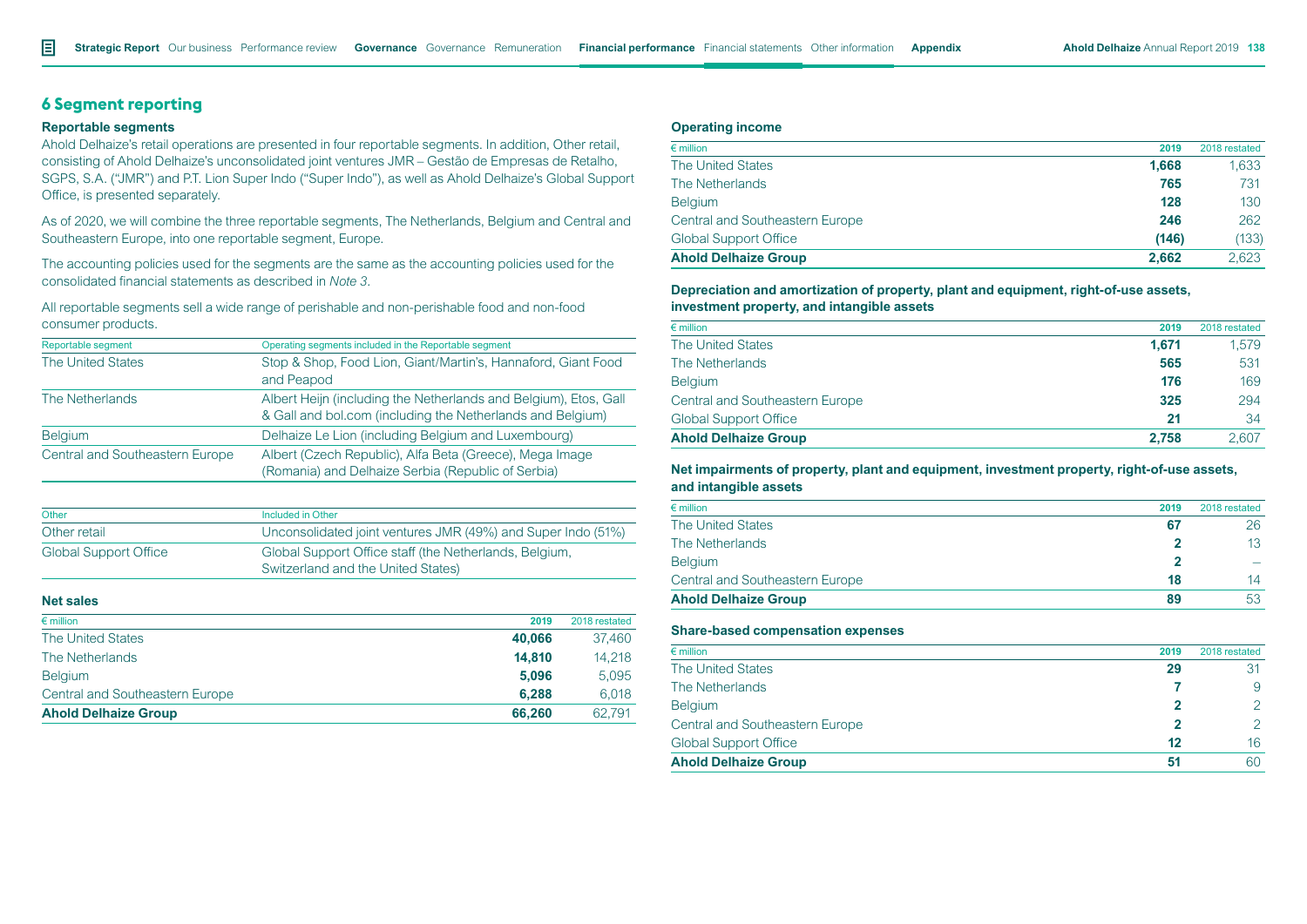# **6 Segment reporting** continued

**Additions to property, plant and equipment, right-of-use assets, investment property, and intangible assets (including assets acquired through business combinations as well as net reassessments and modifications of right-of-use assets)**

| $\epsilon$ million                     | 2019  | 2018 restated |
|----------------------------------------|-------|---------------|
| <b>The United States</b>               | 2.080 | 1.658         |
| The Netherlands                        | 890   | 583           |
| <b>Belgium</b>                         | 177   | 173           |
| <b>Central and Southeastern Europe</b> | 420   | 373           |
| <b>Global Support Office</b>           | 36    | -51           |
| <b>Ahold Delhaize Group</b>            | 3.604 | 2.838         |

### **Non-current assets (property, plant and equipment, right-of-use assets, investment property and intangible assets)**

| $\epsilon$ million              | December 29.<br>2019 | December 30,<br>2018 restated |
|---------------------------------|----------------------|-------------------------------|
| <b>The United States</b>        | 18,958               | 18.262                        |
| The Netherlands                 | 5.144                | 4.899                         |
| <b>Belgium</b>                  | 3.192                | 3.155                         |
| Central and Southeastern Europe | 3.423                | 3,394                         |
| <b>Global Support Office</b>    | 53                   | 139                           |
| <b>Ahold Delhaize Group</b>     | 30.770               | 29.849                        |

#### **Additional segment information**

Segment results do not include significant non-cash items other than depreciation, amortization, reassessments, modifications and additions of right-of-use assets, impairment losses and reversals and share-based compensation expenses.

# **Segment information joint ventures – Other retail (JMR and Super Indo)**

The information with respect to JMR and Super Indo is presented in *Note 15*.

# **7 Net sales**

| $\epsilon$ million                                | 2019   | 2018 restated |
|---------------------------------------------------|--------|---------------|
| Sales from owned stores                           | 56,562 | 53,953        |
| Sales to and fees from franchisees and affiliates | 5.837  | 5.675         |
| Online sales                                      | 3.493  | 2.817         |
| Wholesale sales                                   | 197    | 185           |
| Other sales                                       | 170    | 161           |
| <b>Net sales</b>                                  | 66.260 | 62.791        |

#### Sales by segment for 2019 are as follows:

| $\epsilon$ million                 | <b>The United</b> | <b>States The Netherlands</b> | <b>Belgium</b> | Central and<br>Southeastern<br><b>Europe</b> | <b>Ahold Delhaize</b><br>Group |
|------------------------------------|-------------------|-------------------------------|----------------|----------------------------------------------|--------------------------------|
| Sales from owned stores            | 38,803            | 9.263                         | 2.432          | 6.064                                        | 56,562                         |
| Sales to and fees from franchisees |                   |                               |                |                                              |                                |
| and affiliates                     |                   | 3.087                         | 2.580          | 169                                          | 5,837                          |
| Online sales                       | 985               | 2,432                         | 57             | 19                                           | 3,493                          |
| Wholesale sales                    | 149               |                               | 13             | 35                                           | 197                            |
| Other sales                        | 128               | 27                            | 13             | $\mathbf{2}$                                 | 170                            |
| <b>Net sales</b>                   | 40.066            | 14.810                        | 5.096          | 6.288                                        | 66,260                         |

Sales by segment for 2018 are as follows:

|                                    | <b>The United</b> |                               |                | Central and<br>Southeastern | <b>Ahold Delhaize</b> |
|------------------------------------|-------------------|-------------------------------|----------------|-----------------------------|-----------------------|
| $\epsilon$ million                 |                   | <b>States The Netherlands</b> | <b>Belgium</b> | Europe                      | Group                 |
| Sales from owned stores            | 36.459            | 9.204                         | 2.478          | 5.812                       | 53,953                |
| Sales to and fees from franchisees |                   |                               |                |                             |                       |
| and affiliates                     |                   | 2,983                         | 2,539          | 153                         | 5.675                 |
| Online sales                       | 751               | 1.999                         | 51             | 16                          | 2,817                 |
| Wholesale sales                    | 135               |                               | 15             | 35                          | 185                   |
| Other sales                        | 115               | 32                            | 12             | 2                           | 161                   |
| <b>Net sales</b>                   | 37.460            | 14.218                        | 5.095          | 6.018                       | 62.791                |

Net sales by product category are as follows:

| Percentage of net sales | 2019 | 2018 restated |
|-------------------------|------|---------------|
| Food: perishable        | 45%  | 45%           |
| Food: non-perishable    | 38%  | 38%           |
| Non-food                | 12%  | 12%           |
| Pharmacy                | 3%   | 3%            |
| Gasoline                | 1%   | 2%            |
| <b>Net sales</b>        | 100% | 100%          |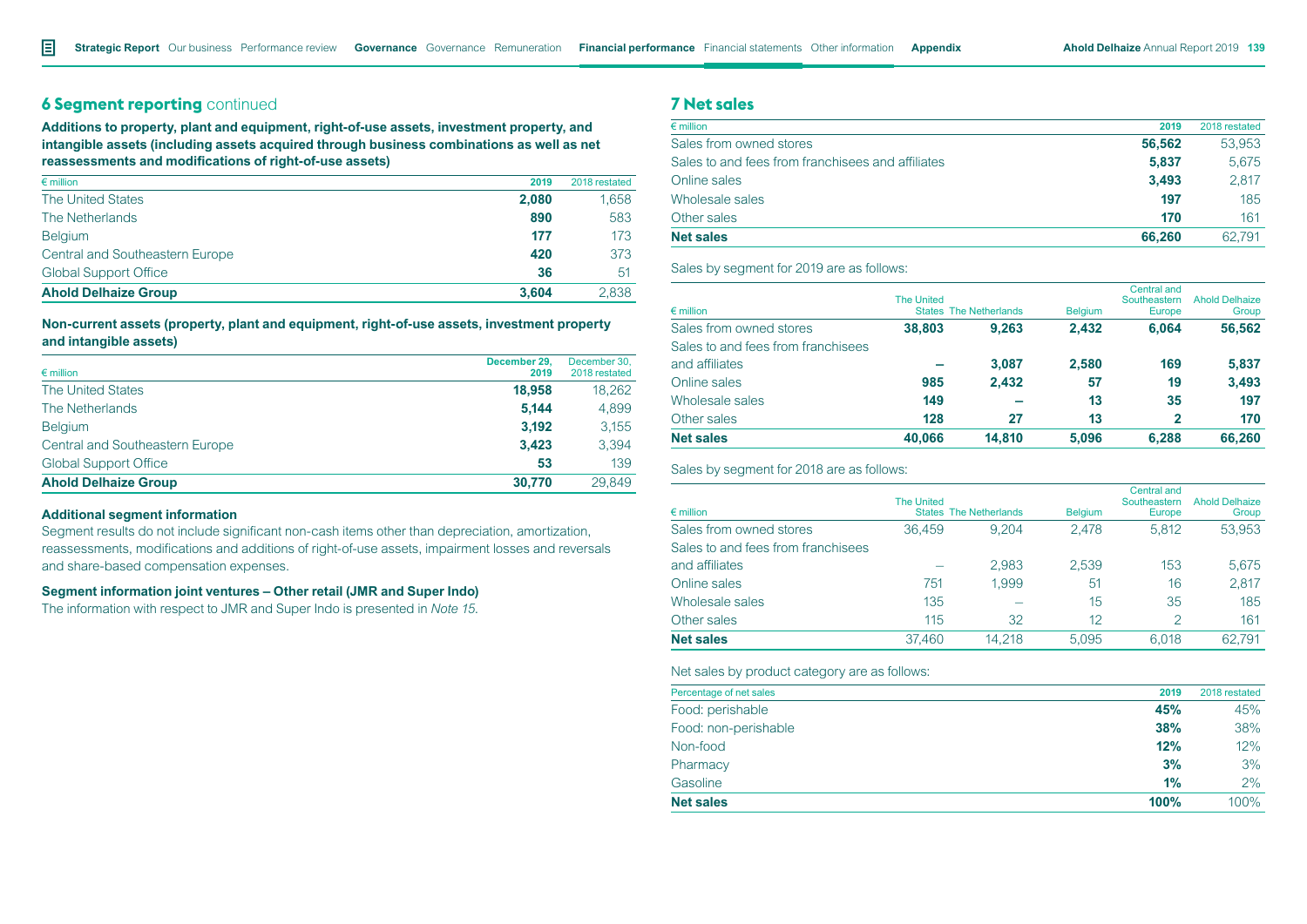### **8 Expenses by nature**

The aggregate of cost of sales and operating expenses is specified by nature as follows:

| $\epsilon$ million                                    | 2019   | 2018 restated |
|-------------------------------------------------------|--------|---------------|
| Cost of product                                       | 46.014 | 43,846        |
| Labor costs                                           | 9,665  | 9,014         |
| Other operational expenses                            | 5,244  | 4,796         |
| Depreciation and amortization                         | 2.758  | 2,607         |
| Rent expenses                                         | 66     | 64            |
| Rent income                                           | (187)  | (189)         |
| Impairment losses and reversals – net                 | 89     | 53            |
| (Gains) losses on leases and the sale of assets – net | (53)   | (23)          |
| <b>Total expenses by nature</b>                       | 63.598 | 60,168        |

For more information on rent expenses and rent income, see *Note 34*.

# **9 Net financial expenses**

| $\epsilon$ million                                    | 2019  | 2018 restated |
|-------------------------------------------------------|-------|---------------|
| Interest income                                       | 65    | 85            |
| Interest expense                                      | (175) | (211)         |
| Interest accretion to lease liability                 | (366) | (355)         |
| Net interest expense on defined benefit pension plans | (18)  | (19)          |
| Gains (losses) on foreign exchange                    | 4     | 19            |
| Fair value gains (losses) on financial instruments    | 4     | (15)          |
| Other gains (losses)                                  | (43)  | 9             |
| Other financial income (expense)                      | (35)  | 13            |
| <b>Net financial expenses</b>                         | (528) | (487)         |

Interest income primarily relates to interest earned on cash and cash equivalents, short-term cash deposits and similar instruments.

Interest expense primarily relates to financial liabilities (which include notes and financing obligations), interest accretions to provisions, and amortization of the purchase price allocation on the debt brought in through acquisitions.

For more information on leases and the interest accretion thereon, see *Note 34*.

Net interest expense on defined benefit pension plans is related to the Company's pension plans being in a net liability position over 2019 and 2018.

Gains (losses) on foreign exchange on financial assets and liabilities are presented as part of net financial expenses. The net gains in 2019 primarily resulted from the translation of foreign currency denominated debt, unhedged leases and derivatives.

Included in fair value gains (losses) on financial instruments are fair value changes on investments in U.S. Treasury bond funds, which are measured at fair value through profit or loss, and derivatives.

Other gains (losses) mainly include transaction results from the redemption of the cumulative preferred shares, which resulted in a one-off cost of €22 million and a cancellation of mortgages payable in the Czech Republic, which resulted in a one-off cost of €13 million. In 2018, the other gains (losses) included the result of the repurchase and cancellation of \$350 million of the USD 827 million 5.70% notes, due in 2040. The carrying value of the repurchased notes was \$423 million, resulting in a one-off gain of \$34 million (see *Note 22*). The other gains (losses) in 2018 also included the recognition of a financial liability for lease guarantees related to BI-LO II and its parent, Southeastern Grocers, Inc., which filed for bankruptcy protection under Chapter 11 (see *Note 35*).

Foreign exchange results arising from the purchase of goods for sale or goods and services consumed in Ahold Delhaize's operations are included in cost of sales or in the appropriate element of operating expenses, respectively. In 2019, the Company recorded a net exchange loss of nil in operating income (2018: gain of €1 million).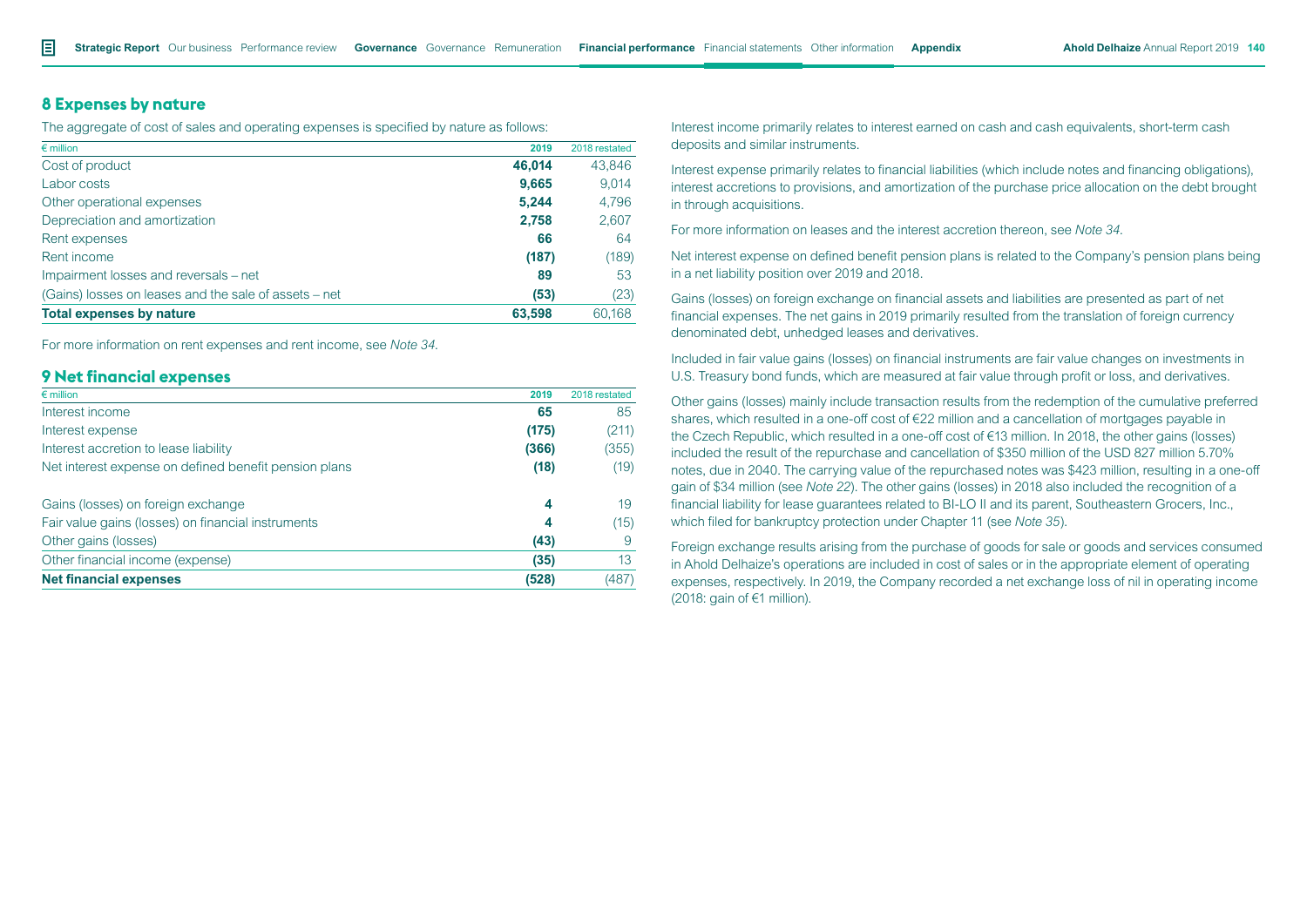# **10 Income taxes**

#### **Income taxes on continuing operations**

The following table specifies the current and deferred tax components of income taxes on continuing operations in the income statement:

| $\epsilon$ million               | 2019  | 2018 restated |
|----------------------------------|-------|---------------|
| <b>Current income taxes</b>      |       |               |
| Domestic taxes (the Netherlands) | (132) | (135)         |
| Foreign taxes                    |       |               |
| <b>United States</b>             | (146) | (150)         |
| Europe – Other                   | (68)  | (75)          |
| <b>Total current tax expense</b> | (345) | (360)         |
|                                  |       |               |

#### **Deferred income taxes**

| Total income taxes on continuing operations | (417) | (373) |
|---------------------------------------------|-------|-------|
| <b>Total deferred tax expense</b>           | (72)  | (13)  |
| Europe – Other                              | (5)   | 6     |
| <b>United States</b>                        | (47)  | (64)  |
| Foreign taxes                               |       |       |
| Domestic taxes (the Netherlands)            | (20)  | 45.   |

#### **Effective income tax rate on continuing operations**

Ahold Delhaize's effective tax rate in its consolidated income statement differed from the Netherlands' statutory income tax rate of 25.0%. The following table reconciles the statutory income tax rate with the effective income tax rate in the consolidated income statement:

|                                                                              |                    | 2019            |
|------------------------------------------------------------------------------|--------------------|-----------------|
|                                                                              | $\epsilon$ million | <b>Tax rate</b> |
| Income before income taxes                                                   | 2,134              |                 |
| Income tax expense at statutory tax rate                                     | (534)              | 25.0%           |
| Adjustments to arrive at effective income tax rate:                          |                    |                 |
| Rate differential (local rates versus the statutory rate of the Netherlands) | 63                 | $(3.0)\%$       |
| Deferred tax income (expense) related to recognition of deferred tax         |                    |                 |
| assets – net                                                                 | 15                 | (0.7)%          |
| Non-taxable income (expense)                                                 | (6)                | 0.3%            |
| Other                                                                        | 50                 | $(2.3)\%$       |
| Subtotal income taxes <sup>1</sup>                                           | (412)              | 19.3%           |
| Tax rate changes as a result of local tax reforms                            | (5)                | 0.2%            |
| <b>Total income taxes</b>                                                    | (417)              | 19.6%           |
|                                                                              |                    |                 |

|                                                                              |                    | 2018 restated |
|------------------------------------------------------------------------------|--------------------|---------------|
|                                                                              | $\epsilon$ million | Tax rate      |
| Income before income taxes                                                   | 2,136              |               |
| Income tax expense at statutory tax rate                                     | (534)              | $25.0\%$      |
| Adjustments to arrive at effective income tax rate:                          |                    |               |
| Rate differential (local rates versus the statutory rate of the Netherlands) | 66                 | $(3.1)\%$     |
| Deferred tax income (expense) related to recognition of deferred tax         |                    |               |
| $assets - net$                                                               | 3                  | $(0.1)\%$     |
| Non-taxable income (expense)                                                 | 16                 | (0.7)%        |
| Other                                                                        | 57                 | $(2.7)\%$     |
| Subtotal income taxes <sup>1</sup>                                           | (392)              | 18.4%         |
| Tax rate changes as a result of local tax reforms                            | 19                 | (0.9)%        |
| <b>Total income taxes</b>                                                    | (373)              | 17.5%         |

1 Excluding the impact of tax rate changes due to local tax reforms.

Rate differential indicates the effect of Ahold Delhaize's taxable income being generated and taxed in jurisdictions where tax rates differ from the statutory tax rate in the Netherlands. Other includes discrete items and one-time transactions. For 2019, it includes €26 million tax income related to releases of uncertain tax positions in several jurisdictions for which tax audits were finalized or the statute of limitations expired. For 2018, it includes €41 million deferred tax income related to restructuring.

In 2019, new statutory corporate income tax rates were (substantively) enacted for the Netherlands (25% in 2020 and 21.7% as of 2021), Greece (24% as of 2019), Switzerland (13.99% as of 2020) and Luxembourg (24.94% or 27.19%, depending on the municipality, as of 2019). These new statutory corporate income tax rates affected Ahold Delhaize's deferred and current (for Greece and Luxembourg only) income tax positions as of December 29, 2019. The tax rate changes show the effect of applying the new statutory corporate income tax rates to the calculation of Ahold Delhaize's Dutch, Greek, Swiss and Luxembourgish deferred income tax positions, as well as the 2019 effect related to the Belgian statutory corporate income tax rate change of 2017. The total impact for 2019 is a tax expense of €5 million. The effects of tax law changes are included in the reported tax balances based on the information available per reporting date. The Company keeps following any developments and further clarifications of changes in tax laws and will make adjustments to the tax balances accordingly. In 2018, the reduction of statutory corporate income tax rates in the Netherlands, Greece and Belgium resulted in a tax benefit of €19 million.

# **Income taxes on discontinued operations**

Current and deferred income tax related to discontinued operations amounted to nil in 2019 (2018: €7 million).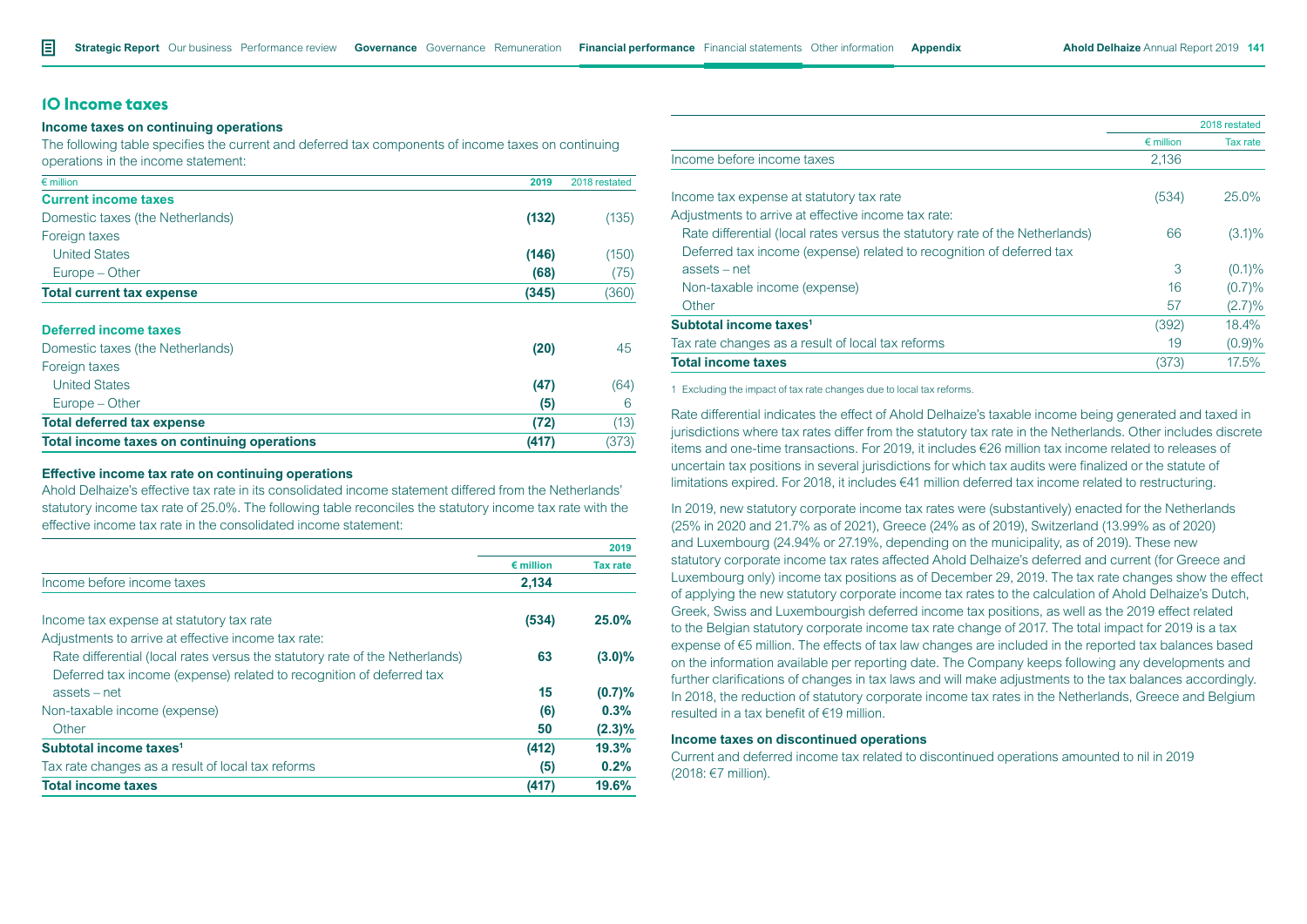### **10 Income taxes** continued

### **Deferred income tax**

The significant components and annual movements of deferred income tax assets and liabilities as of December 29, 2019, and December 30, 2018, are as follows:

|                                                     | <b>January 1, 2018</b> | Recognized in<br>income |       | December 30,<br>2018 | <b>Recognized in</b><br>income |              | December 29, |
|-----------------------------------------------------|------------------------|-------------------------|-------|----------------------|--------------------------------|--------------|--------------|
| $\epsilon$ million                                  | restated               | statement               | Other | restated             | statement                      | Other        | 2019         |
| Leases and financings                               | 444                    | (14)                    | 23    | 453                  | (23)                           | 8            | 439          |
| Pensions and other (post-)employment benefits       | 246                    |                         | (10)  | 237                  | 29                             | 22           | 288          |
| Provisions                                          | 84                     | (2)                     | 11    | 93                   | (9)                            | 5            | 89           |
| <b>Derivatives</b>                                  | 3                      | (2)                     | (1)   |                      |                                | (1)          |              |
| Interest                                            | 78                     | 5                       | 5     | 88                   | $\overline{\phantom{a}}$       | $\mathbf{2}$ | 90           |
| Other                                               | 15                     | 59                      | (3)   | 71                   | (2)                            | (50)         | 19           |
| Total gross deductible temporary differences        | 870                    | 47                      | 25    | 942                  | (5)                            | (14)         | 925          |
| Unrecognized deductible temporary differences       | (1)                    | (52)                    | (1)   | (54)                 | (2)                            | (1)          | (57)         |
| Total recognized deductible temporary differences   | 869                    | (5)                     | 24    | 888                  | (7)                            | (15)         | 868          |
| Tax losses and tax credits                          | 590                    | (84)                    | (16)  | 490                  | (80)                           | 4            | 414          |
| Unrecognized tax losses and tax credits             | (356)                  | 59                      | 3     | (294)                | 42                             | -            | (253)        |
| Total recognized tax losses and tax credits         | 234                    | (25)                    | (13)  | 196                  | (39)                           | 4            | 161          |
| <b>Total net deferred tax asset position</b>        | 1,103                  | (30)                    | 11    | 1,084                | (46)                           | (11)         | 1,029        |
| Property, plant and equipment and intangible assets | (1,423)                | 30                      | (25)  | (1, 418)             | 42                             | (23)         | (1, 398)     |
| Inventories                                         | (147)                  | (15)                    | (8)   | (170)                | (10)                           | (4)          | (184)        |
| Other                                               | (9)                    | 2                       | (5)   | (12)                 | (58)                           | 51           | (19)         |
| <b>Total deferred tax liabilities</b>               | (1, 579)               | 17                      | (38)  | (1,600)              | (26)                           | 24           | (1,601)      |
| Net deferred tax assets (liabilities)               | (476)                  | (13)                    | (27)  | (516)                | (72)                           | 13           | (573)        |

The column "Other" in the table above includes amounts recorded in equity, divestments and exchange rate differences, as well as reclassifications between deferred tax components and the application of tax losses and tax credits against current year income tax payables.

For 2019, the column "Recognized in income statement" in the table above includes a deferred tax expense of €5 million as a result of the Dutch, Greek, Swiss, Luxembourgish and Belgian statutory corporate income tax rate changes (2018: tax benefit of €19 million related to Dutch, Greek and Belgian statutory corporate income tax rate changes).

Deferred income tax assets and liabilities are offset on the balance sheet when there is a legally enforceable right to offset current tax assets against current tax liabilities and when the deferred income taxes relate to income taxes levied by the same fiscal authority. The deferred tax assets and liabilities are presented as non-current assets and liabilities on the balance sheet as follows:

| $\epsilon$ million                  | December 29.<br>2019 | December 30.<br>2018 restated |
|-------------------------------------|----------------------|-------------------------------|
| Deferred tax assets                 | 213                  | 166                           |
| Deferred tax liabilities            | (786)                | (682)                         |
| <b>Net deferred tax liabilities</b> | (573)                | (516)                         |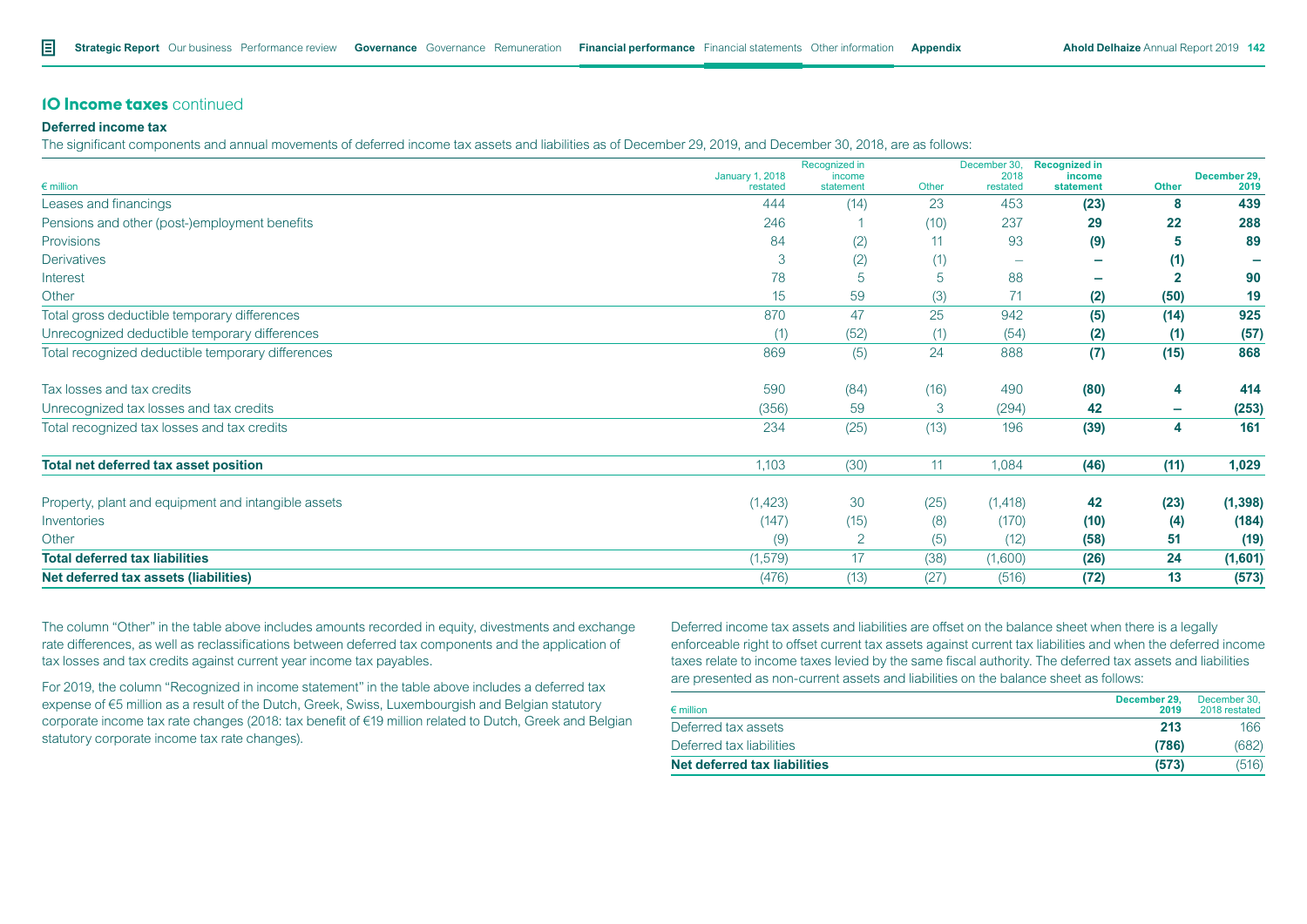# **10 Income taxes** continued

As of December 29, 2019, Ahold Delhaize had operating and capital loss carryforwards of a total nominal amount of €2,805 million, mainly expiring between 2020 and 2034 (December 30, 2018: €3,210 million). The following table specifies the years in which Ahold Delhaize's operating and capital loss carryforwards and tax credits are scheduled to expire:

| $\epsilon$ million                           | 2020                     | 2021                     | 2022                     | 2023 | 2024            | 2025-2029                | 2030-2034                | <b>After 2034</b>        | Does not<br>expire | <b>Total</b> |
|----------------------------------------------|--------------------------|--------------------------|--------------------------|------|-----------------|--------------------------|--------------------------|--------------------------|--------------------|--------------|
| Operating and capital losses (nominal value) | 123                      |                          | 18                       | 105  | 177             | 384                      | 813                      | -80                      | 1,095              | 2,805        |
| Operating and capital losses (tax value)     | 13                       |                          | $\overline{\phantom{a}}$ |      | 11              | 25                       | 50                       | $5^{\circ}$              | 286                | 398          |
| Tax credits                                  |                          |                          |                          |      |                 | $\overline{\phantom{a}}$ | $\overline{\phantom{a}}$ | $\overline{\phantom{a}}$ |                    | 16           |
| Tax losses and tax credits                   | 15                       | $\Omega$                 |                          | 8    | 13 <sup>°</sup> | 25                       | 50                       | ್ರ                       | 295                | 414          |
| Unrecognized tax losses and tax credits      | (15)                     | (2)                      | (1)                      | (1)  | (2)             | (1)                      | (6)                      | $\overline{\phantom{a}}$ | (226)              | (253)        |
| Total recognized tax losses and tax credits  | $\overline{\phantom{a}}$ | $\overline{\phantom{m}}$ | $\sim$                   | 8    | 11              | 24                       | 44                       | $5^{\circ}$              | 69                 | 161          |

Operating and capital loss carryforwards related to one jurisdiction may not be used to offset income taxes in other jurisdictions. Of the loss carryforwards, €1,633 million relates to U.S. state taxes, for which a weighted average tax rate of 6.2% applies.

The majority of the above-mentioned deferred tax assets relate to tax jurisdictions in which Ahold Delhaize has suffered a tax loss in the current or a preceding period. Significant judgment is required in determining whether deferred tax assets are realizable. Ahold Delhaize determines this on the basis of expected taxable profits arising from the reversal of recognized deferred tax liabilities and on the basis of budgets, cash flow forecasts and impairment models. Where utilization is not considered probable, deferred tax assets are not recognized.

No deferred income taxes are recognized on undistributed earnings of Ahold Delhaize's subsidiaries and joint ventures, as the undistributed earnings will not be distributed in the foreseeable future. The cumulative amount of undistributed earnings on which the Group has not recognized deferred income taxes was approximately €114 million at December 29, 2019 (December 30, 2018: €66 million).

#### **Income taxes in equity and comprehensive income**

Current and deferred income taxes recognized in and transferred from equity and comprehensive income are as follows:

| $\epsilon$ million                             | 2019 | 2018 restated |
|------------------------------------------------|------|---------------|
| Remeasurement of defined benefit pension plans | 18   | (18)          |
| Currency translation differences on loans      | (2)  |               |
| Cash flow hedges                               |      |               |
| Share-based compensation                       |      |               |
| <b>Total</b>                                   | 20   | 17)           |

#### **Income taxes paid**

The following table specifies the income taxes paid per country:

| $\epsilon$ million             | 2019  | 2018 restated |
|--------------------------------|-------|---------------|
| <b>The United States</b>       | (138) | (25)          |
| The Netherlands                | (124) | (175)         |
| <b>Belgium</b>                 | (4)   | (28)          |
| Greece                         | (14)  | (21)          |
| <b>Czech Republic</b>          | (3)   |               |
| Serbia                         | (10)  | (3)           |
| Romania                        | (6)   | (11)          |
| Other                          | (59)  | (17)          |
| <b>Total income taxes paid</b> | (358) | (280)         |

For Belgium and the Czech Republic, the income tax paid is impacted by available operating losses carryforward which are (partly) offset by taxable income. In 2018, tax payments in the United States were impacted by U.S. tax reform and by a prepayment in 2017. Other includes a tax payment in 2019 of €36 million, related to a tax claim. This claim is being disputed by Ahold Delhaize and we will continue to defend our tax position in this matter.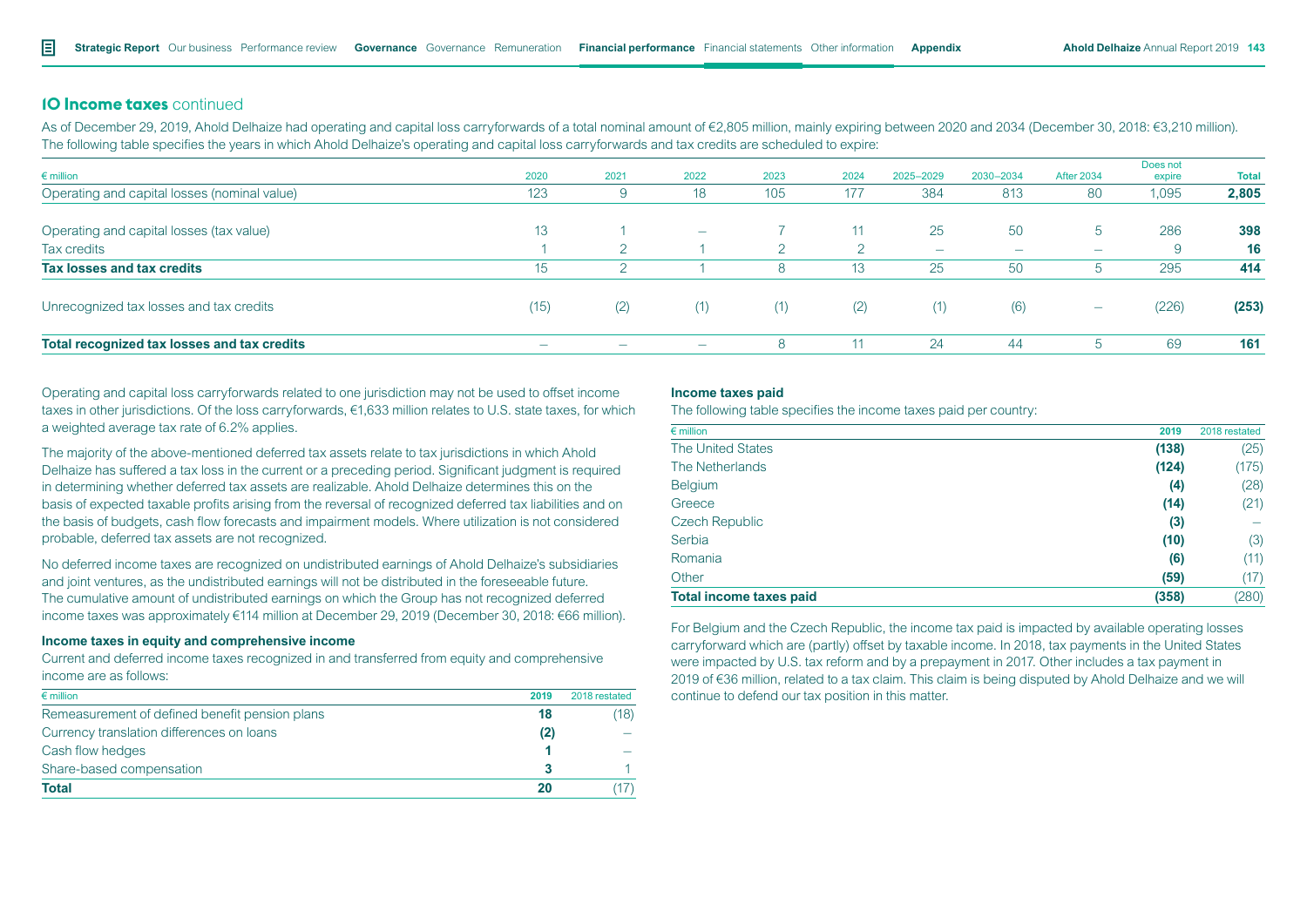# **11 Property, plant and equipment**

| $\epsilon$ million                                | <b>Buildings</b><br>and land | Other          | <b>Under</b><br>construction | <b>Total</b> |
|---------------------------------------------------|------------------------------|----------------|------------------------------|--------------|
| As of January 1, 2018, restated                   |                              |                |                              |              |
| At cost                                           | 10,811                       | 7,038          | 334                          | 18,183       |
| Accumulated depreciation and impairment losses    | (4, 331)                     | (4, 295)       |                              | (8,626)      |
| <b>Carrying amount</b>                            | 6,480                        | 2,743          | 334                          | 9,557        |
| Year ended December 30, 2018, restated            |                              |                |                              |              |
| <b>Additions</b>                                  | 195                          | 598            | 833                          | 1,626        |
| Transfers from under construction                 | 375                          | 302            | (677)                        |              |
| Acquisitions through business combinations        | 1                            | 3              |                              | 4            |
| Depreciation                                      | (587)                        | (750)          |                              | (1, 337)     |
| Impairment losses                                 | (28)                         | (16)           |                              | (44)         |
| Impairment reversals                              | 1                            | $\overline{2}$ |                              | 3            |
| Assets classified (to) from held for sale or sold | (23)                         | (6)            | (2)                          | (31)         |
| Exchange rate differences                         | 178                          | 84             | 6                            | 268          |
| <b>Closing carrying amount</b>                    | 6,592                        | 2,960          | 494                          | 10,046       |
| As of December 30, 2018, restated                 |                              |                |                              |              |
| At cost                                           | 11,663                       | 8,024          | 494                          | 20,181       |
| Accumulated depreciation and impairment losses    | (5,071)                      | (5,064)        |                              | (10, 135)    |
| <b>Carrying amount</b>                            | 6,592                        | 2,960          | 494                          | 10,046       |
| Year ended December 29, 2019                      |                              |                |                              |              |
| <b>Additions</b>                                  | 267                          | 533            | 1,073                        | 1,873        |
| Transfers from under construction                 | 569                          | 566            | (1, 135)                     |              |
| Acquisitions through business combinations        | 5                            | $\mathfrak{D}$ | 1                            | 8            |
| Depreciation                                      | (613)                        | (782)          |                              | (1, 396)     |
| Impairment losses                                 | (38)                         | (30)           |                              | (68)         |
| Impairment reversals                              | 3                            | 1              |                              | 5            |
| Assets classified (to) from held for sale or sold | (75)                         | (8)            | (3)                          | (86)         |
| Other movements                                   | (5)                          |                | (4)                          | (9)          |
| Exchange rate differences                         | 94                           | 47             | 3                            | 144          |
| <b>Closing carrying amount</b>                    | 6,801                        | 3,289          | 429                          | 10,519       |
| As of December 29, 2019                           |                              |                |                              |              |
| At cost                                           | 12,476                       | 8,941          | 429                          | 21,846       |
| Accumulated depreciation and impairment losses    | (5,675)                      | (5,653)        |                              | (11, 327)    |
| <b>Carrying amount</b>                            | 6,801                        | 3,289          | 429                          | 10,519       |

Buildings and land includes stores, distribution centers, warehouses and improvements to these assets. "Other" property, plant and equipment mainly consists of furnishings, machinery and equipment, trucks, trailers and other vehicles. Assets under construction mainly consists of stores and improvements to stores and furnishings, machinery and equipment.

From 2019, leased assets are presented as a separate line item in the balance sheet and the 2018 figures have been restated; see *Notes 12* and *36*.

The higher of the value in use or fair value less cost of disposal represents an asset's recoverable amount. The value-in-use method involves estimating future cash flows. The present value of estimated future cash flows has been calculated using pre-tax discount rates ranging between 5.8% and 12.8% (2018: 6.1%-15.7%). Fair value represents the price that would be received to sell an asset in an orderly transaction between market participants and is generally measured by using an income approach or a market approach. The income approach is generally applied by using discounted cash flow projections based on the assets' highest and best use from a market participants' perspective. The market approach requires the comparison of the subject assets to transactions involving comparable assets by using inputs such as bid or ask prices or market multiples.

In 2019, Ahold Delhaize recognized net impairment losses of €63 million for property, plant and equipment (2018: €41 million). These were mainly related to The United States (2019: €46 million, 2018: €15 million), The Netherlands (2019: €2 million, 2018: €12 million) and Central and Southeastern Europe (2019: €13 million, 2018: €14 million) and were recognized mainly for underperforming and closed stores. In 2019, the fair value less cost of disposal was the recoverable amount in the determination of €9 million of the net impairment losses (2018: €7 million).

The additions to property, plant and equipment include capitalized borrowing costs of €3 million (2018: €1 million). Generally, the capitalization rate used to determine the amount of capitalized borrowing costs is a weighted average of the interest rate applicable to the respective operating companies. This rate ranged between 2.2% and 7.6% (2018: 2.1%-9.4%).

Other movements mainly includes transfers between asset classes and transfers to investment property.

The carrying amount of buildings and land includes amounts related to assets held under financings of €138 million (December 30, 2018: €146 million). Ahold Delhaize does not have legal title to these assets.

Company-owned property, plant and equipment with a carrying amount of €103 million (December 30, 2018: €127 million) has been pledged as security for liabilities, mainly for loans.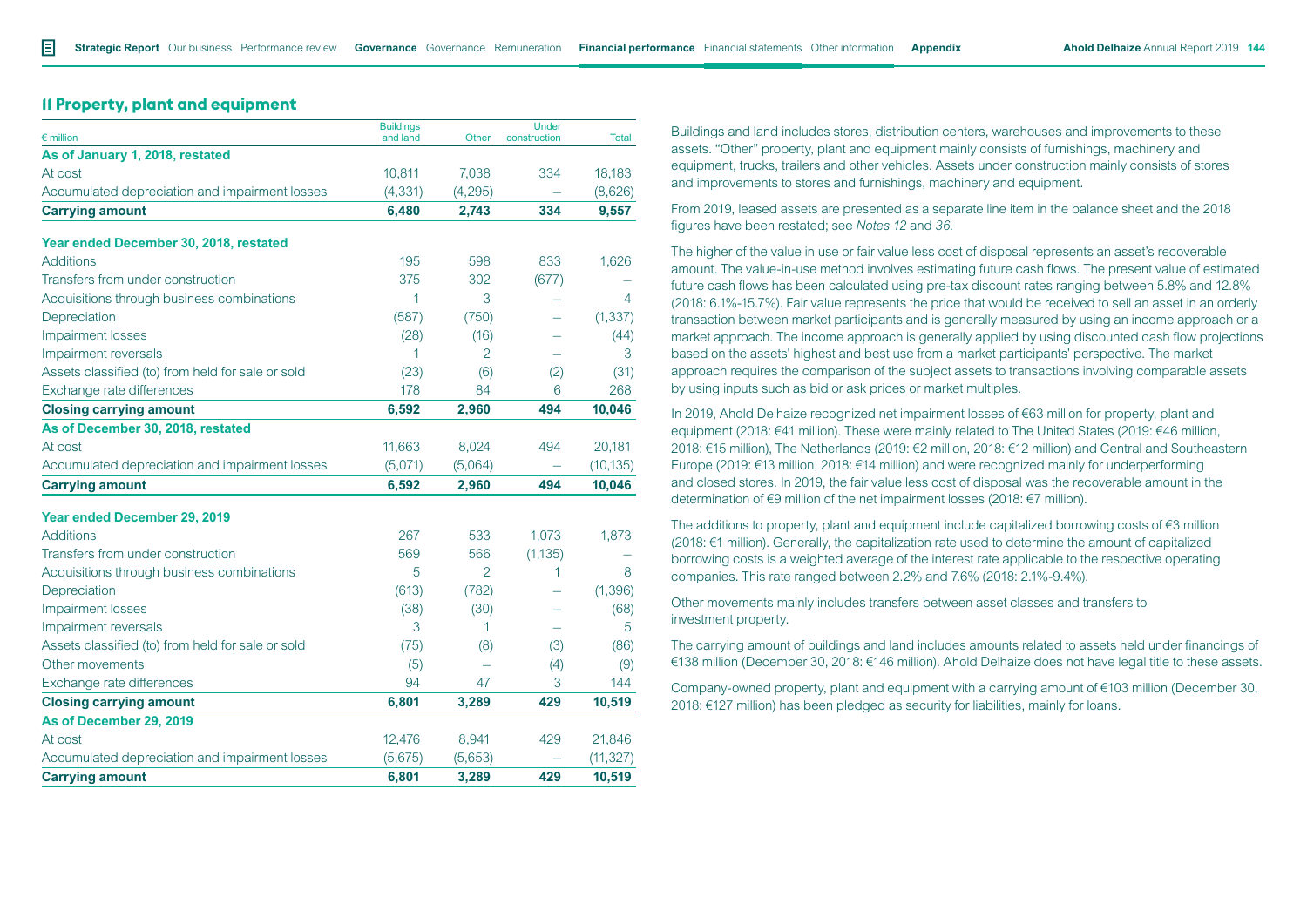# **12 Right-of-use asset**

| $\epsilon$ million                                           | <b>Buildings</b><br>and land | Other | <b>Total</b> |
|--------------------------------------------------------------|------------------------------|-------|--------------|
| Carrying amount as of January 1, 2018, restated              | 6,870                        | 100   | 6,970        |
| Year ended December 30, 2018, restated                       |                              |       |              |
| <b>Additions</b>                                             | 346                          | 35    | 381          |
| Reassessments and modifications to leases                    | 421                          |       | 421          |
| Acquisitions through business combinations                   | 40                           |       | 40           |
| Depreciation                                                 | (922)                        | (35)  | (957)        |
| Termination of leases                                        | (10)                         | (1)   | (11)         |
| Assets classified (to) from held for sale or sold            | 4                            |       | 4            |
| Transfer (to) from right-of-use assets – Investment property | 3                            |       | 3            |
| Reclassifications (to) from Net investment in leases         | (32)                         |       | (32)         |
| Exchange rate differences                                    | 207                          | 1     | 208          |
| Carrying amount as of December 30, 2018, restated            | 6,927                        | 100   | 7,027        |
| <b>Year ended December 29, 2019</b>                          |                              |       |              |
| <b>Additions</b>                                             | 428                          | 71    | 499          |
| Reassessments and modifications to leases                    | 765                          | 4     | 769          |
| Acquisitions through business combinations                   | 47                           |       | 47           |
| Depreciation                                                 | (987)                        | (39)  | (1,026)      |
| Termination of leases                                        | (25)                         | (12)  | (36)         |
| <b>Impairment losses</b>                                     | (7)                          | (1)   | (8)          |
| Assets classified (to) from held for sale or sold            | (1)                          |       | (1)          |
| Transfer (to) from right-of-use assets - Investment property | 5                            |       | 5            |
| Reclassifications (to) from Net investment in leases         | (67)                         |       | (67)         |
| Exchange rate differences                                    | 100                          | 1     | 100          |
| <b>Carrying amount as of December 29, 2019</b>               | 7,184                        | 124   | 7,308        |

In previous years, the Company only recognized lease assets and lease liabilities in relation to leases that were classified as "finance leases" under IAS 17 Leases. The assets were presented in property, plant and equipment and the liabilities as part of the Company's Other current and non-current financial liabilities. For the restatement of balances following the adoption of IFRS 16, see *Note 36*.

Buildings and land includes stores, distribution centers and warehouses. "Other" mainly consists of furnishings, machinery and equipment and vehicles. Right-of-use assets that meet the criteria of an investment property are included in *Note 13.* For more information on leases, see *Note 34*.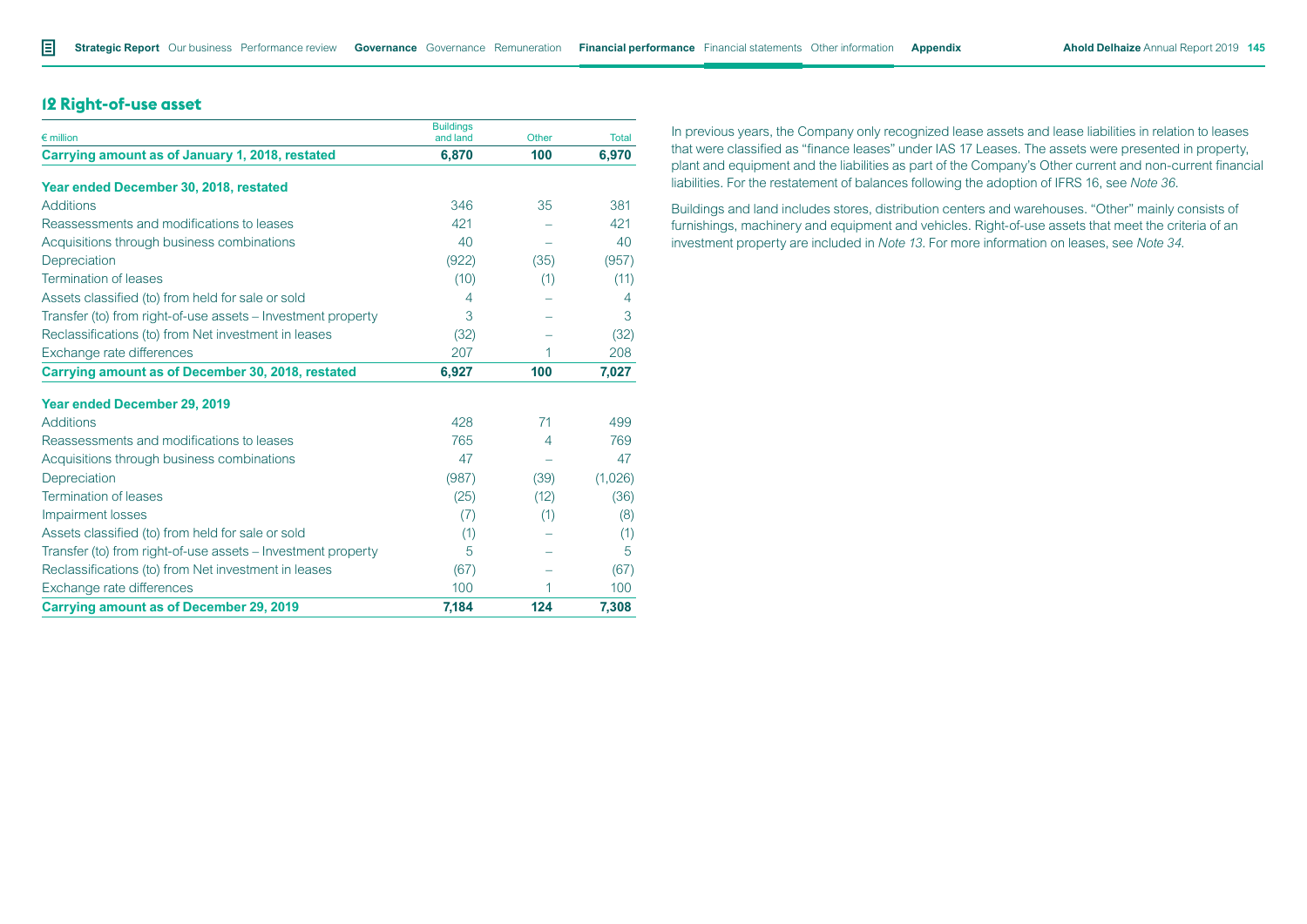# **13 Investment property**

|                                                                |                                  | Company-            |                     |
|----------------------------------------------------------------|----------------------------------|---------------------|---------------------|
|                                                                | Right-of-use<br>asset investment | owned<br>investment | Total<br>Investment |
| $\epsilon$ million                                             | property                         | property            | property            |
| As of January 1, 2018, restated                                |                                  |                     |                     |
| At cost                                                        | 910                              | 946                 | 1.856               |
| Accumulated depreciation and impairment losses                 | (519)                            | (321)               | (840)               |
| <b>Carrying amount</b>                                         | 391                              | 625                 | 1,016               |
| Year ended December 30, 2018, restated                         |                                  |                     |                     |
| <b>Additions</b>                                               | 6                                | 18                  | 24                  |
| Reassessments and modifications to leases                      | 15                               |                     | 15 <sup>2</sup>     |
| Depreciation                                                   | (43)                             | (26)                | (69)                |
| Impairment losses and reversals – net                          |                                  | (10)                | (10)                |
| <b>Termination of leases</b>                                   | (7)                              |                     | (7)                 |
| Assets classified (to) from held for sale or sold              | 4                                | (24)                | (20)                |
| Reclassifications (to) from net investment in leases           | (19)                             |                     | (19)                |
| Transfers (to) / from right-of-use assets, property, plant and |                                  |                     |                     |
| equipment and intangible assets                                | (3)                              |                     | (3)                 |
| Exchange rate differences                                      | 15                               | 21                  | 36                  |
| <b>Closing carrying amount</b>                                 | 359                              | 604                 | 963                 |
|                                                                |                                  |                     |                     |
| As at December 30, 2018, restated                              |                                  |                     |                     |
| At cost                                                        | 869                              | 989                 | 1.858               |
| Accumulated depreciation and impairment losses                 | (510)                            | (385)               | (895)               |
| <b>Carrying amount</b>                                         | 359                              | 604                 | 963                 |
| Year ended December 29, 2019                                   |                                  |                     |                     |
| <b>Additions</b>                                               | 15                               | 10                  | 25                  |
| Reassessments and modifications to leases                      | 12                               |                     | 12 <sup>°</sup>     |
| Depreciation                                                   | (26)                             | (25)                | (51)                |
| Impairment losses and reversals – net                          | (9)                              | (6)                 | (15)                |
| <b>Termination of leases</b>                                   | (8)                              |                     | (8)                 |
| Assets classified (to) from held for sale or sold              |                                  | (56)                | (56)                |
| Reclassifications (to) from net investment in leases           | (8)                              |                     | (8)                 |
| Transfers (to) from right-of-use assets, property, plant       |                                  |                     |                     |
| and equipment and intangible assets                            | (5)                              | 8                   | 3                   |
| Exchange rate differences                                      | 8                                | 11                  | 19                  |
| <b>Closing carrying amount</b>                                 | 337                              | 546                 | 883                 |
|                                                                |                                  |                     |                     |
| <b>Year ended December 29, 2019</b>                            |                                  |                     |                     |
| At cost                                                        | 881                              | 977                 | 1,858               |
| Accumulated depreciation and impairment losses                 | (544)                            | (431)               | (975)               |
| <b>Carrying amount</b>                                         | 337                              | 546                 | 883                 |

A significant portion of the Company's investment property comprises shopping centers containing both an Ahold Delhaize store and third-party retail units. The third-party retail units generate rental income, but are primarily of strategic importance to Ahold Delhaize in its retail operations. Ahold Delhaize recognizes the part of a shopping center leased to a third-party retailer as investment property, unless it represents an insignificant portion of the property.

The net impairment losses recognized were mainly related to The United States (2019: €15 million, 2018: €9 million).

The company-owned investment property includes an amount related to assets held under financings of €26 million (December 30, 2018: €24 million). Ahold Delhaize does not have legal title to these assets. Company-owned investment property with a carrying amount of €72 million (December 30, 2018: €76 million) has been pledged as security for liabilities, mainly for loans.

The fair value of investment property as of December 29, 2019, amounted to approximately €1,159 million (December 30, 2018: €1,231 million). Fair value of investment property has generally been measured using an income or market approach. Fair value for right-of-use asset investment property is the fair value of the right-of-use itself, not the fair value of the property under lease. Approximately 75% of Ahold Delhaize's fair value measurements are categorized within Level 2. The most significant inputs into this valuation approach are observable market retail yields and tenant rents to calculate the fair value. The remaining fair value measurements that are categorized within Level 3 primarily include the fair value measurements based on the Company's own valuation methods and the fair value for certain mixed-use properties and properties held for strategic purposes. For certain mixed-use properties and properties held for strategic purposes, Ahold Delhaize cannot determine the fair value of the investment property reliably. In such cases, the fair value is assumed to be equal to the carrying amount.

Rental income from investment property (both company-owned and right-of-use asset) included in the income statement in 2019 amounted to €86 million (2018: €89 million). Direct operating expenses (including repairs and maintenance but excluding depreciation expense) arising from rentalincome-generating and non-rent-generating investment property in 2019 amounted to €28 million (2018: €30 million).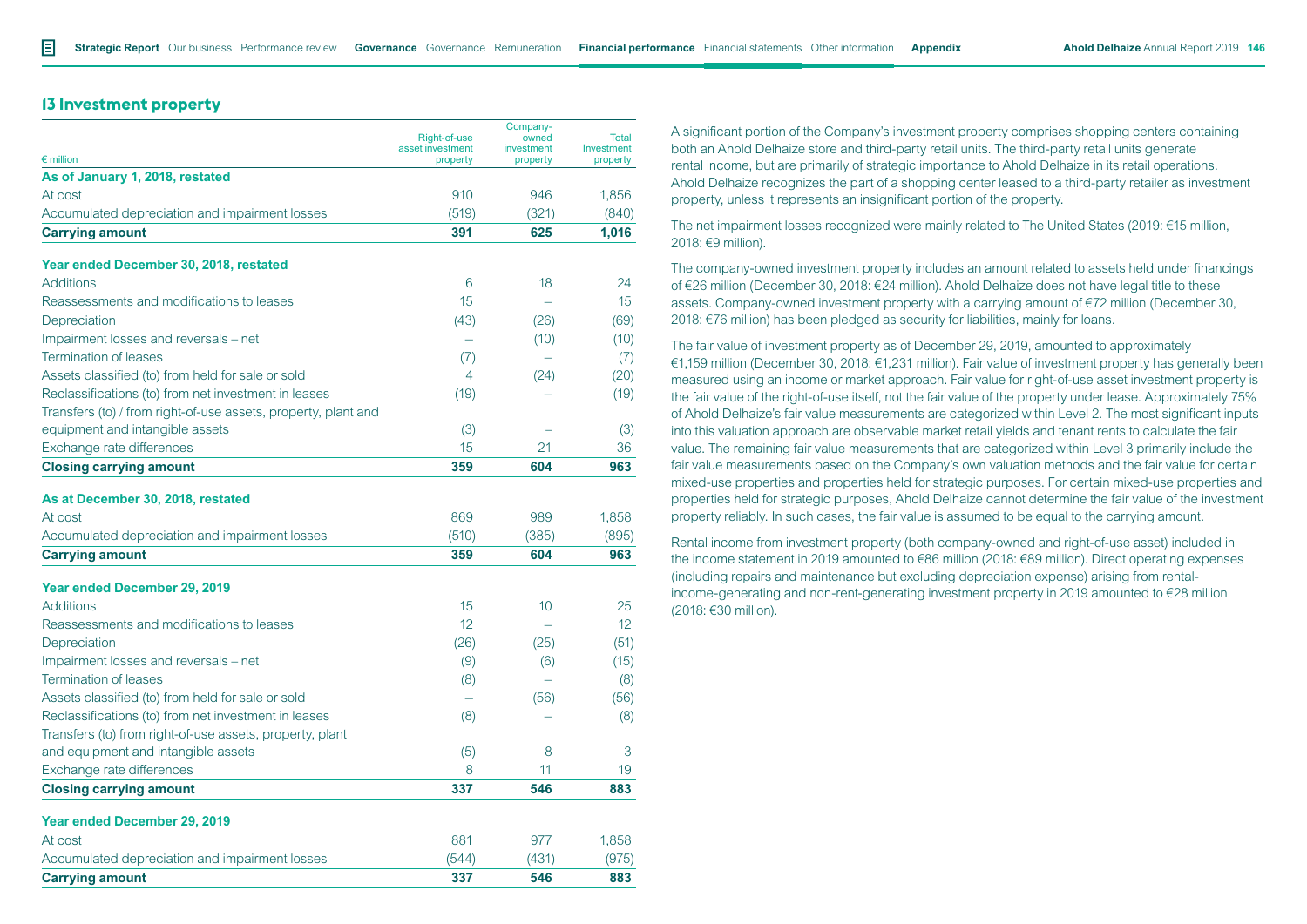# **14 Intangible assets**

| $\epsilon$ million                             | Goodwill                 | <b>Brand names</b>       | Software                 | Customer<br>relationships | Other                    | Under<br>development     | <b>Total</b>             |
|------------------------------------------------|--------------------------|--------------------------|--------------------------|---------------------------|--------------------------|--------------------------|--------------------------|
| As of January 1, 2018, restated                |                          |                          |                          |                           |                          |                          |                          |
| At cost                                        | 6,868                    | 3,108                    | 1,185                    | 200                       | 912                      | 50                       | 12,323                   |
| Accumulated amortization and impairment losses | (8)                      | (4)                      | (675)                    | (81)                      | (145)                    | $\overline{\phantom{a}}$ | (913)                    |
| <b>Carrying amount</b>                         | 6,860                    | 3,104                    | 510                      | 119                       | 767                      | 50                       | 11,410                   |
| Year ended December 30, 2018, restated         |                          |                          |                          |                           |                          |                          |                          |
| <b>Additions</b>                               |                          |                          | 98                       | -                         | 14                       | 192                      | 304                      |
| Transfers from under development               | -                        |                          | 129                      | -                         | $\overline{1}$           | (130)                    | $\overline{\phantom{m}}$ |
| Acquisitions through business combinations     | 22                       | $\overline{\phantom{0}}$ | $\overline{\phantom{m}}$ | -1                        | $\overline{\phantom{m}}$ | $\overline{\phantom{m}}$ | 23                       |
| Amortization                                   | $\overline{\phantom{m}}$ | (2)                      | (197)                    | (13)                      | (32)                     | $\overline{\phantom{m}}$ | (244)                    |
| Impairments                                    | $\overline{\phantom{0}}$ | $\overline{\phantom{0}}$ | (2)                      | $\overline{\phantom{0}}$  |                          | $\overline{\phantom{m}}$ | (2)                      |
| Other movements                                |                          | $\overline{\phantom{0}}$ | $\overline{2}$           |                           |                          | (2)                      | $\overline{\phantom{a}}$ |
| Exchange rate differences                      | 212                      | 94                       | 8                        | 3                         | $\overline{4}$           | -1                       | 322                      |
| <b>Closing carrying amount</b>                 | 7,094                    | 3,196                    | 548                      | 110                       | 754                      | 111                      | 11,813                   |
| As of December 30, 2018, restated              |                          |                          |                          |                           |                          |                          |                          |
| At cost                                        | 7,102                    | 3,202                    | 1,400                    | 208                       | 932                      | 111                      | 12,955                   |
| Accumulated amortization and impairment losses | (8)                      | (6)                      | (852)                    | (98)                      | (178)                    | $\overline{\phantom{m}}$ | (1, 142)                 |
| <b>Carrying amount</b>                         | 7,094                    | 3,196                    | 548                      | 110                       | 754                      | 111                      | 11,813                   |
| Year ended December 29, 2019                   |                          |                          |                          |                           |                          |                          |                          |
| <b>Additions</b>                               |                          |                          | 103                      |                           | 13                       | 217                      | 334                      |
| Transfers from under development               | $\overline{\phantom{0}}$ | $\overline{\phantom{a}}$ | 140                      | -                         | $\overline{5}$           | (144)                    | $\overline{\phantom{m}}$ |
| Acquisitions through business combinations     | 32                       | $\overline{\phantom{m}}$ |                          | $\overline{\phantom{0}}$  | $\overline{4}$           | $\overline{\phantom{0}}$ | 37                       |
| Amortization                                   | -                        | (2)                      | (235)                    | (13)                      | (34)                     |                          | (285)                    |
| Impairments                                    | $\overline{\phantom{0}}$ | $\overline{\phantom{0}}$ | (1)                      | $\overline{\phantom{0}}$  | (1)                      | $\overline{\phantom{0}}$ | (3)                      |
| Other movements                                | $\overline{\phantom{0}}$ | $\overline{\phantom{a}}$ |                          |                           |                          |                          | $\blacktriangleleft$     |
| Exchange rate differences                      | 108                      | 46                       | $\overline{4}$           | -1                        | $\overline{2}$           | $\overline{1}$           | 163                      |
| <b>Closing carrying amount</b>                 | 7,233                    | 3,241                    | 559                      | 98                        | 743                      | 185                      | 12,060                   |
| As of December 29, 2019                        |                          |                          |                          |                           |                          |                          |                          |
| At cost                                        | 7,242                    | 3,249                    | 1,578                    | 211                       | 941                      | 185                      | 13,406                   |
| Accumulated amortization and impairment losses | (8)                      | (8)                      | (1,019)                  | (113)                     | (198)                    | $\overline{\phantom{m}}$ | (1, 347)                 |
| <b>Carrying amount</b>                         | 7,233                    | 3,241                    | 559                      | 98                        | 743                      | 185                      | 12,060                   |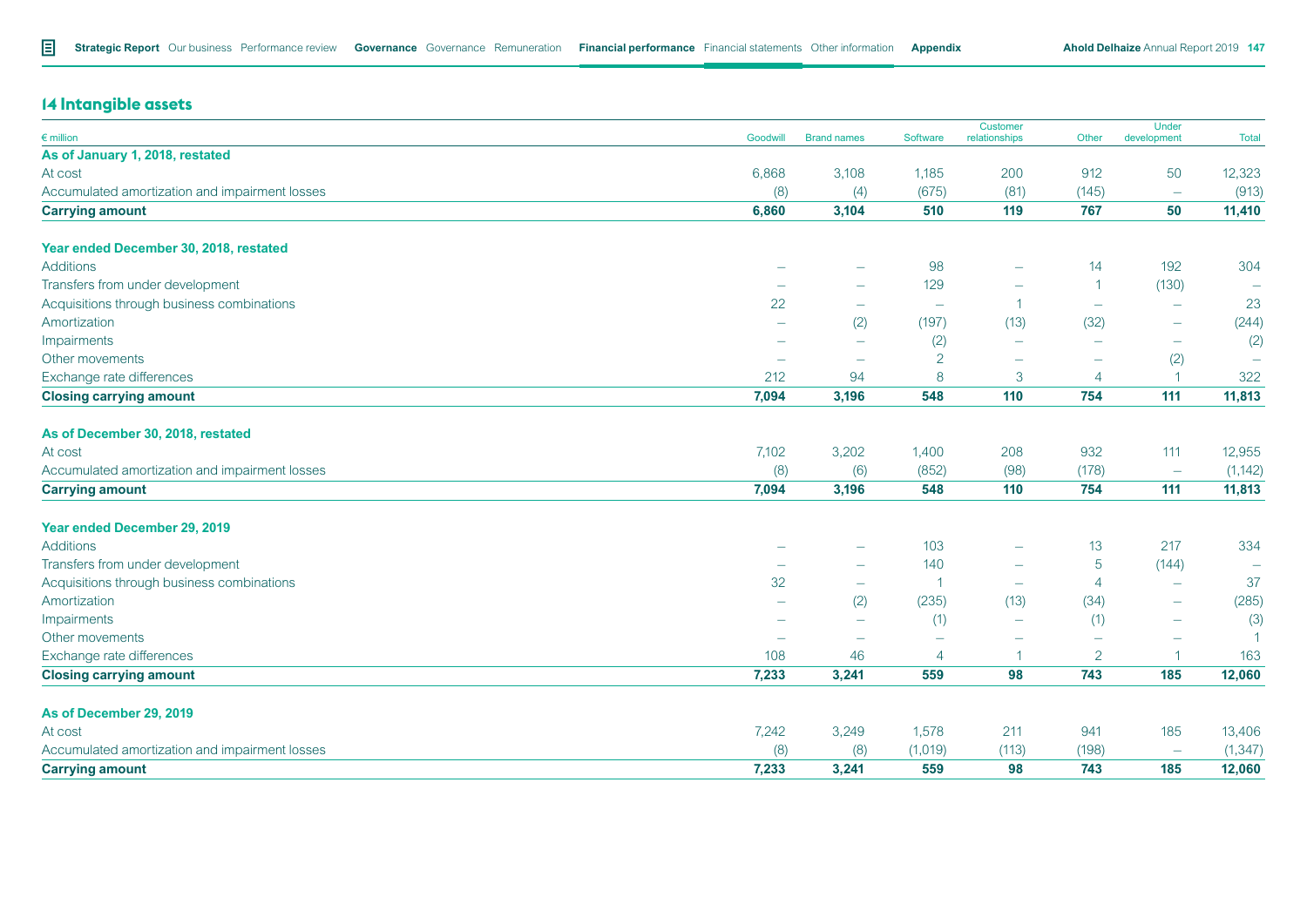# **14 Intangible assets** continued

Goodwill acquired in business combinations is allocated, at acquisition, to the cash-generating units (CGUs) or groups of CGUs expected to benefit from that business combination.

Brand names include retail brands as well as certain own brands referring to ranges of products. Retail brands are strong and well-established brands of supermarkets, convenience stores and online stores protected by trademarks that are renewable indefinitely in their relevant markets. There are not believed to be any legal, regulatory or contractual provisions that limit the useful lives. Ahold Delhaize brands play an important role in the Company's business strategy. Ahold Delhaize believes that there is currently no foreseeable limit to the period over which the retail brands are expected to generate net cash inflows, and therefore they are assessed to have an indefinite useful life.

The carrying amounts of goodwill allocated to CGUs within Ahold Delhaize's reportable segments and brands recognized from business acquisitions are as follows:

| $\epsilon$ million    |                             | <b>Goodwill</b><br>December 29,<br>2019 | Goodwill<br>December 30,<br>2018 | <b>Brand names</b><br>December 29,<br>20191 | <b>Brand names</b><br>December 30.<br>20181 |
|-----------------------|-----------------------------|-----------------------------------------|----------------------------------|---------------------------------------------|---------------------------------------------|
| <b>Reportable</b>     |                             |                                         |                                  |                                             |                                             |
| segment               | <b>Cash-generating unit</b> |                                         |                                  |                                             |                                             |
| The United States     | Stop & Shop                 | 942                                     | 914                              |                                             |                                             |
|                       | Food Lion                   | 1,032                                   | 1,002                            | 1,297                                       | 1,268                                       |
|                       | Giant/Martin's              | 575                                     | 539                              |                                             |                                             |
|                       | Hannaford                   | 1,813                                   | 1,766                            | 772                                         | 756                                         |
|                       | <b>Giant Food</b>           | 338                                     | 328                              |                                             |                                             |
|                       | Peapod <sup>2</sup>         |                                         | 23                               |                                             |                                             |
| The Netherlands       | Albert Heijn (including the |                                         |                                  |                                             |                                             |
|                       | Netherlands and Belgium)    | 1,425                                   | 1,422                            |                                             |                                             |
|                       | bol.com (including the      |                                         |                                  |                                             |                                             |
|                       | Netherlands and Belgium)    | 201                                     | 201                              | 86                                          | 86                                          |
|                       | <b>Etos</b>                 | 8                                       | 8                                |                                             |                                             |
|                       | Gall & Gall                 | 1                                       | 1                                |                                             |                                             |
| <b>Belgium</b>        | Delhaize Le Lion (including |                                         |                                  |                                             |                                             |
|                       | Belgium and Luxembourg)     | 432                                     | 432                              | 786                                         | 786                                         |
| Central and           | Albert (Czech Republic)     | 181                                     | 180                              |                                             |                                             |
| Southeastern          | Alfa Beta (Greece)          | 137                                     | 137                              | 137                                         | 137                                         |
| Europe                | Mega Image (Romania)        | 135                                     | 129                              | 86                                          | 88                                          |
|                       | Delhaize Serbia (Republic   |                                         |                                  |                                             |                                             |
|                       | of Serbia)                  | 12                                      | 12                               | 76                                          | 75                                          |
| <b>Ahold Delhaize</b> |                             |                                         |                                  |                                             |                                             |
| <b>Group</b>          |                             | 7,233                                   | 7,094                            | 3,241                                       | 3,196                                       |

1 Included own brands at Food Lion (€8 million, December 30, 2018: €9 million), Hannaford (€8 million, December 30, 2018: €9 million), Greece (€3 million, December 30, 2018: €3 million) and Romania (€2 million, December 30, 2018: €2 million).

2 In 2019, Peapod's goodwill was reallocated to the other U.S. brands due to new brand-centric omnichannel business model

reflecting a different management and reallocation of revenue generating activities and assets used in undertaking those activities.

CGUs to which goodwill has been allocated are tested for impairment annually or more frequently if there are indications that a particular CGU might be impaired. Upon adoption of IFRS 16, the carrying values of the CGUs tested for impairment include their right-of-use assets but exclude the associated lease liabilities. Cash flow projections used in determining recoverable amounts exclude the lease payments but include replacement capex to maintain the ongoing level of operation in both the explicit forecast period and in terminal value. Except for Food Lion, Hannaford and Delhaize Le Lion (including Belgium and Luxembourg), the recoverable amounts for the CGUs have been determined based on value in use.

#### **Value in use**

Value in use is determined using discounted cash flow projections that generally cover a period of five years and are based on the financial plans approved by the Company's management. Due to the expected continuation of high growth in the relevant online retail market, we projected cash flows for bol.com over a 10-year period to better reflect the growth expectations in sales, profitability and cash generation as this business has not yet reached a steady state. The key assumptions for the value-inuse calculations relate to the weighted average cost of capital (hereafter: discount rate), sales growth, operating margin and growth rate (terminal value). The discount rates reflect the key assumptions used in the cash flow projections and the composition of the assets and liabilities included in the CGUs carrying value upon adoption of IFRS 16. The pre-tax discount rates ranged between 7.4% and 7.7% for the U.S. brands (excluding Food Lion and Hannaford), ranged between 5.5% and 5.6% for the brands in the Netherlands, and are 10.8% for bol.com, 6.1% for the Czech Republic, 10.2% for Greece, 9.6% for Romania and 9.6% for the Republic of Serbia. The sales growth rates and operating margins used to estimate future performance are based on past performance and our experience of growth rates and operating margins achievable in Ahold Delhaize's main markets. The average annual compound sales growth rates applied in the projected periods ranged between 2.1% and 12.0% for the CGUs excluding bol.com. The average operating margins applied in the projected periods ranged between 3.0% and 5.8% for the CGUs excluding bol.com. For bol.com, the value in use has been estimated based on modest sales growth and modest positive operating margins in the second part of the projection period. The terminal value to extrapolate cash flows beyond the explicit forecast period included one year of additional growth based on the long-term inflation expectations that ranged between 1.5% and 2.8% for the CGUs; no additional growth was assumed thereafter.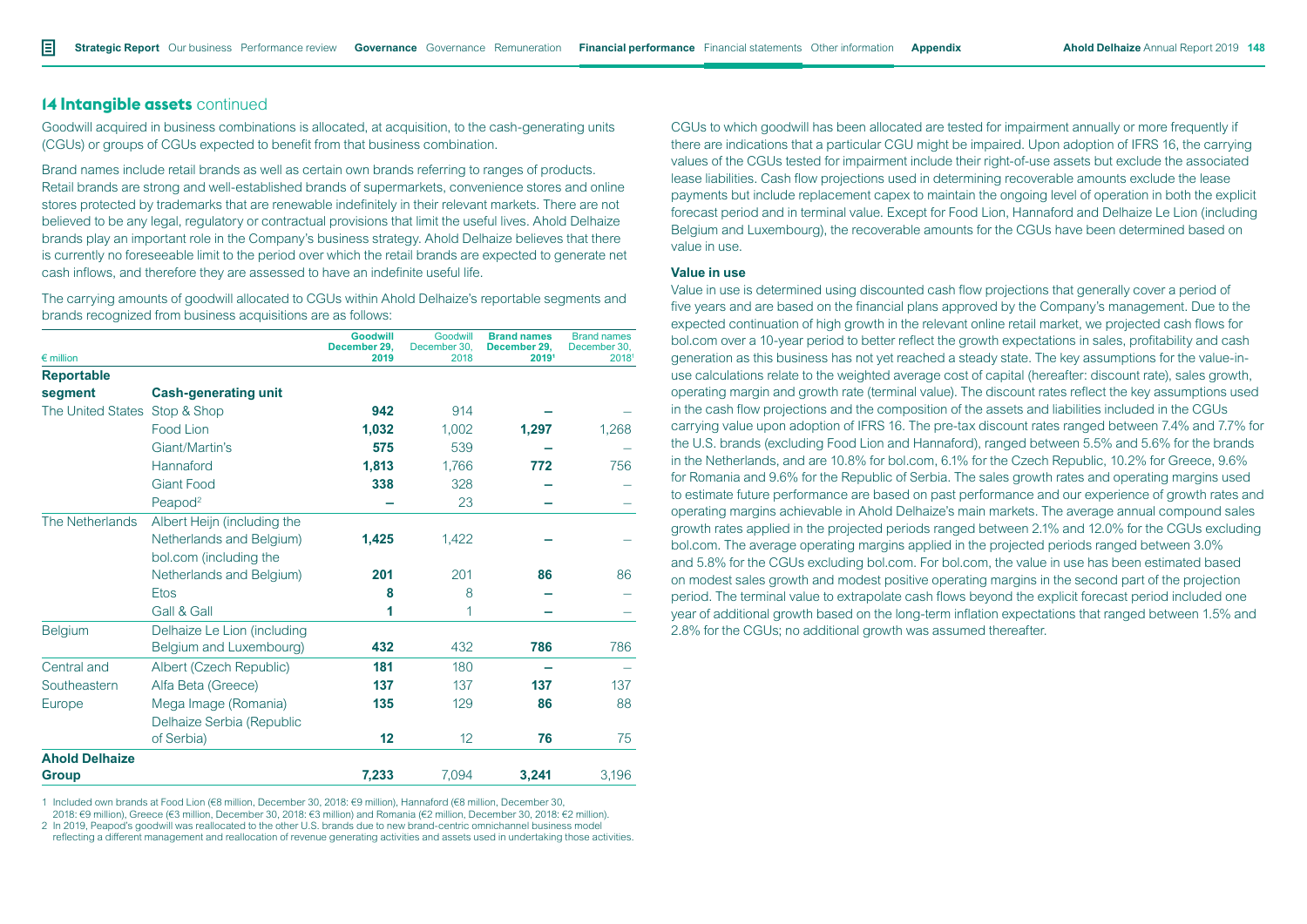# **14 Intangible assets** continued

#### **Fair value less costs of disposal**

Fair value represents the price that would be received for selling an asset in an orderly transaction between market participants and is generally measured using an income approach or a market approach. For Food Lion, Hannaford and Delhaize Le Lion (Belgium), we used discounted cash flow projections based on the assets' highest and best use from a market participants' perspective; taking financial plans as approved by management as a base (level 3 valuation). The discounted cash flow projections cover a period of five years. Fair value less costs of disposal is based on a post-tax calculation model and included the deferred tax position in the carrying amount and a corresponding tax-related cash flow in the recoverable amount. The key assumptions for the discounted cash flow projections relate to discount rate, sales growth, operating margin and growth rate (terminal value). The discount rates reflect the key assumptions used in the cash flow projections and the composition of the assets and liabilities included in the CGUs carrying value upon adoption of IFRS 16. The post-tax rates used to discount the projected cash flows reflect specific risks relating to relevant CGUs and are 5.8% for Food Lion and Hannaford and 5.2% for Delhaize Le Lion. The average annual compound sales growth rates applied in the projected periods ranged between 2.3% and 4.4% for the CGUs. The average operating margins applied in the projected periods ranged between 3.4% and 6.5% for the CGUs. The terminal value to extrapolate cash flows beyond the explicit forecast period included one year of additional growth based on the long-term inflation expectations that ranged between 1.7% and 2.2% for the CGUs; no additional growth was assumed thereafter.

Key assumptions relating to CGUs to which a significant amount of goodwill or intangible assets with indefinite useful lives is allocated are as follows:

|                  | Pre-tax<br>discount rate | Post-tax | <b>Growth rate</b><br>discount rate (terminal value) |
|------------------|--------------------------|----------|------------------------------------------------------|
| Stop & Shop      | $7.4\%$                  | N/A      | 2.2%                                                 |
| Food Lion        | N/A                      | 5.8%     | 2.2%                                                 |
| Hannaford        | N/A                      | 5.8%     | 2.2%                                                 |
| Albert Heijn     | 5.6%                     | N/A      | 1.5%                                                 |
| Delhaize Le Lion | N/A                      | $5.2\%$  | 1.7%                                                 |

Customer relationships consist primarily of pharmacy scripts and customer lists recognized through the acquisition of bol.com in 2012. "Other" mainly includes intangible assets related to relationships with franchisees and affiliates recognized in connection with the Ahold Delhaize merger, location development rights, deed restrictions and similar assets. Intangible assets under development relate mainly to software development.

# **15 Investments in joint ventures and associates**

In 1992, Ahold Delhaize partnered with Jerónimo Martins, SGPS, S.A. in the joint venture JMR – Gestão de Empresas de Retalho, SGPS, S.A. ("JMR"). Ahold Delhaize holds 49% of the shares in JMR and shares equal voting power on JMR's board of directors with Jerónimo Martins, SGPS, S.A. JMR operates food retail stores in Portugal under the brand name Pingo Doce.

Ahold Delhaize holds 51% of the shares in P.T. Lion Super Indo ("Super Indo"). Super Indo operates supermarkets in Indonesia. Although Ahold Delhaize has a 51% investment in Super Indo, the Company cannot exercise its majority voting rights mainly due to (i) a quorum requirement for the board of directors to decide on critical operating and financing activities and (ii) a requirement of unanimous affirmative decisions in the board of directors on significant and strategic investing and financing matters, such as budgets and business plans and any resolution on the allocation of profits and distribution of dividends.

Therefore, JMR and Super Indo are joint ventures and are accounted for using the equity method. There are no quoted market prices available.

Ahold Delhaize is also a partner in various smaller joint arrangements and associates that are individually not material to the Group.

Changes in the carrying amount of Ahold Delhaize's interest in joint ventures and associates are as follows:

|    | 2019 | <b>Total</b><br>2019 |
|----|------|----------------------|
| 43 | 28   | 213                  |
| 8  | 9    | 50                   |
|    | (21) | (36)                 |
|    | (2)  | (2)                  |
| 3  |      | 4                    |
| 54 | 14   | 229                  |
|    | 2019 | <b>Super Indo</b>    |

| $\epsilon$ million                               | <b>JMR</b><br>2018 | Super Indo<br>2018 | Other<br>2018 | Total<br>2018 |
|--------------------------------------------------|--------------------|--------------------|---------------|---------------|
|                                                  |                    |                    |               |               |
| Beginning of the year as previously reported     | 150                | 41                 | 39            | 230           |
| Impact of implementation of IFRS 16 <sup>1</sup> | (23)               | 2                  |               | (25)          |
| Beginning of the year as restated                | 127                | 39                 | 39            | 205           |
| Share in income (loss) of joint ventures         | 31                 | 5                  | 2)            | 34            |
| <b>Dividend</b>                                  | (16)               |                    |               | (17)          |
| Other changes                                    |                    |                    | (9)           | (9)           |
| Exchange rate differences                        |                    |                    |               |               |
| End of the year as restated                      | 142                | 43                 | 28            | 213           |

1 See *Note 36* for details about restatements due to changes in accounting policies.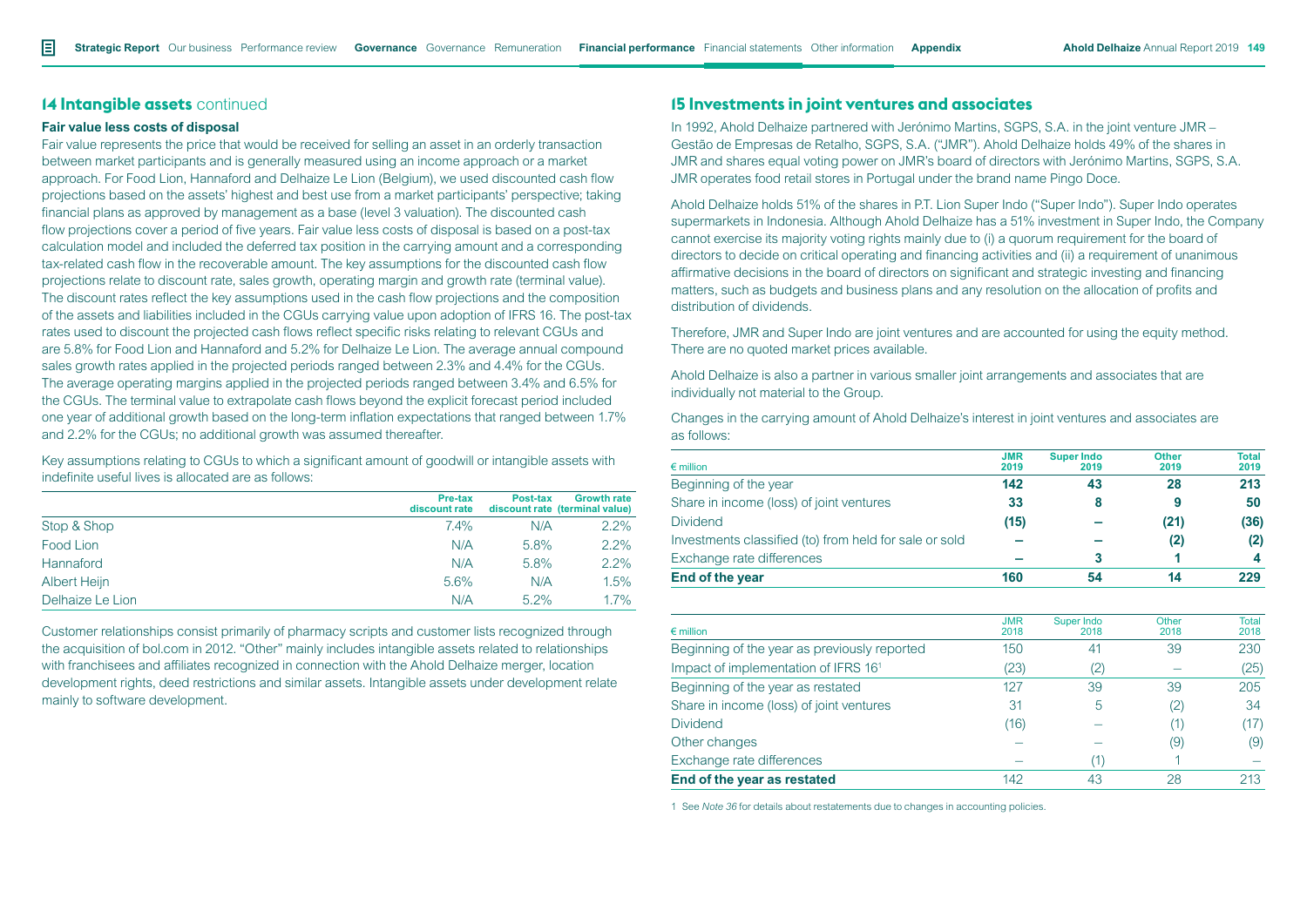# **15 Investments in joint ventures and associates** continued

Share in income (loss) from continuing operations for Ahold Delhaize's interests in all individually immaterial joint ventures was an income of €9 million (2018: a loss of €2 million) and nil for individually immaterial associates (2018: nil).

| Set out below is the summarized financial information for JMR and Super Indo (on a 100% basis). |  |  |  |
|-------------------------------------------------------------------------------------------------|--|--|--|
|-------------------------------------------------------------------------------------------------|--|--|--|

|                                              | <b>JMR</b> | <b>JMR</b>    | <b>Super Indo</b> | Super Indo    |
|----------------------------------------------|------------|---------------|-------------------|---------------|
| $\epsilon$ million                           | 2019       | 2018 restated | 2019              | 2018 restated |
| <b>Summarized statement of comprehensive</b> |            |               |                   |               |
| income                                       |            |               |                   |               |
| Net sales                                    | 4.389      | 4.253         | 486               | 410           |
| Depreciation and amortization                | (148)      | (132)         | (16)              | (14)          |
| Interest income                              |            |               | 2                 |               |
| Interest expense                             | (1)        | (2)           |                   |               |
| Interest accretion to lease liability        | (20)       | (20)          | (3)               | (2)           |
| Income tax expense                           | (19)       | (18)          | (2)               |               |
| Income from continuing operations            | 67         | 64            | 15                | 10            |
| Net income                                   | 67         | 64            | 15                | 10            |
| Other comprehensive income                   |            |               |                   |               |
| Total comprehensive income                   | 67         | 64            | 15                | 10            |

| The information presented below represents a reconciliation of the summarized financial information |
|-----------------------------------------------------------------------------------------------------|
| presented above to the carrying amount of JMR and Super Indo.                                       |

|                                             | <b>JMR</b> | <b>JMR</b>    | <b>Super Indo</b> | Super Indo    |
|---------------------------------------------|------------|---------------|-------------------|---------------|
| $\epsilon$ million                          | 2019       | 2018 restated | 2019              | 2018 restated |
| Opening net assets                          | 290        | 259           | 67                | 58            |
| Net income                                  | 67         | 64            | 15                | 10            |
| <b>Dividend</b>                             | (31)       | (33)          |                   |               |
| Exchange rate differences                   |            |               | 5                 | (1)           |
| <b>Closing net assets</b>                   | 328        | 290           | 86                | 67            |
| Interest in joint venture                   | 49%        | 49%           | 51%               | 51%           |
| Closing net assets included in the carrying |            |               |                   |               |
| value                                       | 160        | 142           | 44                | 34            |
| Goodwill                                    |            |               | 10                | 9             |
| <b>Carrying value</b>                       | 160        | 142           | 54                | 43            |

#### **Commitments and contingent liabilities in respect of joint ventures and associates**

Our JMR joint venture is involved in several tax proceedings initiated by the Portuguese tax authorities. These tax claims are contested by our JMR joint venture. For these tax claims, JMR issued several bank guarantees for a total amount of €69 million. Ahold Delhaize's indirect share of these JMR-issued guarantees is €34 million, based on our ownership interest. There are no other significant contingent liabilities or restrictions relating to the Company's interest in the joint ventures and associates. The commitments are presented in *Note 35*.

|                                                  | <b>JMR</b>           | <b>JMR</b>                    | <b>Super Indo</b>    | Super Indo                    |
|--------------------------------------------------|----------------------|-------------------------------|----------------------|-------------------------------|
| $\epsilon$ million                               | December 29,<br>2019 | December 30,<br>2018 restated | December 29,<br>2019 | December 30,<br>2018 restated |
| <b>Summarized balance sheet</b>                  |                      |                               |                      |                               |
| <b>Non-current assets</b>                        | 1,595                | 1,516                         | 98                   | 90                            |
| <b>Current assets</b>                            |                      |                               |                      |                               |
| Cash and cash equivalents                        | 40                   | 40                            | 68                   | 47                            |
| Other current assets                             | 394                  | 378                           | 58                   | 44                            |
| <b>Total current assets</b>                      | 434                  | 418                           | 126                  | 91                            |
| Non-current liabilities                          |                      |                               |                      |                               |
| <b>Financial liabilities</b>                     | 370                  | 391                           | 33                   | 29                            |
| Other liabilities                                | 31                   | 26                            | 6                    | 5                             |
| <b>Total non-current liabilities</b>             | 401                  | 417                           | 39                   | 34                            |
| <b>Current liabilities</b>                       |                      |                               |                      |                               |
| Financial liabilities (excluding trade payables) | 177                  | 132                           | 5                    | $\overline{4}$                |
| Other current liabilities                        | 1,124                | 1,095                         | 94                   | 76                            |
| <b>Total current liabilities</b>                 | 1,300                | 1,227                         | 98                   | 80                            |
| <b>Net assets</b>                                | 328                  | 290                           | 86                   | 67                            |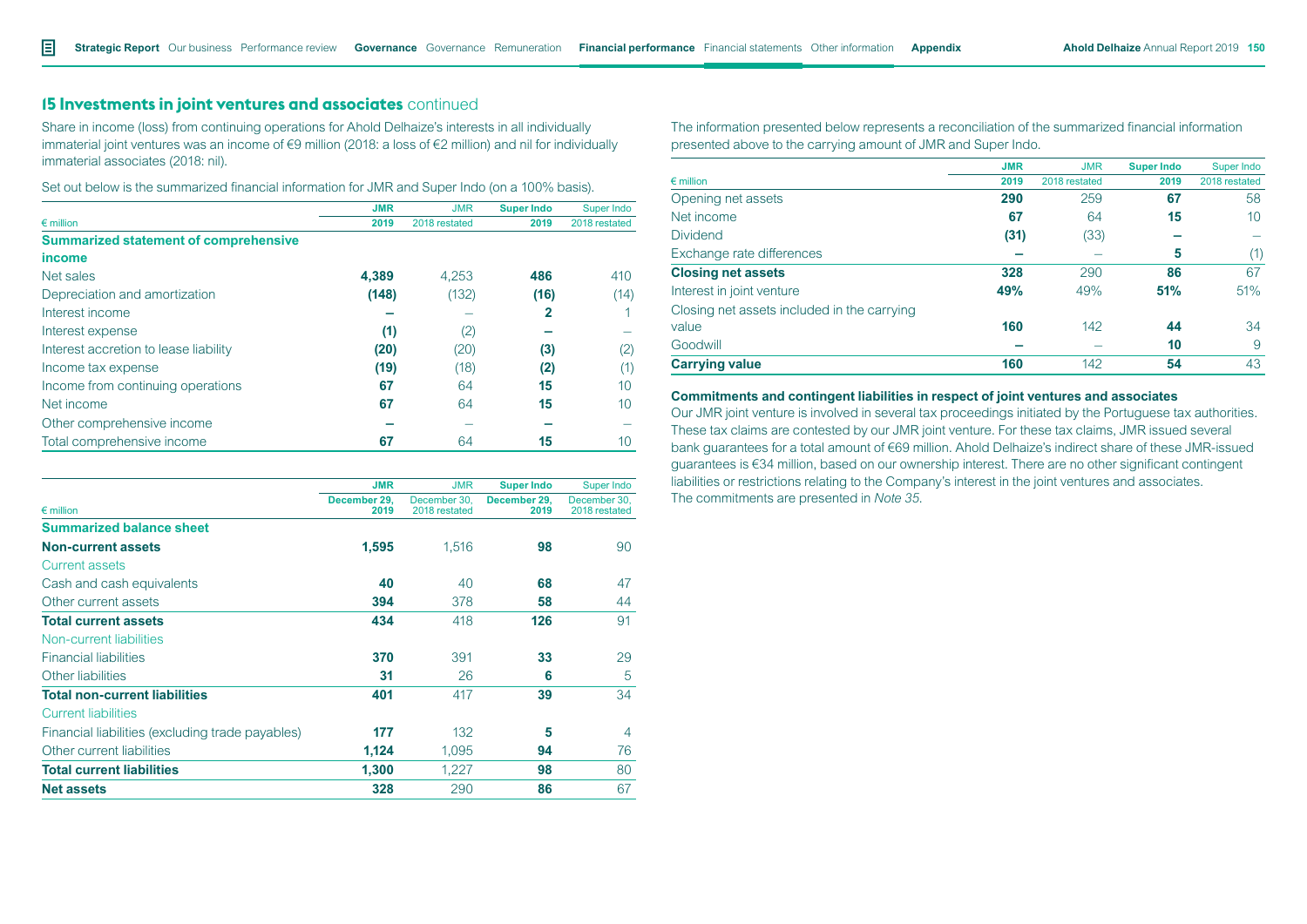# **16 Other non-current financial assets**

| $\epsilon$ million                              | December 29.<br>2019 | December 30.<br>2018 restated |
|-------------------------------------------------|----------------------|-------------------------------|
| Net investment in leases                        | 396                  | 398                           |
| Reinsurance assets                              | 160                  | 144                           |
| Loans receivable                                | 44                   | 52                            |
| Defined benefit asset                           | 43                   | 24                            |
| Derivative financial instruments                |                      |                               |
| Other                                           | 18                   | 17                            |
| <b>Total other non-current financial assets</b> | 661                  | 636                           |

For more information on the Net investment in leases, see *Note 34*.

Part of the self-insured risk is ceded under a reinsurance treaty, which is a pooling arrangement between unrelated companies. At the same time, Ahold Delhaize assumes a share of the reinsurance treaty risks that is measured by Ahold Delhaize's participation percentage in the treaty. The participation percentage is the ratio of premium paid by Ahold Delhaize to the total premium paid by all treaty members. In connection with this pooling arrangement, the Company recognizes reinsurance assets and reinsurance liabilities (see also *Notes 19, 23* and *27*) on the balance sheet. There were no significant gains or losses related to this pooling arrangement during 2019 or 2018.

Of the non-current loans receivable, €23 million matures between one and five years and €21 million after five years (December 30, 2018: €31 million between one and five years and €21 million after five years). The current portion of loans receivable of €16 million (December 30, 2018: €17 million) is included in Other current financial assets (see *Note 19)*.

The defined benefit asset at December 29, 2019, represents defined benefit pension plans for which the fair value of plan assets exceeds the present value of the defined benefit obligations. For more information on defined benefit plans, see *Note 24*.

For more information on derivative financial instruments and fair values, see *Note 31*.

# **17 Inventories**

| $\epsilon$ million                                               | December 29.<br>2019 | December 30.<br>2018 restated |
|------------------------------------------------------------------|----------------------|-------------------------------|
| Finished products and merchandise inventories                    | 3.288                | 3.139                         |
| Raw materials, packaging materials, technical supplies and other | 59                   | 57                            |
| <b>Total inventories</b>                                         | 3.347                | 3.196                         |

In 2019, €1,531 million has been recognized as a write-off of inventories in the income statement (2018: €1,366 million). Write-offs include, among others, spoilage, damaged product and product donated to food banks.

# **18 Receivables**

| $\epsilon$ million             | December 29.<br>2019 | December 30,<br>2018 restated |
|--------------------------------|----------------------|-------------------------------|
| Trade receivables              | 1.072                | 1.027                         |
| Vendor allowance receivables   | 585                  | 503                           |
| Other receivables <sup>1</sup> | 329                  | 305                           |
|                                | 1.986                | 1,835                         |
| Provision for impairment       | (81)                 | (87)                          |
| Total receivables <sup>1</sup> | 1.905                | 1.748                         |
|                                |                      |                               |

1 As presented in the IFRS 16 Restatement booklet dated March 25, 2019, the receivables balance as previously reported in 2018 increased by €87 million from €1,759 million to €1,846 million as a result of the adoption of IFRS 16. Subsequently, the current portion of the net investment in leases (2018: €81 million) and short-term loans receivables (2018: €17 million) were reclassified from Receivables (*Note 18)* to Other current financial assets *(Note 19)*.

The receivable balances are presented net of accounts payable and subject to an enforceable netting arrangement between the Company and the counterparty. The total effect of netting as of December 29, 2019, is €208 million (December 30, 2018: €231 million).

At December 29, 2019, the aging analysis of receivables was as follows:

|                             |              |                        |                   |                   |                    | Past due       |
|-----------------------------|--------------|------------------------|-------------------|-------------------|--------------------|----------------|
| $\epsilon$ million          | <b>Total</b> | <b>Not past</b><br>due | $0 - 3$<br>months | $3 - 6$<br>months | $6 - 12$<br>months | > 12<br>months |
| Trade receivables           | 1.072        | 674                    | 316               | 12                | 13                 | 58             |
| Vendor allowance            |              |                        |                   |                   |                    |                |
| receivables                 | 585          | 458                    | 90                | 19                | 11                 |                |
| Other receivables           | 329          | 174                    | 70                | 38                | 9                  | 38             |
|                             | 1.986        | 1.306                  | 476               | 69                | 32                 | 103            |
| Provision for impairment    | (81)         | (6)                    | (7)               | (2)               | (9)                | (56)           |
| <b>Total receivables</b>    | 1.905        | 1.300                  | 469               | 67                | 23                 | 47             |
| <b>Expected credit loss</b> | 4.1%         | 0.5%                   | 1.5%              | 3.4%              | 29.4%              | 54.6%          |
|                             |              |                        |                   |                   |                    |                |

At December 30, 2018, the aging analysis of receivables was as follows:

|                             |              |                 |                   |                   |                    | Past due       |
|-----------------------------|--------------|-----------------|-------------------|-------------------|--------------------|----------------|
| $\epsilon$ million          | <b>Total</b> | Not past<br>due | $0 - 3$<br>months | $3 - 6$<br>months | $6 - 12$<br>months | > 12<br>months |
| Trade receivables           | 1,027        | 767             | 186               | 11                | 17                 | 46             |
| Vendor allowance            |              |                 |                   |                   |                    |                |
| receivables                 | 503          | 391             | 87                | 17                | 4                  |                |
| Other receivables           | 305          | 175             | 67                | 28                | 6                  | 29             |
|                             | 1,835        | 1,333           | 340               | 56                | 24                 | 82             |
| Provision for impairment    | (87)         | (11)            | (10)              | (4)               | (14)               | (48)           |
| <b>Total receivables</b>    | 1,748        | 1,322           | 330               | 52                | 10                 | 34             |
| <b>Expected credit loss</b> | 4.7%         | 0.8%            | 3.1%              | 6.4%              | 58.4%              | 58.0%          |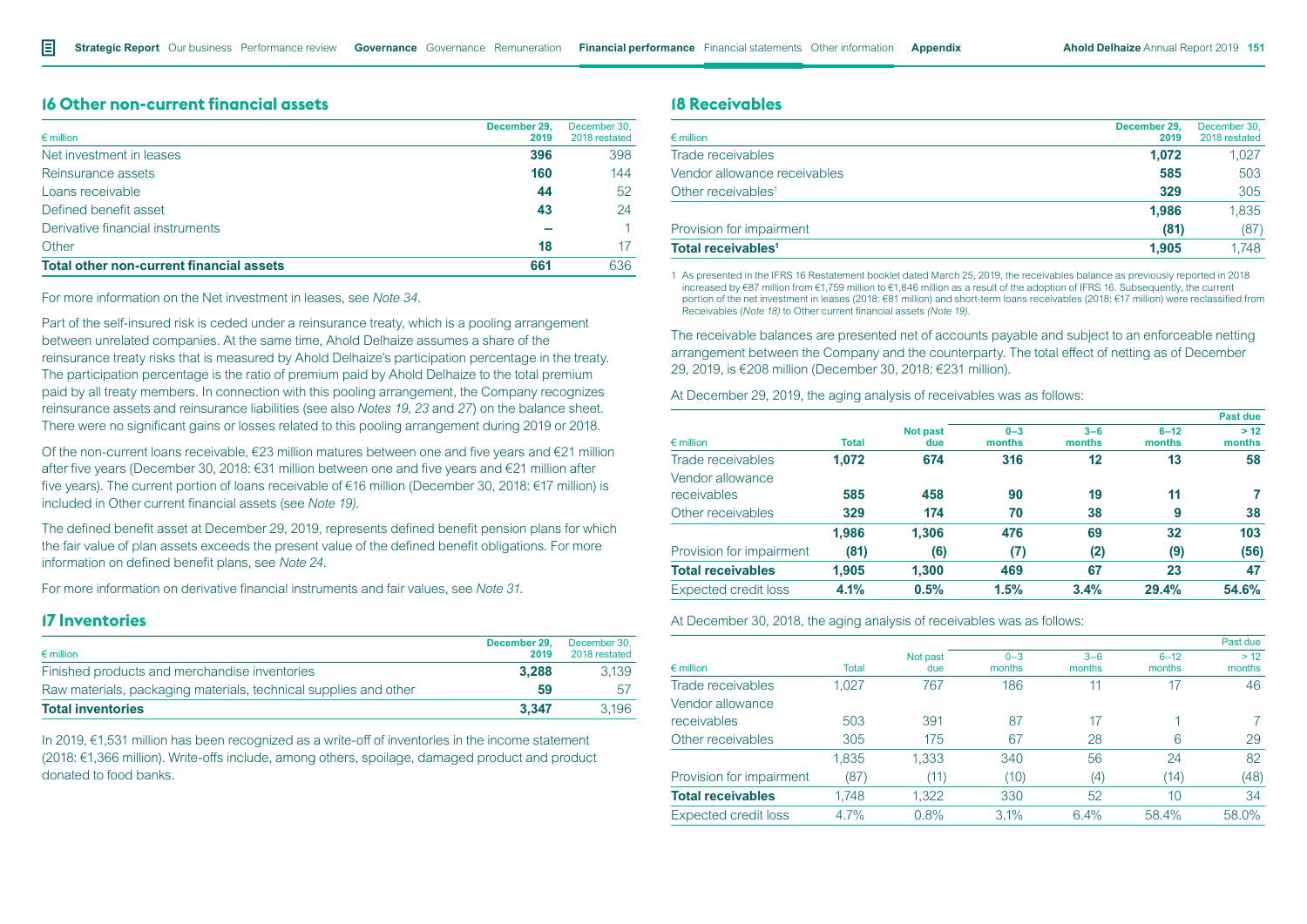# **18 Receivables** continued

The concentration of credit risk with respect to receivables is limited, as the Company's customer base and vendor base are large and unrelated. The Company does not hold any significant collateral on its receivables. Management believes there is no further credit risk provision required in excess of the normal individual and collective impairment assessment, based on the aging analysis performed as of December 29, 2019. For more information about credit risk, see *Note 31.*

The changes in the provision for impairment were as follows:

| $\epsilon$ million     | 2019 | 2018 |
|------------------------|------|------|
| Beginning of the year  | (87) | (80) |
| Charged to income      | (29) | (29) |
| Used                   | 35   | ററ   |
| <b>End of the year</b> | (81) | (87) |

# **19 Other current financial assets**

| $\epsilon$ million                                       | December 29.<br>2019 | December 30.<br>2018 restated |
|----------------------------------------------------------|----------------------|-------------------------------|
| Net investment in leases – current portion <sup>1</sup>  | 78                   | 81                            |
| Investments in debt instruments (FVPL) – current portion | 130                  | 119                           |
| Short-term deposits and similar instruments              | 15                   | 266                           |
| Reinsurance assets – current portion (see Note 16)       | 76                   | 74                            |
| Short-term loans receivable <sup>1</sup>                 | 16                   |                               |
| Other                                                    |                      |                               |
| <b>Total other current financial assets</b>              | 317                  | 559                           |

1 The current portion of the net investment in leases (2018: €81 million) and short-term loans receivables (2018: €17 million) were previously included in Receivables (*Note 18*). This reclassification resulted in an increase of the 2018 balance as previously reported by €98 million from €461 million to €559 million.

For more information on Net investment in leases – current portion, see *Note 34*.

The Investments in debt instruments relate primarily to investments in U.S. Treasury bond funds, which are held by one of the Company's captive insurance companies.

As of December 29, 2019, short-term deposits and similar instruments included short-term investments with a maturity at acquisition of between three and 12 months. Of the short-term deposits and similar instruments as of December 29, 2019, €12 million was restricted (December 30, 2018: €11 million). The restricted investments are held for insurance purposes for U.S. workers' compensation and general liability programs.

At each reporting date, the Company assesses whether there is evidence that a financial asset or group of financial assets is impaired and recognizes a loss allowance for expected credit losses for financial assets measured at amortized costs. In 2019, the Company recognized net impairment charges for the loans receivable in the amount of €6 million (2018: €4 million). The impairment charges were included in other gains (losses); see *Note 9*.

# **20 Cash and cash equivalents**

| $\epsilon$ million                 | December 29.<br>2019 | December 30.<br>2018 restated |
|------------------------------------|----------------------|-------------------------------|
| Cash in banks and cash equivalents | 3.467                | 2.813                         |
| Cash on hand                       | 250                  | 309                           |
| Total cash and cash equivalents    | 3.717                | 3.122                         |

Cash and cash equivalents include all cash-on-hand balances, checks, debit and credit card receivables, short-term highly liquid cash investments, and time deposits with original maturities of three months or less. Time deposits and similar instruments with original maturities of more than three months but less than 12 months are classified as other current financial assets. Bank overdrafts are included in short-term borrowings.

Of the cash and cash equivalents as of December 29, 2019, €17 million was restricted (December 30, 2018: €12 million).

Cash and cash equivalents include €1,391 million (December 30, 2018: €695 million) held under a notional cash pooling arrangement. This cash amount was fully offset by an identical amount included under Other current financial liabilities. From an operational perspective, the balances in the cash pool are netted. However, in accordance with the guidance of IAS 32 regarding the offsetting of debit and credit balances for financial reporting purposes, these balances have to be presented on a gross basis on the balance sheet (see *Notes 27* and *31*).

Ahold Delhaize's banking arrangements allow the Company to fund outstanding checks when presented to the bank for payment. This cash management practice may result in a net cash book overdraft position, which occurs when the total issued checks exceed available cash balances within the Company's cash concentration structure. Such book overdrafts are classified in accounts payable and amounted to €277 million (December 30, 2018: €292 million). No right to offset with other bank balances exists for these book overdraft positions.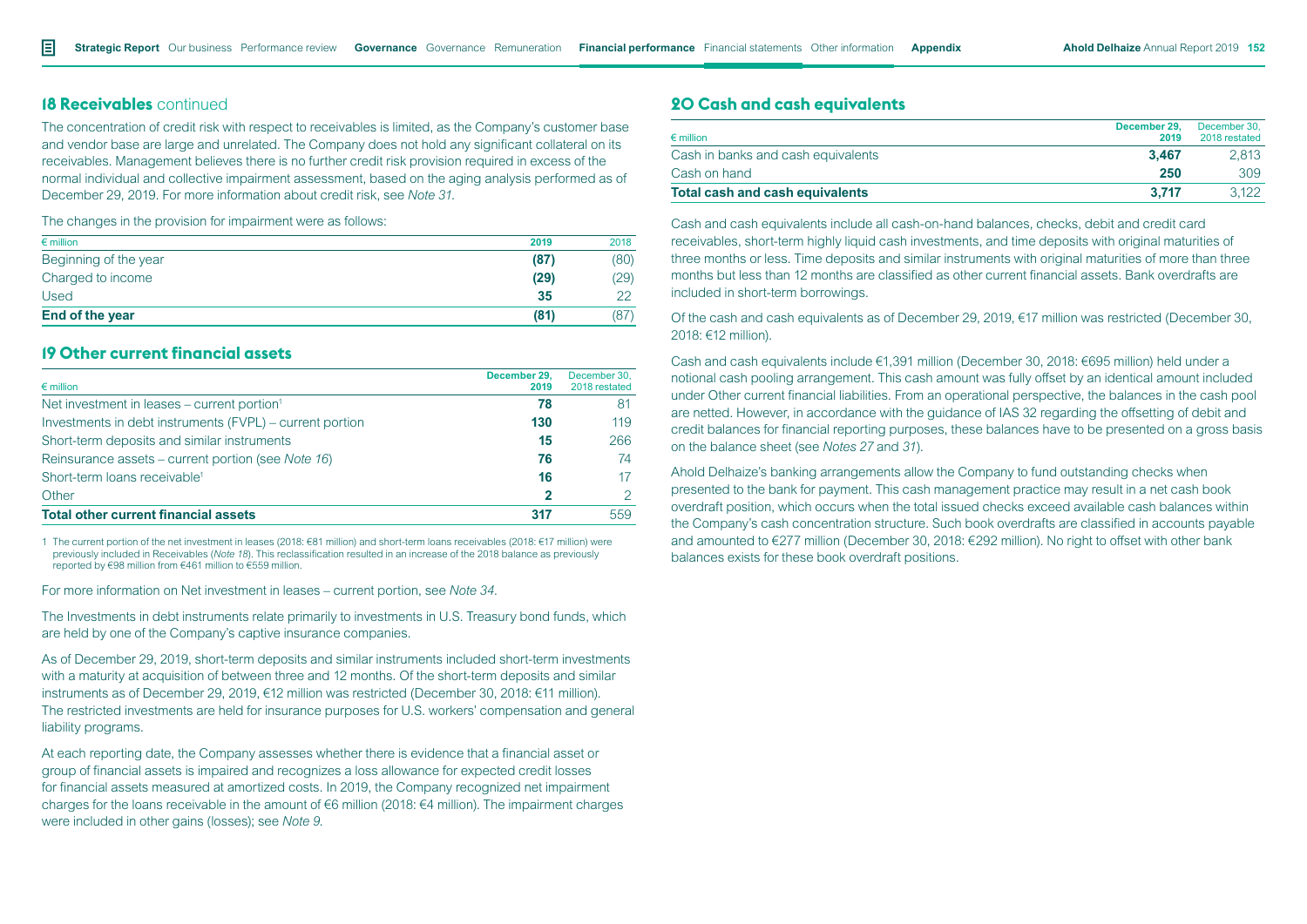# **21 Equity attributable to common shareholders**

#### **Shares and share capital**

Authorized share capital comprises the following classes of shares:

| $\epsilon$ million                                     | December 29.<br>2019 | December 30.<br>2018 |
|--------------------------------------------------------|----------------------|----------------------|
| Common shares                                          |                      |                      |
| (2019 and 2018: 1,923,515,827 of €0.01 par value each) | 19                   | 19                   |
| Cumulative preferred shares                            |                      |                      |
| (2019 and 2018: 2,250,000,000 of €0.01 par value each) | 23                   | 23                   |
| Cumulative preferred financing shares                  |                      |                      |
| (2019 and 2018: 326,484,173 of €0.01 par value each)   |                      |                      |
| <b>Total authorized share capital</b>                  | 45                   | 45                   |

#### **Issued share capital**

As of December 29, 2019, the common shares comprise 100% of the issued share capital. As of December 30, 2018, Ahold Delhaize had common shares comprising 83.5% of the issued share capital, and cumulative preferred financing shares outstanding comprising 16.5% of the issued share capital. In 2019, the Company acquired and cancelled all the cumulative preferred financing shares. For disclosures regarding Ahold Delhaize's cumulative preferred financing shares, see *Note 23.* 

#### **Common shares and additional paid-in capital**

Changes in the number of common shares and the number of treasury shares were as follows:

|                                        | Number of      |           | Number of   |
|----------------------------------------|----------------|-----------|-------------|
|                                        | common         | Number of | common      |
|                                        | shares issued  | treasury  | shares      |
|                                        | and fully paid | shares    | outstanding |
|                                        | (x 1,000)      | (x 1,000) | (x 1,000)   |
| <b>Balance as of December 31, 2017</b> | 1,246,809      | 19.219    | 1,227,590   |
| Share buyback                          |                | 101,053   | (101, 053)  |
| Cancellation of treasury shares        | (63,084)       | (63,084)  |             |
| Share-based payments                   |                | (3,662)   | 3.662       |
| Other                                  |                | (1)       |             |
| <b>Balance as of December 30, 2018</b> | 1,183,725      | 53,525    | 1,130,200   |
| Share buyback                          |                | 45.621    | (45, 621)   |
| Cancellation of treasury shares        | (83,000)       | (83,000)  |             |
| Share-based payments                   |                | (3,377)   | 3.377       |
| <b>Balance as of December 29, 2019</b> | 1,100,725      | 12.769    | 1,087,956   |

#### **Dividends on common shares**

On April 10, 2019, the General Meeting of Shareholders approved the dividend over 2018 of €0.70 per common share, which was paid on April 25, 2019, and on August 7, 2019, the Company announced the interim dividend for 2019 of €0.30 per common share, which was paid on August 29, 2019 (€1,114 million in the aggregate). The Management Board, with the approval of the Supervisory Board, proposes that a dividend of €0.76 per common share be paid with respect to 2019. This dividend is subject to approval by the General Meeting of Shareholders. If approved, a final dividend of €0.46 per common share will be paid on April 23, 2020. This is in addition to the interim dividend of €0.30 per common share, which was paid on August 29, 2019. The total dividend payment for the full year 2019 would therefore total €0.76 per common share (2018: €0.70).

The final dividend of €0.46 per common share has not been included as a liability on the consolidated balance sheet as of December 29, 2019. The payment of this dividend will not have income tax consequences for the Company.

#### **Share buyback**

The share buyback program of €1 billion that started on January 2, 2019, was successfully completed on December 11, 2019. In total, 45,621,384 of the Company's own shares were repurchased at an average price of €21.92 per share. On January 2, 2020, the Company commenced the €1 billion share buyback program that was announced on December 4, 2019. The program is expected to be completed before the end of 2020.

#### **Share-based payments**

Share-based payments recognized in equity in the amount of €47 million (2018: €63 million) relate to the 2019 Global Reward Opportunity (GRO) share-based compensation expenses (see *Note 33)* and the associated current and deferred income taxes*.*

#### **Cumulative preferred shares**

The Company's Articles of Association provide for the possible issuance of cumulative preferred shares. The Company believes that its ability to issue this class of shares could at least delay an attempt by a potential bidder to make a hostile takeover bid, allowing the Company and its stakeholders time to discuss and respond to the offer in an orderly process. According to Dutch law, a response device is limited in time and therefore cannot permanently block a take-over of the Company concerned. Instead, it aims to facilitate an orderly process in which the interests of the continuity of the Company, its shareholders and other stakeholders are safeguarded in the best way possible.

Moreover, outside the scope of a public offer, but also under other circumstances, the ability to issue this class of shares may safeguard the interests of the Company and its stakeholders and resist influences that might conflict with those interests by affecting the Company's continuity, independence or identity. No cumulative preferred shares were outstanding as of December 29, 2019, or during 2019 and 2018.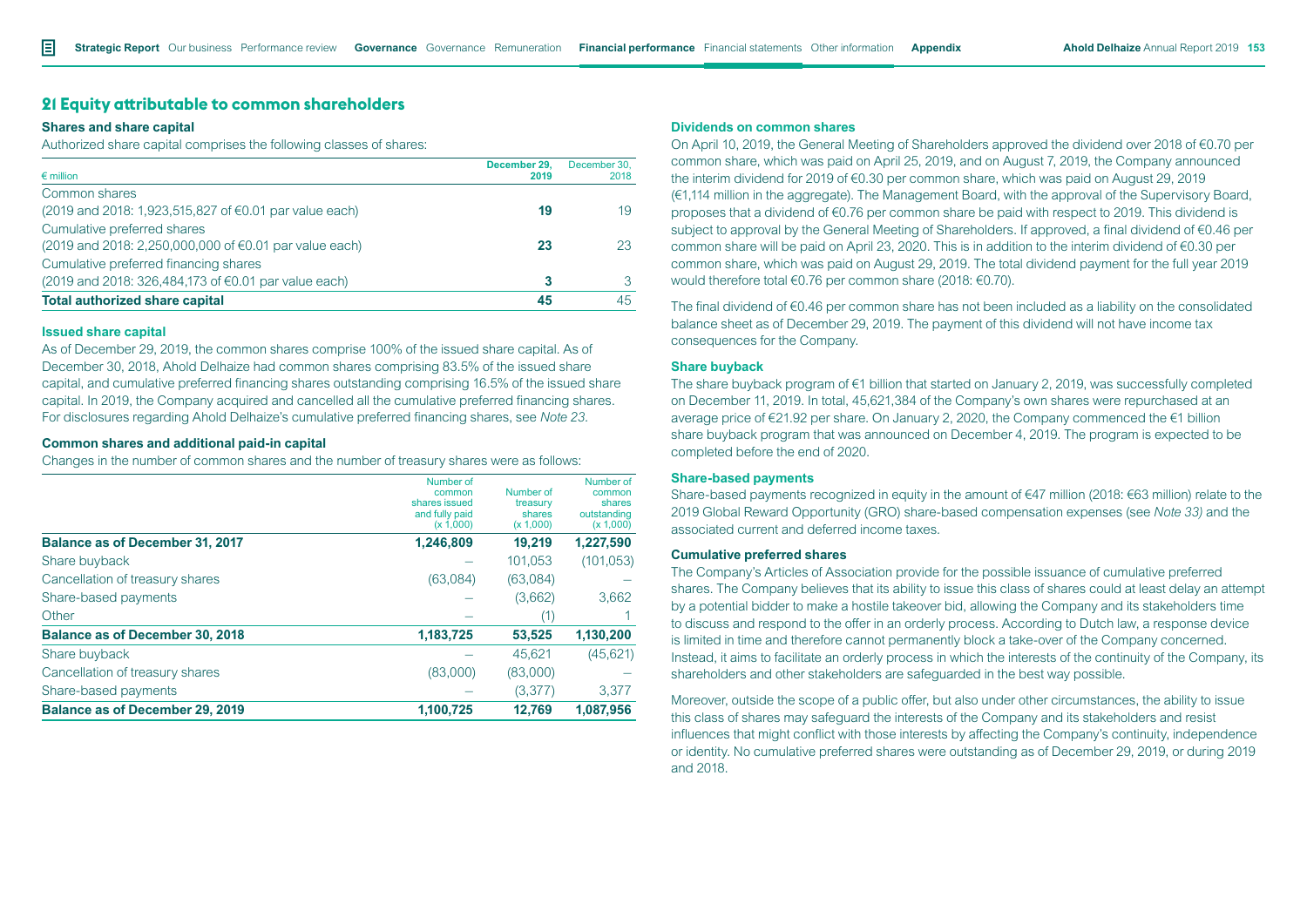# **21 Equity attributable to common shareholders** continued

In March 1989, the Company entered into an agreement with the Dutch foundation Stichting Continuïteit Ahold Delhaize (SCAD, previously named Stichting Ahold Continuïteit), as amended and restated in April 1994, March 1997, December 2001, December 2003 and May 2018 (the "Option Agreement"). Pursuant to the Option Agreement, SCAD has been granted an option to acquire cumulative preferred shares from the Company from time to time for no consideration.

The Option Agreement entitles SCAD, under certain circumstances, to acquire cumulative preferred shares from the Company up to a total par value that is equal to the total par value of all issued and outstanding shares of Ahold Delhaize's share capital, excluding cumulative preferred shares, at the time of exercising the option. If the authorized share capital of the Company is amended during the term of the option, the Option Agreement provides for a corresponding change of the total par value of cumulative preferred shares under option.

The holders of the cumulative preferred shares are entitled to one vote per share and a cumulative dividend expressed as a percentage of the amount called-up and paid-in to purchase the cumulative preferred shares. The percentage to be applied is the sum of (1) the average basic refinancing transaction interest rate as set by the European Central Bank – measured by the number of days during which that rate was in force in the fiscal year over which the dividend is paid – plus 2.1%, and (2) the average interest surcharge rate – measured by the number of days during which that rate was in force in the fiscal year over which the dividend is paid – that would be charged by the largest credit institution in the Netherlands (based on the balance sheet total as of the close of the fiscal year immediately preceding the fiscal year over which the dividend is paid). The minimum percentage to be applied is 5.75%. Subject to limited exceptions, any potential transfer of cumulative preferred shares requires the approval of the Management Board. Cumulative preferred shares can only be issued in a registered form. The Company may stipulate that only 25% of the par value will be paid upon subscription to cumulative preferred shares until payment in full is later required by the Company. SCAD would then only be entitled to a market-based interest return on its investment.

SCAD is a foundation organized under the laws of the Netherlands. Its purpose under its articles is to safeguard the interests of the Company and its stakeholders and to resist, to the best of its ability, influences that might conflict with those interests by affecting the Company's continuity, independence or identity. SCAD seeks to realize its objectives by acquiring and holding cumulative preferred shares and by exercising the rights attached to these shares, including the voting rights. The SCAD board has four members, who are appointed by the board of SCAD itself.

If the board of SCAD considers acquiring cumulative preferred shares or exercising voting rights on cumulative preferred shares, it will make an independent assessment and, pursuant to Dutch law, it must ensure that its actions are proportional and reasonable. If SCAD acquires cumulative preferred shares, it will only hold them for a limited period of time. These principles are in line with Dutch law, which only allows response measures that are proportionate, reasonable and limited in time. In the case of liquidation, the SCAD board will decide on the use of any remaining residual assets.

#### **Legal reserves**

In accordance with the Dutch Civil Code and statutory requirements in other countries, legal reserves have to be established in certain circumstances. Legal reserves are not available for distribution to the Company's shareholders. The currency translation reserve, cash flow hedging reserve and other reserves include non-distributable amounts. Of the total equity as per December 29, 2019, of €14,083 million, an amount of €590 million is non-distributable (December 30, 2018, restated: €397 million out of total equity of €14,205 million). See *Note 10* to the parent company financial statements for more details on the legal reserves.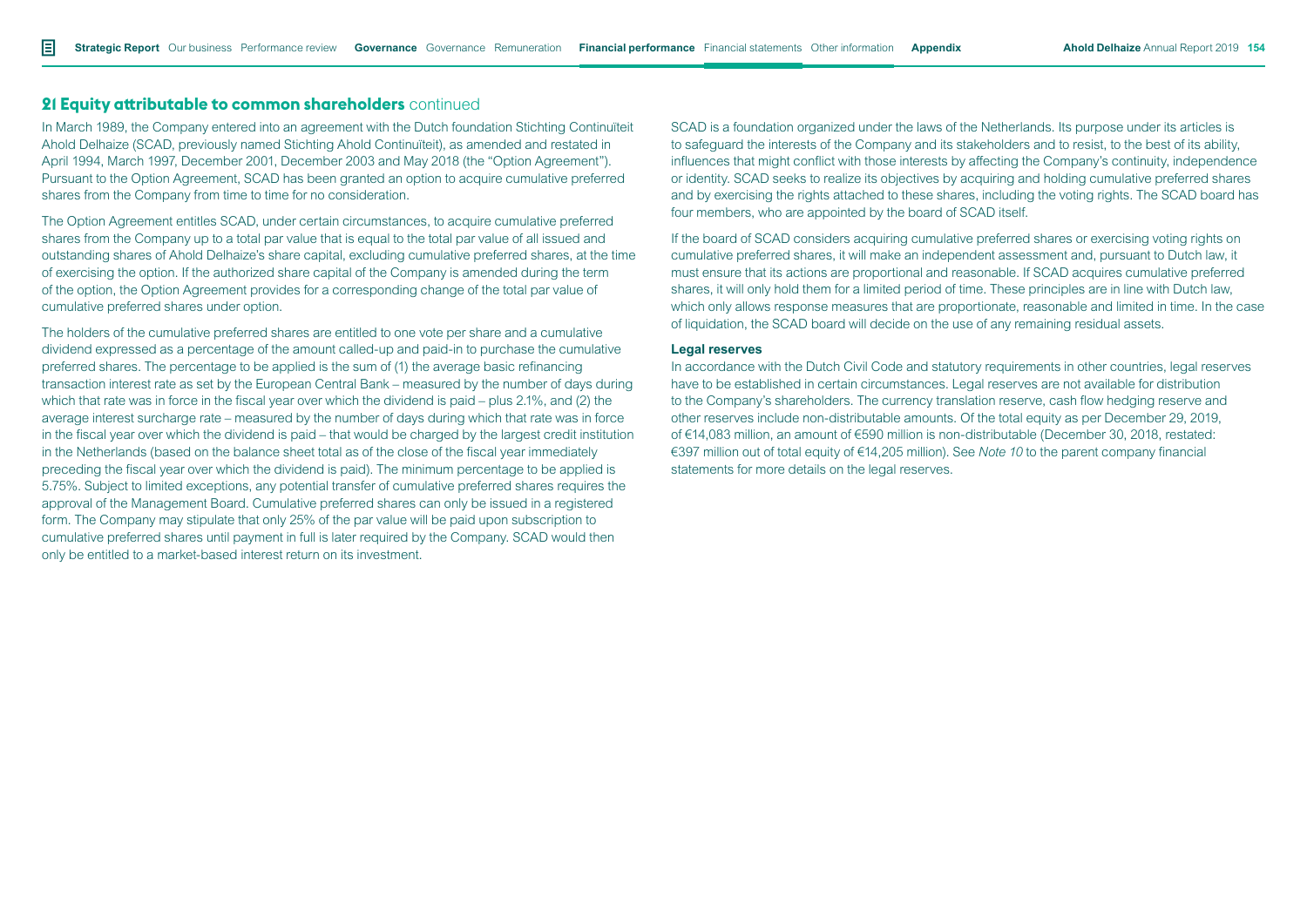# **22 Loans and credit facilities**

The notes in the table below were either issued by or guaranteed by Ahold Delhaize unless otherwise noted. The amortization of the purchase price allocation to the debt acquired through business combinations is allocated to the respective maturity brackets.

|                                          | <b>Outstanding notional</b> |                                               |                           |                               | <b>Total</b>         |                          |                        | <b>Total</b>                 |
|------------------------------------------|-----------------------------|-----------------------------------------------|---------------------------|-------------------------------|----------------------|--------------------------|------------------------|------------------------------|
| € million, unless otherwise stated       |                             | redemption amount<br><b>December 29, 2019</b> | <b>Current</b><br>portion | <b>Non-current</b><br>portion | December 29,<br>2019 | Current<br>portion       | Non-current<br>portion | December 30<br>2018 restated |
| USD 300 notes 4.125%, due 2019           | <b>USD</b>                  | ۰                                             |                           |                               | ÷                    | 114                      |                        | 114                          |
| USD 94 indebtedness 7.82%, due 2020      | <b>USD</b>                  | $\overline{\phantom{a}}$                      |                           | $\overline{\phantom{a}}$      |                      |                          |                        |                              |
| EUR 400 notes 3.125%, due 2020           | <b>EUR</b>                  | 400                                           | 402                       | -                             | 402                  | 12                       | 402                    | 414                          |
| EUR 300 notes EURIBOR + 18 bps, due 2021 | <b>EUR</b>                  | 300                                           | -                         | 300                           | 300                  | $\overline{\phantom{0}}$ | 300                    | 300                          |
| EUR 750 notes 0.875%, due 2024           | <b>EUR</b>                  | 750                                           | $\overline{\phantom{0}}$  | 750                           | 750                  | $\overline{\phantom{0}}$ | 750                    | 750                          |
| EUR 600 notes 0.250%, due 2025           | <b>EUR</b>                  | 600                                           | ۰                         | 600                           | 600                  |                          |                        |                              |
| USD 71 indebtedness 8.62%, due 2025      | <b>USD</b>                  | 71                                            | 19                        | 44                            | 63                   | $\overline{\phantom{0}}$ | 62                     | 62                           |
| EUR 500 notes 1.125%, due 2026           | <b>EUR</b>                  | 500                                           | ۰                         | 500                           | 500                  | $\overline{\phantom{m}}$ | 500                    | 500                          |
| USD 71 notes 8.05%, due 2027             | <b>USD</b>                  | 71                                            | $\mathbf{2}$              | 78                            | 80                   | 2                        | 79                     | 81                           |
| USD 500 notes 6.875%, due 2029           | <b>USD</b>                  | 500                                           | -                         | 447                           | 447                  | $\overline{\phantom{0}}$ | 437                    | 437                          |
| USD 271 notes 9.00%, due 2031            | <b>USD</b>                  | 271                                           | 6                         | 319                           | 325                  | 5                        | 317                    | 322                          |
| USD 827 notes 5.70%, due 2040            | <b>USD</b>                  | 477                                           | 3                         | 510                           | 513                  | 3                        | 501                    | 504                          |
| Deferred financing costs                 |                             |                                               | (3)                       | (17)                          | (20)                 | (2)                      | (13)                   | (15)                         |
| <b>Total notes</b>                       |                             |                                               | 429                       | 3,533                         | 3,962                | 141                      | 3,335                  | 3,476                        |
| Financing obligations <sup>1</sup>       |                             |                                               | 22                        | 241                           | 263                  | 20                       | 257                    | 277                          |
| Mortgages payable <sup>2</sup>           |                             |                                               | $\overline{2}$            | 64                            | 66                   |                          | 88                     | 89                           |
| Other loans                              |                             |                                               |                           |                               | 3                    | $\overline{\phantom{0}}$ | 3                      | 3                            |
| <b>Total loans</b>                       |                             |                                               | 453                       | 3,841                         | 4,294                | 162                      | 3,683                  | 3,845                        |

1 The weighted average interest rate for the financing obligations amounted to 7.2% at the end of 2019 (2018: 7.3%).

2 Mortgages payable are collateralized by buildings and land. The weighted average interest rate for these mortgages payable amounted to 10.5% at the end of 2019 (2018: 10.3%).

On March 19, 2018, Ahold Delhaize issued EUR 500 million fixed rate notes due in 2026 and EUR 300 million floating rate notes due in 2021. The eight-year fixed rate notes bear a coupon of 1.125% per annum and were issued at a price of 99.107% of the nominal value. The three-year floating rate notes bear a coupon of 18 basis points over three-month EURIBOR per annum and were issued at a price of 100.449% of the nominal value.

On October 19, 2018, Ahold Delhaize repaid its 4.25% EUR 400 million notes on maturity.

On December 6, 2018, Ahold Delhaize repurchased and cancelled \$350 million of the USD 827 million 5.70% senior notes, due in 2040, for a total consideration of \$389 million while the carrying value was \$423 million. This transaction resulted in a one-off cost of \$39 million as premium paid and a gain of \$73 million related to the acceleration of the amortization of the fair value adjustment allocated to the USD 827 million notes due 2040. In 2018, the one-off result is included in Other gains (losses)*;* see *Note 9*.

On April 10, 2019, Ahold Delhaize repaid its 4.125% USD 300 million notes on maturity for which \$130 million was outstanding.

On June 19, 2019, Ahold Delhaize issued its first EUR 600 million Sustainability Bond with a term of six years, maturing on June 26, 2025. The issuance was priced at 99.272% and carries an annual coupon of 0.25%.

The fair values of financial instruments, corresponding derivatives, and the foreign exchange and interest rate risk management policies applied by Ahold Delhaize are disclosed in *Note 31*.

### **Credit facilities**

Ahold Delhaize has access to  $a \in 1.0$  billion committed, unsecured, multi-currency and syndicated credit facility. In February 2015, the facility was amended and extended to 2020 with two one-year extension options. In 2017, the Company exercised its option to extend until 2022.

The credit facility contains customary covenants and is subject to a financial covenant that requires Ahold Delhaize, in the event that its corporate rating from Standard & Poor's and Moody's is lower than BBB / Baa2, respectively, not to exceed a maximum leverage ratio. On May 3, 2019, the lenders agreed to amend the maximum leverage ratio from 4.0:1 to 5.5:1 as a result of the implementation of IFRS 16.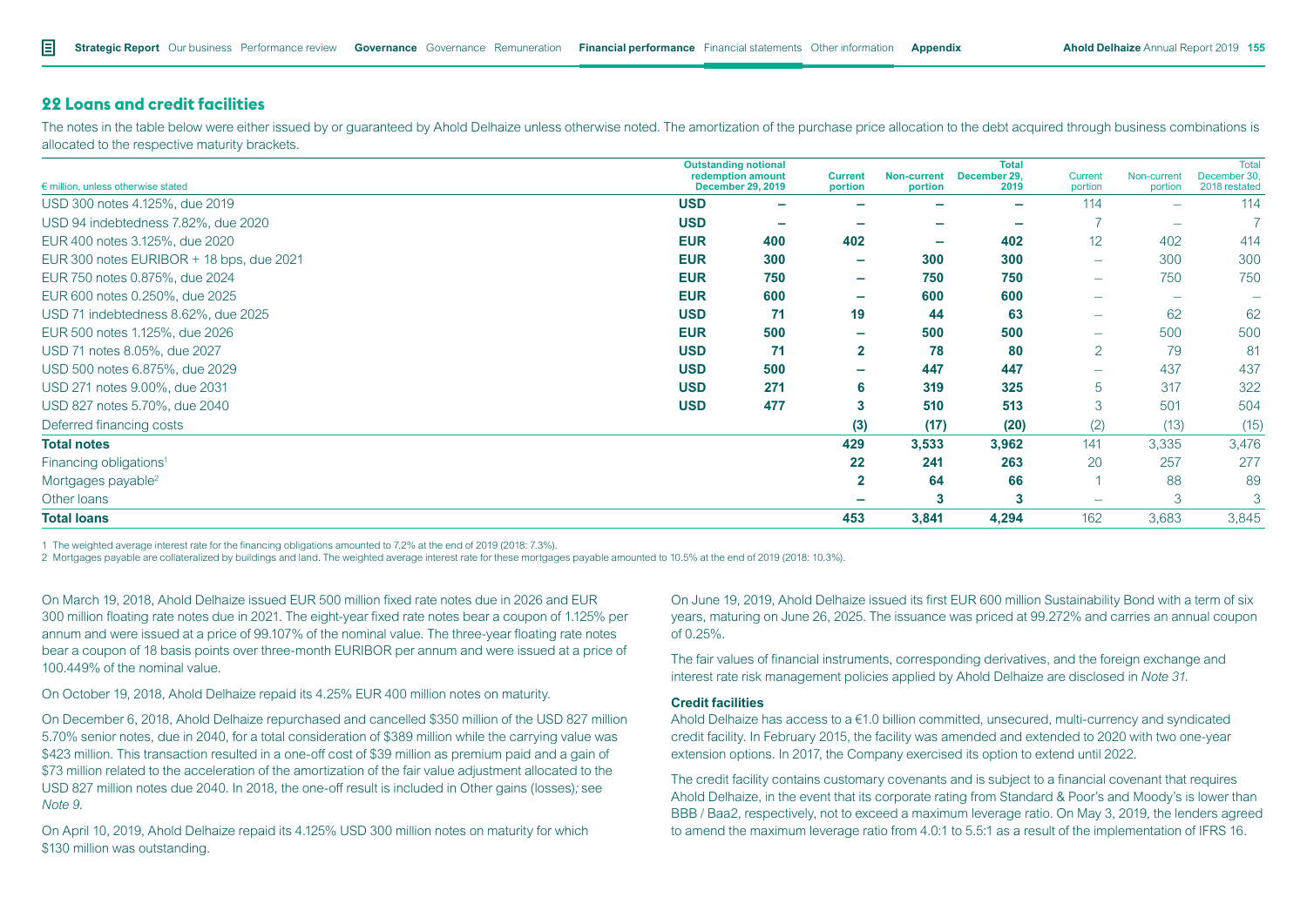# **22 Loans and credit facilities** continued

During 2019 and 2018, the Company was in compliance with these covenants. However, it was not required to test the financial covenant as a result of its credit rating. As of December 29, 2019, there were no outstanding borrowings under the facility other than letters of credit to an aggregate amount of \$165 million (€148 million).

Ahold Delhaize also has access to a total of €399 million uncommitted credit facilities to cover working capital requirements, issuance of guarantees and letters of credit, of which €60 million was utilized as of December 29, 2019.

# **23 Other non-current financial liabilities**

| $\epsilon$ million                                   | December 29.<br>2019 | December 30.<br>2018 restated |
|------------------------------------------------------|----------------------|-------------------------------|
| Lease liabilities                                    | 8.484                | 8.270                         |
| Cumulative preferred financing shares                |                      | 455                           |
| Reinsurance liabilities                              | 162                  | 149                           |
| Other                                                | 69                   |                               |
| <b>Total other non-current financial liabilities</b> | 8.716                | 8.946                         |

For more information on lease liabilities see *Note 34.*

On April 10, 2019, the General Meeting of Shareholders authorized the Management Board to acquire all cumulative preferred financing shares in the Company. On May 10, 2019, Ahold Delhaize acquired all 223,415,103 cumulative preferred financing shares at a redemption value of €477 million. Net financial expenses include transaction results from the cumulative preferred shares redemption, resulting in a one-off cost of €22 million (see *Note 9*). The cumulative preferred financing shares were cancelled on July 16, 2019.

The Company recognizes reinsurance liabilities on its balance sheet in connection with a pooling arrangement between unrelated companies (see *Note 16*)*.*

As of December 29, 2019, "Other" mainly consists of a pre-tax liability for the discounted amount of the remaining settlement liability of \$40 million ( $\epsilon$ 36 million), relating to a 2013 agreement with the New England Teamsters and Trucking Industry Pension Fund (NETTI) to settle Stop & Shop's pension liabilities in the fund, and a \$13 million (€12 million) financial liability for rent payments for nine Tops stores that the Company agreed to make for a period of 72 months (see *Note 35*)*.*

# **24 Pensions and other post-employment benefits**

# **Defined benefit plans**

Ahold Delhaize has a number of defined benefit pension plans covering a substantial number of employees, former employees and retirees in the Netherlands, the United States, Belgium, Greece and Serbia.

Net assets relating to one plan are not offset against liabilities of another plan, resulting in the following presentation of the pension and other post-employment benefits on the consolidated balance sheet:

| $\epsilon$ million                           | December 29.<br>2019 | December 30.<br>2018 restated |
|----------------------------------------------|----------------------|-------------------------------|
| Defined benefit liabilities                  | 677                  | 532                           |
| Defined benefit assets                       | (43)                 | (24)                          |
| Total net defined benefit plan funded status | 633                  | 508                           |

The defined benefit assets are part of the other non-current financial assets; for more information, see *Note 16*.

In the Netherlands, the Company has a career average plan covering all employees, except for bol. com employees, over the age of 21. The plan provides benefits to participants or beneficiaries upon retirement, death or disability. The plan's assets, which are made up of contributions from Ahold Delhaize and employees, are managed by Stichting Ahold Delhaize Pensioen ("Ahold Delhaize Pensioen"), an independent foundation. The contributions are established in a funding agreement between Ahold Delhaize, employee representatives and Ahold Delhaize Pensioen and are generally set every five years, or at the moment of a plan change. The contributions are determined as a percentage of an employee's pension base.

In the United States, the Company maintains a funded plan covering a limited population of employees. This plan is closed to new participants. The plan provides a life annuity benefit based upon final pay to participants or beneficiaries upon retirement, death or disability. The assets of the plan, which are made up of contributions from Ahold Delhaize, are maintained with various trustees. Contributions to the plan are required under the current funding policy if the prior year-end funding ratio falls below 100% as measured using regulatory interest rates without funding relief in order to avoid variable Pension Benefit Guaranty Corporation (PBGC) premiums. In addition, the Company provides additional pension benefits for certain Company executives and life insurance and medical care benefits for certain retired employees meeting age and service requirements at its U.S. subsidiaries, all of which the Company funds as claims are incurred.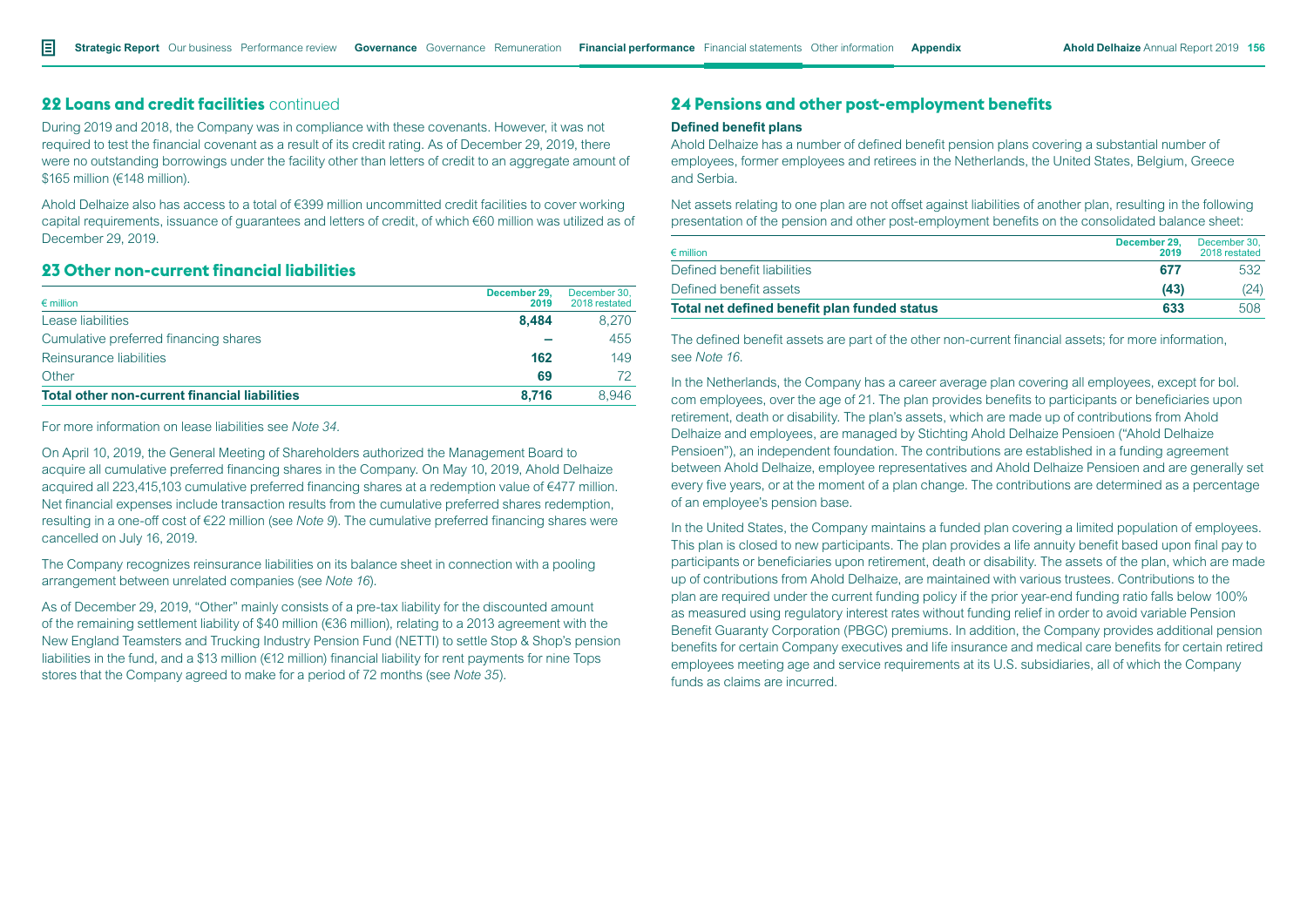In Belgium, the Company sponsors plans for substantially all of its employees. The plans are funded by fixed monthly contributions from both the Company and employees, which are adjusted annually according to the Belgian consumer price index. Certain employees who were employed before 2005 could choose not to participate in the employee contribution part of the plans. The plans assure employees receive a lump-sum payment at retirement based on the contributions made, and provide employees with death-in-service benefits. Belgian law prescribes a variable minimum guaranteed rate of return with Belgian 10-year government bonds as the underlying benchmark, and a collar of 1.75% and 3.75%. The Company substantially insures these returns with external insurance companies that receive and manage the contributions to the plans. According to the relevant legislation, a short-fall only needs to be compensated by the employer at the point in time when the employee either retires or leaves the Company. As these plans have defined benefit features (when the return provided by the insurance company can be below the legally required minimum return, in which case the employer has to cover the gap with additional contributions), the Company treats these plans as defined benefit plans. In order to avoid the gap, or reduce it to a minimum, the Company has opened a new cash balance plan, under branch 23 rules in Belgium, as of July 1, 2017. All new employees who begin service after this date will be included in this new plan. The level of contributions remains unchanged, but the new plan is expected to experience higher returns in the long term than those generated under the branch 21 rules followed by the older plans.

Additionally in Belgium, the Company maintains a plan covering Company executives that provides lump-sum benefits to participants upon death or retirement based on a formula applied to the last annual salary of the participant before his or her retirement or death. The plan is subject to the legal requirement to guarantee a minimum return on contributions. The plan's assets, which are made up of contributions, are managed through a fund that is administered by an independent insurance company, providing a minimum guaranteed return. The plan participant's contributions are defined in the terms of the plan, while the annual contributions to be paid by the Company are determined based on the funding level of the plan and are calculated based on current salaries, taking into account the legal minimum funding requirement, which is based on the vested reserves to which employees are entitled upon retirement or death. The plan mainly invests in debt securities in order to achieve the required minimum return. The Company bears any risk above the minimum guarantee given by the insurance company. There are no asset ceiling restrictions. In order to avoid returns being less than the minimum guaranteed return, or reduce the risk to a minimum, the level of contributions at July 1, 2017, has been capped and applied under the classic branch 21 rules. Any increases in contributions after July 1, 2017, will be managed in accordance with branch 23 rules, which are expected to experience higher returns in the long term.

In Greece, the Company operates an unfunded defined benefit post-employment plan. This plan relates to retirement benefits prescribed by Greek law, consisting of lump-sum compensation payable in case of normal retirement or termination of employment. The amount of the indemnity is based on an employee's monthly earnings and a multiple depending on the length of service and the status of the employee. There is no legal requirement to fund these plans with contributions or other plan assets. Employees participate in the plan once they have completed a minimum service period, which is generally one year.

In Serbia, the Company has an unfunded defined benefit plan that provides a lump-sum benefit upon the employee's retirement, as prescribed by Serbian law. The benefit is based on a fixed multiple of the higher of the (i) average gross salary of the employee, (ii) average gross salary in the Company or (iii) average gross salary in the country, each determined at the time the employee retires. There is no legal requirement to fund these plans with contributions or other plan assets.

The pension plans expose the Company to actuarial risks such as: longevity risk, interest rate risk, currency risk, salary risk and investment risk. Longevity risk relates to the mortality assumptions used to value the defined benefit obligation, where an increase in participants' life expectancies will increase a plan's liability. Interest rate risk relates to the discount rate used to value the defined benefit obligation, where a decrease in the discount rate will increase a plan's liability; however, this will be partially offset by an increase in the return on a plan's investments in debt instruments. The pension plans may mitigate interest rate risk by entering into interest rate swap contracts. Currency risk relates to the fact that a plan holds investments that may not be denominated in the same currency as the plan's obligations. The pension plans may mitigate currency risk by purchasing forward currency instruments. Salary risk relates to salary increase assumptions used to value the defined benefit obligation, where an increase will result in a higher plan liability. See section *Plan assets* for more details on the Company's asset-liability matching strategy employed to manage its investment risk.

Net defined benefit cost is comprised of several components. The net interest (income) expense is presented within net financial expenses in the income statement and plan remeasurements are presented as other comprehensive income. All other components of net defined benefit cost are presented in the income statement as cost of sales, selling expenses, and general and administrative expenses, depending on the functional areas of the employees earning the benefits.

| $\epsilon$ million                                                   | 2019    | 2018 restated |
|----------------------------------------------------------------------|---------|---------------|
| Service cost                                                         |         |               |
| Current service cost                                                 | 152     | 162           |
| Gain on settlement                                                   | (3)     |               |
| Net interest expense                                                 | 18      | 19            |
| Administrative cost                                                  | 11      | 12            |
| <b>Termination benefits</b>                                          |         | 2             |
| Components of defined benefit cost recorded in the income statement  | 179     | 195           |
| Remeasurements recognized:                                           |         |               |
| Return on plan assets, excluding amounts included in net interest    |         |               |
| (income) expense                                                     | (1,162) | 237           |
| (Gain) loss from changes in demographic assumptions                  | 10      | (79)          |
| (Gain) loss from changes in financial assumptions                    | 1,251   | (190)         |
| Experience (gains) losses                                            | (23)    | (34)          |
| Components of defined benefit cost recognized in other comprehensive |         |               |
| income                                                               | 76      | (66)          |
| <b>Total net defined benefit cost</b>                                | 256     | 129           |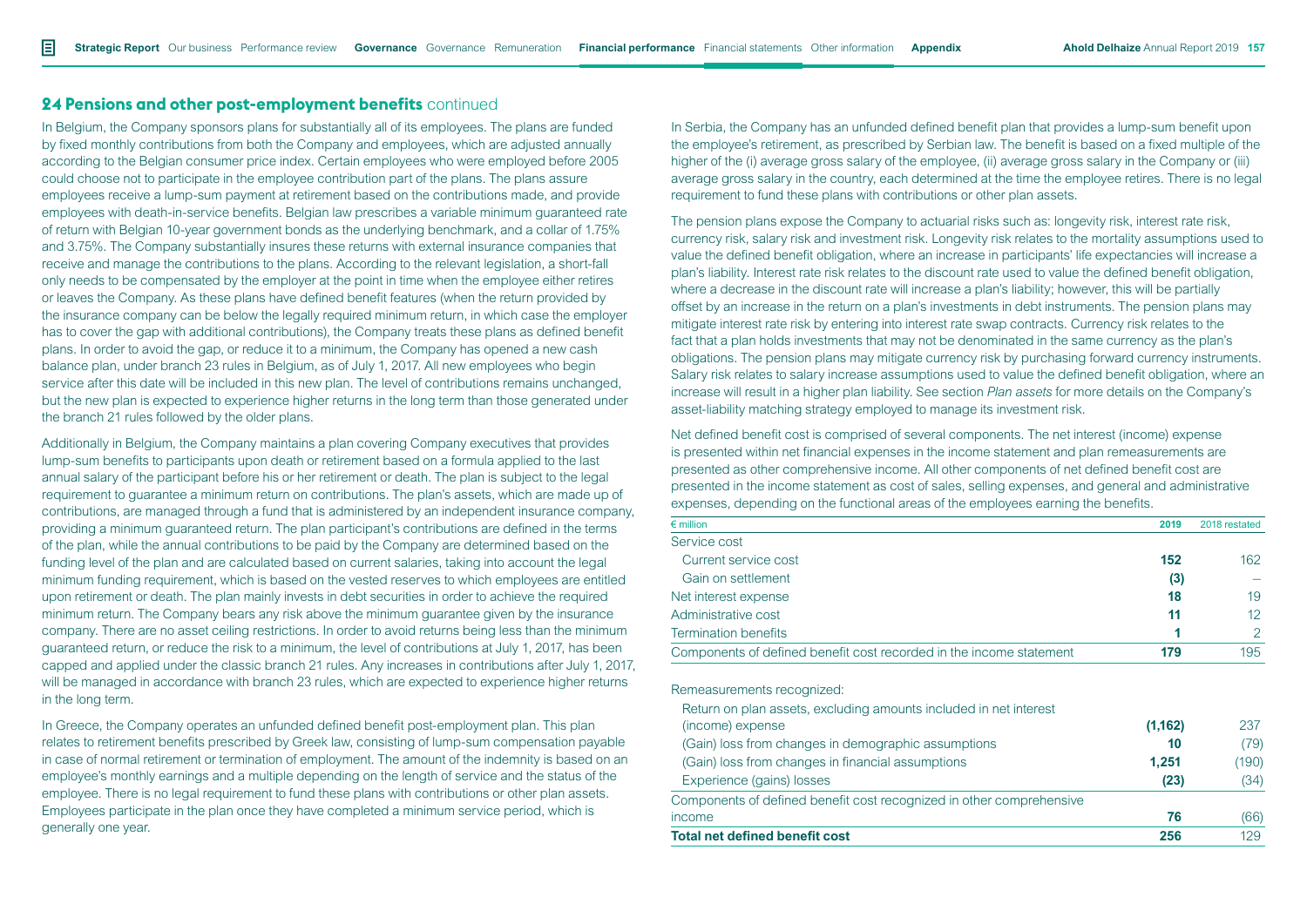The changes in the defined benefit obligations and plan assets in 2019 and 2018 were as follows:

|                                                                                    |       | <b>The Netherlands</b>   | <b>The United States</b> |                          | Rest of world            |                          |       | <b>Total</b>   |
|------------------------------------------------------------------------------------|-------|--------------------------|--------------------------|--------------------------|--------------------------|--------------------------|-------|----------------|
| $\epsilon$ million                                                                 | 2019  | 2018 restated            | 2019                     | 2018 restated            | 2019                     | 2018 restated            | 2019  | 2018 restated  |
| <b>Defined benefit obligations</b>                                                 |       |                          |                          |                          |                          |                          |       |                |
| Beginning of the year                                                              | 4,777 | 4,822                    | 1,333                    | 1,359                    | 281                      | 278                      | 6,391 | 6,459          |
| Current service cost                                                               | 118   | 125                      | 19                       | 22                       | 14                       | 15                       | 152   | 162            |
| Past service cost                                                                  |       |                          |                          | $\overline{\phantom{0}}$ |                          |                          |       |                |
| Gain on settlements                                                                |       | $\overline{\phantom{a}}$ | (16)                     |                          | -                        | $\overline{\phantom{a}}$ | (16)  |                |
| Interest expense                                                                   | 94    | 98                       | 60                       | 51                       | 5                        | 5                        | 158   | 154            |
| <b>Termination benefits</b>                                                        |       |                          | -                        |                          |                          | $\overline{2}$           |       | $\overline{2}$ |
| Contributions by plan participants                                                 | 23    | 21                       | $\overline{\phantom{0}}$ | $\overline{\phantom{0}}$ |                          | -1                       | 24    | 22             |
| <b>Benefits paid</b>                                                               | (95)  | (90)                     | (72)                     | (63)                     | (8)                      | (16)                     | (176) | (169)          |
| (Gain) loss from changes in demographic assumptions                                | (9)   | (73)                     | 18                       | (5)                      | -                        | (1)                      | 10    | (79)           |
| (Gain) loss from changes in financial assumptions                                  | 1,035 | (80)                     | 164                      | (104)                    | 52                       | (6)                      | 1,251 | (190)          |
| Experience (gains) losses                                                          | (32)  | (46)                     | 4                        | 9                        | 5                        | 3                        | (23)  | (34)           |
| Exchange rate differences                                                          | -     | $\overline{\phantom{m}}$ | 37                       | 64                       | -                        | $\overline{\phantom{m}}$ | 37    | 64             |
| End of the year                                                                    | 5,911 | 4,777                    | 1,547                    | 1,333                    | 351                      | 281                      | 7,809 | 6,391          |
| <b>Plan assets</b>                                                                 |       |                          |                          |                          |                          |                          |       |                |
| Fair value of assets, beginning of the year                                        | 4,588 | 4,619                    | 1,101                    | 1,071                    | 194                      | 202                      | 5,883 | 5,892          |
| Acquisitions through business combinations                                         |       |                          |                          | $\overline{\phantom{0}}$ |                          |                          |       |                |
| Interest income                                                                    | 88    | 92                       | 49                       | 39                       | 3                        | $\overline{4}$           | 140   | 135            |
| Company contribution                                                               | 101   | 101                      | 22                       | 82                       | 18                       | 18                       | 140   | 201            |
| Contributions by plan participants                                                 | 23    | 21                       | -                        | $\overline{\phantom{m}}$ |                          | 1                        | 24    | 22             |
| Benefits paid                                                                      | (95)  | (90)                     | (72)                     | (63)                     | (8)                      | (16)                     | (176) | (169)          |
| Settlement payments                                                                |       |                          | (13)                     |                          | $\overline{\phantom{0}}$ |                          | (13)  |                |
| Administrative cost                                                                | (8)   | (9)                      | (3)                      | (3)                      | -                        | $\overline{\phantom{m}}$ | (11)  | (12)           |
| Return on plan assets, excluding amounts included in net interest (income) expense | 946   | (146)                    | 175                      | (76)                     | 42                       | (15)                     | 1,162 | (237)          |
| Exchange rate differences                                                          |       | $\overline{\phantom{0}}$ | 27                       | 51                       | $\overline{\phantom{a}}$ | $\overline{\phantom{m}}$ | 27    | 51             |
| Fair value of assets, end of the year                                              | 5,642 | 4,588                    | 1,285                    | 1,101                    | 249                      | 194                      | 7,177 | 5,883          |
| <b>Funded status</b>                                                               | (269) | (189)                    | (262)                    | (232)                    | (102)                    | (87)                     | (633) | (508)          |

The total defined benefit obligation of €7,809 million as of December 29, 2019, includes €214 million related to plans that are wholly unfunded. These plans include pension plans in Greece and Serbia and other benefits (such as life insurance and medical care) and supplemental executive retirement plans in the United States.

During 2017, Ahold Delhaize decided to transition a select population of employees participating in its defined benefit pension plan in the United States to a defined contribution plan, effective January 1, 2020. Accrued benefits under the defined benefit plan for these employees were frozen as of December 31, 2019. In 2020, the Company will make transition contributions of €3 million to compensate affected employees for the benefit freeze. These transition contributions were already accrued for in 2017.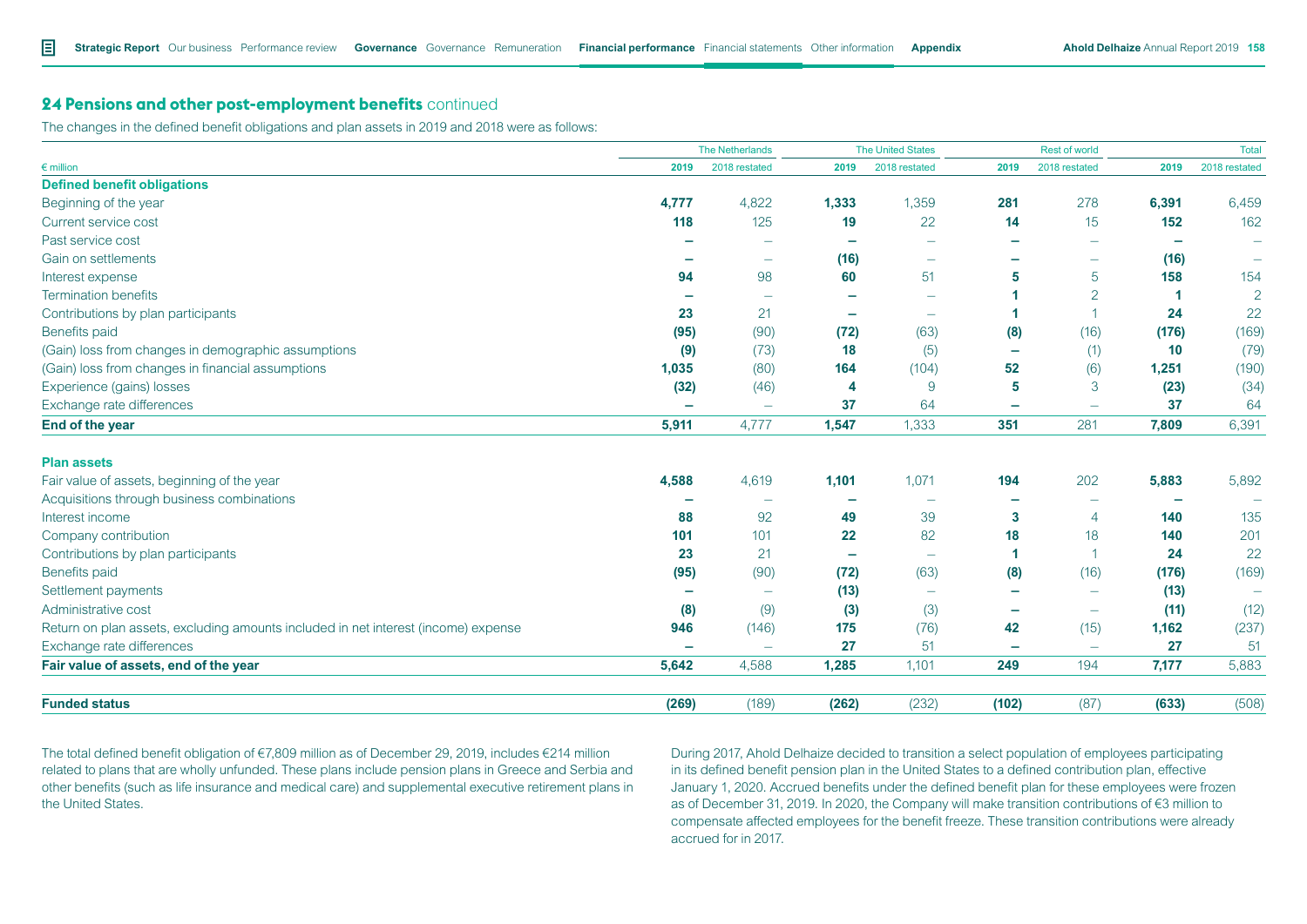#### **Cash contributions**

From 2019 to 2020, Company contributions are expected to increase from €101 million to €108 million in the Netherlands, increase from \$24 million (€22 million) to \$25 million (€23 million) for all defined benefit plans in the United States, and decrease from €18 million to €17 million for all plans in the rest of the world.

As of year-end 2019, the funding ratio, calculated in accordance with regulatory requirements, of the Dutch plan was 108%. Under the financing agreement with Ahold Delhaize Pensioen, contributions are made as a percentage of employees' pension bases and shared between Ahold Delhaize and the employees. The agreement also allows for a reduction in premiums if certain funding conditions are met. In addition, Ahold Delhaize can be required to contribute a maximum amount of €150 million over a five-year period if the funding ratio is below 105%. At year-end 2016, the funding ratio was 104% and the Company and Ahold Delhaize Pensioen agreed to an additional funding of €28 million under the financing agreement, which was included in the 2017 cash contributions.

The Ahold USA pension plan's funding ratio at year-end 2019 was 128%, measured using regulatory interest rates allowed by the U.S. government as part of funding relief, which are higher than otherwise would be allowed. Based upon this funding ratio, under the current funding policy, we do not expect to make a funding contribution to the Ahold USA pension plan in 2020.

#### **Actuarial assumptions**

The calculations of the defined benefit obligation and net defined benefit cost are sensitive to the assumptions set out below. These assumptions require a large degree of judgment. Actual experience may differ from the assumptions made. The assumptions required to calculate the actuarial present value of benefit obligations and the net defined benefit costs are determined per plan and are as follows (expressed as weighted averages):

|                          |         | <b>The Netherlands</b> |      | <b>The United States</b> | Rest of world |               |  |
|--------------------------|---------|------------------------|------|--------------------------|---------------|---------------|--|
| $\%$                     | 2019    | 2018 restated          | 2019 | 2018 restated            | 2019          | 2018 restated |  |
| Discount rate            | 1.2     | 1.9                    | 3.5  | 4.5                      | 1.0           |               |  |
| Future salary increases  | $2.5\,$ | 3.3                    | 4.3  | 4.5                      | 3.8           | 3.2           |  |
| Future pension increases | 0 7     |                        | 0.0  |                          | 0.0           | 0.0           |  |

Assumptions regarding longevity are based on published statistics and mortality tables. These assumptions translate into an average life expectancy in years for a pensioner retiring at age 65:

|                                                 | <b>The Netherlands</b> |               |      | <b>The United States</b> |      | <b>Rest of world</b> |  |  |
|-------------------------------------------------|------------------------|---------------|------|--------------------------|------|----------------------|--|--|
| Years                                           | 2019                   | 2018 restated | 2019 | 2018 restated            | 2019 | 2018 restated        |  |  |
| Longevity at age 65 for current pensioners      |                        |               |      |                          |      |                      |  |  |
| Male                                            | 21.4                   | 21.3          | 20.4 | 19.5                     | N/A  | N/A                  |  |  |
| Female                                          | 23.6                   | 23.5          | 22.4 | 22.2                     | N/A  | N/A                  |  |  |
| Longevity at age 65 for current members aged 50 |                        |               |      |                          |      |                      |  |  |
| Male                                            | 23.1                   | 23.0          | 21.6 | 20.8                     | N/A  | N/A                  |  |  |
| Female                                          | 25.3                   | 25.2          | 23.5 | 23.4                     | N/A  | N/A                  |  |  |

The following table summarizes how the effect on the defined benefit obligations at the end of the reporting period would have increased (decreased) as a result of a 0.5% change in the respective assumptions and a one-year increase in life expectancy.

| $\epsilon$ million              |       | The Netherlands The United States | <b>Rest of world</b> | Total |
|---------------------------------|-------|-----------------------------------|----------------------|-------|
| <b>Discount rate</b>            |       |                                   |                      |       |
| 0.5% increase                   | (696) | (89)                              | (25)                 | (810) |
| 0.5% decrease                   | 830   | 105                               | 28                   | 963   |
| <b>Future salary increases</b>  |       |                                   |                      |       |
| 0.5% increase                   | 94    |                                   | 12                   | 106   |
| $0.5\%$ decrease                | (89)  |                                   | (11)                 | (100) |
| <b>Future pension increases</b> |       |                                   |                      |       |
| 0.5% increase                   | 759   |                                   | N/A                  | 759   |
| 0.5% decrease                   | (649) |                                   | N/A                  | (649) |
| Life expectancy                 |       |                                   |                      |       |
| 1 year increase at age 65       | 234   | 54                                |                      | 289   |

The above sensitivity analyses are based on a change in each respective assumption while holding all other assumptions constant. In reality, one might expect interrelationships between the assumptions, especially between discount rate and future salary increases as both depend to a certain extent on expected inflation rates. The methods and types of assumptions used in preparing the sensitivity analyses did not change compared to the previous period.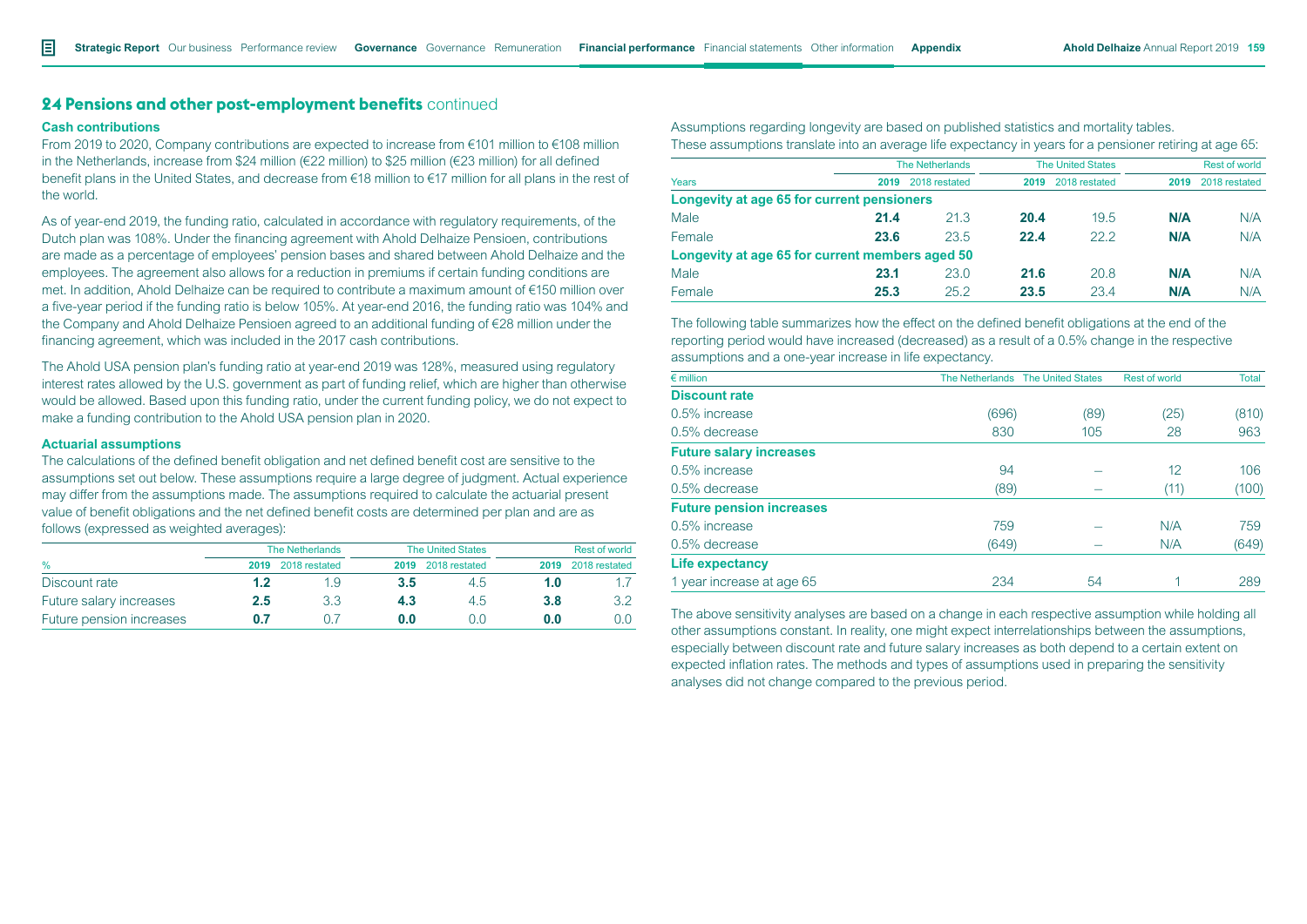#### **Plan assets**

The pension plan asset allocation differs per plan. The allocation of plan assets was as follows:

|                           |                | <b>The Netherlands</b> | <b>The United States</b> |                | <b>Rest of world</b> |               |
|---------------------------|----------------|------------------------|--------------------------|----------------|----------------------|---------------|
| $\epsilon$ million        | 2019           | 2018 restated          | 2019                     | 2018 restated  | 2019                 | 2018 restated |
| Equity instruments:       |                |                        |                          |                |                      |               |
| Consumer goods            | 340            | 238                    | 15                       | 15             |                      |               |
| <b>Financial services</b> | 206            | 279                    | 15                       | 17             |                      |               |
| Telecommunications and    |                |                        |                          |                |                      |               |
| information               | 163            | 97                     | 11                       | 10             |                      |               |
| Energy and utilities      | 116            | 90                     | 17                       | 18             |                      |               |
| Industry                  | 381            | 262                    | 7                        | $\overline{4}$ |                      |               |
| Other                     | 358            | 22                     | 95                       | 63             |                      |               |
| Debt instruments:         |                |                        |                          |                |                      |               |
| Government                | 1,543          | 1,108                  | 95                       | 75             |                      |               |
| Corporate bonds           |                |                        |                          |                |                      |               |
| (investment grade)        | 429            | 1,297                  | 662                      | 564            |                      |               |
| Corporate bonds           |                |                        |                          |                |                      |               |
| (non-investment grade)    | 8              | 8                      |                          |                |                      |               |
| Other                     |                |                        | 77                       | 70             | 13                   | 6             |
| Real estate:              |                |                        |                          |                |                      |               |
| Retail                    | 4              | 1                      |                          |                |                      |               |
| <b>Offices</b>            | $\mathbf{2}$   | 6                      |                          |                |                      |               |
| <b>Residential</b>        | $\overline{2}$ | 3                      |                          |                |                      |               |
| Other                     |                |                        | 47                       | 53             |                      |               |
| Investment funds          | 1,645          | 1,032                  | 152                      | 135            | 8                    | 6             |
| Insurance contracts       |                |                        |                          |                | 229                  | 182           |
| Derivatives:              |                |                        |                          |                |                      |               |
| Interest rate swaps       | 139            | (46)                   |                          |                |                      |               |
| Forward FX contracts      | 6              | (24)                   |                          |                |                      |               |
| Cash and cash equivalents | 308            | 223                    | 27                       | 24             |                      |               |
| Other                     | (8)            | (8)                    | 65                       | 53             |                      |               |
| <b>Total</b>              | 5,642          | 4,588                  | 1,285                    | 1,101          | 249                  | 194           |

Virtually all equity and debt instruments have quoted prices in active markets. Derivatives can be classified as level 2 instruments, and real estate and some investment funds as level 3 instruments based on the definitions in IFRS 13, "Fair Value Measurement." It is the policy of Ahold Delhaize Pensioen to use interest rate swaps to partially hedge its exposure to interest rate risk on the pension liability. Foreign currency exposures are hedged by the use of forward foreign exchange contracts.

In the Netherlands, the plan assets are managed by outside investment managers following investment strategies based on the composition of the plan liabilities. With the aid of asset liability management modeling, analyses are made of possible future economic scenarios and investment portfolios. Based on these analyses, investment strategies are determined to produce optimal investment returns at acceptable funding ratio risk levels. Less favorable years can be part of these scenarios. During 2019, the strategic targets for asset allocation of the Dutch pension plan were: 50% return portfolio (equity, high-yield debt, emerging-market debt, private equity and real estate) and 50% matching portfolio (government bonds, interest swaps, € credits, mortgages and cash).

In the United States, the plan assets are managed by outside investment managers and rebalanced periodically. The committee for the various U.S. plans establishes investment policies and strategies and regularly monitors the performance of the assets, including the selection of investment managers, setting long-term strategic targets and monitoring asset allocations. Target allocation ranges are guidelines, not limitations, subject to variation from time to time or as circumstances warrant. Occasionally, the committees may approve allocations above or below a target range. Pension plan assets are invested in a trust intended to comply with the Employee Retirement Income Security Act of 1974 (ERISA), as amended, and applicable fiduciary standards. The long-term investment objective for the plan's assets is to maintain an acceptable funding ratio of the plan's assets and liabilities without undue exposure to risk. During 2019, the strategic targets were: 16% equity securities and 84% debt securities.

In 2019, the Dutch plan had €2.0 million of plan assets invested in Ahold Delhaize's financial instruments (2018: €1.8 million). In 2019 or 2018, the U.S. plans did not have any plan assets invested in Ahold Delhaize financial instruments.

The actual return on plan assets in 2019 was 22.6% for the Dutch plan (2018: (0.8)%) and 22.4% for the Ahold USA pension plan (2018: (4.1)%).

#### **Benefit maturities**

The weighted average duration of the defined benefit obligations of the plans in the Netherlands, the United States and the rest of world are 26.5, 13.3, and 15.5 years, respectively.

The expected schedule of benefit payments for the plans are as follows:

| $\epsilon$ million                    |     | The Netherlands The United States | Rest of world | Total |
|---------------------------------------|-----|-----------------------------------|---------------|-------|
| Amount due within one year            | 93  |                                   | 19            | 193   |
| Amount due between two and five years | 372 | 328                               | 27            | 737   |
| Amount due between six and ten years  | 572 | 440                               | 63            | 1.075 |

### **Defined contribution plans**

The Company operates defined contribution plans in the Netherlands, the United States, Belgium, Greece and the Czech Republic. As mentioned above, the defined contribution plans in Belgium are accounted for as defined benefit plans due to the guaranteed return elements of the plans. The largest defined contribution plans exist in the United States, where the Company sponsors profit-sharing retirement plans that include a 401(k) feature that permits participating employees to make elective deferrals of their compensation and requires the Company to make matching contributions.

During 2019 and 2018, the Company contributed €107 million and €100 million, respectively, to its defined contribution plans. These contributions were recognized as an expense in the income statement and related entirely to continuing operations in 2019 and 2018.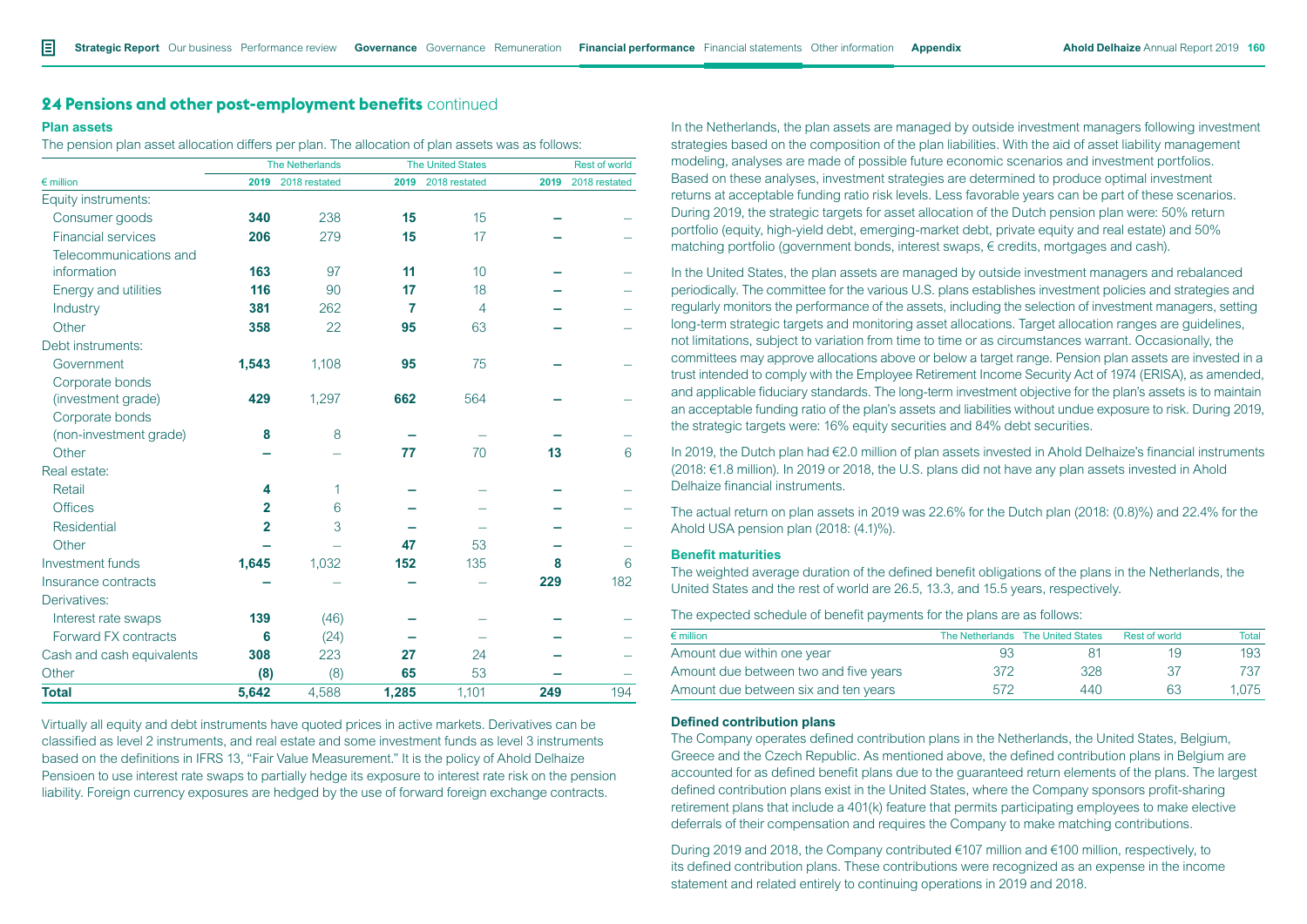#### **Multi-employer plans**

A significant number of union employees in the United States are covered by multi-employer plans based on obligations arising from collective bargaining agreements. These plans provide retirement and other benefits to participants generally based on their service to contributing employers. The benefits are paid from assets held in trust for that purpose. Trustees are appointed in equal number by employers and unions and they are typically responsible for oversight of the investment of the assets and administration of the plan. Contribution rates and, in some instances, benefit levels are generally determined through the collective bargaining process between the participating employers and unions. With the exception of the Mid-Atlantic UFCW & Participating Employers Pension Fund as explained below, none of the Company's collective bargaining agreements require an increase in the Company's total pension contributions to meet minimum funding requirements.

Most of these plans are defined contribution plans. All plans that are defined benefit plans, on the basis of the terms of the benefits provided, are accounted for as defined contribution plans because, among other things, there is insufficient information available to account for these plans as defined benefit plans. These plans are generally flat dollar benefit plans. Ahold Delhaize is generally one of several employers participating in most of these plans and, in the event that Ahold Delhaize withdraws from a plan, its allocable share of the plan's obligations (with certain exceptions) would be based upon unfunded vested benefits in the plan at the time of such withdrawal. Ahold Delhaize's obligation to pay for its allocable share of a plan's unfunded vested benefits is called a withdrawal liability. The withdrawal liability payable by Ahold Delhaize at such time as it experiences a withdrawal from a plan is based upon the applicable statutory formula, plan computation methods and actuarial assumptions, and the amount of the plan's unfunded benefits. Ahold Delhaize does not have sufficient information to accurately determine its ratable share of plan obligations and assets following defined benefit accounting principles and the financial statements of the multi-employer plans are drawn up on the basis of other accounting policies than those applied by Ahold Delhaize. Consequently, these multiemployer plans are not included in the Company's balance sheet.

The risks of participating in multi-employer plans are different from the risks of single employer plans. Ahold Delhaize's contributions are pooled with the contributions of other contributing employers, and are therefore used to provide benefits to employees of these other participating employers. If other participating employers cease to participate in the plan without paying their allocable portion of the plan's unfunded obligations, this could result in increases in the amount of the plan's unfunded benefits and, thus, Ahold Delhaize's future contributions. Similarly, if a number of employers cease to have employees participating in the plan, Ahold Delhaize could be responsible for an increased share of the plan's deficit. If Ahold Delhaize seeks to withdraw from a multi-employer plan, it generally must obtain the agreement of the applicable unions and will likely be required to pay withdrawal liability in connection with this. If a multi-employer plan in which Ahold Delhaize participates becomes insolvent, Ahold Delhaize may be required to increase its contributions, in certain circumstances, to fund the payment of benefits by the multi-employer plan.

## **Defined benefit plans**

Ahold Delhaize participates in 11 multi-employer pension plans that are defined benefit plans on the basis of the terms of the benefits provided. The Company's participation in these multi-employer plans is outlined in the following tables.

Ahold Delhaize's participation percentage is an indication based on the relevant amount of its contributions during the year in relation to the total amount of contributions made to the plan.

The estimate of the Company's net proportionate share of the plans' deficits is based on the latest available information received from these plans, such as the plans' measurement of plan assets and the use of discount rates between 6.5% and 8.5%. The estimate does not represent Ahold Delhaize's direct obligation. While it is our best estimate, based upon information available to us, it is imprecise and a reliable estimate of the amount of the obligation cannot be made.

The EIN / Pension Plan Number column provides the Employer Identification Number (EIN) and the three-digit pension plan number. As with all pension plans, multi-employer pension plans in the U.S. are regulated by the Employee Retirement Income Security Act of 1974 (ERISA), as amended; the Pension Protection Act of 2006 (PPA); and the Multi-employer Pension Reform Act of 2014 (MPRA), among other legislation.

Under the PPA, plans are categorized as "endangered" (Yellow Zone), "seriously endangered" (Orange Zone), "critical" (Red Zone), or neither endangered nor critical (Green Zone). This categorization is primarily based on three measures: the plan's funded percentage, the number of years before the plan is projected to have a minimum funding deficiency under ERISA and the number of years before the plan is projected to become insolvent.

A plan is in the "Yellow Zone" if the funded percentage is less than 80% or a minimum funding deficiency is projected within seven years. If both of these triggers are reached, the plan is in the "Orange Zone." Generally, a plan is in the "Red Zone" if a funding deficiency is projected at any time in the next four years (or five years if the funded percentage is less than 65%). Plans with a funding ratio above 80% are generally designated as being in the "Green Zone." A plan in the "Red Zone" may be further categorized as "critical and declining" if the plan is projected to become insolvent within the current year or within either the next 14 years or the next 19 years, depending on the plan's ratio of inactive participants to active participants and the plan's specific funding percentage. Multi-employer plans in endangered or critical status are required by U.S. law to develop either a funding improvement plan (FIP) or a rehabilitation plan (RP) to enhance funding through reductions in benefits, increases in contributions, or both.

The FIP / RP Status Pending / Implemented column in the table below indicates plans for which an FIP or an RP is pending or has been implemented. Additional information regarding the multi-employer plans listed in the following tables can be found on the website of the U.S. Department of Labor (www.efast.dol.gov).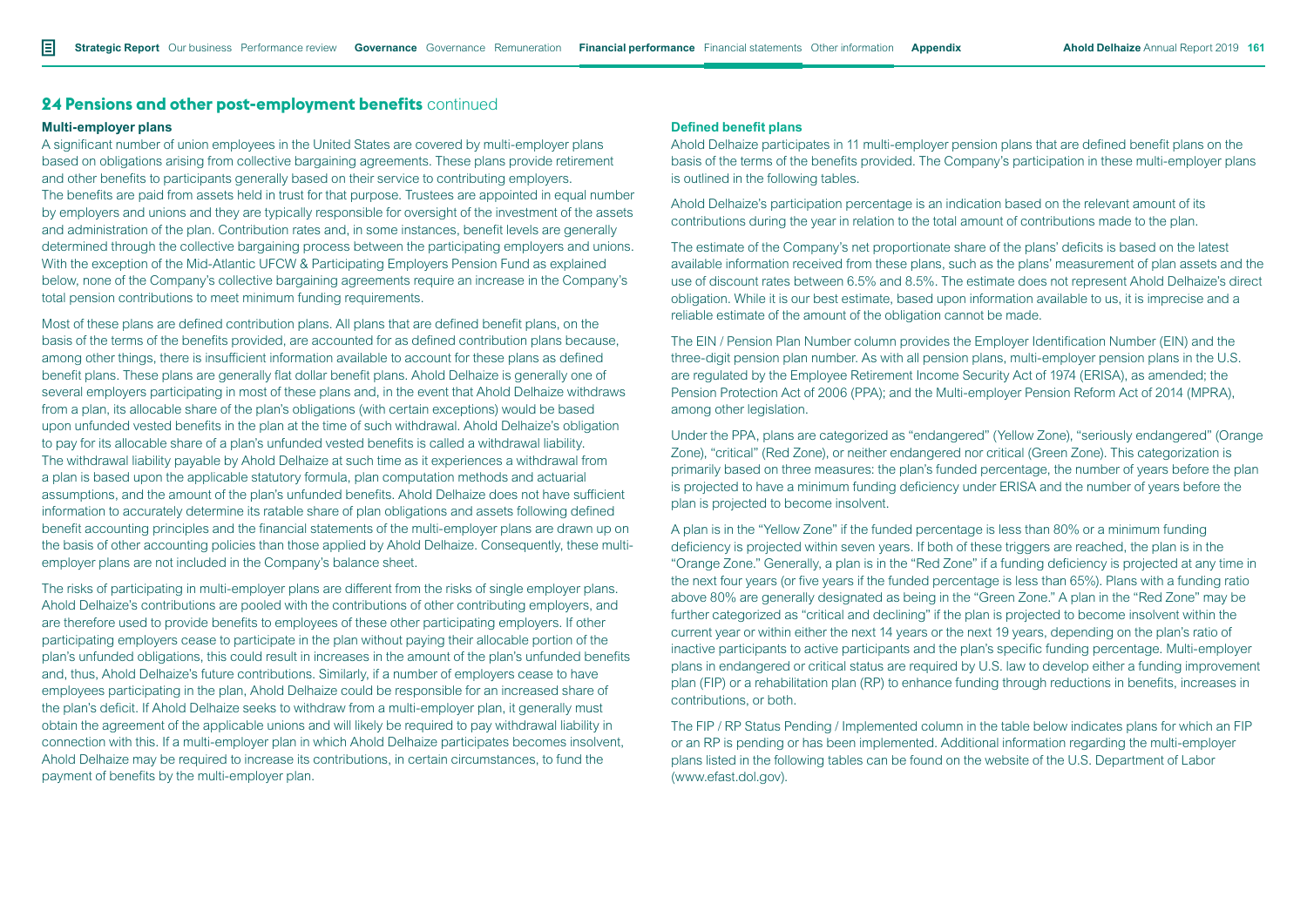|                                                                                        |                              |                                                |                                             |                       |                                                                 |                                |                                   |                                          | <b>December 29, 2019</b>                                                      |
|----------------------------------------------------------------------------------------|------------------------------|------------------------------------------------|---------------------------------------------|-----------------------|-----------------------------------------------------------------|--------------------------------|-----------------------------------|------------------------------------------|-------------------------------------------------------------------------------|
| € million, except Ahold Delhaize's participation percentages                           | EIN / Pension<br>plan number | <b>ERISA zone status</b>                       | FIP / RP status<br>pending /<br>implemented | Year of<br>Form 55001 | <b>Expiration date</b><br>of collective<br>bargaining agreement | <b>Annual</b><br>contributions | Plan<br>deficit/<br>$(surplus)^2$ | <b>Ahold Delhaize's</b><br>participation | <b>Ahold Delhaize's</b><br>proportionate<br>share of deficit<br>$(surplus)^3$ |
| <b>FELRA &amp; UFCW Food Pension Fund</b>                                              | 52-6128473/001               | Red<br>(Critical and declining)                | Implemented                                 | 2018                  | October 26, 2019 <sup>4</sup>                                   | 23                             | 1,335                             | 56.6%                                    | 756                                                                           |
| Mid-Atlantic UFCW & Participating Employers Pension Fund                               | 46-1000515/001               | Green                                          | <b>No</b>                                   | 2018                  | October 26, 2019 <sup>4</sup>                                   | 10 <sup>°</sup>                | (18)                              | 62.0%                                    | (11)                                                                          |
| New England Teamsters & Trucking Industry Pension                                      |                              | Red<br>04-6372430/001 (Critical and declining) | Implemented                                 | 2018                  | March 29, 2025                                                  | 6                              | ۰                                 | 2.6%                                     |                                                                               |
| UFCW Local 1262 & Employers Pension Fund                                               | 22-6074414/001               | Red                                            | Implemented                                 | 2018                  | October 23, 2023<br>- February 10, 2024                         | 5                              | 85                                | 43.4%                                    | 37                                                                            |
| United Food & Commercial Workers International Union -<br><b>Industry Pension Fund</b> | 51-6055922/001               | Green                                          | <b>No</b>                                   | 2018                  | <b>February 23, 2019</b><br>- October 31, 2020                  | 23                             | (270)                             | 23.8%                                    | (64)                                                                          |
| UFCW Local 1500 Pension Plan                                                           | 23-7176372/001               | Yellow                                         | Implemented                                 | 2018                  | December 26, 2020                                               | 12 <sup>2</sup>                | 182                               | 39.9%                                    | 73                                                                            |
| Warehouse Employees' Union Local 730 Pension Trust Fund                                |                              | Red<br>52-6124754/001 (Critical and declining) | Implemented                                 | 2018                  | March 14, 2022                                                  | 3                              | 99                                | 86.0%                                    | 85                                                                            |
| Other plans                                                                            |                              |                                                |                                             |                       |                                                                 | 6                              | 5,882                             | $0.9\%$                                  | (15)                                                                          |
| <b>Total</b>                                                                           |                              |                                                |                                             |                       |                                                                 | 88                             | 7,295                             |                                          | 861                                                                           |

|                                                                                        |                              |                                                |                                            |                       |                                                                 |                         |                                  |                                          | December 30, 2018 restated                                                    |
|----------------------------------------------------------------------------------------|------------------------------|------------------------------------------------|--------------------------------------------|-----------------------|-----------------------------------------------------------------|-------------------------|----------------------------------|------------------------------------------|-------------------------------------------------------------------------------|
| $\epsilon$ million, except Ahold Delhaize's participation percentages                  | EIN / Pension<br>plan number | <b>ERISA zone status</b>                       | FIP / RP status<br>pending/<br>implemented | Year of<br>Form 55001 | <b>Expiration date of</b><br>collective bargaining<br>agreement | Annual<br>contributions | Plan<br>deficit<br>$(surplus)^2$ | <b>Ahold Delhaize's</b><br>participation | <b>Ahold Delhaize's</b><br>proportionate<br>share of deficit<br>$(surplus)^3$ |
| <b>FELRA &amp; UFCW Food Pension Fund</b>                                              |                              | Red<br>52-6128473/001 (Critical and declining) | Implemented                                | 2017                  | October 26, 2019                                                | 23                      | 1,286                            | 55.7%                                    | 716                                                                           |
| Mid-Atlantic UFCW & Participating Employers Pension Fund                               | 46-1000515/001               | Green                                          | <b>No</b>                                  | 2017                  | October 26, 2019                                                | 9                       | (2)                              | 58.8%                                    | (1)                                                                           |
| New England Teamsters & Trucking Industry Pension                                      |                              | Red<br>04-6372430/001 (Critical and declining) | Implemented                                | 2017                  | March 30, 2019                                                  | $\mathfrak b$           | $\overline{\phantom{a}}$         | 2.7%                                     |                                                                               |
| UFCW Local 1262 & Employers Pension Fund                                               | 22-6074414/001               | Red                                            | Implemented                                | 2017                  | October 23, 2023<br>$-$ February 10, 2024                       | b                       | 180                              | 28.9%                                    | 52                                                                            |
| United Food & Commercial Workers International Union -<br><b>Industry Pension Fund</b> | 51-6055922/001               | Green                                          | <b>No</b>                                  | 2017                  | February 23, 2019<br>$-$ October 31, 2020                       | 19                      | 466                              | 23.5%                                    | 110                                                                           |
| <b>UFCW Local 1500 Pension Plan</b>                                                    | 23-7176372/001               | Yellow                                         | Implemented                                | 2017                  | <b>February 3, 2018</b>                                         | 10 <sup>°</sup>         | 208                              | 38.4%                                    | 80                                                                            |
| Warehouse Employees' Union Local 730 Pension Trust Fund                                |                              | Red<br>52-6124754/001 (Critical and declining) | Implemented                                | 2017                  | March 14, 2022                                                  | 3                       | 119                              | 83.1%                                    | 97                                                                            |
| Other plans                                                                            |                              |                                                |                                            |                       |                                                                 | $\sim$<br>$\circ$       | 7,712                            | 0.9%                                     | 19                                                                            |
| <b>Total</b>                                                                           |                              |                                                |                                            |                       |                                                                 | 80                      | 9,969                            |                                          | 1,073                                                                         |

1 Form 5500 is part of ERISA's overall reporting and disclosure framework and includes the financial statements of a multi-employer plan.

2 The deficit / (surplus) of the plans is heavily influenced by the discount rate applied by the plans, which ranges between 6.5% and 8.5%. Multi-employer plans discount the liabilities at the plan's expected rate of return on assets. As a plan nearing insolvency reduces liquidity risk and expected volatility, its expected rate of return on assets declines and, as such, the discount rate will decline, resulting in an increase of the deficit within the plan.

3 Ahold Delhaize's proportionate share of deficit (surplus) is calculated by multiplying the deficit / (surplus) of each plan that the Company participates in by Ahold Delhaize's participation percentage in that plan. This proportional share of deficit / (surplus) is an indication of our share of deficit / (surplus) based on the best available information. The deficit is calculated in accordance with the accounting policies and funding assumptions applied by the relevant plan and does not represent any obligation or liability Ahold Delhaize may have in respect of the plan, which would be accounted for and measured in accordance with Ahold Delhaize's accounting policies.

4 The current collective bargaining agreements were scheduled to expire on October 26, 2019. However, Giant Food and the local unions have agreed to indefinitely extend the existing collective agreements, provided that either side may cancel the extension at any time upon 72 hours' advance notice. The negotiations on a new collective bargaining agreement are ongoing.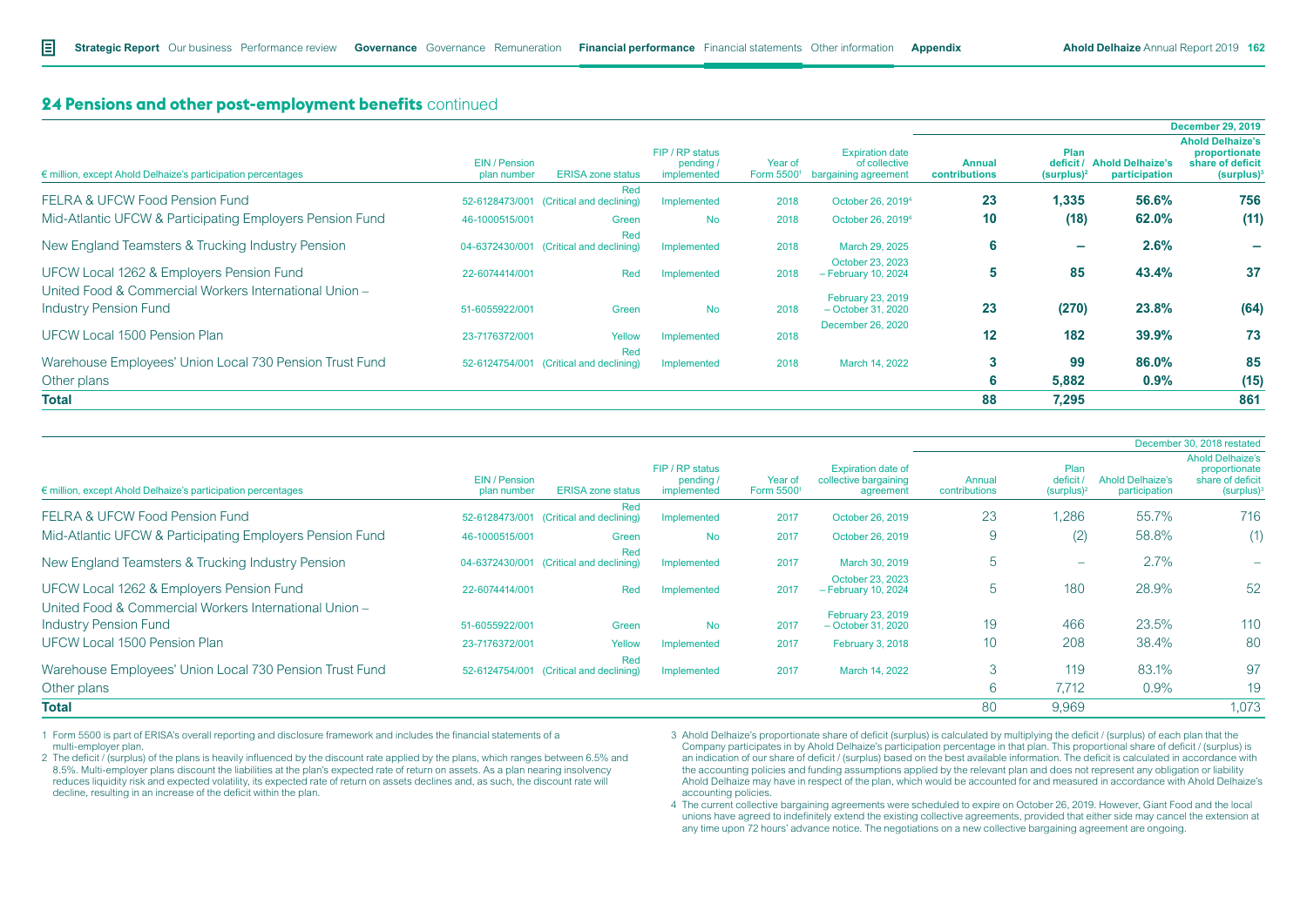If the underfunded liabilities of the multi-employer pension plans are not reduced, either by improved market conditions, reductions in benefits and / or collective bargaining changes, increased future payments by the Company and the other participating employers may result. However, all future increases generally will be subject to the collective bargaining process. In 2020, the Company expects its contributions to increase to €94 million, which includes rehabilitation plan contribution increases where applicable. Ahold Delhaize has a risk of increased contributions and withdrawal liability (upon a withdrawal) if any of the participating employers in an underfunded multi-employer plan withdraw from the plan or become insolvent and are no longer able to meet their contribution requirements or if the multi-employer plan itself no longer has sufficient assets available to fund its short-term obligations to the participants in the plan. If and when a withdrawal liability is assessed, it may be substantially higher than the proportionate share disclosed above. Any adjustment for a withdrawal liability will be recorded when it is probable that a liability exists and the amount can be reliably estimated. Ahold Delhaize does not have a contractual agreement with any multi-employer plan that determines how a deficit will be funded. No withdrawal payments were incurred or included in the 2019 and 2018 contributions disclosed above.

In 2012, a restructuring took place regarding the FELRA & UFCW Pension Fund ("FELRA"). Under the restructuring, the Mid-Atlantic UFCW & Participating Employers Pension Fund ("MAP") was created for future service accruals of Giant Food (a controlled subsidiary of Ahold Delhaize) employees and one other participating employer. Giant Food is currently the largest contributing employer in the FELRA plan, followed by one other large contributing employer and a small contributing employer affiliated with the other employer. MAP is funded by Giant Food and one other large participating employer. The MAP and the current collective bargaining agreements include a provision ("benefit backstop provision") that will become effective, for all participating employers in MAP, if and when FELRA becomes insolvent and benefits are reduced in accordance with the rules established by the Pension Benefit Guaranty Corporation (PBGC). Under normal circumstances, when a multi-employer plan reaches insolvency it must reduce all accrued benefits to the maximum level guaranteed by the PBGC. The PBGC will continue to fund these minimum guaranteed benefits for the participants. FELRA and all other similar funds paid annual insurance premiums to the PBGC for such benefit insurance. Upon the insolvency of FELRA, the collective bargaining agreements to which Giant Food is a party may require Giant Food to pay certain supplemental contributions to FELRA and / or MAP that are attributable to certain of the benefits reduced by FELRA as a result of its insolvency. The specific amount of any such contributions remains subject to a number of variables, including the actions of third parties, and cannot be precisely estimated at this time. In addition, as noted below, this supplemental contribution obligation may be modified through the collective bargaining process.

FELRA reported in its 2018 Form 5500 that it projects it will become insolvent in approximately the first quarter of 2021 and reported in its Form 5500 a year-end funding ratio of 20.8%. Its Board of Trustees adopted an ERISA "all reasonable measures" rehabilitation plan intended to forestall insolvency. This specific ERISA rehabilitation plan allows FELRA to satisfy the applicable minimum funding standards. The current collective bargaining agreements were scheduled to expire on October 26, 2019. However, Giant Food and the union locals have agreed to indefinitely extend the existing collective agreements, provided that either side may cancel the extension at any time upon 72 hours' advance notice. The negotiations on a new collective bargaining agreement are ongoing. Retirement benefits and funding are just one aspect of these negotiations, which concern all of the terms and conditions of employment for the relevant bargaining units. If FELRA becomes insolvent before new collective bargaining agreements are negotiated, Ahold Delhaize may be required to increase its contributions or, in certain circumstances to fund the payment of benefits that go unpaid by FELRA. A wide variety of potential scenarios could unfold, all of which are conditional and dependent on uncertain future events, and the outcome of which cannot be reasonably predicted but which could have a material impact on Ahold Delhaize's financial position and results.

### **Defined contribution plans**

Ahold Delhaize also participates in 39 multi-employer plans that are defined contribution plans on the basis of the terms of the benefits provided. The majority of these plans provide health and welfare benefits. The Company contributed €299 million and €280 million to multi-employer defined contribution plans during 2019 and 2018, respectively. These contributions are recognized as an expense in the consolidated income statement and related entirely to continuing operations in 2019 and 2018. These plans vary significantly in size, with contributions to the three largest plans representing 50% of total contributions.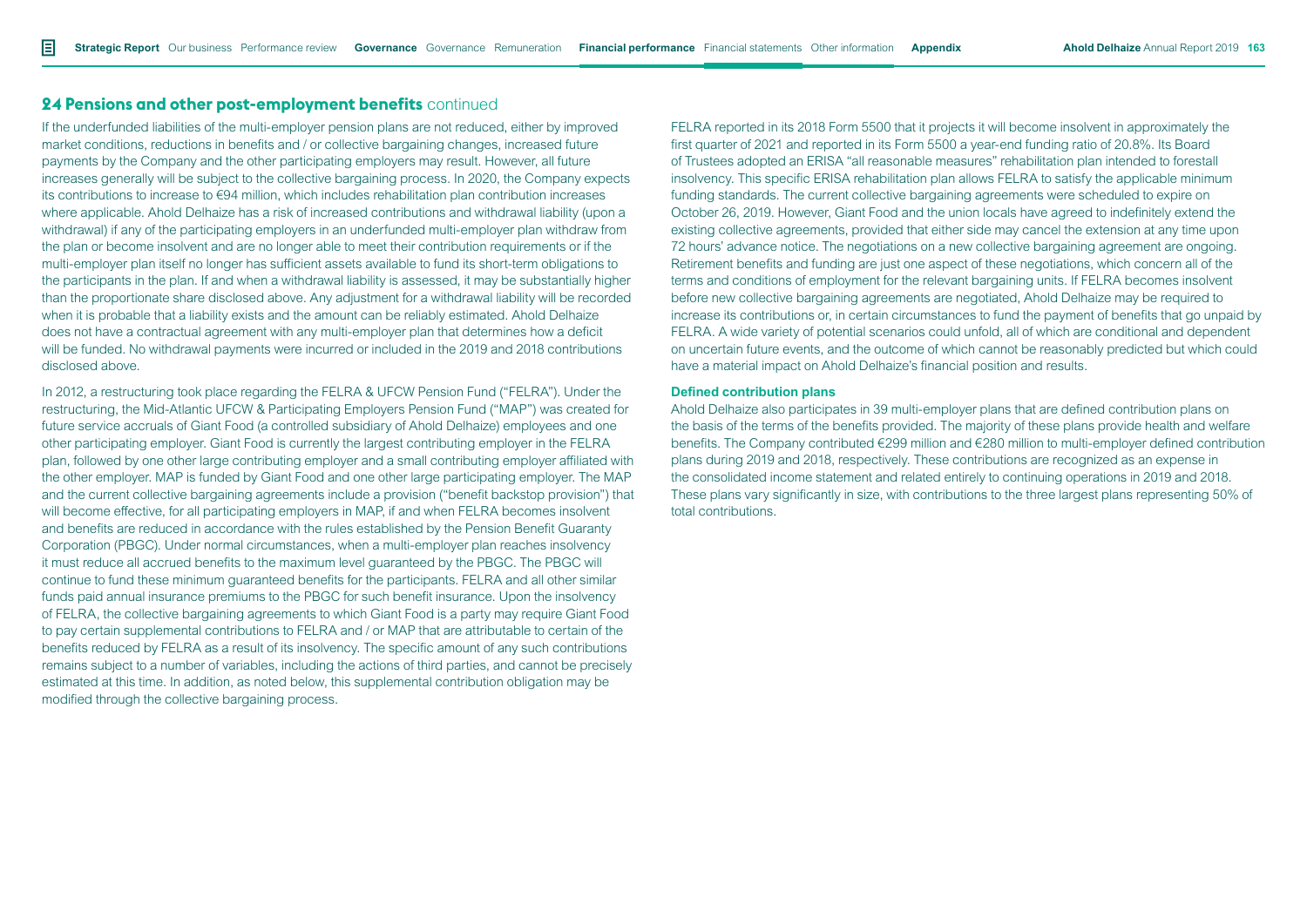# **25 Provisions**

The table below specifies the changes in total provisions (current and non-current):

|                                     | Self-                | Claims                | Severance<br>and        |                             |       |       |
|-------------------------------------|----------------------|-----------------------|-------------------------|-----------------------------|-------|-------|
| $\epsilon$ million                  | insurance<br>program | and legal<br>disputes | termination<br>benefits | <b>Onerous</b><br>contracts | Other | Total |
| As of December 30, 2018, restated   |                      |                       |                         |                             |       |       |
| Current portion                     | 221                  | 36                    | 36                      | $\overline{7}$              | 12    | 312   |
| Non-current portion                 | 589                  | 44                    | 18                      | 45                          | 55    | 751   |
| <b>Carrying amount</b>              | 810                  | 80                    | 54                      | 52                          | 67    | 1,063 |
| Year ended December 29, 2019        |                      |                       |                         |                             |       |       |
| Additions charged to income         | 188                  | 9                     | 51                      | 11                          | 20    | 279   |
| Used during the year                | (185)                | (9)                   | (48)                    | (21)                        | (19)  | (282) |
| Released to income                  | (15)                 | (28)                  | (7)                     | (3)                         | (4)   | (57)  |
| Interest accretion                  | 21                   |                       |                         |                             |       | 23    |
| Effect of changes in discount rates | 28                   |                       |                         |                             |       | 29    |
| Other movements                     |                      |                       |                         | (1)                         |       | (1)   |
| Exchange rate differences           | 19                   |                       |                         |                             |       | 22    |
| <b>Closing carrying amount</b>      | 866                  | 52                    | 51                      | 40                          | 65    | 1,074 |
| As of December 29, 2019             |                      |                       |                         |                             |       |       |
| Current portion                     | 267                  | 23                    | 39                      | 8                           | 13    | 349   |
| Non-current portion                 | 599                  | 29                    | 12                      | 32                          | 52    | 724   |
| <b>Carrying amount</b>              | 866                  | 52                    | 51                      | 40                          | 65    | 1,074 |

Maturities of total provisions as of December 29, 2019, are as follows:

| $\epsilon$ million              | Self-<br>insurance<br>program | <b>Claims</b><br>and legal<br>disputes | <b>Severance</b><br>and<br>termination<br>benefits | Onerous<br>contracts | Other | <b>Total</b> |
|---------------------------------|-------------------------------|----------------------------------------|----------------------------------------------------|----------------------|-------|--------------|
| Amount due within one year      | 267                           | 23                                     | 39                                                 | 8                    | 13    | 349          |
| Amount due between one and five |                               |                                        |                                                    |                      |       |              |
| years                           | 364                           | 25                                     | 12                                                 | 15                   | 20    | 437          |
| Amount due after five years     | 235                           | 4                                      |                                                    | 16                   | 32    | 288          |
| <b>Total</b>                    | 866                           | 52                                     | 51                                                 | 40                   | 65    | 1.074        |

#### **Self-insurance program**

Ahold Delhaize is self-insured for certain potential losses, mainly relating to general liability, vehicle liability, workers' compensation and property losses incurred by its subsidiaries. Some of Ahold Delhaize's self-insured losses are retained at its captive insurance companies. The maximum selfinsurance retention per occurrence, including defense costs, is \$2 million (€2 million) for general liability, \$10 million (€9 million) for commercial vehicle liability, \$5 million (€4 million) for workers' compensation and \$5 million (€4 million) for property losses in Europe. Part of the self-insured risk is ceded under a reinsurance treaty, which is a pooling arrangement between unrelated companies; see *Note 16*.

The measurement of the self-insurance provisions involves estimates and judgments to be made regarding future claim patterns, which include estimates on the number of future claims, timing and amount of payment of damages and costs associated with the settlement of future claims.

## **Claims and legal disputes**

The Company is party to a number of legal proceedings arising out of its business operations. Such legal proceedings are subject to inherent uncertainties. Management, supported by internal and external legal counsel, where appropriate, determines whether it is probable that an outflow of resources will be required to settle an obligation. If this is the case, the best estimate of the outflow of resources is recognized.

#### **Severance and termination benefits**

This provision relates to payments to employees whose employment with the Company has ended, either as part of a restructuring or a voluntary separation plan. The measurement of the provision involves estimates and judgments about the population and number of employees that will ultimately be affected by the plans, estimates of salary ranges used to measure future cash flows, and assumptions of periods of service, if relevant.

#### **Onerous contracts**

Onerous contract provisions relate to unfavorable contracts where the unavoidable costs of meeting the obligations under the contracts exceed the benefits expected to be received. The judgments and estimates made in the measurement of onerous contracts relate to unavoidable future costs anticipated to be incurred.

#### **Other**

Other provisions include loyalty programs, long-term incentives, jubilee payments, asset retirement obligations, provisions for environmental risks and supplemental medical benefits. The judgments and estimates made in the measurement of these provisions relate to the estimated costs to be incurred at an unknown future date.

The loyalty program provision of €15 million as of December 29, 2019 (December 30, 2018: €14 million) relates to a third-party customer loyalty program in the Netherlands and reflects the estimated cost of benefits to which customers participating in the loyalty program are entitled. When measuring the provision for loyalty programs, management estimates the expected timing of the redemptions by customers and the expected breakage (benefits granted but never redeemed).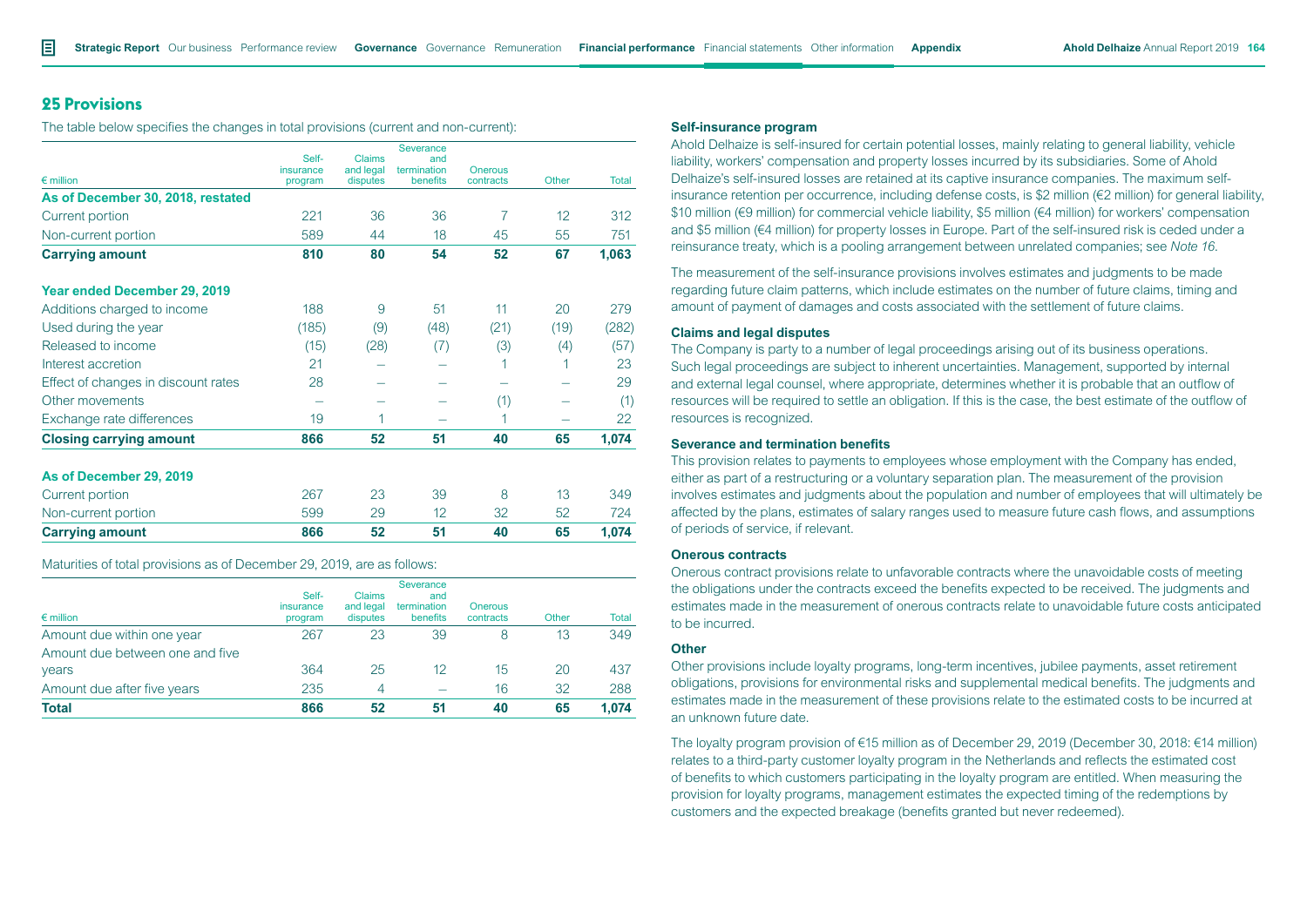# **26 Other non-current liabilities**

| $\epsilon$ million                         | December 29,<br>2019 | December 30.<br>2018 restated |
|--------------------------------------------|----------------------|-------------------------------|
| Deferred income                            | 63                   |                               |
| Other                                      |                      |                               |
| <b>Total other non-current liabilities</b> |                      | 88                            |

# **27 Other current financial liabilities**

| $\epsilon$ million                                              | December 29.<br>2019 | December 30,<br>2018 restated |
|-----------------------------------------------------------------|----------------------|-------------------------------|
| Lease liabilities – current portion <sup>1</sup>                | 1,211                | 1,162                         |
| Interest payable                                                | 37                   | 38                            |
| Short-term borrowings                                           | 60                   | 58                            |
| <b>Bank overdrafts</b>                                          | 1,395                | 695                           |
| Dividend cumulative preferred financing shares                  |                      | 17                            |
| Reinsurance liabilities – current portion (see Notes 16 and 23) | 76                   | 74                            |
| Loans – current portion (see Note 22)                           | 453                  | 162                           |
| Deposit liablities <sup>1</sup>                                 | 15                   | 12                            |
| Derivative financial instruments                                |                      |                               |
| Other <sup>1</sup>                                              | 8                    | 9                             |
| <b>Total other current financial liabilities</b>                | 3.257                | 2.227                         |

1 As presented in the IFRS 16 Restatement booklet dated March 25, 2019*,* as a result of the adoption of IFRS 16, the other current financial liabilities balance as previously reported in 2018 increased by €983 million from €1,232 million to €2,215 million. Subsequently, the deposit liabilities (2018: €12 million) were reclassified from Other current liabilities (*Note 28*) to Other current financial liabilities (*Note 27*) to properly reflect the nature of the underlying item.

Bank overdrafts includes an amount of €1,391 million (December 30, 2018: €695 million) which relates to the overdraft position of a notional cash pooling arrangement. This bank overdraft is fully offset by an identical amount included under Cash and cash equivalents (see *Notes 20* and *31*).

For more information on lease liabilities see *Note 34.*

# **28 Other current liabilities**

| $\epsilon$ million                           | December 29.<br>2019 | December 30,<br>2018 restated |
|----------------------------------------------|----------------------|-------------------------------|
| Accrued expenses                             | 1.342                | 1.261                         |
| Compensated absences                         | 493                  | 477                           |
| Payroll taxes, social security and VAT       | 503                  | 508                           |
| Deferred income                              | 74                   | 77                            |
| <b>Gift card liabilities</b>                 | 172                  | 146                           |
| Other                                        | 6                    | 10                            |
| Total other current liabilities <sup>1</sup> | 2.591                | 2.479                         |

1 As presented in the IFRS 16 Restatement booklet dated March 25, 2019, as a result of the adoption of IFRS 16 the other current liabilities balance as previously reported in 2018 decreased by €46 million from €2,537 million to €2,491 million. Subsequently, the deposit liabilities (2018: €12 million) were reclassified from Other current liabilities (*Note 28*) to Other current financial liabilities (*Note 27*) to properly reflect the nature of the underlying item.

# **29 Cash flow**

The following table presents the reconciliation between the cash and cash equivalents as presented in the statement of cash flows and on the balance sheet:

| $\epsilon$ million                                                    | December 29.<br>2019 | December 30.<br>2018 restated |
|-----------------------------------------------------------------------|----------------------|-------------------------------|
| Cash and cash equivalents as presented in the statement of cash flows | 3.701                | 3.110                         |
| Restricted cash                                                       | 47                   |                               |
| Cash and cash equivalents as presented on the balance sheet           | 3.717                | 3.122                         |

The following tables present additional cash flow information:

| 2019 | 2018 restated |
|------|---------------|
|      |               |
| 321  | 309           |
| 481  | 387           |
| 781  | 436           |
|      |               |
|      | 53            |
|      |               |
| (43) | (31)          |
|      |               |
| (43) | (30)          |
|      |               |
| (11) |               |
|      | (3)           |
| (11) | (3)           |
|      |               |
| (11) | (3)           |
|      |               |

# **Reconciliation between results on divestments of discontinued**

**operations and cash (paid) received**

| Result on divestments of discontinued operations before income taxes | (1)  | (23) |
|----------------------------------------------------------------------|------|------|
| Changes in provisions and other financial liabilities – net          | (10) | 20   |
| Divestment of businesses                                             | (11) | (3)  |
| Cash divested                                                        |      |      |
| Divestment of businesses, net of cash divested                       | (11) | (3)  |

1 In 2019, the additions to right-of-use assets (see *Notes 12* and *13*) include €33 million of additions through sale and leaseback transactions and initial direct costs, which are excluded from the amount of non-cash investing activities.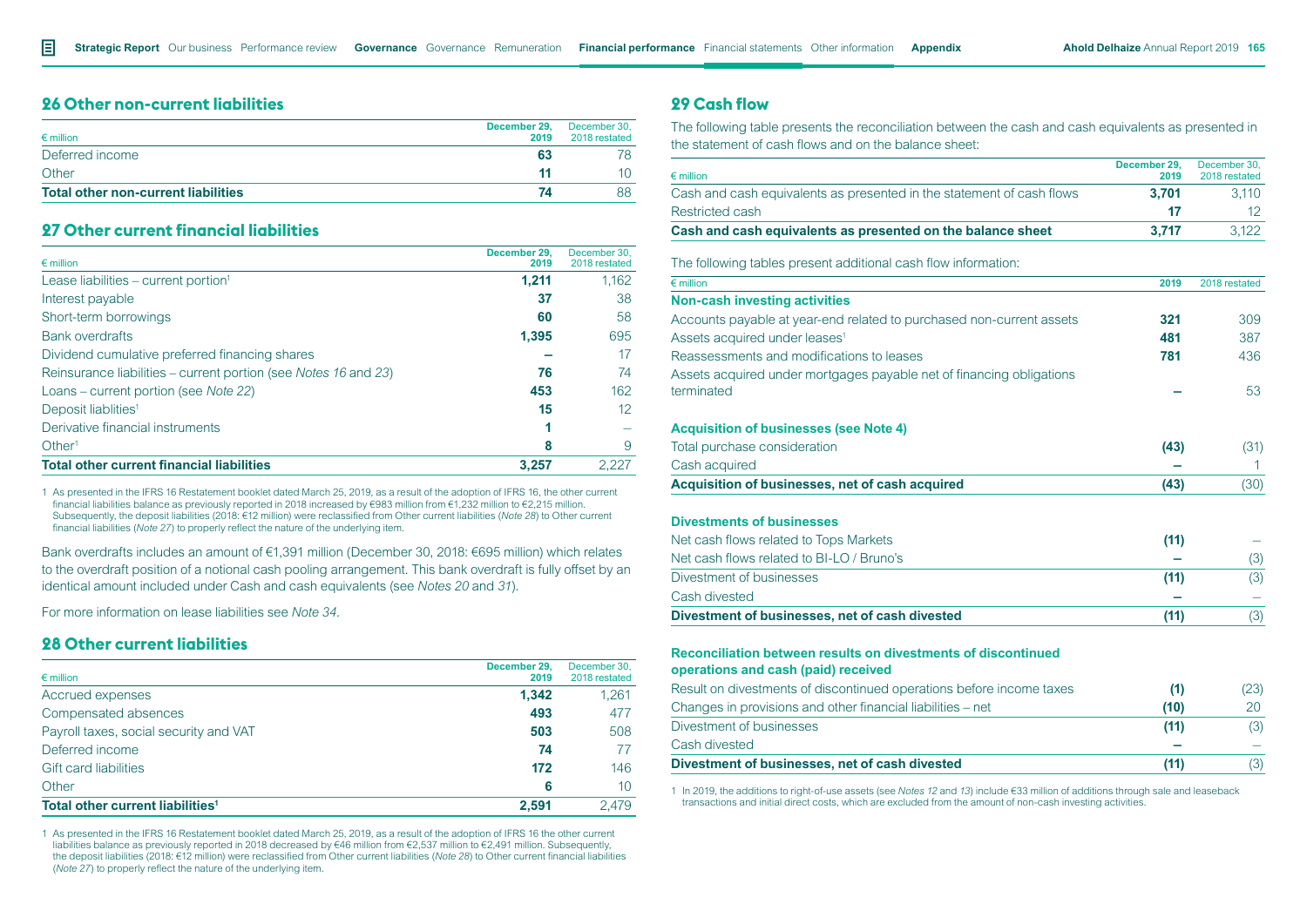# **29 Cash flow** continued

**Changes in liabilities arising from financing activities for the years ended December 29, 2019, and December 30, 2018:**

|                                                                                                 |       |          | <b>Cumulative</b>                                         | <b>Short-term</b> |                             |                                         |              |
|-------------------------------------------------------------------------------------------------|-------|----------|-----------------------------------------------------------|-------------------|-----------------------------|-----------------------------------------|--------------|
| $\epsilon$ million                                                                              | Loans | Lease    | preferred<br>liabilities financing shares bank overdrafts | borrowings and    | <b>Derivative</b><br>assets | <b>Derivative</b><br><b>liabilities</b> | <b>Total</b> |
| As of December 30, 2018, restated                                                               | 3,845 | 9,432    | 455                                                       | 753               | (1)                         | -                                       | 14,484       |
| Proceeds from long-term debt <sup>1</sup>                                                       | 593   |          |                                                           |                   |                             |                                         | 593          |
| Acquisitions through business combinations                                                      |       | 45       |                                                           |                   |                             |                                         | 45           |
| Repayments of loans, lease liabilities and cumulative preferred financing shares <sup>2,3</sup> | (166) | (1, 535) | (455)                                                     |                   |                             | -                                       | (2, 156)     |
| Changes in short-term borrowings and overdrafts                                                 |       |          | -                                                         | 689               |                             |                                         | 689          |
| Other cash flows from derivatives                                                               |       |          |                                                           |                   |                             | (5)                                     | (5)          |
| Fair value changes                                                                              |       |          |                                                           |                   |                             | 6                                       |              |
| Additions to lease liabilities                                                                  |       | 513      |                                                           |                   |                             | -                                       | 513          |
| Reassessments and modifications to leases                                                       |       | 781      | -                                                         |                   |                             | -                                       | 781          |
| Termination of leases                                                                           |       | (60)     | -                                                         |                   |                             | -                                       | (60)         |
| Amortization of fair value adjustments and interest accretion to lease liability                | (19)  | 366      | -                                                         |                   |                             |                                         | 347          |
| Exchange rate differences                                                                       | 41    | 153      | $\overline{\phantom{a}}$                                  | 13                |                             | -                                       | 207          |
| As of December 29, 2019                                                                         | 4,294 | 9,695    | $\overline{\phantom{a}}$                                  | 1,455             |                             |                                         | 15,445       |

1 The amount is net of deferred financing costs of €7 million, of which €3 million is included in "Other" within financing cash flows from continuing operations in the statement of cash flows.

3 Repayment of lease liabilities as presented in the statement of cash flows excludes €4 million of lease payments classified as divestment of business, net of cash divested.

2 Repayments of loans and cumulative preferred financing shares as presented in the statement of cash flows include €35 million premium paid for the settlement of part of the mortgage payables and cumulative preferred financing shares (see *Note 23*).

|                                                                                               |                          | Lease       | <b>Cumulative</b><br>preferred | Short-term<br>borrowings and | <b>Derivative</b>        | <b>Derivative</b>        |                 |
|-----------------------------------------------------------------------------------------------|--------------------------|-------------|--------------------------------|------------------------------|--------------------------|--------------------------|-----------------|
| $\epsilon$ million                                                                            | Loans                    | liabilities | financing shares               | bank overdrafts              | assets                   | liabilities              | <b>Total</b>    |
| As of January 1, 2018, as previously reported                                                 | 3,757                    | 1,607       | 455                            | 1,432                        |                          | 18                       | 7,269           |
| Impact of implementation of IFRS 16                                                           |                          | 7,735       | $\overline{\phantom{0}}$       |                              |                          | $\overline{\phantom{0}}$ | 7,735           |
| As of January 1, 2018, restated                                                               | 3,757                    | 9,342       | 455                            | 1,432                        | $\overline{\phantom{a}}$ | 18                       | 15,004          |
| Proceeds from long-term debt <sup>1</sup>                                                     | 793                      |             |                                |                              |                          |                          | 793             |
| Acquisitions through business combinations                                                    | $\overline{\phantom{m}}$ | 36          |                                |                              |                          |                          | 36              |
| Repayments of loans and lease liabilities <sup>2,3</sup>                                      | (749)                    | (1, 398)    | $\overline{\phantom{a}}$       |                              |                          | $\overline{\phantom{a}}$ | (2, 147)        |
| Changes in short-term borrowings and overdrafts                                               |                          |             | $\overline{\phantom{a}}$       | (733)                        | $\overline{\phantom{0}}$ | $\overline{\phantom{a}}$ | (733)           |
| Other cash flows from derivatives                                                             |                          |             | $\overline{\phantom{m}}$       |                              | $\overline{\phantom{0}}$ | (29)                     | (29)            |
| Fair value changes                                                                            |                          |             | $\overline{\phantom{m}}$       | $\overline{\phantom{0}}$     | (1)                      |                          | 10 <sup>°</sup> |
| Additions to mortgages payable net of financing obligations terminated                        | 53                       |             |                                |                              |                          | $\overline{\phantom{a}}$ | 53              |
| Additions to lease liabilities                                                                |                          | 387         | $\overline{\phantom{m}}$       |                              |                          | $\overline{\phantom{a}}$ | 387             |
| Reassessments and modifications to leases                                                     |                          | 438         |                                |                              |                          | $\overline{\phantom{m}}$ | 438             |
| Termination of leases                                                                         | -                        | (34)        | $\overline{\phantom{0}}$       |                              |                          | $\overline{\phantom{a}}$ | (34)            |
| Amortization of fair value adjustments and interest accretion to lease liability <sup>4</sup> | (100)                    | 355         |                                |                              |                          | $\overline{\phantom{m}}$ | 255             |
| Other non-cash movements                                                                      | (15)                     | 10          | $\overline{\phantom{m}}$       |                              |                          | $\overline{\phantom{a}}$ | (5)             |
| Exchange rate differences                                                                     | 106                      | 296         | $\overline{\phantom{0}}$       | 54                           |                          | $\overline{\phantom{0}}$ | 456             |
| As of December 30, 2018, restated                                                             | 3,845                    | 9,432       | 455                            | 753                          |                          | $\overline{\phantom{0}}$ | 14,484          |

1 The amount is net of deferred financing costs of €7 million, of which €5 million is included in "Other" within financing cash flows from continuing operations in the statement of cash flows.

3 Repayment of lease liabilities as presented in the statement of cash flows excludes €4 million of lease payments classified as financing cash flows from discontinued operations.

2 Repayments of loans as presented in the statement of cash flows include a €34 million premium paid for the settlement of a part of the USD 827 million notes (see *Note 22*).

4 The amount related to loans includes €64 million accelerated amortization of the fair value adjustment allocated to the USD 827 million notes due to settlement of a part of the notes (see *Note 22*).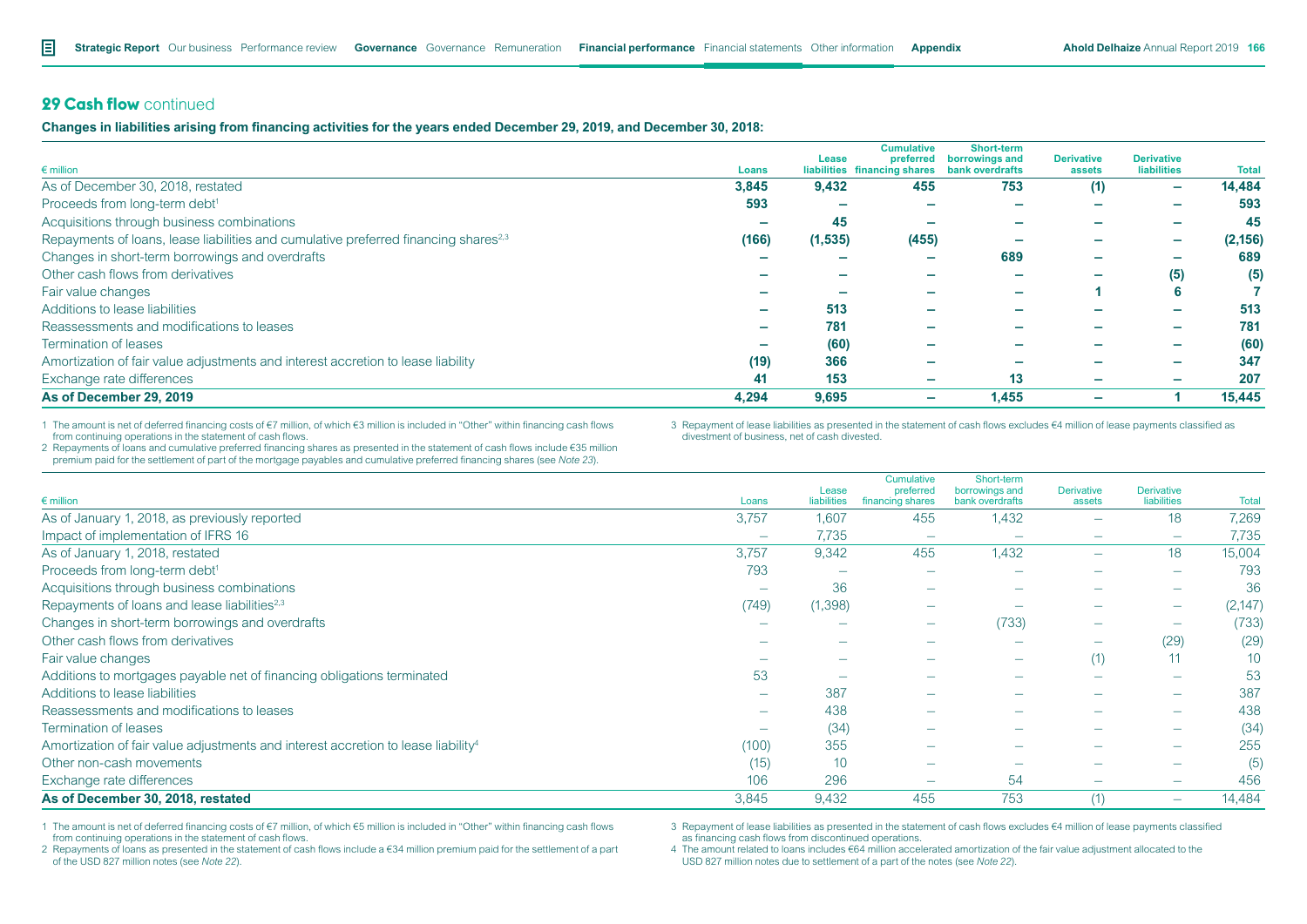# **30 Earnings per share**

The calculation of basic and diluted net income per share attributable to common shareholders is based on the following data:

|                                                                             | 2019  | 2018 restated |
|-----------------------------------------------------------------------------|-------|---------------|
| Earnings (€ million)                                                        |       |               |
| Net income attributable to common shareholders for the purposes of basic    |       |               |
| earnings per share                                                          | 1.766 | 1.780         |
| Effect of dilutive potential common shares – reversal of preferred dividend |       |               |
| Net income attributable to common shareholders for the purposes of          |       |               |
| diluted earnings per share                                                  | 1.766 | 1.797         |
|                                                                             |       |               |
| <b>Number of shares (in millions)</b>                                       |       |               |
| Weighted average number of common shares for the purposes of basic          |       |               |
| earnings per share                                                          | 1,107 | 1.176         |
| Effect of dilutive potential common shares:                                 |       |               |
| Conditional shares from share-based compensation programs                   | 5     | 6             |
| Cumulative preferred financing shares                                       |       |               |

**Weighted average number of common shares for the purposes of diluted earnings per share 1,112** 1,203

In 2019, the Company acquired and cancelled all the cumulative preferred financing shares. For disclosures regarding Ahold Delhaize's cumulative preferred financing shares, see *Note 23.* 

The calculation of the basic and diluted income from continuing operations per share attributable to common shareholders is based on the same number of shares as detailed above and the following earnings data:

| $\epsilon$ million                                                          | 2019  | 2018 restated |
|-----------------------------------------------------------------------------|-------|---------------|
| Income from continuing operations, attributable to common shareholders      |       |               |
| for the purposes of basic earnings per share                                | 1.767 | 1.797         |
| Effect of dilutive potential common shares – reversal of preferred dividend |       |               |
| Income from continuing operations, attributable to common                   |       |               |
| shareholders for the purposes of diluted earnings per share                 | 1.767 | 1.814         |

Both basic and diluted income per share from discontinued operations attributable to common shareholders amounted to  $\epsilon$ 0.00 (2018:  $\epsilon$ (0.02)). They are based on the loss from discontinued operations attributable to common shareholders of €1 million (2018: €17 million) and the denominators detailed above.

# **31 Financial risk management and financial instruments**

### **Financial risk management**

Ahold Delhaize is exposed to a variety of financial risks, including currency, interest rate, funding, liquidity and counterparty risks. The Company's financial risk management is centralized through its Treasury function, which operates within a regularly reviewed framework of policies and procedures. Ahold Delhaize's Management Board has overall responsibility for the establishment and oversight of the Treasury risk management framework. Ahold Delhaize's management reviews material changes to Treasury policies and receives information related to Treasury activities. The Treasury function does not operate as a profit center and manages the financial risks that arise in relation to underlying business needs.

In accordance with its Treasury policies, Ahold Delhaize uses derivative instruments solely for the purpose of hedging exposures. These exposures are mainly the result of interest rate and currency risks arising from the Company's operations and its sources of financing. Ahold Delhaize does not enter into derivative financial instruments for speculative purposes. The transaction of derivative instruments is restricted to Treasury personnel only and Ahold Delhaize's Internal Control department reviews the Treasury internal control environment regularly.

Relationships with credit rating agencies and monitoring of key credit ratios are also managed by the Treasury department.

#### **Currency risk**

Ahold Delhaize operates internationally and is exposed to foreign exchange risk arising from currency exposures, primarily with respect to the U.S. dollar. Since Ahold Delhaize's subsidiaries primarily purchase and sell in local currencies, the Company's exposure to exchange rate movements in its commercial operations is limited. The Company is subject to foreign currency exchange risks due to exchange rate movements in connection with the translation of its foreign subsidiaries' income, assets and liabilities into euros for inclusion in its consolidated financial statements. Translation risk related to Ahold Delhaize's foreign subsidiaries, joint ventures and associates is not actively hedged; however, the Company aims to minimize this exposure by funding its foreign operations in their functional currency wherever feasible.

To protect the value of future foreign currency cash flows, including loan and interest payments, lease payments, dividends and firm purchase commitments, and the value of assets and liabilities denominated in foreign currency, Ahold Delhaize seeks to mitigate its foreign currency exchange exposure by borrowing in local currency and entering into various financial instruments, including forward contracts and currency swaps. It is Ahold Delhaize's policy to cover foreign exchange transaction exposure in relation to existing assets, liabilities and firm purchase commitments.

### Foreign currency sensitivity analysis

As of December 29, 2019, Ahold Delhaize carried out a sensitivity analysis with regard to changes in foreign exchange rates to revalue dollar-denominated cash, cash equivalents and debt in its balance sheet at year-end. Assuming the euro had strengthened (weakened) by 10% against the U.S. dollar compared to the actual 2019 rate, with all other variables held constant, the hypothetical result on income before income taxes would have been a decrease (increase) of €2 million (2018 restated: a decrease (increase) of €1 million), as a result of foreign exchange revaluation of U.S. dollar-denominated monetary assets and liabilities held by non-U.S. dollar functional currency subsidiaries.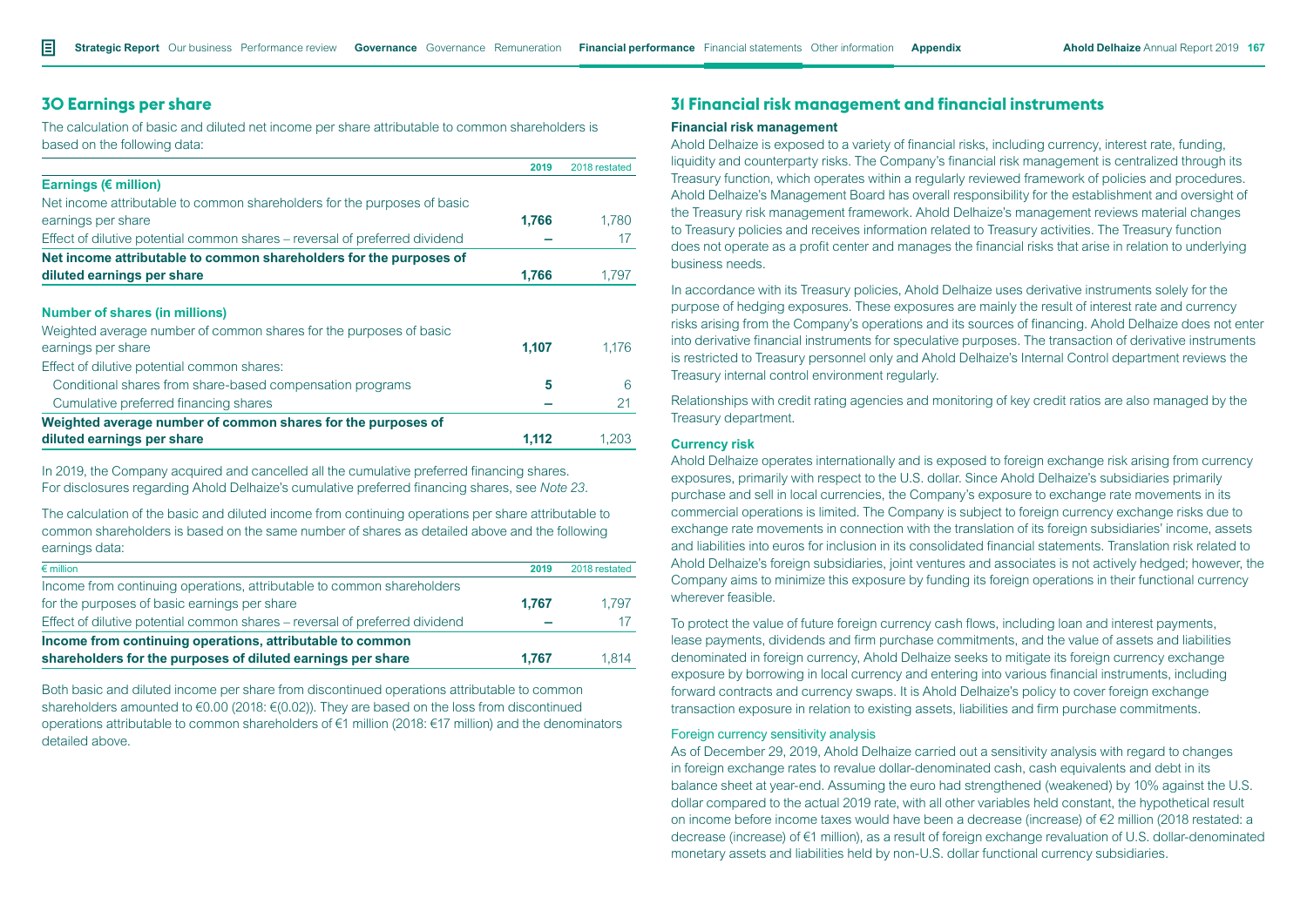The loss on foreign exchange recognized in the 2019 income statement related to the revaluation of unhedged leases reported in the balance sheet as a result of the implementation of IFRS16 amounted to €8 million. The strengthening (weakening) of the euro by 10% against the other currencies, with all other variables held constant, would result in a loss (gain) of €63 million.

#### **Interest rate risk**

Ahold Delhaize's outstanding debt and investment position is exposed to changes in interest rates. To manage interest rate risk, Ahold Delhaize has an interest rate management policy aimed at reducing volatility in its interest expense and maintaining a target percentage of its debt in fixed-rate instruments. As of December 29, 2019, 92% of Ahold Delhaize's long-term bonds was at fixed rates of interest (2018 restated: 91%).

### Interest rate sensitivity analysis

The total interest expense recognized in the 2019 income statement related to the variable rates of short and long-term debt amounted to nil (2018: nil). An increase (decrease) in market interest rates by 25 basis points, with all other variables (including foreign exchange rates) held constant, would have resulted in a loss (gain) of €1 million (2018: nil).

The total interest income recognized in the 2019 income statement amounted to €65 million (2018: €85 million), mainly related to variable rate money market fund investments and deposits. The Company estimates that with a possible increase (decrease) of euro and U.S. dollar market interest rates of 25 basis points with all other variables (including foreign exchange rates) held constant, this would have resulted in a gain of €5 million or a loss of €5 million, respectively (2018: gain of €7 million or a loss of €7 million).

The above sensitivity analyses are for illustrative purposes only as, in practice, market rates rarely change in isolation from other factors that also affect Ahold Delhaize's financial position and results.

#### **Supply chain financing**

Our accounting policy for amounts due under supply chain finance arrangements with banks is to classify these arrangements as trade payables. In accordance with our accounting policy, trade payables are presented as operating activities within our cash flow statements. Suppliers choose to enter into these arrangements, which provide them with the option of access to earlier payment at favorable interest rates from our bank based on Ahold Delhaize's investment grade credit rating. If suppliers do not choose early payment under these arrangements, their invoices are settled by our bank under the originally agreed payment terms. The arrangements do not expose Ahold Delhaize to additional credit risk nor provide Ahold Delhaize with a significant benefit of additional financing and accordingly it is Ahold Delhaize's policy to classify the amounts due under supply chain finance arrangements with banks as trade payables. The amounts due under the supply chain finance arrangements classified as trade payables as of December 29, 2019, and December 30, 2018, were not significant compared to the total outstanding trade payables.

### **Credit risk**

Ahold Delhaize has no significant concentrations of credit risk. The concentration of credit risk with respect to receivables is limited, as the Company's customer base and vendor base are large and unrelated. The Company applies the IFRS 9 simplified approach to measuring expected credit losses, which uses a lifetime expected loss allowance for all trade receivables. To measure the expected credit losses, trade receivables have been grouped based on shared credit risk characteristics and the days past due. The expected loss rate is calculated based on delinquency status and actual historical credit loss experience. As a result, management believes there is no further credit risk provision required over the normal individual and collective impairment, based on an aging analysis performed as of December 29, 2019. For further discussion on Ahold Delhaize's receivables, see *Notes 16* and *18.*

Financial transactions are predominantly entered into with investment grade financial institutions. The Company requires a minimum short-term rating of A1/P1 and a minimum long-term rating of A3/Afor its deposit and investment products. The Company may deviate from this requirement from time to time for operational reasons. Regarding credit risk, derivative contracts with counterparties are entered into primarily under the standard terms and conditions of the International Swaps and Derivatives Association (ISDA). With certain counterparties, Ahold Delhaize has credit support annexes in place that materially reduce the counterparty risk exposure because of a contractual exchange of cash collateral. Ahold Delhaize has policies that limit the amount of counterparty credit exposure to any single financial institution or investment vehicle and actively monitors these exposures.

Counterparty risk is measured by adding the nominal value of cash, short-term deposits and marketable securities, and the mark-to-market of derivative instruments, netted with the collateral posted, if any. As a result, the highest exposure to a single financial counterparty, excluding AAArated money market funds, on December 29, 2019, amounted to €240 million (December 30, 2018: €418 million).

### **Offsetting of financial instruments**

Ahold Delhaize has several financial assets and financial liabilities that are subject to offsetting or enforceable master netting arrangements and similar agreements.

### Cash pool

The Company has implemented a cash pool system, allowing a more efficient management of the daily working capital needs of the participating operating entities. The settlement mechanism of the cash pool is provided by an external financial counterparty. The cash pool system exposes the Company to a single net amount with that financial counterparty rather than the gross amount of several current accounts and bank overdraft balances with multiple financial counterparties. From an operational perspective, the balances in the cash pool are netted. However, under the guidance of IAS 32 regarding the offsetting of debit and credit balances for financial reporting purposes, these balances have to be presented on a gross basis on the balance sheet (see *Notes 20* and *27*).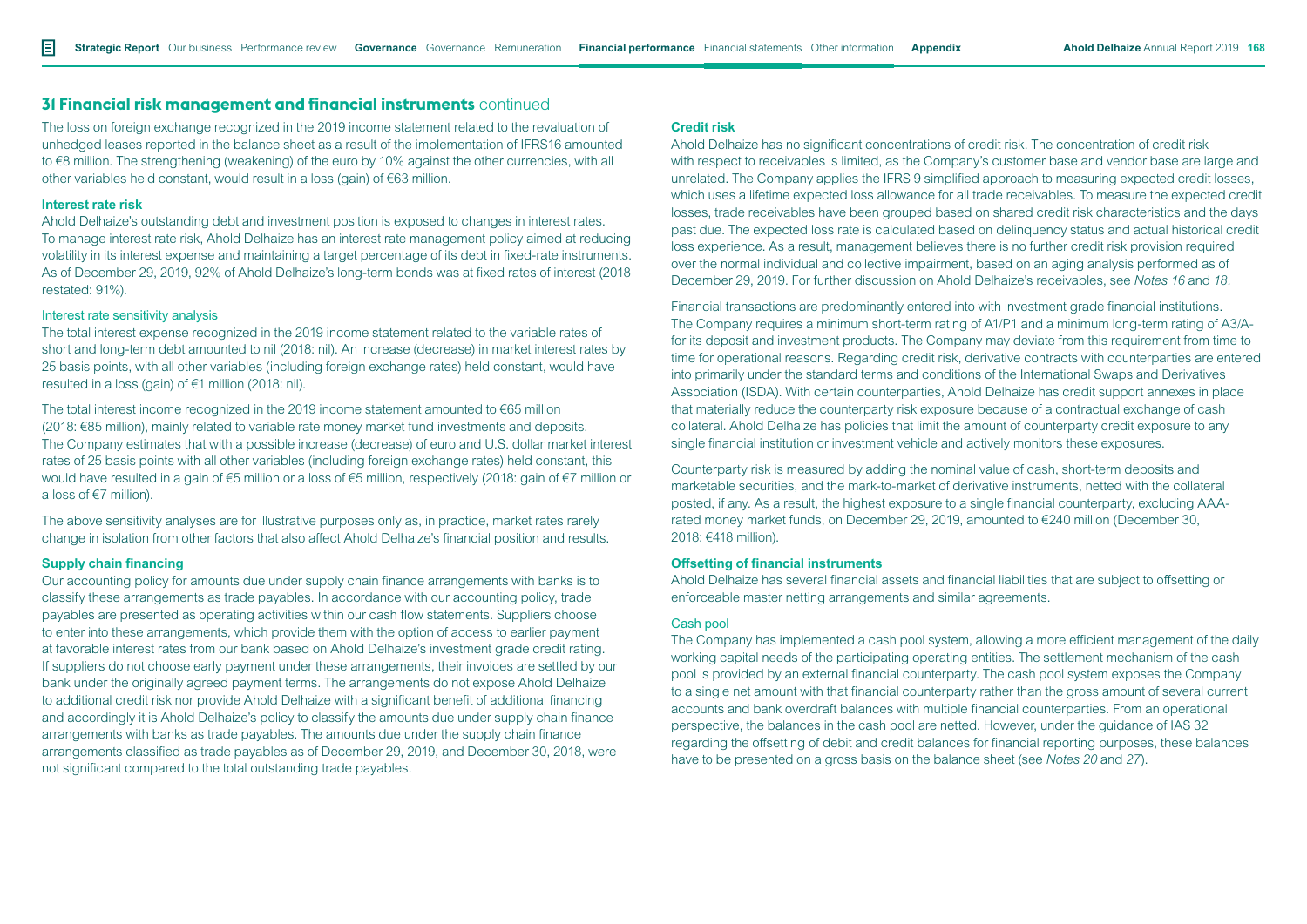#### ISDA master agreements for derivatives

The Company has entered into several ISDA master agreements in connection with its derivative transactions. In general, under such agreements, the amounts owed by each counterparty to another on the same day in respect of the same transaction payable in the same currency are aggregated into a single net amount payable by one party to the other.

Under certain circumstances, if all transactions under the ISDA master agreement are terminated, e.g., when a credit event such as payment default occurs, the termination value is assessed and only a single net amount is payable in the settlement of all transactions governed by the ISDA master agreement.

The ISDA agreements do not meet the criteria for offsetting in the balance sheet. This is because the Company does not currently have a legally enforceable right to offset recognized amounts, because the right to offset is enforceable only on the occurrence of a future event such as a default. ISDAs are considered to be master netting arrangements for IFRS 7 disclosure purposes.

The following table shows the maximum exposure of the Company's financial assets and financial liabilities that are subject to offset or enforceable master netting arrangements and similar agreements for the year ended December 29, 2019.

| $\epsilon$ million               | Gross and net<br>amounts in the<br>balance sheet | Cash collateral<br>received /<br>pledged <sup>1</sup> | Net exposure |
|----------------------------------|--------------------------------------------------|-------------------------------------------------------|--------------|
| <b>Assets</b>                    |                                                  |                                                       |              |
|                                  |                                                  |                                                       |              |
| Cash and cash equivalents        | 1,486                                            | 1,391                                                 | 95           |
| <b>Total</b>                     | 1,486                                            | 1,391                                                 | 95           |
| <b>Liabilities</b>               |                                                  |                                                       |              |
| Derivative financial liabilities |                                                  |                                                       |              |
| <b>Bank overdrafts</b>           | 1,391                                            | 1,391                                                 |              |
| <b>Total</b>                     | 1,392                                            | 1.391                                                 |              |
|                                  |                                                  |                                                       |              |

1 Amounts not offset in the balance sheet but subject to master netting arrangements (or similar).

### **Liquidity risk**

Ahold Delhaize views available cash balances and funds from operating activities as its primary sources of liquidity, complemented with access to external sources of funds when deemed to be required. Ahold Delhaize manages short-term liquidity based on projected cash flows. As of December 29, 2019, the Company's liquidity position primarily comprised of €2,472 million of cash (including short-term deposits and similar instruments and the current portion of investments in debt instruments, adjusted for cash held under a notional cash pooling arrangement), and the €1 billion revolving credit facility of which €148 million is drawn.

Based on the current operating performance and liquidity position, the Company believes that cash provided by operating activities and available cash balances will be sufficient for working capital, capital expenditures, interest payments, dividends, the announced €1 billion share buyback program and scheduled debt repayments for the next 12 months. In addition, the Company has access to the amount available on its revolving credit facility and to the debt capital markets based on its current credit ratings.

The following tables summarize the expected maturity profile of the Company's financial liabilities (including derivatives) as of December 29, 2019, and December 30, 2018, respectively, based on contractual undiscounted payments.

All financial liabilities held at the reporting date, for which payments are already contractually agreed, have been included. Amounts in foreign currency have been translated using the reporting date closing rate. Cash flows arising from financial instruments carrying variable interest payments have been calculated using the forward curve interest rates as of December 29, 2019, and December 30, 2018, respectively. See *Note 35* for the liquidity risk related to guarantees.

#### **Year ended December 29, 2019**

|                                                   |                        |                         | <b>Contractual cash flows</b>        |                  |          |  |
|---------------------------------------------------|------------------------|-------------------------|--------------------------------------|------------------|----------|--|
| $\epsilon$ million                                | Net carrying<br>amount | <b>Within</b><br>1 year | <b>Between</b><br>1 and $5$<br>years | After<br>5 years | Total    |  |
| Non-derivative financial liabilities <sup>1</sup> |                        |                         |                                      |                  |          |  |
| <b>Notes</b>                                      | (3,962)                | (533)                   | (1, 486)                             | (2,976)          | (4,995)  |  |
| Other loans                                       | (3)                    |                         |                                      | (3)              | (3)      |  |
| Financing obligations                             | (263)                  | (40)                    | (136)                                | (68)             | (244)    |  |
| Mortgages payable                                 | (66)                   | (7)                     | (73)                                 |                  | (80)     |  |
| Accounts payable                                  | (6, 311)               | (6, 311)                |                                      |                  | (6, 311) |  |
| Short-term borrowings                             | (1, 455)               | (1, 455)                |                                      |                  | (1, 455) |  |
| Reinsurance liabilities                           | (238)                  | (81)                    | (108)                                | (65)             | (254)    |  |
| Other                                             | (92)                   | (21)                    | (20)                                 | (49)             | (90)     |  |
| <b>Derivative financial liabilities</b>           |                        |                         |                                      |                  |          |  |
| Cross-currency swaps and                          |                        |                         |                                      |                  |          |  |
| foreign currency derivatives                      | (1)                    | (1)                     |                                      |                  | (1)      |  |

1 The maturity analysis for lease liabilities is included in *Note 34 Leases*.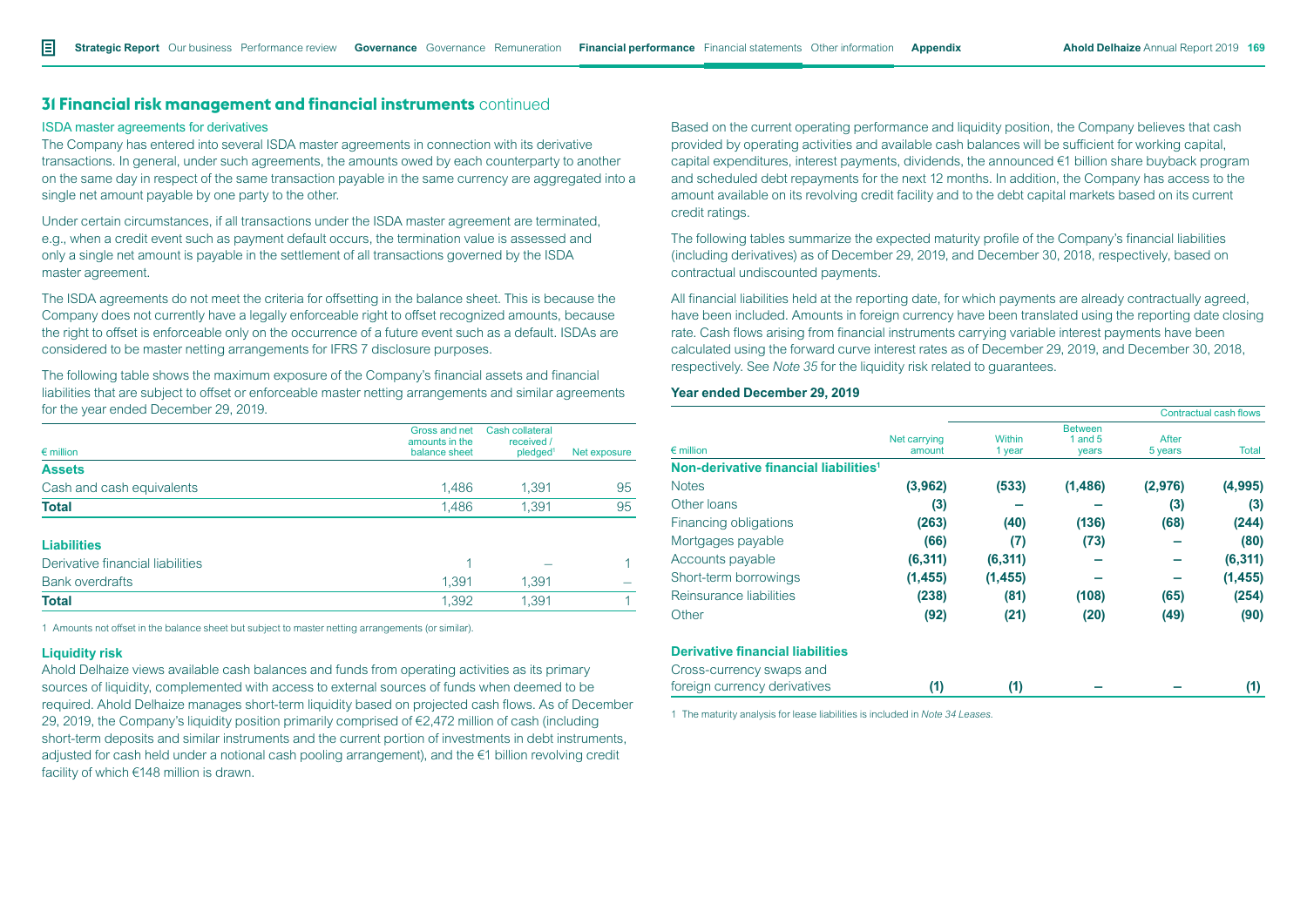**Year ended December 30, 2018, restated**

|                                                   |                        |                  |                                      |                  | Contractual cash flows |
|---------------------------------------------------|------------------------|------------------|--------------------------------------|------------------|------------------------|
| $\epsilon$ million                                | Net carrying<br>amount | Within<br>1 year | <b>Between</b><br>1 and $5$<br>years | After<br>5 years | Total                  |
| Non-derivative financial liabilities <sup>1</sup> |                        |                  |                                      |                  |                        |
| <b>Notes</b>                                      | (3,476)                | (234)            | (1, 143)                             | (3,189)          | (4,566)                |
| Other loans                                       | (3)                    |                  |                                      | (3)              | (3)                    |
| Financing obligations                             | (277)                  | (39)             | (144)                                | (93)             | (276)                  |
| Mortgages payable                                 | (89)                   | (11)             | (114)                                |                  | (125)                  |
| Cumulative preferred financing                    |                        |                  |                                      |                  |                        |
| shares $2$                                        | (455)                  | (17)             | (35)                                 | (8)              | (60)                   |
| Accounts payable                                  | (5, 815)               | (5, 815)         |                                      |                  | (5, 815)               |
| Short-term borrowings                             | (753)                  | (753)            |                                      |                  | (753)                  |
| Reinsurance liabilities                           | (223)                  | (78)             | (134)                                | (24)             | (236)                  |
| Other                                             | (93)                   | (18)             | (20)                                 | (52)             | (90)                   |

#### **Derivative financial liabilities**

Cross-currency swaps and foreign currency derivatives

1 The maturity analysis for lease liabilities is included in *Note 34 Leases*.

2 Cumulative preferred financing shares have no maturity. For the purposes of the table above, the future dividend cash flows were calculated until the coupon reset date of each of the four share-series (2020, 2023, 2026 and 2028). No liability redemption was assumed.

## **Credit ratings**

Maintaining investment grade credit ratings is a cornerstone of Ahold Delhaize's financial strategy because such ratings lower the cost of funds and facilitate access to a variety of lenders and markets. Ahold Delhaize's current credit ratings from the solicited rating agencies are:

- Standard & Poor's: corporate credit rating BBB, with a stable outlook as of June 2009 (previous rating BBB- assigned in 2007).
- Moody's: issuer credit rating Baa1, with a stable outlook as of February 2018 (previous rating Baa2 assigned in August 2015).

### **Capital risk management**

The Company's primary objective to manage capital is the optimization of its debt and equity balances to sustain the future development of the business, maintain its investment grade credit rating and maximize shareholder value.

Ahold Delhaize may balance its capital structure in several ways, including through the payment of dividends, capital repayment, new share issues, share buybacks and the issuance or redemption of debt.

#### **Financial instruments**

#### **Accounting classification and fair values of financial instruments**

The following table presents the fair value of financial instruments, based on Ahold Delhaize's categories of financial instruments, including current portions, compared to the carrying amount at which these instruments are included on the balance sheet:

|                                                                        |                           | <b>December 29, 2019</b> | December 30, 2018 restated |               |
|------------------------------------------------------------------------|---------------------------|--------------------------|----------------------------|---------------|
| $\epsilon$ million                                                     | <b>Carrying</b><br>amount | Fair<br>value            | Carrying<br>amount         | Fair<br>value |
| <b>Financial assets at amortized cost</b>                              |                           |                          |                            |               |
| Loans receivable                                                       | 59                        | 65                       | 69                         | 72            |
| Trade and other (non-)current receivables                              | 1,914                     | 1,914                    | 1,756                      | 1,756         |
| Lease receivable                                                       | 444                       | 473                      | 453                        | 454           |
| Cash and cash equivalents                                              | 3,717                     | 3,717                    | 3,122                      | 3,122         |
| Short-term deposits and similar instruments                            | 15                        | 15                       | 266                        | 266           |
|                                                                        | 6,150                     | 6,185                    | 5,666                      | 5,670         |
| <b>Financial assets at fair value</b><br>through profit or loss (FVPL) |                           |                          |                            |               |
| Reinsurance assets                                                     | 236                       | 236                      | 218                        | 218           |
| Investments in debt instruments                                        | 141                       | 141                      | 128                        | 128           |
|                                                                        | 377                       | 377                      | 346                        | 346           |
| <b>Derivative financial instruments</b>                                |                           |                          |                            |               |
| <b>Derivatives</b>                                                     |                           |                          |                            |               |
| <b>Total financial assets</b>                                          | 6,527                     | 6,562                    | 6.014                      | 6,017         |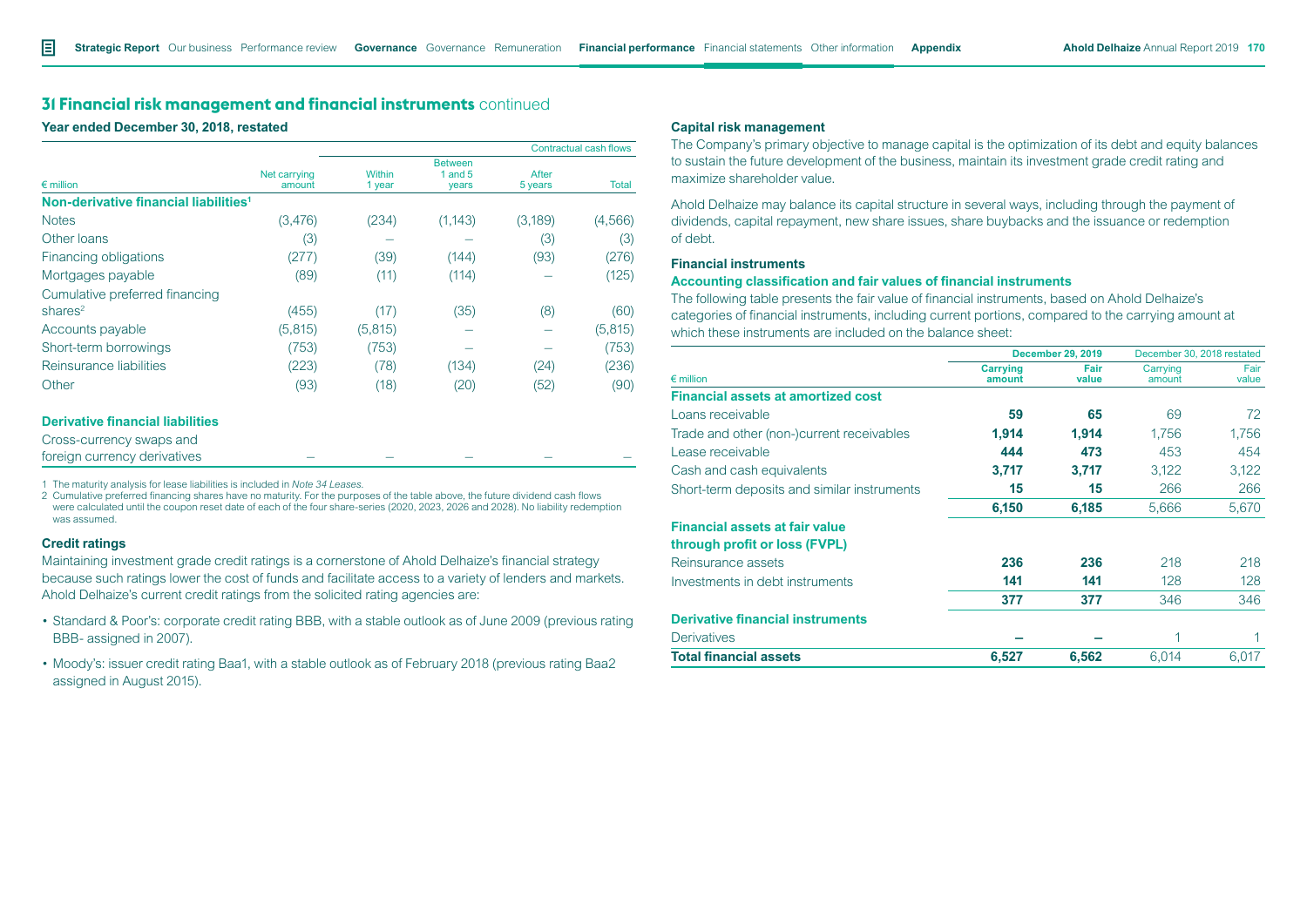| <b>31 Financial risk management and financial instruments</b> continued |  |
|-------------------------------------------------------------------------|--|
|-------------------------------------------------------------------------|--|

|                                                | <b>December 29, 2019</b>  |               | December 30, 2018 restated |               |
|------------------------------------------------|---------------------------|---------------|----------------------------|---------------|
| $\epsilon$ million                             | <b>Carrying</b><br>amount | Fair<br>value | Carrying<br>amount         | Fair<br>value |
| <b>Financial liabilities at amortized cost</b> |                           |               |                            |               |
| <b>Notes</b>                                   | (3,962)                   | (4, 246)      | (3,476)                    | (3,500)       |
| Other loans                                    | (3)                       | (3)           | (3)                        | (3)           |
| Financing obligations                          | (263)                     | (216)         | (277)                      | (235)         |
| Mortgages payable                              | (66)                      | (65)          | (89)                       | (103)         |
| Cumulative preferred financing shares          |                           |               | (455)                      | (481)         |
| Dividend cumulative preferred financing shares |                           |               | (17)                       | (17)          |
| Accounts payable                               | (6, 311)                  | (6, 311)      | (5,815)                    | (5,815)       |
| Short-term borrowings                          | (1, 455)                  | (1, 455)      | (753)                      | (753)         |
| Interest payable                               | (37)                      | (37)          | (38)                       | (38)          |
| Other                                          | (92)                      | (97)          | (93)                       | (95)          |
|                                                | (12, 190)                 | (12, 430)     | (11, 016)                  | (11,040)      |
| <b>Financial liabilities at fair value</b>     |                           |               |                            |               |
| through profit or loss                         |                           |               |                            |               |
| Reinsurance liabilities                        | (238)                     | (238)         | (223)                      | (223)         |
| <b>Derivative financial instruments</b>        |                           |               |                            |               |
| <b>Derivatives</b>                             | (1)                       | (1)           |                            |               |
| <b>Total financial liabilities excluding</b>   |                           |               |                            |               |
| lease liabilities                              | (12, 429)                 | (12,669)      | (11, 239)                  | (11, 263)     |
| Lease liabilities                              | (9,696)                   | N/A           | (9,432)                    | N/A           |
| <b>Total financial liabilities</b>             | (22, 125)                 | N/A           | (20, 671)                  | N/A           |
|                                                |                           |               |                            |               |

Of Ahold Delhaize's categories of financial instruments, only derivatives, investments in debt instruments and reinsurance assets (liabilities) are measured and recognized on the balance sheet at fair value. These fair value measurements are categorized within Level 2 of the fair value hierarchy. The Company uses inputs other than quoted prices that are observable for the asset or liability, either directly (i.e., as prices) or indirectly (i.e., derived from prices). The fair value of derivative instruments is measured by using either a market or income approach (mainly present value techniques). Foreign currency forward contracts are measured using quoted forward exchange rates and yield curves derived from quoted interest rates that match the maturity of the contracts. Interest rate swaps are measured at the present value of expected future cash flows. Expected future cash flows are discounted by using the applicable yield curves derived from quoted interest rates.

To the extent that no cash collateral is contractually required, the valuation of Ahold Delhaize's derivative instruments is adjusted for the credit risk of the counterparty, called Credit Valuation Adjustment (CVA), and adjusted for Ahold Delhaize's own credit risk, called Debit Valuation Adjustment (DVA). The valuation technique for the CVA / DVA calculation is based on relevant observable market inputs.

No CVA / DVA adjustments are made to the valuation of certain derivative instruments, for which both Ahold Delhaize and its counterparties are required to post or redeem cash collaterals if the value of a derivative exceeds a threshold defined in the contractual provisions. Such cash collaterals materially reduce the impact of both the counterparty and Ahold Delhaize's own non-performance risk on the value of the instrument. The portion of outstanding derivatives that was collateralized as of December 29, 2019, is nil (December 30, 2018: nil).

The carrying amount of trade and other (non-)current receivables, cash and cash equivalents, accounts payable, short-term deposits and similar instruments, and other current financial assets and liabilities approximate their fair values because of the short-term nature of these instruments and, for receivables, because any expected recoverability loss is reflected in an impairment loss. The fair values of quoted borrowings for which an active market exists are based on year-end quoted prices. The fair value of other non-derivative financial assets and liabilities that are not traded in an active market is estimated using discounted cash flow analyses based on market rates prevailing at year-end.

As of December 29, 2019, short-term deposits and similar instruments (€15 million) contain short-term liquid investments that are considered part of Ahold Delhaize's cash management financial assets.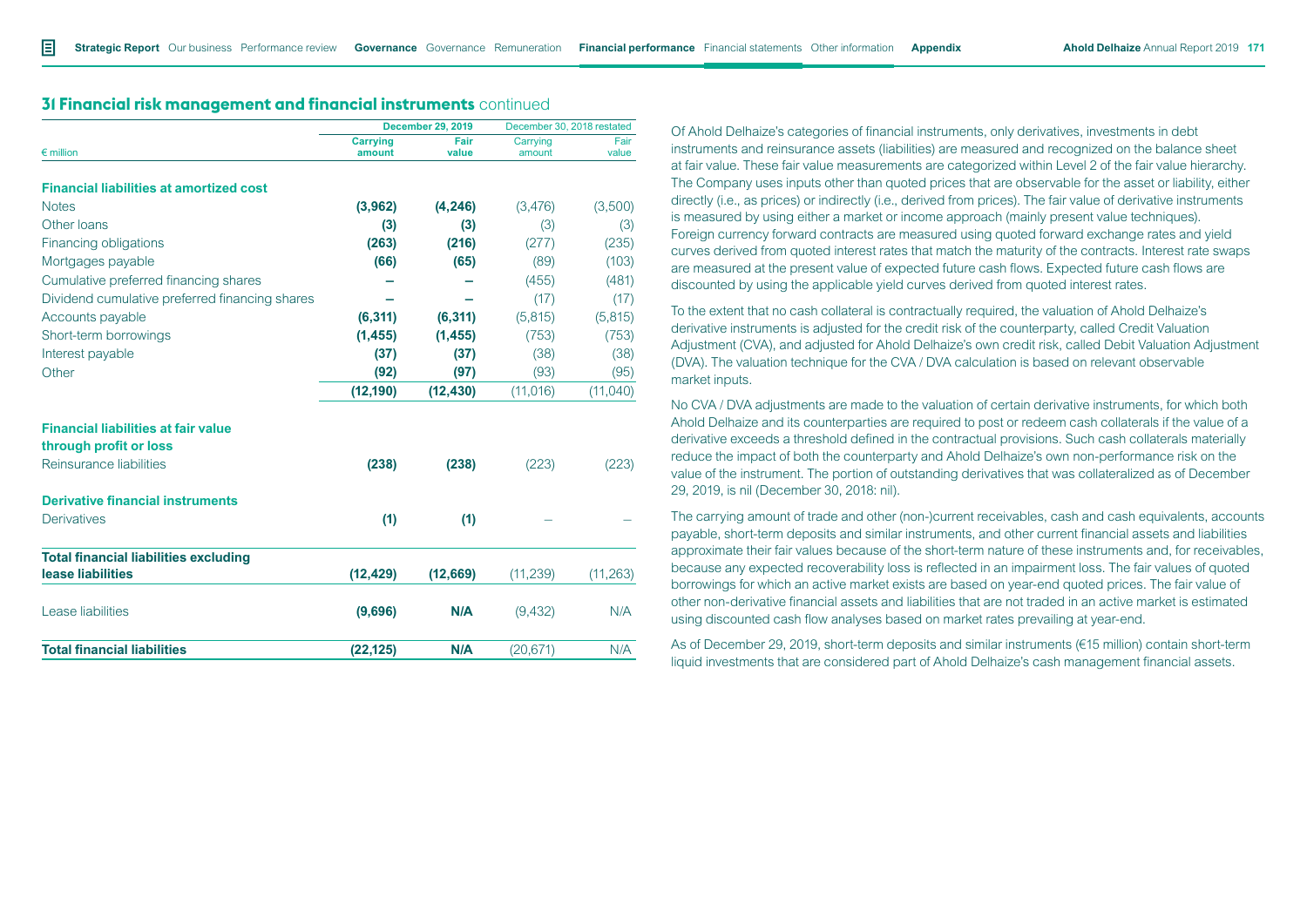#### **Derivatives**

Fair values, notional amounts, maturities and the qualification of derivative financial instruments for accounting purposes are presented in the table below:

|                                               |                 |               | <b>December 29, 2019</b> |                 |
|-----------------------------------------------|-----------------|---------------|--------------------------|-----------------|
|                                               |                 |               | <b>Fair value</b>        | <b>Notional</b> |
| $\epsilon$ million                            | <b>Maturity</b> | <b>Assets</b> | <b>Liabilities</b>       | amount          |
| Forward foreign currency contracts            | Within 1 year   |               |                          | 9               |
| <b>Total cash flow hedges</b>                 |                 |               |                          | 9               |
| Forward foreign currency contracts            | Within 1 year   |               |                          | 6               |
| <b>Total fair value hedges</b>                |                 |               |                          | 6               |
| Forward foreign currency contracts            | Within 1 year   |               | (1)                      | 310             |
| Total derivatives - no hedge                  |                 |               |                          |                 |
| accounting treatment                          |                 |               | (1)                      | 310             |
| <b>Total derivative financial instruments</b> |                 |               | (1)                      | 325             |

|                                               |                 |               |                    | December 30, 2018 restated |  |
|-----------------------------------------------|-----------------|---------------|--------------------|----------------------------|--|
|                                               |                 |               | <b>Fair value</b>  | <b>Notional</b>            |  |
| $\epsilon$ million                            | <b>Maturity</b> | <b>Assets</b> | <b>Liabilities</b> | amount                     |  |
| Forward foreign currency contracts            | Within 1 year   |               |                    | 12                         |  |
| <b>Total cash flow hedges</b>                 |                 |               |                    | 12                         |  |
| Forward foreign currency contracts            | Within 1 year   |               |                    | $\overline{4}$             |  |
| <b>Total fair value hedges</b>                |                 |               |                    | 4                          |  |
| Forward foreign currency contracts            | Within 1 year   |               |                    | 139                        |  |
| Forward foreign currency contracts            | Between 1       |               |                    |                            |  |
|                                               | and 5 years     |               |                    | 27                         |  |
| Total derivatives - no hedge                  |                 |               |                    |                            |  |
| accounting treatment                          |                 |               |                    | 166                        |  |
| <b>Total derivative financial instruments</b> |                 |               |                    | 182                        |  |

# **32 Related party transactions**

### **Compensation of key management personnel**

Key management personnel are those persons having authority and responsibility for planning, directing and controlling the activities of the Company as a whole. The Company considers all members of the Executive Committee (ExCo) and the Supervisory Board to be key management personnel as defined in IAS 24 "Related Party Disclosures." At the end of 2019, the ExCo consisted of the Management Board and four other members.

The total compensation of key management personnel in 2019 amounted to €25,077 thousand (2018: €35,209 thousand). This includes an estimate of additional wage tax relating to key management personnel leaving the Company due in accordance with Dutch tax laws of €1.0 million (2018: nil).

### **(Service) Agreements with individual Management Board members** Frans Muller

In 2019, the Company provided Frans Muller with an annual base salary, participation in the annual cash incentive plan and participation in the Company's equity-based long-term incentive plan (GRO – see *Note 33*). The annual base salary of €1,053 thousand was increased by 3% to €1,085 thousand, effective January 1, 2019. The at-target payout under the annual cash incentive plan is 100% of base salary and is capped at 150% in the event of above-target performance. The at-target award under the equity-based long-term incentive plan is 235% of base salary. Unless Frans' service agreement is otherwise terminated, he will be eligible for reappointment at the annual General Meeting of Shareholders in April 2023. If the Company terminates his service agreement for reasons other than cause, Frans is entitled to a severance payment equal to one year's base salary or retirement treatment on his unvested shares in case of termination in 2019 through 2023. His service agreement may be terminated by the Company with a notice period of 12 months and by Frans with a notice period of six months. Frans participates in the Company's Dutch pension plan.

## Jeff Carr

In 2019, the Company provided Jeff Carr with an annual base salary, participation in the annual cash incentive plan and participation in the Company's equity-based long-term incentive plan (GRO – see *Note 33*). The annual base salary of €747 thousand was increased by 3% to €769 thousand, effective January 1, 2019. The at-target payout under the annual cash incentive plan is 100% of base salary and is capped at 150% in the event of above-target performance. The at-target award under the equity-based long-term incentive plan is 175% of base salary. Furthermore, Jeff receives a housing allowance. Effective July 23, 2019, the housing allowance of €3,500 net per month was reduced to €1,750. Jeff participates in the Company's Dutch pension plan. On September 9, 2019, the Company announced that Jeff will step down from the Management Board after his current term expires per the annual General Meeting of Shareholders in April 2020. His employment relationship with Ahold Delhaize will terminate as of April 9, 2020, without any severance payment due. Shares awarded under the GRO plan will vest at the regular vesting dates.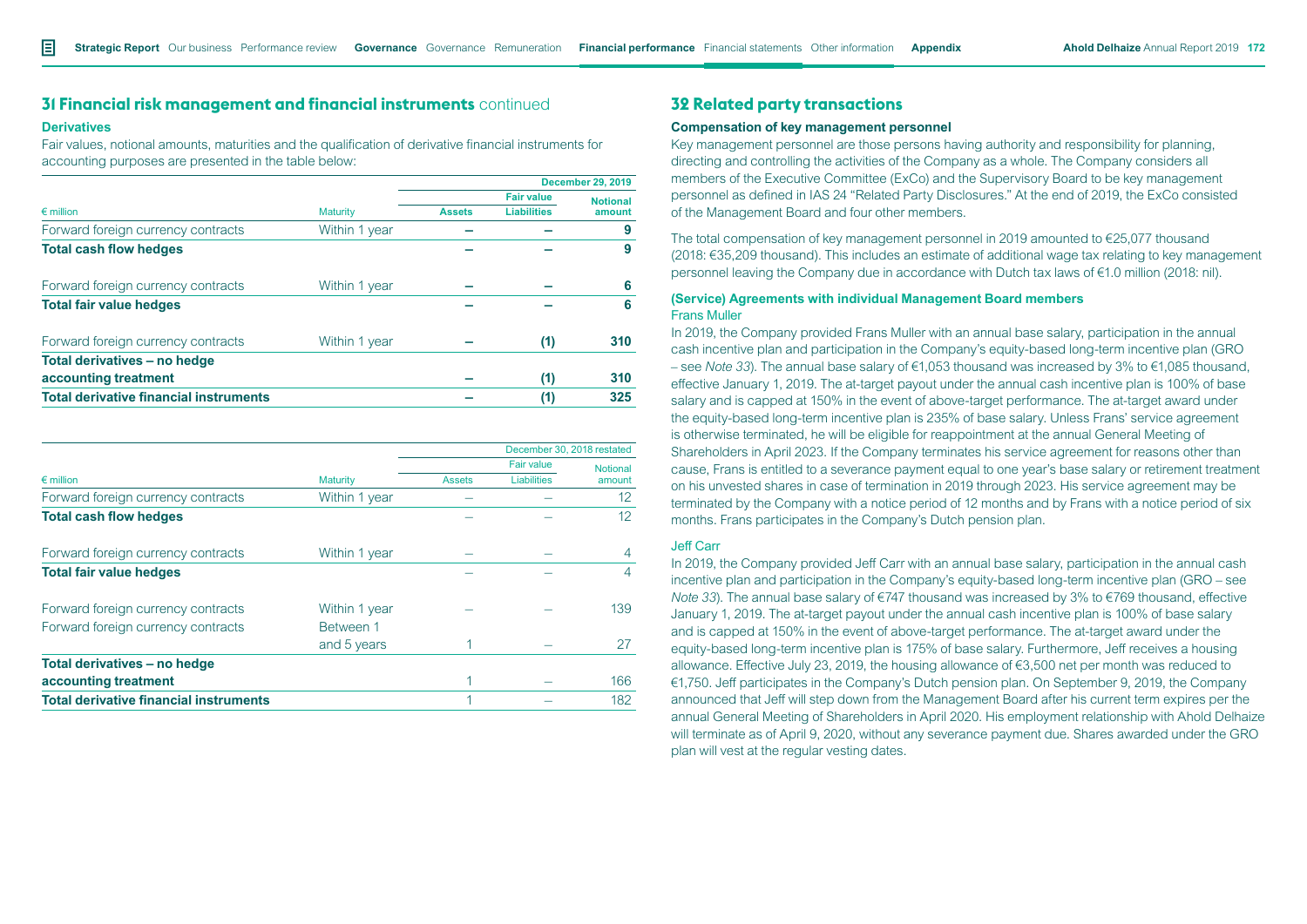## **32 Related party transactions** continued

#### Kevin Holt

In 2019, the Company provided Kevin Holt with an annual base salary, participation in the annual cash incentive plan and participation in the Company's equity-based long-term incentive plan (GRO – see *Note 33*). The annual base salary of \$1,010 thousand was increased by 6% to \$1,070 thousand, effective January 1, 2019. The at-target payout under the annual cash incentive plan is 100% of base salary and is capped at 150% in the event of above-target performance. The at-target award under the equity-based long-term incentive plan is 200% of base salary. Furthermore, Kevin receives a housing allowance of up to \$7,500 net per month. The Company intends to reappoint Kevin as a member of the Management Board for a term ending on the day of the annual General Meeting of Shareholders to be held in 2024. This reappointment will be brought forward for shareholder approval at the annual General Meeting of Shareholders on April 8, 2020. If the Company terminates his employment agreement for reasons other than cause, Kevin is entitled to a severance payment equal to one year's base salary, unless he is eligible for retirement. His employment agreement may be terminated by the Company with a notice period of 12 months and by Kevin with a notice period of six months. Kevin participates in the Company's U.S. pension plan.

#### Wouter Kolk

In 2019, the Company provided Wouter Kolk with an annual base salary, participation in the annual cash incentive plan and participation in the Company's equity-based long-term incentive plan (GRO – see *Note 33*). The annual base salary of €630 thousand was increased by 3% to €649 thousand, effective January 1, 2019. The at-target payout under the annual cash incentive plan is 100% of base salary and is capped at 150% in the event of above-target performance. The at-target award under the equitybased long-term incentive plan is 150% of base salary. Unless Wouter's service agreement is otherwise terminated, he will be eligible for reappointment at the annual General Meeting of Shareholders in April 2022. If the Company terminates his service agreement for reasons other than cause, Wouter is entitled to a severance payment equal to one year's base salary. His service agreement may be terminated by the Company with a notice period of 12 months and by Wouter with a notice period of six months. Wouter participates in the Company's Dutch pension plan.

#### Dick Boer

Dick Boer, CEO Ahold Delhaize and member of the Management Board and Executive Committee, stepped down from the Management Board and Executive Committee as of July 1, 2018, and his employment relationship with Ahold Delhaize terminated as of July 1, 2019, at which time he retired. Until mid-2019, he remained available to provide specific services as an advisor to the Company. In 2019, the Company provided Dick with an annual base salary of  $\epsilon$ 1,037 thousand, participation in the annual cash incentive plan and participation in the Company's equity-based long-term incentive plan (GRO – see *Note 33*). Dick participates in the Company's Dutch pension plan. His employment relationship with Ahold Delhaize terminated as of July 1, 2019, without any severance payment due. The shares awarded under the GRO plan were settled on an accelerated basis upon the termination of his employment relationship in 2019.

|                          |                    |                  |                    | <b>Direct remuneration</b>          | Deferred remuneration                    |                       |                              |
|--------------------------|--------------------|------------------|--------------------|-------------------------------------|------------------------------------------|-----------------------|------------------------------|
| $\n  thousand\n$         | <b>Base salary</b> | EIP <sup>1</sup> | Other <sup>2</sup> | <b>Total direct</b><br>remuneration | Share-based<br>compensation <sup>5</sup> | Pensions <sup>6</sup> | <b>Total</b><br>remuneration |
| <b>Frans Muller</b>      |                    |                  |                    |                                     |                                          |                       |                              |
| 2019                     | 1,085              | 965              | 248                | 2,298                               | 1,971                                    | 87                    | 4,356                        |
| 2018                     | 1,040              | 1,196            | 220                | 2,456                               | 2,324                                    | 209                   | 4,989                        |
| Jeff Carr <sup>7</sup>   |                    |                  |                    |                                     |                                          |                       |                              |
| 2019                     | 769                | 685              | 244                | 1,698                               | 1,732                                    | 33                    | 3,463                        |
| 2018                     | 747                | 830              | 268                | 1,845                               | 976                                      | 36                    | 2,857                        |
| <b>Kevin Holt</b>        |                    |                  |                    |                                     |                                          |                       |                              |
| 2019                     | 955                | 851              | 429                | 2,235                               | 1,270                                    | 209                   | 3,714                        |
| 2018                     | 856                | 972              | 363                | 2,191                               | 1,211                                    | 196                   | 3,598                        |
| Wouter Kolk <sup>8</sup> |                    |                  |                    |                                     |                                          |                       |                              |
| 2019                     | 649                | 578              | 168                | 1,395                               | 400                                      | 32                    | 1,827                        |
| 2018                     | 457                | 508              | 119                | 1,084                               | 215                                      | 24                    | 1,323                        |
| <b>Total 2019</b>        | 3,458              | 3,079            | 1,089              | 7,626                               | 5,373                                    | 361                   | 13,360                       |
| <b>Total 2018</b>        | 3.100              | 3.506            | 970                | 7.576                               | 4.726                                    | 465                   | 12.767                       |

### **Remuneration of the Management Board by member**

#### **Remuneration of the former members of the Management Board**

|                        |                    |                  |           | <b>Direct remuneration</b>          |                                          | Deferred remuneration |                              |
|------------------------|--------------------|------------------|-----------|-------------------------------------|------------------------------------------|-----------------------|------------------------------|
| $\epsilon$ thousand    | <b>Base salary</b> | EIP <sup>1</sup> | Other $2$ | <b>Total direct</b><br>remuneration | Share-based<br>compensation <sup>5</sup> | Pensions <sup>6</sup> | <b>Total</b><br>remuneration |
| Dick Boer <sup>3</sup> |                    |                  |           |                                     |                                          |                       |                              |
| 2019                   |                    |                  | 28        | 28                                  | 2,311                                    | 27                    | 2,366                        |
| 2018                   | 519                | 576              | 2,559     | 3,654                               | 4,910                                    | 13                    | 8,577                        |
| <b>Pierre Bouchut4</b> |                    |                  |           |                                     |                                          |                       |                              |
| 2019                   |                    |                  |           |                                     | 79                                       |                       | 79                           |
| 2018                   | 356                | 363              | 698       | 1,417                               | 1,739                                    | 130                   | 3,286                        |
| <b>James Mc Cann</b>   |                    |                  |           |                                     |                                          |                       |                              |
| 2019                   |                    |                  |           |                                     |                                          |                       |                              |
| 2018                   |                    |                  | (287)     | (287)                               |                                          |                       | (287)                        |
| <b>Total 2019</b>      |                    |                  | 28        | 28                                  | 2,390                                    | 27                    | 2,445                        |
| <b>Total 2018</b>      | 875                | 939              | 2,970     | 4,784                               | 6,649                                    | 143                   | 11,576                       |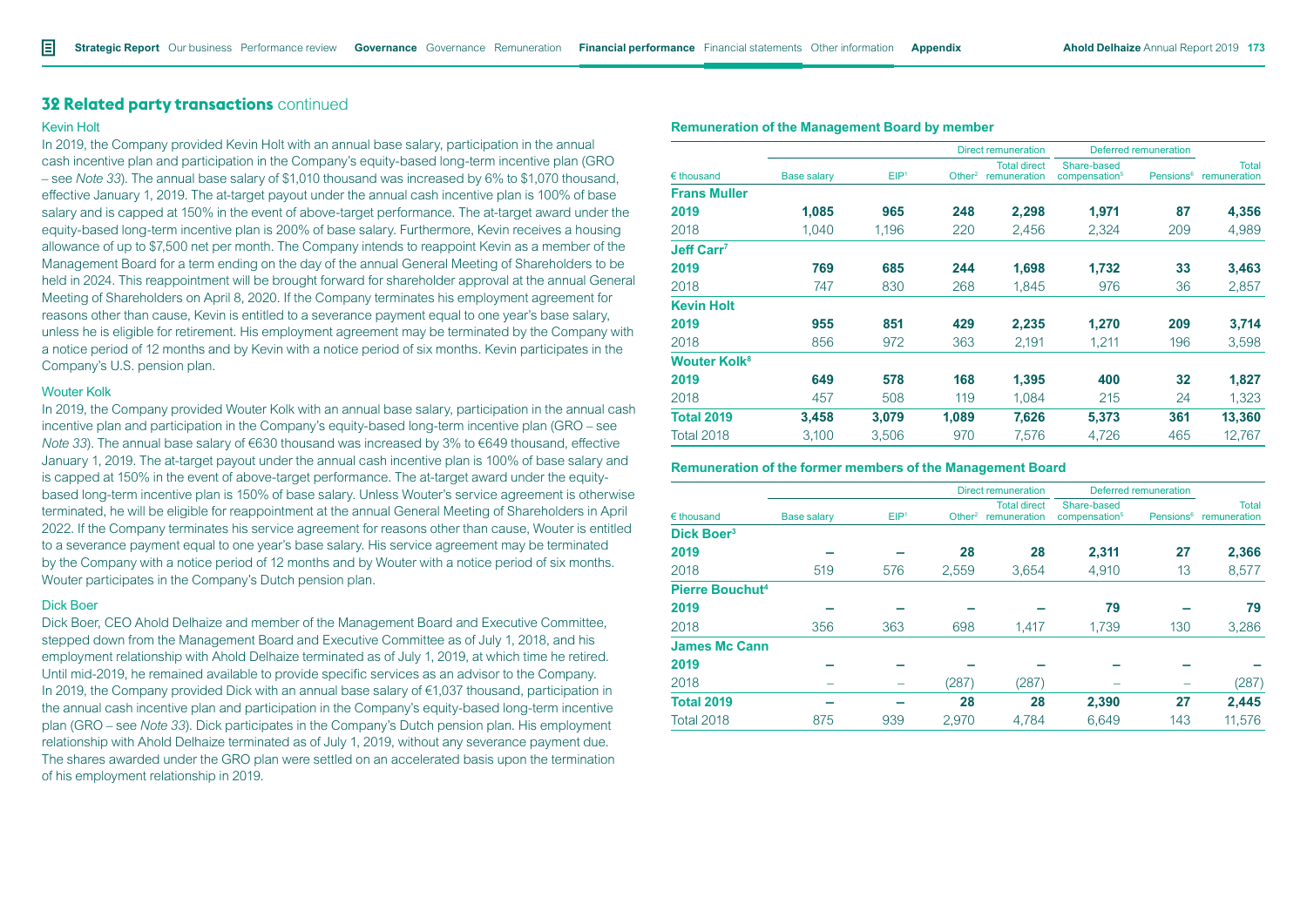# **32 Related party transactions** continued

#### **Remuneration of the Executive Committee including Management Board**

The table below specifies the remuneration of the ExCo, comprising the Management Board members and the former members of the Management Board as listed above, and the additional ExCo members who were not part of the Management Board.

| $\epsilon$ thousand                   | 2019   | 2018   |
|---------------------------------------|--------|--------|
| Base salary                           | 5,328  | 5,872  |
| EIP <sup>1</sup>                      | 4.744  | 6,508  |
| Other $2,3,4$                         | 2.461  | 7.181  |
| Share-based compensation <sup>5</sup> | 9.681  | 13.227 |
| Pensions <sup>6</sup>                 | 506    | 856    |
| Total remuneration <sup>7,8</sup>     | 22.720 | 33.644 |

1 The ExCo Incentive Plan (EIP) represents accrued annual cash incentives to be paid in the following year based on an overall weighted EIP performance. For an explanation of the Company's remuneration policy, see *Remuneration* under the *Governance* section of this report. The overall 2019 financial performance multiplier was 89% (2018: 111%). The individual 2018 EIP amounts also include the component linked to individual performance.

- 2 "Other" mainly includes gross allowances for net pension, tax compensation (tax equalization charges or refunds for expatriates), allowances for housing expenses, relocation costs, international school fees, employer's contributions to social security plans, benefits in kind such as company cars, tax advice, medical expenses and the associated tax gross up.
- 3 Dick Boer, President and CEO Ahold Delhaize and member of the Management Board and Executive Committee, stepped down from the Management Board and Executive Committee as of July 1, 2018, and remained available as an advisor to the Company until mid-2019. His employment relationship with Ahold Delhaize terminated as of July 1, 2019, after which he retired. The shares awarded under the GRO plan were settled on an accelerated basis upon the termination of his employment relationship in 2019. Adjustments to the estimate of the remuneration costs as a result of actual payments were included in "Other" and the expenses related to the equity-based long-term incentive were included in "Share-based compensation."
- 4 Pierre Bouchut, Chief Operating Officer Europe and Indonesia and member of the Management Board and Executive Committee, stepped down from the Management Board and Executive Committee as of January 1, 2018, and remained available as an advisor and for specific initiatives until July 1, 2018. His employment relationship with Ahold Delhaize terminated as of August 31, 2018, after which he retired. Shares awarded under the GRO plan will vest at the regular vesting dates. In 2018, adjustments to the estimate of the remuneration costs as a result of the actual payments were included in "Other."
- 5 The fair value of each year's grant is determined on the grant date and expensed on a straight-line basis over the vesting period. The expense for 2019 reflects this year's portion of the share grants over the previous four years (plans 2016 to 2019). For more information on the share-based compensation expenses see *Note 33*.
- 6 Pension costs are the total net periodic pension costs of the applicable pension plans.
- 7 Jeff Carr's employment relationship with Ahold Delhaize will terminate as of April 9, 2020, without any severance payment due. Shares awarded under the GRO plan will vest at the regular vesting dates. An estimate of these costs in the amount of €921 thousand was recognized in 2019. The total remuneration as presented in the tables above excludes the 2019 accrual of €979 thousand for estimated additional wage tax payable by the Company in accordance with Dutch tax laws.
- 8 Wouter Kolk was appointed as member of the Management Board effective April 11, 2018. His 2018 remuneration reported as member of the Management Board reflects a partial year. The table "Remuneration of the Executive Committee including Management Board" reflects the full year 2018, including the period that he was a member of the Executive Committee, but not a member of the Management Board. Marc Croonen, Chief Sustainability, Transformation and Communications Officer and member of the Executive Committee, stepped down from the Executive Committee as of November 1, 2018, and remained available as an advisor until October 31, 2019. His employment relationship with Ahold Delhaize terminated as of October 31, 2019. Shares awarded under the GRO plan will vest in accordance with the applicable plan rules. An estimate of the remuneration costs relating to the period from November 1, 2018, until October 31, 2019, is recognized in 2018 in "Other." In 2019, adjustments to the estimate of the remuneration costs as a result of actual payments were included in "Other".

### **Remuneration of the members of the Supervisory Board**

The table below specifies the remuneration of the members of the Supervisory Board. The annual remuneration of the members of the Supervisory Board was determined by the extraordinary General Meeting of Shareholders on March 14, 2016. Remuneration is subject to annual review by the Supervisory Board.

| $\epsilon$ thousand                                   | 2019  | 2018  |
|-------------------------------------------------------|-------|-------|
| Jan Hommen (reappointed in 2017) <sup>1</sup>         | 243   | 249   |
| Jacques de Vaucleroy (appointed in 2016) <sup>2</sup> | 120   | 144   |
| René Hooft Graafland (reappointed in 2018)            | 143   | 145   |
| Ben Noteboom (reappointed in 2017)                    | 125   | 135   |
| Bill McEwan (appointed in 2016) <sup>3</sup>          | 208   | 209   |
| Mary Anne Citrino (appointed in 2016)                 | 130   | 130   |
| Dominique Leroy (appointed in 2016)                   | 118   | 123   |
| Katie Doyle (appointed in 2019)                       | 104   |       |
| Peter Agnefjäll (appointed in 2019)                   | 104   |       |
| Rob van den Bergh (resigned in 2019)                  | 39    | 148   |
| Mark McGrath (resigned in 2019)                       | 44    | 136   |
| Mats Jansson (retired in 2018)                        |       | 68    |
| Johnny Thijs (resigned in 2018)                       |       | 31    |
| Patrick De Maeseneire (resigned in 2018)              |       | 32    |
| Total <sup>4,5</sup>                                  | 1.378 | 1.550 |

1 Jan Hommen was appointed Chairman of the Supervisory Board effective April 11, 2018. He also became Chairman of the Governance and Nomination Committee as of July 1, 2018 and refrained from any remuneration for this role.

2 As of July 1, 2018, Jacques de Vaucleroy refrained from any additional remuneration for his role as Vice Chairman.

3 Bill McEwan succeeded Jan Hommen as Vice Chairman of the Supervisory Board effective April 11, 2018 and received the Vice Chairman remuneration (formerly referred to as Vice Chairman and member of the presidium) from that date. He refrained from any remuneration for his role as Chairman of the Remuneration Committee as per July 1, 2018.

4 All members of the Supervisory Board were members of the Sustainability and Innovation Committee as of July 1, 2018, and refrained from any remuneration for this membership, except for the Chairman of the Committee, who is entitled to remuneration or this role. Rob van den Bergh was Chairman of the Sustainability and Innovation Committee until April 10. He was succeeded by Katie Doyle and Peter Agnefjäll, who co-chair the Committee and each receive half of the remuneration for this role.

5 For the members who were appointed or resigned in 2018 or 2019, the remuneration for the respective year reflects a partial year.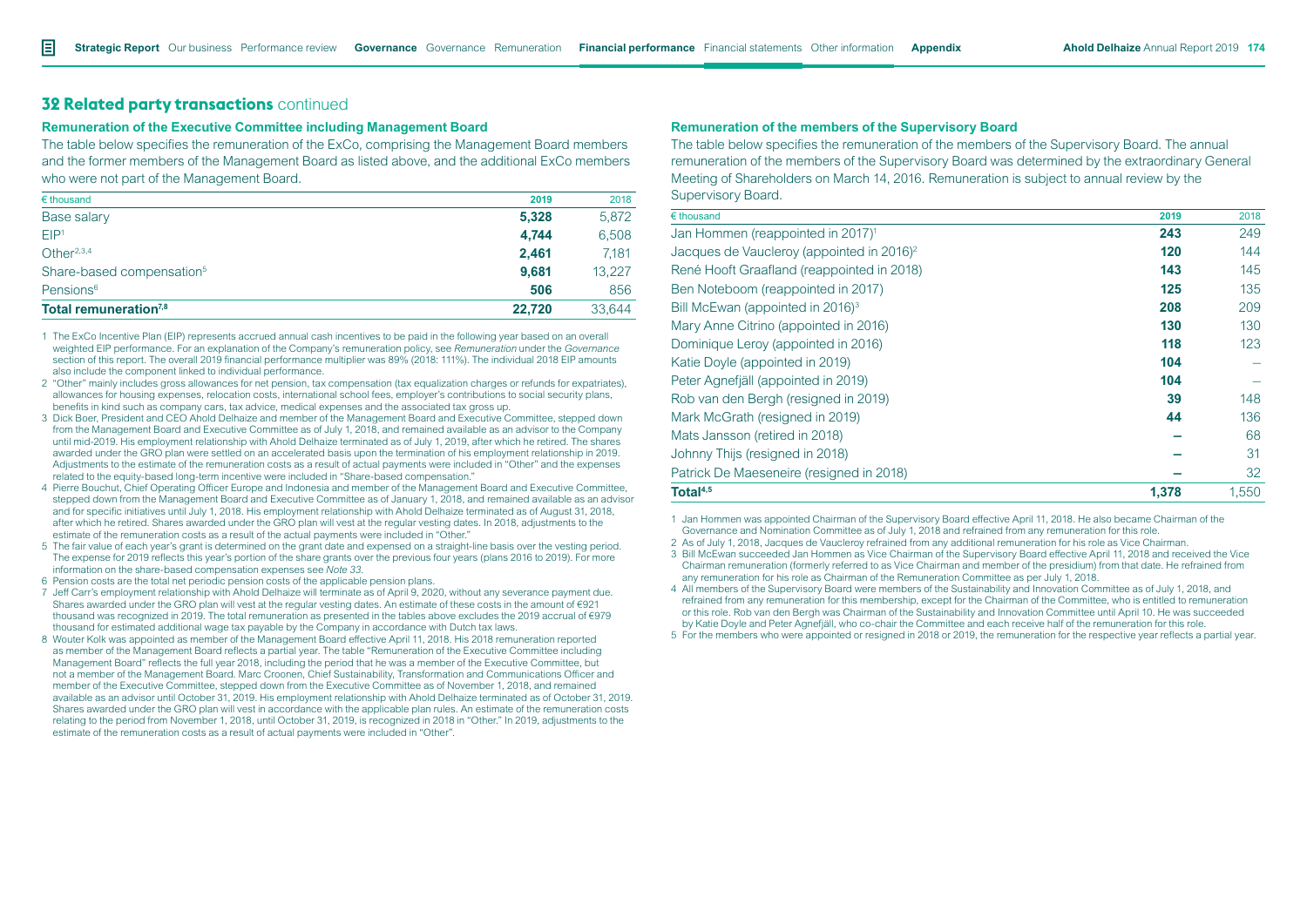# **32 Related party transactions** continued

### **Shares and other interests in Ahold Delhaize**

As of December 29, 2019, Management Board members (excluding the former Management Board members) held the following shares and other interests in Ahold Delhaize:

| Number of shares          | <b>Common shares</b><br>subject to additional<br>holding requirement <sup>1</sup> | Other<br>common<br>shares | <b>Total</b><br>common<br>shares |
|---------------------------|-----------------------------------------------------------------------------------|---------------------------|----------------------------------|
| Frans Muller <sup>2</sup> | 42.422                                                                            | 165.359                   | 207,781                          |
| Jeff Carr                 | 70.591                                                                            | 53.576                    | 124.167                          |
| Kevin Holt                | 30.644                                                                            |                           | 30,644                           |
| <b>Wouter Kolk</b>        |                                                                                   | 28.557                    | 28.557                           |
| <b>Total</b>              | 143.657                                                                           | 247.492                   | 391,149                          |

1 In line with best practice 3.1.2 VI of the Dutch Corporate Governance Code 2016 and the Management Board remuneration policy, shares granted and vested under the GRO program to Management Board members should be retained for a period of at least five years after grant, except to finance tax payable at the vesting date, or at least until the date of resignation from the Management Board, if this period is shorter.

2 Additionally, 9,579 shares are held by Frans Muller in the form of American Depository Receipts.

As of December 29, 2019, Jan Hommen held 15,000 Ahold Delhaize common shares, Jacques de Vaucleroy held 429,023 Ahold Delhaize common shares, Ben Noteboom held 15,637 Ahold Delhaize common shares, Bill McEwan held 7,125 Ahold Delhaize American Depository Receipts, and Peter Agnefjäll held 7,200 Ahold Delhaize common shares. None of the other Supervisory Board members held Ahold Delhaize shares.

Ahold Delhaize does not provide loans or advances to members of the Management Board or the Supervisory Board. There are no loans or advances outstanding. Ahold Delhaize does not issue guarantees to the benefit of members of the Management Board or the Supervisory Board. No such guarantees are outstanding.

#### **Trading transactions**

Ahold Delhaize has entered into arrangements with a number of its subsidiaries and affiliated companies in the course of its business. These arrangements relate to service transactions and financing agreements. Transactions were conducted at market prices. During 2019 and 2018, the Company entered into the following transactions with unconsolidated related parties:

#### **For the year ended December 29, 2019**

| $\epsilon$ million       | Sales to | <b>Purchases</b> | <b>Amounts</b><br>from receivable from<br>related parties related parties related parties related parties | <b>Amounts</b> | payable to Commitments to<br>related parties |
|--------------------------|----------|------------------|-----------------------------------------------------------------------------------------------------------|----------------|----------------------------------------------|
| <b>JMR</b>               |          |                  |                                                                                                           |                |                                              |
| <b>Cathedral Commons</b> |          |                  |                                                                                                           |                | 24                                           |
| Other                    |          |                  |                                                                                                           |                | 12                                           |
| <b>Total</b>             |          |                  |                                                                                                           |                | 36                                           |

#### **For the year ended December 30, 2018**

| $\epsilon$ million       | related parties | Sales to Purchases from receivable from<br>related parties | <b>Amounts</b><br>related parties | <b>Amounts</b><br>payable to<br>related parties | <b>Commitments to</b><br>related parties |
|--------------------------|-----------------|------------------------------------------------------------|-----------------------------------|-------------------------------------------------|------------------------------------------|
| Stationsdrogisterijen    |                 |                                                            |                                   |                                                 |                                          |
| <b>JMR</b>               |                 |                                                            |                                   |                                                 |                                          |
| <b>Cathedral Commons</b> |                 |                                                            |                                   |                                                 |                                          |
| Other                    |                 |                                                            |                                   |                                                 | 13                                       |
| <b>Total</b>             |                 |                                                            |                                   |                                                 | 34                                       |

These unconsolidated related parties consist of:

- Stationsdrogisterijen C.V. was a joint venture of Ahold Delhaize in the health and beauty care retail business. Stationsdrogisterijen C.V. was dissolved on April 2, 2018.
- JMR, a joint venture of Ahold Delhaize in the retail business (see *Note 15*).
- Cathedral Commons Partners, LLC, a real estate joint venture of Ahold Delhaize.
- Super Indo, a joint venture of Ahold Delhaize in the retail business (see *Note 15*), included in "Other."
- "Other," which includes mainly real estate joint ventures in which Ahold Delhaize has an interest and holding properties operated by Ahold Delhaize and Loyalty Management Nederland B.V., an associate of Ahold Delhaize that renders services relating to the management of customer loyalty programs to certain Ahold Delhaize subsidiaries in the Netherlands.
- Ahold Delhaize participates in Coopernic and AMS, which are cooperative European purchase alliances towards third-party vendors. Receivable and payable positions occur with these buying alliances. These transactions are considered to reflect the results of the negotiated purchasing terms with the third-party vendors. As such, these transactions are not shown in the table above of related party transactions.

Furthermore, the Company's post-employment benefit plans in the Netherlands and the United States are considered related parties. For more information on these plans, see *Note 24.*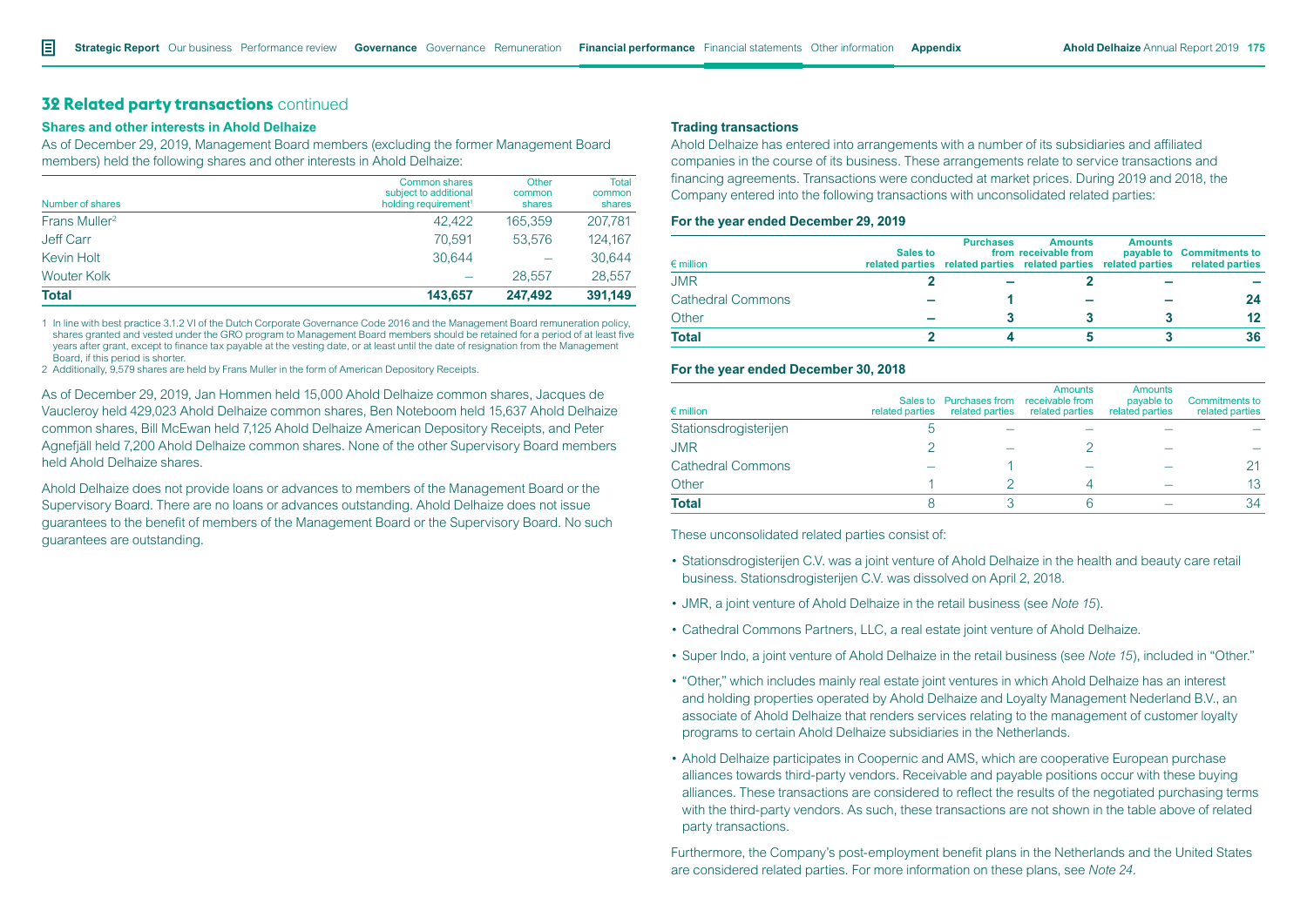# **33 Share-based compensation**

In 2019, Ahold Delhaize's share-based compensation program consisted of a share grant program called Global Reward Opportunity (GRO). Total 2019 GRO share-based compensation expenses were €51 million (2018: €60 million). Ahold Delhaize's share-based compensation programs are equity-settled.

The fair value of the shares granted under the GRO program in 2019 at grant date was €49 million, of which €8 million related to current and former Management Board members. The fair value is expensed over the vesting period of the grants, adjusted for expected annual forfeitures of 5% (2018: 6%) excluding Management Board members. For the share-based compensation expenses allocable to the individual Management Board members, see *Note 32.* 

### **GRO program**

### **Main characteristics of shares granted in 2019**

A revised GRO program was introduced in 2019. The performance shares granted under this program vest on the day after the annual General Meeting of Shareholders in the third year after the grant, subject to certain performance conditions being met. The revised GRO program employs three financial measures: Return on Capital (RoC), underlying Earnings Per Share growth (EPS) and Total Shareholder Return (TSR), as well as non-financial performance measures related to Sustainable Retailing targets.

The total GRO award is comprised of four portions of shares. The first 35% is linked to a three-year RoC target. Depending on performance, the number of shares that eventually vest may range between zero and a maximum of 150% of the number of shares granted.

Of the total GRO award, 35% is linked to a three-year EPS growth target. The number of shares that vest may range between zero and a maximum of 150% of the number of shares granted, depending on the performance.

Another 15% of the total GRO award is linked to TSR (share price growth and dividends paid over the performance period), with performance at vesting benchmarked against the TSR performance of a peer group comprised of 12 companies (see the *Remuneration* section for the composition of the peer group). The number of shares that vest depends on the Company's relative ranking in the peer group and may range between zero and a maximum of 150% of the number of shares granted (see table below for the vesting percentages based on Ahold Delhaize's ranking within the peer group).

For the remaining 15% of the total GRO share award, the performance at vesting is measured using Sustainable Retailing targets. This measure relates to the Company's Sustainable Retailing strategic ambitions. Depending on performance, the number of shares that eventually vest can range between zero and a maximum of 150% of the number of shares granted.

The table below indicates the percentage of shares that could vest based on Ahold Delhaize's TSR ranking within the peer group, for the shares granted in 2019:

| 2019 GRO program rank | All participants |  |
|-----------------------|------------------|--|
|                       | 150%             |  |
| $\mathcal{P}$         | 125%             |  |
| 3                     | 110%             |  |
| 4                     | 100%             |  |
| 5                     | 75%              |  |
| 6                     | 50%              |  |
| $7-12$                | $0\%$            |  |

#### **Main characteristics of shares granted in 2016 through 2018**

The performance shares granted in 2016, 2017 and 2018 under the GRO program introduced in 2016 vest on the day after the annual General Meeting of Shareholders in the third year after the grant, subject to certain performance conditions being met. The 2016 GRO program employs two financial measures: RoC and TSR, as well as non-financial performance measures related to Sustainable Retailing targets.

The total GRO award is comprised of three portions of shares. The first 40% is linked to a three-year RoC target. Depending on performance, the number of shares that eventually vest may range between zero and a maximum of 150% of the number of shares granted.

Another 40% is linked to TSR (share price growth and dividends paid over the performance period), with performance at vesting benchmarked against the TSR performance of a peer group comprised of 14 companies (see table below for the composition of the TSR peer group). The number of shares that vest depends on the Company's relative ranking in the peer group and may range between zero and a maximum of 175% of the number of shares granted (see table below for the vesting percentages based on Ahold Delhaize's ranking within the peer group).

For the remaining 20% of the total GRO share award, the performance at vesting is measured using Sustainable Retailing targets. This measure relates to the Company's Sustainable Retailing strategic ambitions. The targets set under this non-financial performance measure are both qualitative and quantitative. Depending on performance, the number of shares that eventually vest can range between zero and a maximum of 150% of the number of shares granted.

The table below shows the composition of the TSR peer group for the shares granted between 2016 and 2018:

| TSR performance peer group for shares granted in 2016 through 2018 |                                 |  |
|--------------------------------------------------------------------|---------------------------------|--|
| <b>Tesco</b>                                                       | Costco                          |  |
| Carrefour                                                          | <b>Target</b>                   |  |
| Metro Cash & Carry                                                 | <b>Walgreens Boots Alliance</b> |  |
| Casino Guichard Perrachon                                          | <b>Best Buy</b>                 |  |
| J Sainsbury                                                        | Lowe's Companies                |  |
| <b>W M Morrison</b>                                                | Walmart                         |  |
| Kroger                                                             |                                 |  |

The table below indicates the percentage of shares that could vest based on Ahold Delhaize's TSR ranking within the peer group, for the shares granted between 2016 and 2018:

| 2016-2018 GRO program rank | All participants |  |
|----------------------------|------------------|--|
|                            | 175%             |  |
| 2                          | 150%             |  |
| 3                          | 125%             |  |
| 4                          | 110%             |  |
| 5                          | 100%             |  |
| 6                          | 80%              |  |
|                            | 50%              |  |
| $8 - 14$                   | 0%               |  |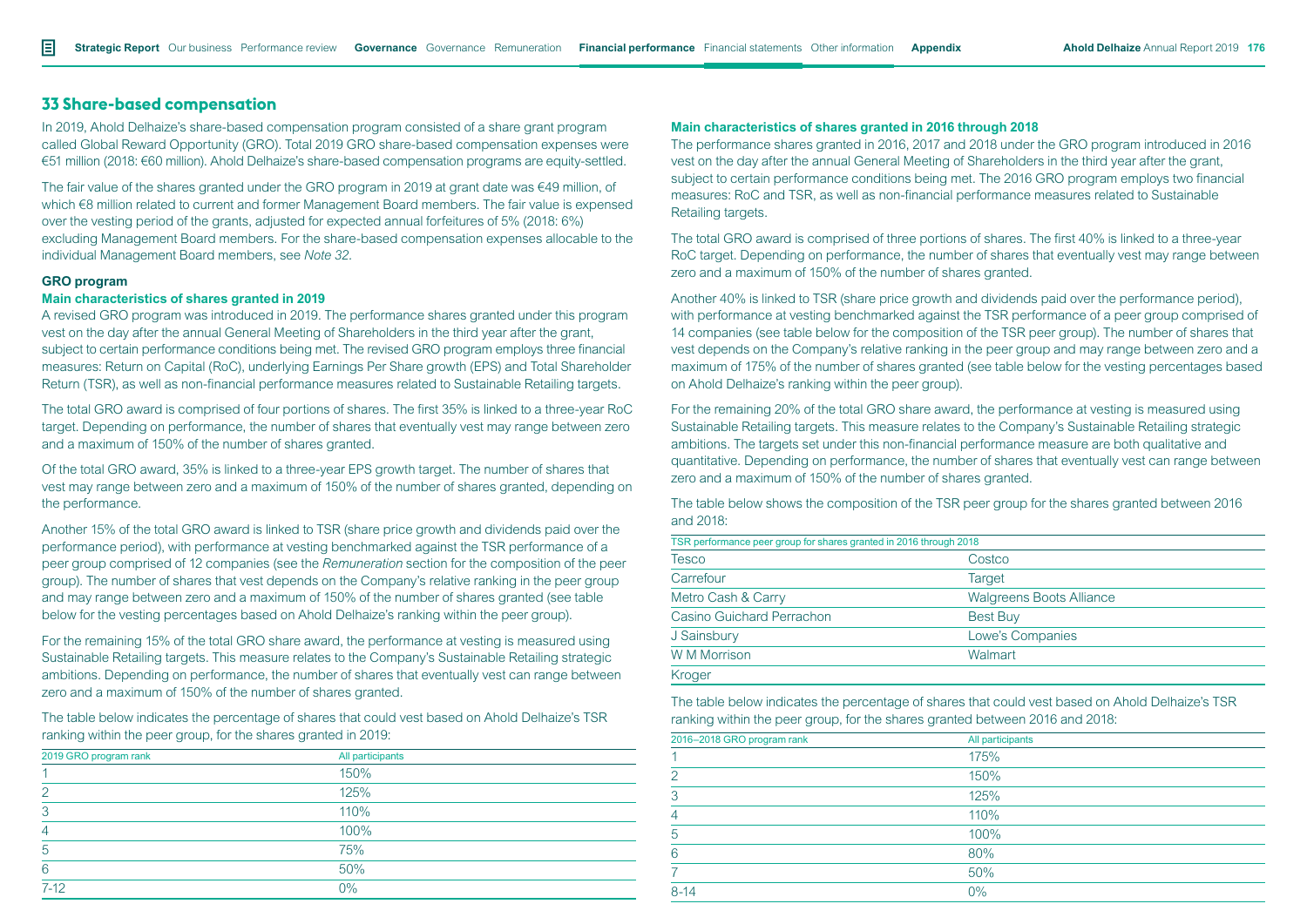# **Shares vesting in 2020**

In 2020, the GRO shares granted in 2017 will vest. The GRO shares vesting will comprise performance shares based on the Company's TSR, RoC and Sustainable Retailing performance. As of the end of 2019, Ahold Delhaize ranked seventh in the TSR peer group with respect to the 2017 grant. Based on this TSR ranking, the vesting percentage for the portion of the 2017 shares dependent on Ahold Delhaize's TSR performance was 50%.

At the end of each reporting period, Ahold Delhaize revises its estimates of the number of shares that are expected to vest based on the non-market vesting conditions (RoC, EPS and Sustainable Retailing performance). Ahold Delhaize recognizes the impact of the revision to original estimates, if any, in the income statement, with a corresponding adjustment to equity.

The final vesting percentage for the portion of the 2017 shares dependent on Ahold Delhaize's RoC and Sustainable Retailing performance is 65% and 110% respectively.

On April 9, 2020, a maximum of 0.3 million shares granted in 2017 to current and former members of the Management Board under the Ahold Delhaize GRO plan are expected to vest. Except to finance taxes and social security charges due on the vesting date, members of the Management Board cannot sell shares for a period of at least five years following the grant date, or until their date of resignation from the Management Board, if this period is shorter.

On April 9, 2020, a maximum of 2.7 million shares granted in 2017 to Ahold Delhaize employees under the Ahold Delhaize GRO plan are expected to vest. As of the vesting date, participants are allowed to sell all or part of the shares vested, subject to insider trading restrictions as applicable from time to time.

The Company will use treasury shares for the delivery of the vested shares.

| The following table summarizes the status of the GRO program during 2019 for the individual Management Board members and for all other employees in the aggregate. |
|--------------------------------------------------------------------------------------------------------------------------------------------------------------------|
|--------------------------------------------------------------------------------------------------------------------------------------------------------------------|

|                                   | <b>Grant date</b>    |                     |                      | End of Outstanding at the<br>Vesting date retention period beginning of 2019 | Granted                  | Performance<br>adjustment <sup>1</sup> | Vested <sup>2</sup>      |                          | <b>Outstanding at</b> Maximum number Fair value per share<br>Forfeited the end of 2019 |                          | of shares <sup>3</sup> at the grant date $(\epsilon)$ |
|-----------------------------------|----------------------|---------------------|----------------------|------------------------------------------------------------------------------|--------------------------|----------------------------------------|--------------------------|--------------------------|----------------------------------------------------------------------------------------|--------------------------|-------------------------------------------------------|
| <b>Frans Muller</b>               |                      |                     |                      |                                                                              |                          |                                        |                          |                          |                                                                                        |                          |                                                       |
| 2016 Performance (TSR)            |                      |                     |                      | 30,162                                                                       | $\overline{\phantom{m}}$ | (15,081)                               | 15,081                   |                          |                                                                                        | $\overline{\phantom{0}}$ | 20.44                                                 |
| 2016 Performance (RoC)            | March 15,<br>2016    | March 15,<br>2019   | N/A                  | 30,162                                                                       | $\overline{\phantom{m}}$ | (2,715)                                | 27,447                   |                          | -                                                                                      | $\overline{\phantom{0}}$ | 20.21                                                 |
| 2016 Performance (Sustainability) |                      |                     |                      | 15,082                                                                       |                          | 3,167                                  | 18,249                   | $\overline{\phantom{a}}$ | -                                                                                      | $\overline{\phantom{0}}$ | 20.21                                                 |
| 2016 TSR grant                    |                      |                     |                      | 41,035                                                                       |                          | (20,518)                               | 20,517                   | $\overline{\phantom{a}}$ | -                                                                                      | $\overline{\phantom{0}}$ | 20.46                                                 |
| 2016 RoC grant                    | September 1,<br>2016 | April 11,<br>2019   | September 1,<br>2021 | 41,035                                                                       |                          | (3,694)                                | 37,341                   |                          |                                                                                        | $\overline{\phantom{0}}$ | 20.15                                                 |
| 2016 Sustainable Retailing grant  |                      |                     |                      | 20,518                                                                       | $\overline{\phantom{m}}$ | 4,308                                  | 24,826                   | $\overline{\phantom{m}}$ |                                                                                        | $\overline{\phantom{0}}$ | 20.15                                                 |
| 2017 TSR grant                    |                      |                     |                      | 41,152                                                                       |                          |                                        |                          | $\overline{\phantom{a}}$ | 41,152                                                                                 | 72,016                   | 9.57                                                  |
| 2017 RoC grant                    | April 13,<br>2017    | April 9,<br>2020    | April 13,<br>2022    | 41,152                                                                       | ۰                        | $\overline{\phantom{0}}$               | -                        | $\overline{\phantom{a}}$ | 41,152                                                                                 | 61,728                   | 17.07                                                 |
| 2017 Sustainable Retailing grant  |                      |                     |                      | 20,576                                                                       |                          | $\overline{\phantom{0}}$               |                          | $\overline{\phantom{a}}$ | 20,576                                                                                 | 30,864                   | 17.07                                                 |
| 2018 TSR grant                    |                      |                     |                      | 51,408                                                                       |                          | -                                      |                          | $\overline{\phantom{a}}$ | 51,408                                                                                 | 89,963                   | 16.58                                                 |
| 2018 RoC grant                    | April 12,<br>2018    | 2021 AGM +<br>1 day | April 12,<br>2023    | 51,408                                                                       | ۰                        | $\overline{\phantom{0}}$               | -                        | $\overline{\phantom{a}}$ | 51,408                                                                                 | 77,112                   | 17.89                                                 |
| 2018 Sustainable Retailing grant  |                      |                     |                      | 25,704                                                                       | $\overline{\phantom{a}}$ | $\overline{\phantom{a}}$               | $\overline{\phantom{0}}$ | $\overline{\phantom{a}}$ | 25,704                                                                                 | 38,555                   | 17.89                                                 |
| 2019 TSR grant                    |                      |                     |                      | $\overline{\phantom{0}}$                                                     | 17,304                   | $\overline{\phantom{a}}$               | -                        | $\overline{\phantom{0}}$ | 17,304                                                                                 | 25,956                   | 14.47                                                 |
| 2019 RoC grant                    | April 11             | 2022 AGM +          | April 11,            | $\overline{\phantom{0}}$                                                     | 40,374                   | $\overline{\phantom{0}}$               |                          | $\overline{\phantom{a}}$ | 40,374                                                                                 | 60,561                   | 20.01                                                 |
| 2019 EPS grant                    | 2019                 | 1 day               | 2024                 | $\overline{\phantom{0}}$                                                     | 40,374                   | $\overline{\phantom{0}}$               | -                        | $\overline{\phantom{a}}$ | 40,374                                                                                 | 60,561                   | 20.01                                                 |
| 2019 Sustainable Retailing grant  |                      |                     |                      | $\overline{\phantom{0}}$                                                     | 17,304                   | $\overline{\phantom{0}}$               | -                        | $\overline{\phantom{m}}$ | 17,304                                                                                 | 25,956                   | 20.01                                                 |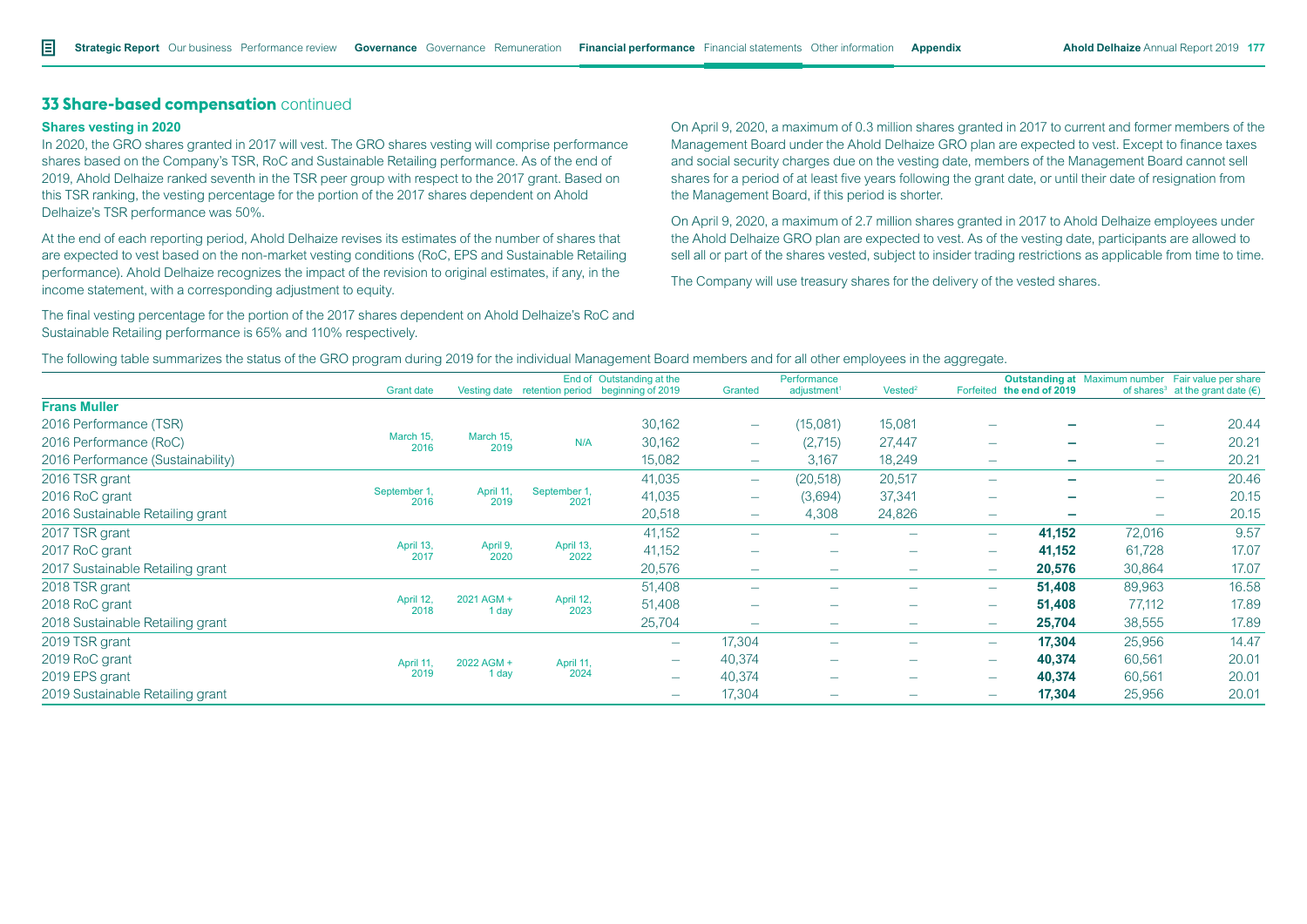|                                  | <b>Grant date</b>    |                     |                      | End of Outstanding at the<br>Vesting date retention period beginning of 2019 | Granted                         | Performance<br>adjustment <sup>1</sup> | Vested <sup>2</sup>      |                          | Forfeited the end of 2019 |                          | Outstanding at Maximum number Fair value per share<br>of shares <sup>3</sup> at the grant date $(\epsilon)$ |
|----------------------------------|----------------------|---------------------|----------------------|------------------------------------------------------------------------------|---------------------------------|----------------------------------------|--------------------------|--------------------------|---------------------------|--------------------------|-------------------------------------------------------------------------------------------------------------|
| <b>Jeff Carr</b>                 |                      |                     |                      |                                                                              |                                 |                                        |                          |                          |                           |                          |                                                                                                             |
| 2016 TSR grant                   |                      |                     |                      | 24,168                                                                       | $\overline{\phantom{m}}$        | (12,084)                               | 12,084                   |                          |                           | -                        | 20.46                                                                                                       |
| 2016 RoC grant                   | September 1,<br>2016 | April 11,<br>2019   | September 1,<br>2021 | 24,168                                                                       | $\overline{\phantom{m}}$        | (2, 176)                               | 21,992                   | $\overline{\phantom{0}}$ |                           | $\overline{\phantom{m}}$ | 20.15                                                                                                       |
| 2016 Sustainable Retailing grant |                      |                     |                      | 12,084                                                                       | $\overline{\phantom{a}}$        | 2,537                                  | 14,621                   | $\overline{\phantom{m}}$ | $\overline{\phantom{0}}$  | $\overline{\phantom{m}}$ | 20.15                                                                                                       |
| 2017 TSR grant                   |                      |                     |                      | 25,662                                                                       |                                 | $\overline{\phantom{m}}$               | $\overline{\phantom{a}}$ | $\overline{\phantom{0}}$ | 25,662                    | 44,908                   | 9.57                                                                                                        |
| 2017 RoC grant                   | April 13,<br>2017    | April 9,<br>2020    | April 13,<br>2022    | 25,662                                                                       |                                 |                                        | $\overline{\phantom{a}}$ | $\overline{\phantom{0}}$ | 25,662                    | 38,493                   | 17.07                                                                                                       |
| 2017 Sustainable Retailing grant |                      |                     |                      | 12,831                                                                       | $\overline{\phantom{m}}$        | $\overline{\phantom{0}}$               | $\overline{\phantom{0}}$ |                          | 12,831                    | 19,246                   | 17.07                                                                                                       |
| 2018 TSR grant                   |                      |                     |                      | 29,644                                                                       | $\overline{\phantom{m}}$        | $\overline{\phantom{0}}$               | $\overline{\phantom{a}}$ | $\overline{\phantom{m}}$ | 29,644                    | 51,877                   | 16.58                                                                                                       |
| 2018 RoC grant                   | April 12,<br>2018    | 2021 AGM +<br>1 day | April 12,<br>2023    | 29,644                                                                       |                                 |                                        | -                        | $\overline{\phantom{0}}$ | 29,644                    | 44,466                   | 17.89                                                                                                       |
| 2018 Sustainable Retailing grant |                      |                     |                      | 14,822                                                                       | $\overline{\phantom{0}}$        |                                        | $\overline{\phantom{m}}$ | $\overline{\phantom{m}}$ | 14,822                    | 22,233                   | 17.89                                                                                                       |
| 2019 TSR grant                   |                      |                     |                      | $\overline{\phantom{0}}$                                                     | 9,139                           | $\overline{\phantom{0}}$               |                          | $\overline{\phantom{m}}$ | 9,139                     | 13,708                   | 14.47                                                                                                       |
| 2019 RoC grant                   | April 11,            | 2022 AGM +          | April 11,            |                                                                              | 21,323                          |                                        | $\overline{\phantom{0}}$ | $\overline{\phantom{m}}$ | 21,323                    | 31,984                   | 20.01                                                                                                       |
| 2019 EPS grant                   | 2019                 | 1 day               | 2024                 | $\overline{\phantom{0}}$                                                     | 21,323                          | $\overline{\phantom{0}}$               | $\overline{\phantom{0}}$ | $\overline{\phantom{0}}$ | 21,323                    | 31,984                   | 20.01                                                                                                       |
| 2019 Sustainable Retailing grant |                      |                     |                      |                                                                              | 9,139                           |                                        |                          | $\equiv$                 | 9,139                     | 13,708                   | 20.01                                                                                                       |
| <b>Kevin Holt</b>                |                      |                     |                      |                                                                              |                                 |                                        |                          |                          |                           |                          |                                                                                                             |
| 2016 TSR grant                   |                      |                     |                      | 27,416                                                                       | $\hspace{0.1mm}-\hspace{0.1mm}$ | (13,708)                               | 13,708                   |                          |                           |                          | 20.46                                                                                                       |
| 2016 RoC grant                   | September 1,<br>2016 | April 11,<br>2019   | September 1,<br>2021 | 27,416                                                                       | $\overline{\phantom{m}}$        | (2,468)                                | 24,948                   | $\overline{\phantom{0}}$ |                           | $\overline{\phantom{m}}$ | 20.15                                                                                                       |
| 2016 Sustainable Retailing grant |                      |                     |                      | 13,708                                                                       | $\hspace{0.1mm}-\hspace{0.1mm}$ | 2,878                                  | 16,586                   | $\overline{\phantom{0}}$ |                           | $\overline{\phantom{0}}$ | 20.15                                                                                                       |
| 2017 TSR grant                   |                      |                     |                      | 34,563                                                                       | $\overline{\phantom{m}}$        | $\overline{\phantom{0}}$               | $\overline{\phantom{a}}$ | $\overline{\phantom{m}}$ | 34,563                    | 60,485                   | 9.57                                                                                                        |
| 2017 RoC grant                   | April 13,<br>2017    | April 9,<br>2020    | April 13,<br>2022    | 34,563                                                                       |                                 |                                        |                          | $\overline{\phantom{0}}$ | 34,563                    | 51,844                   | 17.07                                                                                                       |
| 2017 Sustainable Retailing grant |                      |                     |                      | 17,282                                                                       | $\overline{\phantom{m}}$        | $\overline{\phantom{0}}$               | $\overline{\phantom{m}}$ | $\overline{\phantom{m}}$ | 17,282                    | 25,923                   | 17.07                                                                                                       |
| 2018 TSR grant                   |                      |                     |                      | 38,066                                                                       | $\overline{\phantom{0}}$        | $\overline{\phantom{0}}$               | $\overline{\phantom{m}}$ | $\overline{\phantom{m}}$ | 38,066                    | 66,615                   | 16.58                                                                                                       |
| 2018 RoC grant                   | April 12,<br>2018    | 2021 AGM +<br>1 day | April 12,<br>2023    | 38,066                                                                       |                                 |                                        |                          | $\overline{\phantom{m}}$ | 38,066                    | 57,099                   | 17.89                                                                                                       |
| 2018 Sustainable Retailing grant |                      |                     |                      | 19,033                                                                       | $\overline{\phantom{m}}$        | $\overline{\phantom{m}}$               | $\overline{\phantom{m}}$ | $\overline{\phantom{m}}$ | 19,033                    | 28,549                   | 17.89                                                                                                       |
| 2019 TSR grant                   |                      |                     |                      |                                                                              | 12,766                          | $\overline{\phantom{0}}$               | $\overline{\phantom{m}}$ | $\overline{\phantom{0}}$ | 12,766                    | 19,149                   | 14.47                                                                                                       |
| 2019 RoC grant                   | April 11.            | 2022 AGM +          | April 11,            | $\overline{\phantom{0}}$                                                     | 29,787                          | $\overline{\phantom{0}}$               | $\overline{\phantom{m}}$ | $\overline{\phantom{m}}$ | 29,787                    | 44,680                   | 20.01                                                                                                       |
| 2019 EPS grant                   | 2019                 | 1 day               | 2024                 | $\overline{\phantom{0}}$                                                     | 29,787                          |                                        |                          |                          | 29,787                    | 44,680                   | 20.01                                                                                                       |
| 2019 Sustainable Retailing grant |                      |                     |                      | $\overline{\phantom{0}}$                                                     | 12,766                          |                                        | $\overline{\phantom{m}}$ | $\overline{\phantom{0}}$ | 12,766                    | 19,149                   | 20.01                                                                                                       |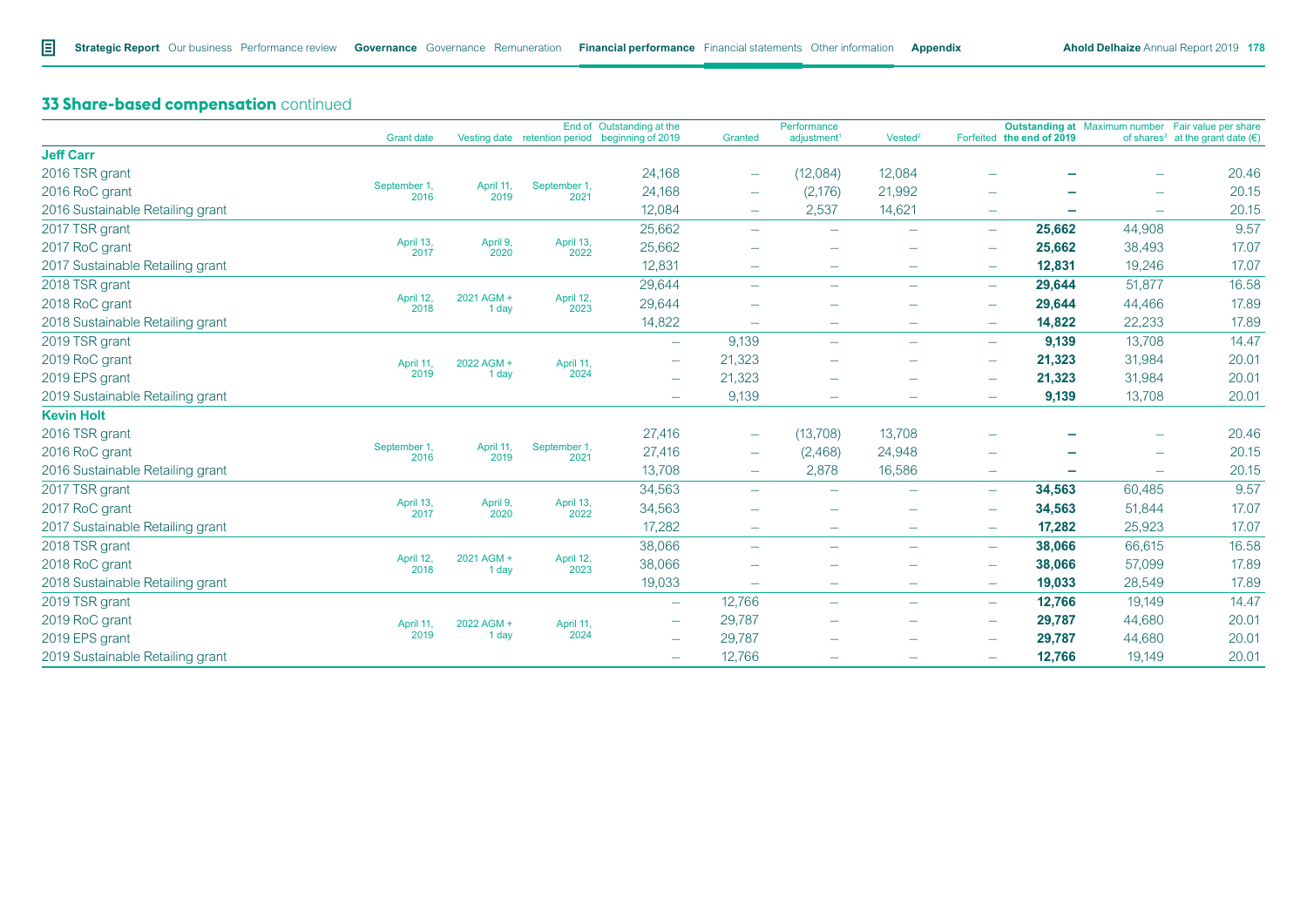|                                  | <b>Grant date</b>    |                     |                   | End of Outstanding at the<br>Vesting date retention period beginning of 2019 | Granted                         | Performance<br>adjustment <sup>1</sup> | Vested <sup>2</sup>      |                          | Forfeited the end of 2019 |                          | Outstanding at Maximum number Fair value per share<br>of shares <sup>3</sup> at the grant date $(\epsilon)$ |
|----------------------------------|----------------------|---------------------|-------------------|------------------------------------------------------------------------------|---------------------------------|----------------------------------------|--------------------------|--------------------------|---------------------------|--------------------------|-------------------------------------------------------------------------------------------------------------|
| <b>Wouter Kolk4</b>              |                      |                     |                   |                                                                              |                                 |                                        |                          |                          |                           |                          |                                                                                                             |
| 2016 TSR grant                   |                      |                     |                   | 17,059                                                                       | $\overline{\phantom{a}}$        | (8,530)                                | 8,529                    |                          |                           | -                        | 20.46                                                                                                       |
| 2016 RoC grant                   | September 1,         | April 11,           | N/A               | 17,059                                                                       | $\overline{\phantom{m}}$        | (1,536)                                | 15,523                   |                          |                           | $\overline{\phantom{0}}$ | 20.15                                                                                                       |
| 2016 Sustainable Retailing grant | 2016                 | 2019                |                   | 8,530                                                                        | $\overline{\phantom{a}}$        | 1,791                                  | 10,321                   | $\overline{\phantom{m}}$ | $\overline{\phantom{0}}$  | $\overline{\phantom{m}}$ | 20.15                                                                                                       |
| 2017 TSR grant                   |                      |                     |                   | 15,020                                                                       | $\overline{\phantom{0}}$        | $\overline{\phantom{0}}$               | $\overline{\phantom{0}}$ | $\overline{\phantom{m}}$ | 15,020                    | 26,285                   | 9.57                                                                                                        |
| 2017 RoC grant                   | April 13,<br>2017    | April 9,<br>2020    | N/A               | 15,020                                                                       |                                 | $\overline{\phantom{0}}$               | $\overline{\phantom{m}}$ | $\overline{\phantom{m}}$ | 15,020                    | 22,530                   | 17.07                                                                                                       |
| 2017 Sustainable Retailing grant |                      |                     |                   | 7,510                                                                        | $\overline{\phantom{a}}$        | $\overline{\phantom{0}}$               | $\overline{\phantom{0}}$ | $\overline{\phantom{m}}$ | 7,510                     | 11,265                   | 17.07                                                                                                       |
| 2018 TSR grant                   |                      |                     |                   | 21,433                                                                       | $\overline{\phantom{m}}$        | $\overline{\phantom{0}}$               | $\overline{\phantom{0}}$ | $\overline{\phantom{m}}$ | 21,433                    | 37,507                   | 16.58                                                                                                       |
| 2018 RoC grant                   | April 12,<br>2018    | 2021 AGM +<br>1 day | April 12,<br>2023 | 21,433                                                                       |                                 |                                        |                          | -                        | 21,433                    | 32,149                   | 17.89                                                                                                       |
| 2018 Sustainable Retailing grant |                      |                     |                   | 10,717                                                                       | $\overline{\phantom{0}}$        | $\overline{\phantom{m}}$               | $\overline{\phantom{m}}$ | $\overline{\phantom{m}}$ | 10,717                    | 16,075                   | 17.89                                                                                                       |
| 2019 TSR grant                   |                      |                     |                   | $\overline{\phantom{0}}$                                                     | 6,607                           | $\overline{\phantom{0}}$               | $\overline{\phantom{m}}$ | $\overline{\phantom{m}}$ | 6,607                     | 9,910                    | 14.47                                                                                                       |
| 2019 RoC grant                   | April 11,            | 2022 AGM +          | April 11,         |                                                                              | 15,416                          |                                        |                          | $\overline{\phantom{m}}$ | 15,416                    | 23,124                   | 20.01                                                                                                       |
| 2019 EPS grant                   | 2019                 | 1 day               | 2024              | $\overline{\phantom{0}}$                                                     | 15,416                          | $\overline{\phantom{0}}$               | -                        | $\overline{\phantom{0}}$ | 15,416                    | 23,124                   | 20.01                                                                                                       |
| 2019 Sustainable Retailing grant |                      |                     |                   | $\overline{\phantom{0}}$                                                     | 6,607                           | $\overline{\phantom{0}}$               |                          | $\overline{\phantom{m}}$ | 6,607                     | 9,910                    | 20.01                                                                                                       |
| Dick Boer <sup>5</sup>           |                      |                     |                   |                                                                              |                                 |                                        |                          |                          |                           |                          |                                                                                                             |
| 2016 TSR grant                   |                      |                     |                   | 48,680                                                                       | $\hspace{0.1mm}-\hspace{0.1mm}$ | (24, 340)                              | 24,340                   |                          |                           |                          | 20.46                                                                                                       |
| 2016 RoC grant                   | September 1,<br>2016 | April 11,<br>2019   | N/A               | 48,680                                                                       | $\overline{\phantom{a}}$        | (4, 382)                               | 44,298                   |                          |                           | -                        | 20.15                                                                                                       |
| 2016 Sustainable Retailing grant |                      |                     |                   | 24,340                                                                       | $\overline{\phantom{m}}$        | 5,111                                  | 29,451                   | $\equiv$                 | ۳                         | $\overline{\phantom{m}}$ | 20.15                                                                                                       |
| 2017 TSR grant                   |                      |                     |                   | 48,819                                                                       | $\overline{\phantom{a}}$        | (26, 865)                              | 21,954                   | $\overline{\phantom{m}}$ | $\overline{\phantom{0}}$  | $\overline{\phantom{m}}$ | 9.57                                                                                                        |
| 2017 RoC grant                   | April 13,<br>2017    | April 9,<br>2020    | N/A               | 48,819                                                                       | $\hspace{0.1mm}-\hspace{0.1mm}$ | (13,903)                               | 34,916                   |                          |                           | $\overline{\phantom{0}}$ | 17.07                                                                                                       |
| 2017 Sustainable Retailing grant |                      |                     |                   | 24,410                                                                       | $\overline{\phantom{a}}$        | $\equiv$                               | 24,410                   | $\overline{\phantom{m}}$ | $\overline{\phantom{0}}$  | $\overline{\phantom{m}}$ | 17.07                                                                                                       |
| 2018 TSR grant                   |                      |                     |                   | 55,289                                                                       | $\overline{\phantom{m}}$        | (4, 478)                               | 50,811                   | $\overline{\phantom{0}}$ | ۰                         | $\overline{\phantom{m}}$ | 16.58                                                                                                       |
| 2018 RoC grant                   | April 12,<br>2018    | 2021 AGM +<br>1 day | N/A               | 55,289                                                                       | $\hspace{0.1mm}-\hspace{0.1mm}$ | (6, 142)                               | 49,147                   | $\overline{\phantom{0}}$ |                           |                          | 17.89                                                                                                       |
| 2018 Sustainable Retailing grant |                      |                     |                   | 27,645                                                                       | $\overline{\phantom{m}}$        | $\overline{\phantom{0}}$               | 27,645                   | $\overline{\phantom{m}}$ | $\overline{\phantom{0}}$  | $\overline{\phantom{m}}$ | 17.89                                                                                                       |
| 2019 TSR grant                   |                      |                     |                   | $\overline{\phantom{0}}$                                                     | 16,548                          | (6, 222)                               | 10,326                   | $\equiv$                 | $\equiv$                  | $\overline{\phantom{m}}$ | 14.47                                                                                                       |
| 2019 RoC grant                   | April 11,            | 2022 AGM +          | N/A               |                                                                              | 38,610                          | 128                                    | 38,738                   |                          | ۰                         | $\overline{\phantom{m}}$ | 20.01                                                                                                       |
| 2019 EPS grant                   | 2019                 | 1 day               |                   | $\overline{\phantom{0}}$                                                     | 38,610                          | (6, 382)                               | 32,228                   |                          |                           | -                        | 20.01                                                                                                       |
| 2019 Sustainable Retailing grant |                      |                     |                   | $\overline{\phantom{0}}$                                                     | 16,548                          |                                        | 16,548                   | $\overline{\phantom{0}}$ | ۰                         | $\overline{\phantom{0}}$ | 20.01                                                                                                       |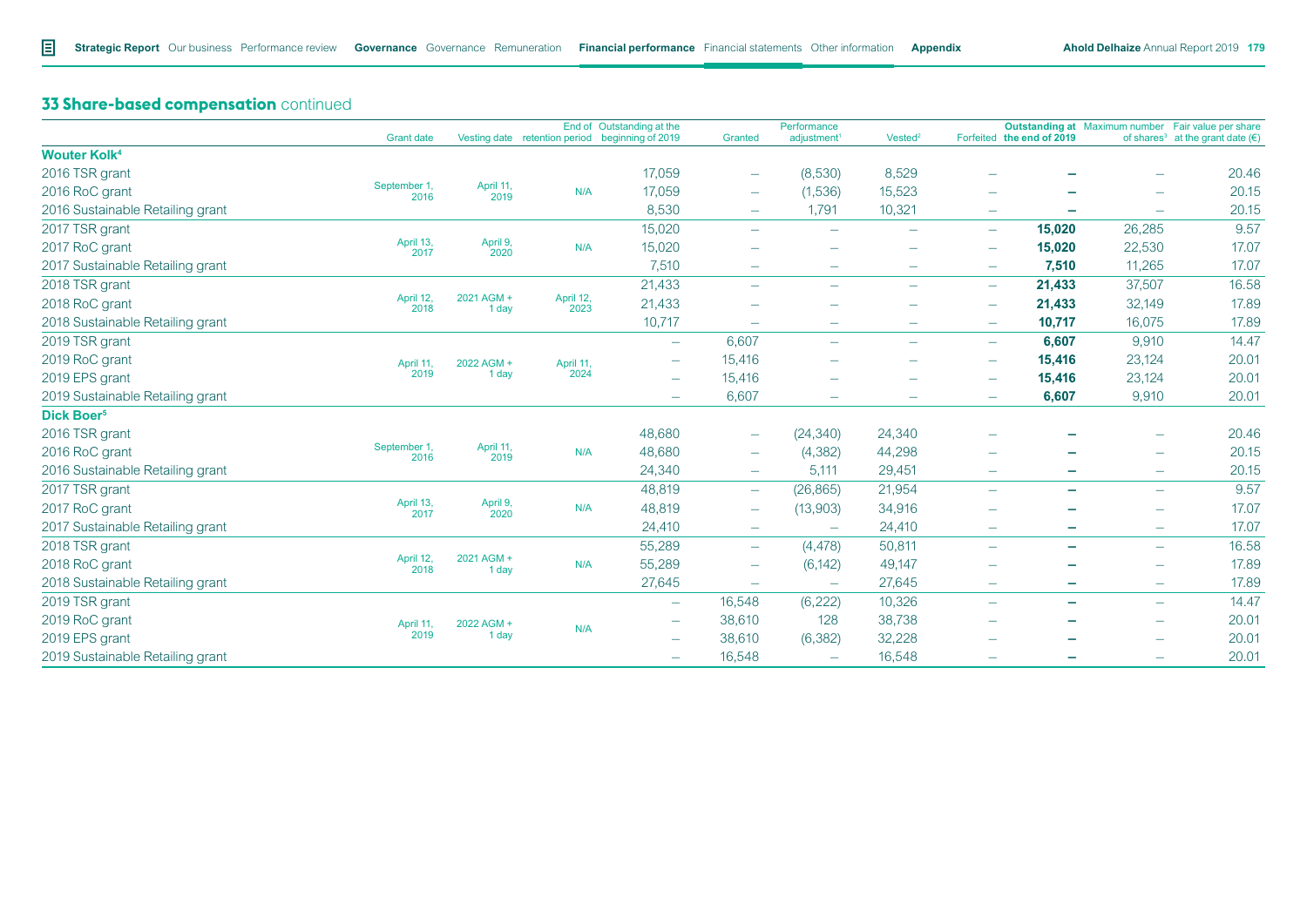|                                          | <b>Grant date</b>    |                     |     | End of Outstanding at the<br>Vesting date retention period beginning of 2019 | Granted                  | Performance<br>adjustment <sup>1</sup> | Vested <sup>2</sup>      |                          | Forfeited the end of 2019 |                          | <b>Outstanding at</b> Maximum number Fair value per share<br>of shares <sup>3</sup> at the grant date ( $\epsilon$ ) |                          |        |                          |       |                          |                          |        |        |       |  |  |  |  |  |  |  |  |  |  |  |  |  |  |  |  |  |  |  |  |  |  |  |        |                          |   |                          |                          |        |        |       |
|------------------------------------------|----------------------|---------------------|-----|------------------------------------------------------------------------------|--------------------------|----------------------------------------|--------------------------|--------------------------|---------------------------|--------------------------|----------------------------------------------------------------------------------------------------------------------|--------------------------|--------|--------------------------|-------|--------------------------|--------------------------|--------|--------|-------|--|--|--|--|--|--|--|--|--|--|--|--|--|--|--|--|--|--|--|--|--|--|--|--------|--------------------------|---|--------------------------|--------------------------|--------|--------|-------|
| <b>Pierre Bouchut<sup>6</sup></b>        |                      |                     |     |                                                                              |                          |                                        |                          |                          |                           |                          |                                                                                                                      |                          |        |                          |       |                          |                          |        |        |       |  |  |  |  |  |  |  |  |  |  |  |  |  |  |  |  |  |  |  |  |  |  |  |        |                          |   |                          |                          |        |        |       |
| 2016 TSR grant                           |                      |                     |     | 19,585                                                                       | $\overline{\phantom{a}}$ | (9,793)                                | 9,792                    | $\overline{\phantom{0}}$ |                           | $\overline{\phantom{0}}$ | 20.46                                                                                                                |                          |        |                          |       |                          |                          |        |        |       |  |  |  |  |  |  |  |  |  |  |  |  |  |  |  |  |  |  |  |  |  |  |  |        |                          |   |                          |                          |        |        |       |
| 2016 RoC grant                           | September 1,<br>2016 | April 11,<br>2019   | N/A | 19,585                                                                       | $\overline{\phantom{a}}$ | (1,763)                                | 17,822                   | $\overline{\phantom{0}}$ |                           | $\overline{\phantom{0}}$ | 20.15                                                                                                                |                          |        |                          |       |                          |                          |        |        |       |  |  |  |  |  |  |  |  |  |  |  |  |  |  |  |  |  |  |  |  |  |  |  |        |                          |   |                          |                          |        |        |       |
| 2016 Sustainable Retailing grant         |                      |                     |     | 9,793                                                                        | $\overline{\phantom{a}}$ | 2,056                                  | 11,849                   | $\overline{\phantom{0}}$ |                           | $\overline{\phantom{a}}$ | 20.15                                                                                                                |                          |        |                          |       |                          |                          |        |        |       |  |  |  |  |  |  |  |  |  |  |  |  |  |  |  |  |  |  |  |  |  |  |  |        |                          |   |                          |                          |        |        |       |
| 2017 TSR grant                           |                      |                     |     | 19,641                                                                       | $\overline{\phantom{a}}$ | $\overline{\phantom{a}}$               | $\overline{\phantom{a}}$ | $\overline{\phantom{0}}$ | 19.641                    | 34,371                   | 9.57                                                                                                                 |                          |        |                          |       |                          |                          |        |        |       |  |  |  |  |  |  |  |  |  |  |  |  |  |  |  |  |  |  |  |  |  |  |  |        |                          |   |                          |                          |        |        |       |
| 2017 RoC grant                           | April 13,<br>2017    | April 9,<br>2020    | N/A |                                                                              |                          |                                        |                          |                          |                           |                          |                                                                                                                      |                          | 19,641 | $\overline{\phantom{a}}$ | -     | $\overline{\phantom{0}}$ | $\overline{\phantom{0}}$ | 19,641 | 29,461 | 17.07 |  |  |  |  |  |  |  |  |  |  |  |  |  |  |  |  |  |  |  |  |  |  |  |        |                          |   |                          |                          |        |        |       |
| 2017 Sustainable Retailing grant         |                      |                     |     |                                                                              |                          |                                        |                          | 9,821                    | $\overline{\phantom{a}}$  | $\overline{\phantom{a}}$ | $\overline{\phantom{a}}$                                                                                             | $\overline{\phantom{a}}$ | 9.821  | 14,731                   | 17.07 |                          |                          |        |        |       |  |  |  |  |  |  |  |  |  |  |  |  |  |  |  |  |  |  |  |  |  |  |  |        |                          |   |                          |                          |        |        |       |
| 2018 TSR grant                           |                      |                     |     | 22.244                                                                       |                          | -                                      | $\overline{\phantom{0}}$ | $\overline{\phantom{0}}$ | 22.244                    | 38,927                   | 16.58                                                                                                                |                          |        |                          |       |                          |                          |        |        |       |  |  |  |  |  |  |  |  |  |  |  |  |  |  |  |  |  |  |  |  |  |  |  |        |                          |   |                          |                          |        |        |       |
| 2018 RoC grant                           | April 12,<br>2018    | 2021 AGM +<br>1 day | N/A | 22.244                                                                       | $\overline{\phantom{a}}$ | $\overline{\phantom{a}}$               | $\overline{\phantom{a}}$ | $\overline{\phantom{0}}$ | 22.244                    | 33,366                   | 17.89                                                                                                                |                          |        |                          |       |                          |                          |        |        |       |  |  |  |  |  |  |  |  |  |  |  |  |  |  |  |  |  |  |  |  |  |  |  |        |                          |   |                          |                          |        |        |       |
| 2018 Sustainable Retailing grant         |                      |                     |     |                                                                              |                          |                                        |                          |                          |                           |                          |                                                                                                                      |                          |        |                          |       |                          |                          |        |        |       |  |  |  |  |  |  |  |  |  |  |  |  |  |  |  |  |  |  |  |  |  |  |  | 11,122 | $\overline{\phantom{a}}$ | - | $\overline{\phantom{a}}$ | $\overline{\phantom{a}}$ | 11,122 | 16,683 | 17.89 |
| <b>Subtotal Management Board members</b> |                      |                     |     | 1,527,620                                                                    | 415.748                  | (164, 804)                             | 726,048                  | $\overline{\phantom{0}}$ | 1.052.516                 | 1,653,470                |                                                                                                                      |                          |        |                          |       |                          |                          |        |        |       |  |  |  |  |  |  |  |  |  |  |  |  |  |  |  |  |  |  |  |  |  |  |  |        |                          |   |                          |                          |        |        |       |

1 Represents the adjustment to the number of shares granted resulting from the TSR, RoC and Sustainable Retailing performance.

2 The vesting date of the 2016 grant was March 15, 2019, for a former Delhaize board member. The share price was €22.66 on March 15, 2019. The vesting date of the 2016 grant was April 11, 2019. The share price was €23.06 on April 11, 2019. The 2017 – 2019 awards granted to Dick Boer were settled on an accelerated basis upon the termination of his employment relationship in 2019 (see *Note 32*). The share price on the settlement date was €20.10.

3 For the TSR performance grants, the maximum number of shares that could potentially vest equals 175% of outstanding shares, for the awards granted in 2017 and 2018, if Ahold Delhaize's ranking is one. For the TSR performance grant awarded in 2019, the maximum number of shares that could potentially vest equals 150% of the outstanding shares if the Company's ranking is one. For the RoC performance grants, the EPS performance grants and the Sustainable Retailing performance grants the maximum number of shares that could potentially vest equals 150% of outstanding shares (as explained in the sections *Main characteristics of shares granted in 2019* and *Main characteristics of shares granted in 2016 through 2018* above).

4 Wouter Kolk, Chief Executive Officer Ahold Delhaize Europe and Indonesia has been a member of the Management Board since April 11, 2018.

5 Dick Boer, CEO Ahold Delhaize and member of the Management Board and Executive Committee, stepped down from the Management Board and Executive Committee as of July 1, 2018. His employment relationship with Ahold Delhaize was terminated as of July 1, 2019, after which he retired. The shares awarded under the GRO plan were settled on an accelerated basis upon the termination of his employment relationship in 2019 (see *Note 32*).

6 Pierre Bouchut, Chief Operating Officer of Europe and Indonesia and member of the Management Board and Executive Committee, stepped down from the Management Board and Executive Committee as of January 1, 2018. His employment relationship with Ahold Delhaize was terminated as of August 31, 2018, after which he retired. Shares awarded under the GRO plan will vest in accordance with the applicable plan rules.

The minimum number of shares that could potentially vest would be nil (as explained in the sections *Main characteristics of shares granted in 2019* and *Main characteristics of shares granted in 2016 through 2018* above).

|                                   | Outstanding at the<br>beginning of 2019 | Granted                  | Performance<br>adjustment <sup>1</sup> | Vested <sup>2</sup> | Forfeited                | <b>Outstanding at</b><br>the end of 2019 |
|-----------------------------------|-----------------------------------------|--------------------------|----------------------------------------|---------------------|--------------------------|------------------------------------------|
| <b>Other employees</b>            |                                         |                          |                                        |                     |                          |                                          |
| 2016 grant                        | 3,712,470                               | $\overline{\phantom{a}}$ | (718, 954)                             | 2,946,520           | 46,996                   | -                                        |
| 2017 grant                        | 3,518,140                               | 39,710                   | $\overline{\phantom{m}}$               | 6,062               | 180,219                  | 3,371,569                                |
| 2018 grant                        | 2,334,206                               | 78,462                   | $\overline{\phantom{m}}$               | 4,398               | 208,722                  | 2,199,548                                |
| 2019 grant                        |                                         | 2,148,126                |                                        | 538                 | 138,468                  | 2,009,120                                |
| Subtotal Management Board members | 1,527,620                               | 415,748                  | (164, 804)                             | 726,048             | $\overline{\phantom{m}}$ | 1,052,516                                |
| <b>Total number of shares</b>     | 11,092,436                              | 2,682,046                | (883, 758)                             | 3,683,566           | 574,405                  | 8,632,753                                |

1 Represents the adjustment to the number of shares granted resulting from the TSR, RoC and Sustainable Retailing performance.

2 The vesting date of the 2016 grant was April 11, 2019. The share price was €23.06 on April 11, 2019.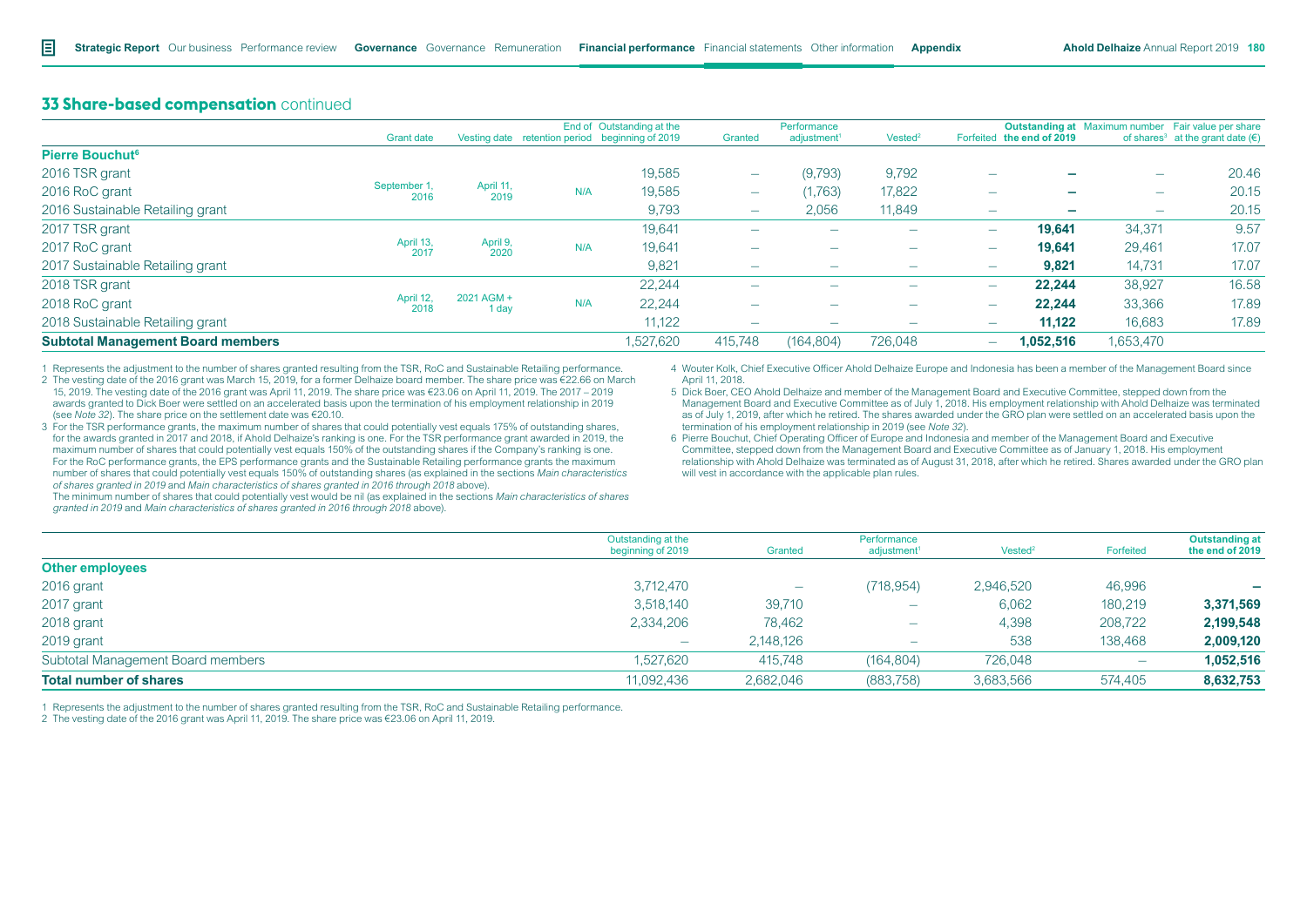### **Valuation model and input variables**

The weighted average fair value of the shares granted in 2019, for all eligible participants including Management Board members, amounted to €14.43 per share for TSR performance shares and €19.96 per share for RoC performance shares, EPS performance shares and Sustainable Retailing performance shares, respectively (2018: €16.59 per share for TSR performance shares and €17.90 per share for RoC performance shares and Sustainable Retailing performance shares, respectively). The fair values of the RoC, EPS and Sustainable Retailing performance shares are based on the Black-Scholes model. The fair values of the TSR performance shares are determined using a Monte Carlo simulation model, which considers the likelihood of Ahold Delhaize's TSR ending at various ranks as well as the expected share price at each rank. The most important assumptions used in the valuations of the fair values were as follows:

|                                                | 2019      | 2018    |
|------------------------------------------------|-----------|---------|
| Closing share price at grant date $(\epsilon)$ | 22.94     | 19.72   |
| Risk-free interest rate                        | $(0.6)\%$ | (0.3)%  |
| Volatility                                     | 19.7%     | 22.9%   |
| Assumed dividend yield                         | 4.2%      | $3.3\%$ |

Expected volatility has been determined based on historical volatilities for a period of three years.

# **34 Leases**

### **Ahold Delhaize as lessee**

Ahold Delhaize leases a significant number of its stores, as well as distribution centers, warehouses, offices and other assets, under lease arrangements. Leases of retail stores typically run for periods of 10 to 20 years, and warehouses and distribution centers for 10 years.

The Company also leases equipment, mainly IT equipment, with average contract terms of four years. The majority of these are short-term leases and / or leases of low-value assets and the Company has elected not to recognize right-of-use assets and lease liabilities for these leases. The Company expects the amount of expenses incurred for short-term leases and leases of low-value assets to remain broadly consistent in future years.

Until the 2018 financial year, leases of property, plant and equipment were classified as either finance leases or operating leases. From December 31, 2018, each lease is recognized as a right-of-use asset and a corresponding liability at the date on which the leased asset is available for use by the Company. See *Note 36* for further information on the change in accounting policy for leases.

### **Right-of-use assets**

See *Note 12* for more information on the right-of-use assets.

# **Lease liabilities**

The following table summarizes the expected maturity profile of the Company's lease liabilities as presented in *Note 23* (non-current portion) and *Note 27* (current portion) as of December 29, 2019, and December 30, 2018, respectively, based on the undiscounted payments.

| $\epsilon$ million                              | December 29.<br>2019 | December 30.<br>2018 restated |
|-------------------------------------------------|----------------------|-------------------------------|
| Less than one year                              | 1,541                | 1,491                         |
| One to five years                               | 5,029                | 4,827                         |
| Five to ten years                               | 3,272                | 3,159                         |
| Ten to fifteen years                            | 1,422                | 1,401                         |
| More than fifteen years                         | 1,115                | 1,189                         |
| <b>Total undiscounted lease payments</b>        | 12,379               | 12,067                        |
| Lease liabilities included in the Balance sheet | 9,695                | 9,432                         |
| Current portion (Note 27)                       | 1.211                | 1,162                         |
| Non-current portion (Note 23)                   | 8,484                | 8.270                         |

### **General**

Leases are managed by local management and, accordingly, lease terms are negotiated on an individual basis and contain a wide range of different terms and conditions. The terms and conditions of real estate leases include, among others, extension and termination options as well as (additional) variable payments. A large part of the real estate leases also provide for lease payment increases that are based on changes in local price indices, which are generally determined annually. Lease liabilities are remeasured to reflect those revised lease payments only when there is a change in the cash flows.

The Company does not have leases with significant guaranteed residual values or purchase options.

None of Ahold Delhaize's leases impose restrictions on the Company's ability to pay dividends, incur additional debt or enter into additional leasing arrangements.

#### **Extension and termination options**

Extension and termination options are included in a large number of real estate leases across the Company. The majority of extension and termination options held are exercisable only by the Company and not by the respective lessor.

As at December 29, 2019, potential uncommitted future cash outflows of an estimated €35 billion (undiscounted) (2018: €35 billion) have not been included in the lease liability (and right-of-use asset) because it is not reasonably certain that the leases will be extended (or not terminated).

During the current financial year, an amount of €781 million (2018: €436 million) has been recorded as a net increase in the right-of-use assets due to reassessments and modifications of leases, which include, among others, the effect of exercising extension and termination options and changes in lease payments due to inflation-related increases.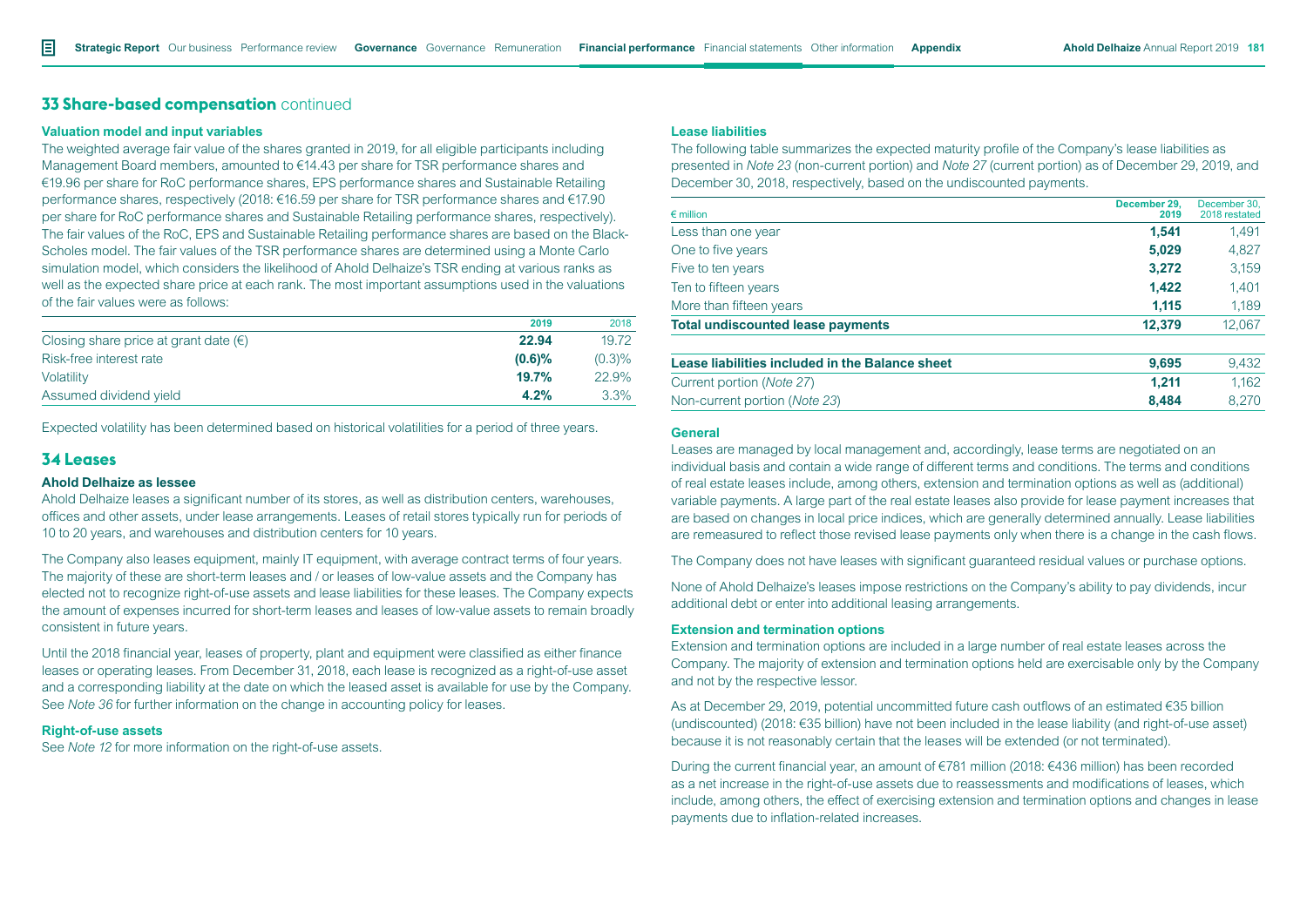# **34 Leases** continued

The table below summarizes the rate of exercise of termination options.

|                             | Number of contracts with<br>termination options exercisable<br>as of December 29, 2019 | Number of contracts with<br>termination options not exercised<br>or not considered reasonably<br>certain to be exercised as of<br>December 29, 2019 | Number of contracts with<br>terminations options exercised<br>or considered reasonably<br>certain to be exercised as of<br>December 29, 2019 |
|-----------------------------|----------------------------------------------------------------------------------------|-----------------------------------------------------------------------------------------------------------------------------------------------------|----------------------------------------------------------------------------------------------------------------------------------------------|
|                             | Number of leases                                                                       | Number of leases                                                                                                                                    | Number of leases                                                                                                                             |
| <b>Total Ahold Delhaize</b> | 2.240                                                                                  | 1.990                                                                                                                                               | 250                                                                                                                                          |

In countries like Greece, Romania and Serbia, it is general practice to be able to terminate contracts, subject to a notice period. A large portion of the termination options listed above relates to vehicle leases in Greece, Romania and Serbia.

In Belgium, real estate leases normally have an initial term of 27 years, but the lessee has the right, by law, to terminate the lease every three years. In practice, contracts are therefore recorded in the real estate system as having a 27-year term with termination options every three years. These termination options are then assessed as part of the determination of the lease term, which is normally established as nine to 12 years. In other countries, limited to no termination options are in place.

In other countries, limited to no termination options are in place.

### **Variable payments**

Variable payment terms are used for a variety of reasons, including minimizing the fixed cost base for newly established stores or for reasons of margin control and operational flexibility. Variable lease payment terms vary widely across the Company:

- The majority of variable payment terms are based on a range of percentages of store sales. Percentages vary per contract and range between 1% and 6% of net sales of the applicable store.
- Some variable payment terms include minimum rent clauses.

Variable lease payments that depend on sales are recognized in profit or loss in the period in which the condition that triggers those payments occurs. The overall financial effect of using variable payment terms is that higher rental costs are incurred by stores with higher sales.

The Company expects the amount of variable rental payments to remain broadly consistent in future years.

## **Commitment for leases not yet commenced**

In addition to the leases included on the balance sheet, Ahold Delhaize has signed lease agreements for properties under development of which it has not yet taken possession. The future undiscounted lease payments for these agreements amount to approximately €294 million (2018: €320 million). The 2018 figure included a lease for a meat facility in the United States that commenced in January 2019. The 2019 figure mainly relates to signed leases related to stores under development.

### **Sale and leaseback transactions**

There have been no significant sale and leaseback transactions in 2019 or 2018.

### **Amounts recognized in the income statement**

| $\epsilon$ million                                                           | 2019    | 2018 restated |
|------------------------------------------------------------------------------|---------|---------------|
| Variable lease payments not included in the measurement of lease liabilities | (21)    | (26)          |
| Expenses related to short-term leases                                        | (26)    | (20)          |
| Expenses relating to leases of low-value assets that are not shown           |         |               |
| above as short-term leases                                                   | (18)    | (16)          |
| <b>Total rent expense</b>                                                    | (66)    | (64)          |
| Depreciation charge for right-of-use assets                                  | (1,052) | (1,000)       |
| Interest accretion to lease liability                                        | (366)   | (355)         |
| Gains (losses) on sale and leaseback transactions                            |         |               |
| Income from subleasing right-of-use assets                                   | 102     | 116           |

During 2019, impairments of €8 million (2018: nil) on right-of-use assets (excluding investment properties) and €9 million (2018: nil) on investment property right-of-use assets were recorded. These impairments mainly relate to buildings leased.

### **Amounts recognized in the cash flow statement**

| $\epsilon$ million            | 2018 restateo |
|-------------------------------|---------------|
| Total cash outflow for leases | 460)          |

The total cash outflow for leases consists of repayment of lease liabilities (both the principal and interest portion of lease payments) and the cash outflows from short-term and low-value leases and variable lease payments not included in the measurement of lease liabilities.

### **Ahold Delhaize as lessor**

Ahold Delhaize rents out its investment properties (mainly retail units in shopping centers containing an Ahold Delhaize store) and also (partially) subleases various other properties that are leased by Ahold Delhaize. Ahold Delhaize classifies these leases as operating or finance leases.

### **Operating leases**

The following table sets out the maturity analysis of lease payments, showing the undiscounted lease payments to be received after the reporting date:

| $\epsilon$ million                       | December 29.<br>2019 | December 30,<br>2018 restated |
|------------------------------------------|----------------------|-------------------------------|
| Less than one year                       | 154                  | 151                           |
| One to two years                         | 135                  | 135                           |
| Two to three years                       | 95                   | 114                           |
| Three to four years                      | 64                   | 76                            |
| Four to five years                       | 43                   | 48                            |
| More than five years                     | 105                  | 115                           |
| <b>Total undiscounted lease payments</b> | 596                  | 640                           |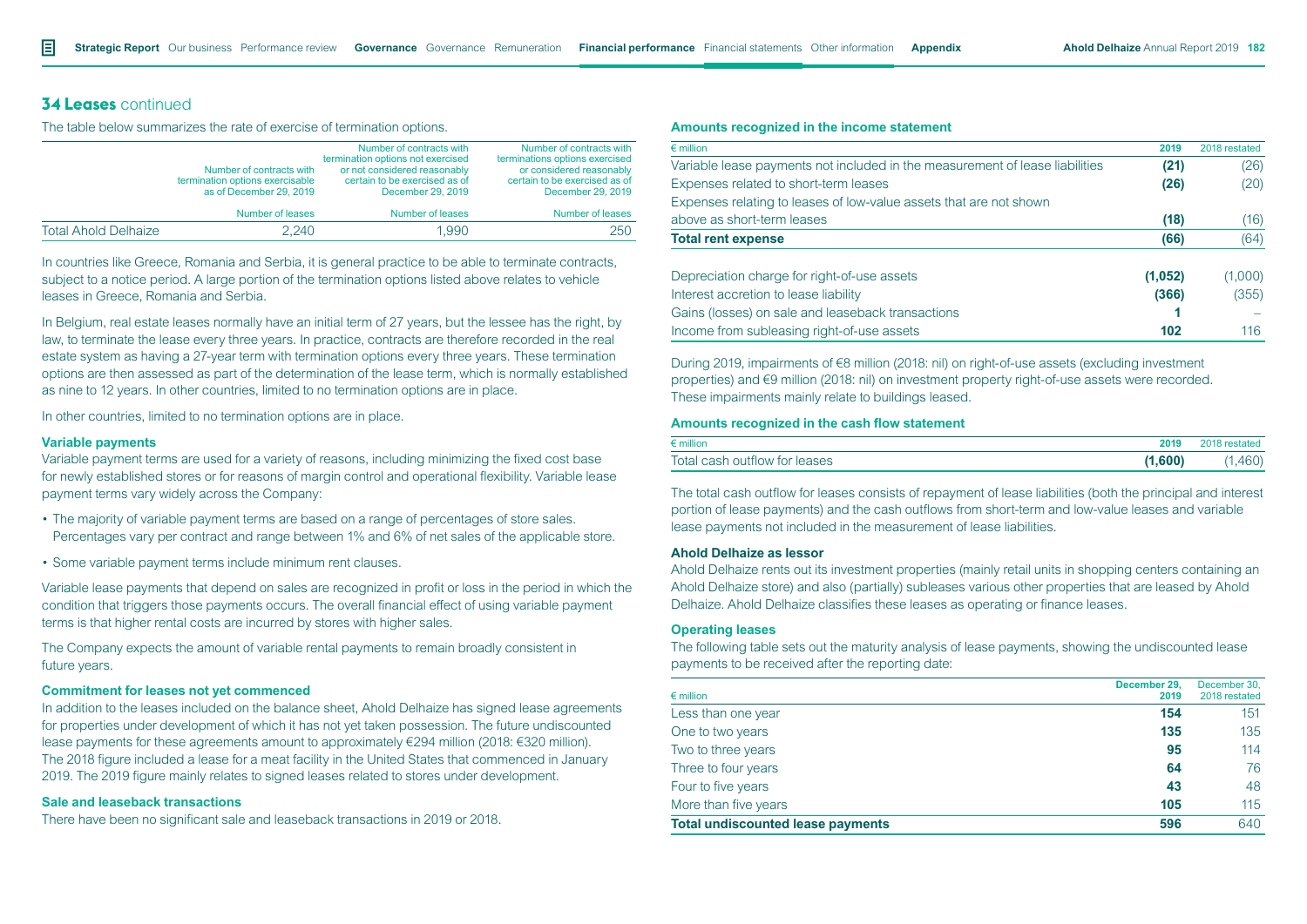# **34 Leases** continued

## **Finance leases**

#### Net investment in leases

| $\epsilon$ million                              | 2019 | 2018 restated |
|-------------------------------------------------|------|---------------|
| As of the beginning of the year                 |      |               |
| Current portion                                 | 81   | 74            |
| Non-current portion                             | 398  | 404           |
| Carrying amount at the beginning of the year    | 479  | 479           |
| Additions                                       |      |               |
| Interest accretion                              | 14   | 15            |
| Repayments                                      | (95) | (87)          |
| <b>Terminations</b>                             | (7)  | (3)           |
| Reassessments and modifications                 | 6    | 8             |
| Reclassifications (to) from right-of-use assets | 72   | 57            |
| Exchange rate differences                       | 5    | 10            |
| <b>Closing carrying amount</b>                  | 474  | 479           |

## **As of the end of the year**

| Current portion                        |     |     |
|----------------------------------------|-----|-----|
| Non-current portion                    | 396 | 398 |
| Carrying amount at the end of the year | 474 |     |

The following table sets out the maturity analysis of lease receivables, showing the undiscounted lease payments to be received after the reporting date:

| $\epsilon$ million                                  | December 29.<br>2019 | December 30.<br>2018 restated |
|-----------------------------------------------------|----------------------|-------------------------------|
| Less than one year                                  | 93                   | 98                            |
| One to two years                                    | 81                   | 79                            |
| Two to three years                                  | 75                   | 69                            |
| Three to four years                                 | 65                   | 63                            |
| Four to five years                                  | 54                   | 53                            |
| More than five years                                | 132                  | 151                           |
| <b>Total undiscounted lease payments receivable</b> | 500                  | 513                           |
| Unearned finance income                             | (53)                 | (57)                          |
| <b>Total discounted lease payments receivable</b>   | 447                  | 456                           |
| Cumulative impairment losses                        | (3)                  | (3)                           |
| Lease receivable                                    | 444                  | 453                           |
| Unguaranteed residual value                         | 30                   | 26                            |
| <b>Net investment in leases</b>                     | 474                  | 479                           |

Lease receivables are principally for real estate. Terms range primarily from five to 12 years.

There are no significant changes in the provision for impairment.

The Company, as lessor, manages risks associated with rights retained in the underlying assets mainly by screening of lessees for credit worthiness prior to entering into the lease agreement and following up on outstanding lease payments as part of debtor management. In addition, lease contracts generally include terms about rights in case of delinquency and default. Lease contracts rarely include residual value guarantees.

#### **Amounts recognized in the income statement**

| $\epsilon$ million                                                        | 2019 | 2018 restated |
|---------------------------------------------------------------------------|------|---------------|
| <b>Operating leases</b>                                                   |      |               |
| Rent income relating to fixed payments on operating leases                | 183  | 182           |
| Rent income relating to variable payments on operating leases             | 4    | 6             |
| <b>Finance leases</b>                                                     |      |               |
| Rent income relating to variable payments not included in the measurement |      |               |
| of the net investment in leases                                           |      | $\mathcal{P}$ |
| <b>Total rent income</b>                                                  | 187  | 189           |
| Interest income on net investment in leases                               | 14   | 15            |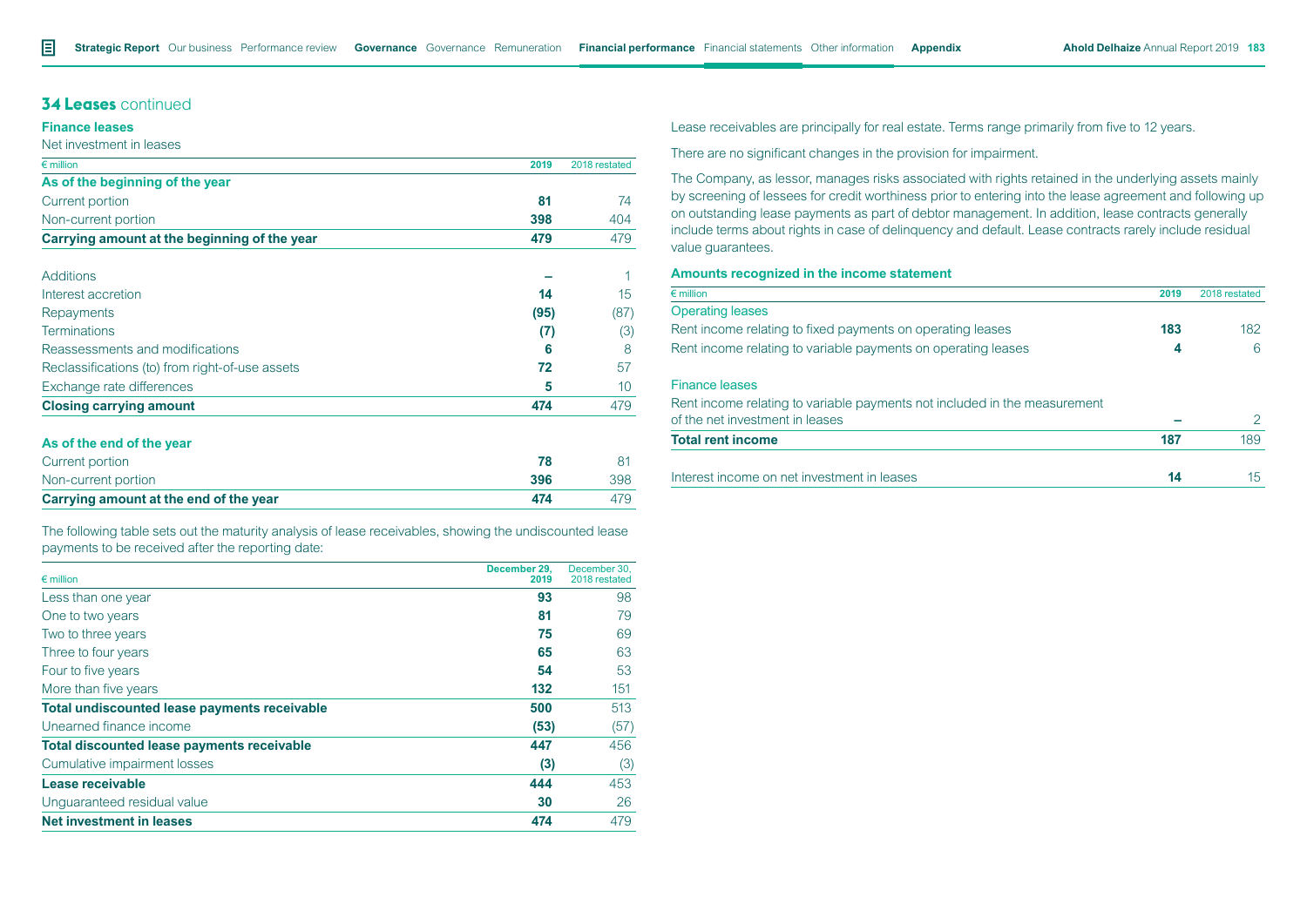# **35 Commitments and contingencies**

#### **Capital investment commitments**

As of December 29, 2019, Ahold Delhaize had outstanding capital investment commitments for property, plant and equipment and investment property, and for intangible assets of approximately €593 million and €11 million, respectively (December 30, 2018: €447 million and €7 million, respectively). Ahold Delhaize's share in the capital investment commitments of its unconsolidated joint ventures JMR and Super Indo amounted to €1 million as of December 29, 2019 (December 30, 2018: €1 million).

On December 10, 2019, Ahold Delhaize announced that it is investing \$480 million to transform and expand its supply chain operations on the U.S. East Coast. This investment supports the new three-year strategy to move the U.S. supply chain to a fully integrated, self-distribution model. The \$480 million capital outlay will cover a three-year transition period, which will support the acquisition of three distribution facilities by Ahold Delhaize USA from C&S Wholesale Grocers and leases on two additional facilities. It also includes investment in two new fully automated Ahold Delhaize USA frozen facilities to be constructed in the U.S. Northeast and Mid-Atlantic regions. This transaction will be accounted for as asset acquisition.

On February 12, 2020, Ahold Delhaize USA closed the acquisition of the three C&S Wholesale Grocers distribution centers in York, Pennsylvania, and Chester, New York.

# **Purchase commitments**

Ahold Delhaize enters into purchase commitments with vendors in the ordinary course of business. The Company has purchase contracts with some vendors for varying terms that require Ahold Delhaize to buy services and predetermined volumes of goods and goods not-for-resale at fixed prices. As of December 29, 2019, the Company's purchase commitments were approximately  $\epsilon$ 1,194 million (December 30, 2018: €1,000 million). Not included in the purchase commitments are those purchase contracts for which Ahold Delhaize has received advance vendor allowances, such as upfront signing payments in consideration of its purchase commitments. These contracts generally may be terminated without satisfying the purchase commitments upon the repayment of the unearned portions of the advance vendor allowances. The unearned portion of these advance vendor allowances is recorded as a liability on the balance sheet.

### **Contingent liabilities**

#### **Guarantees**

Guarantees to third parties issued by Ahold Delhaize can be summarized as follows:

| $\epsilon$ million                           | December 29.<br>2019 | December 30.<br>2018 |
|----------------------------------------------|----------------------|----------------------|
| Lease guarantees                             | 833                  | 911                  |
| Lease quarantees backed by letters of credit | 33                   | 40                   |
| Corporate and buyback quarantees             | 24                   | 32                   |
| Total                                        | 891                  | 983                  |

The amounts included in the table above are the maximum undiscounted amounts the Group could be forced to settle under the arrangement for the full guaranteed amount, if that amount is claimed by the counterparty to the guarantee. For lease guarantees, this is based on the committed lease terms as communicated to Ahold Delhaize. Specifics to the guarantees are discussed below.

# **Lease guarantees**

Ahold Delhaize may be contingently liable for leases that have been assigned and / or transferred to third parties in connection with facility closings and disposals. Ahold Delhaize could be required to assume the financial obligations under these leases if any of the third parties are unable to fulfill their lease obligations. The lease guarantees are based on the nominal value of future minimum lease payments of the relevant leases, which extend through 2041 and are based on the committed lease terms as communicated to Ahold Delhaize. The amounts of the lease guarantees exclude the cost of common area maintenance and real estate taxes; such amounts may vary in time, per region and per property. Certain amounts related to these leases are recognized as a provision or a financial liability; for more information see *Notes 23* and *25.*

#### Lease guarantees related to divestments

As of December 29, 2019, the €833 million in the undiscounted lease guarantees as presented in the table above completely relates to divestments. Of this amount, €342 million relates to the various Tops divestments, €127 million to the BI-LO / Bruno's divestment, €109 million to the Sweetbay, Harveys, and Reid's divestment, €105 million to the Bottom Dollar Food divestment and €150 million to other, including the divestment of remedy stores in the U.S. and the divestment of Bradlees.

On a discounted basis, these lease guarantees amount to  $\epsilon$ 674 million and  $\epsilon$ 742 million as of December 29, 2019, and December 30, 2018, respectively. If Ahold Delhaize is called upon to satisfy its obligations under the outstanding lease guarantees, it has several options to reduce the Company's gross exposure. Further details on the guarantees related to divestments are discussed below.

### Lease guarantees related to the Tops Markets divestments

In connection with the divestment of Tops Markets in 2007, Ahold Delhaize retained a contingent liability for 45 leases that carry Ahold Delhaize guarantees. Additionally, Ahold Delhaize retained liabilities related to stores previously divested, including guarantees on five Tops stores in eastern New York state, as well as liabilities related to the Tops convenience stores and the stores in northeast Ohio as outlined under *Lease guarantees related to the divestment of Tops convenience stores: Wilson Farms and Sugarcreek*.

On February 21, 2018, Tops Markets filed for bankruptcy protection under Chapter 11 of the U.S. Bankruptcy Code. These actions resulted in Ahold Delhaize recognizing €24 million partly as a financial liability and partly as an onerous contract provision (see *Notes 23* and *25*), which was presented as an after-tax loss from discontinued operations of €17 million in 2018.

Lease guarantees related to the divestment of Tops convenience stores: Wilson Farms and Sugarcreek Tops may be contingently liable to landlords under 186 leases assigned in connection with the divestment of the Tops' Wilson Farms and Sugarcreek convenience stores in 2005, in the event of a future default by the tenant under such leases. In addition, Ahold Delhaize may be contingently liable to landlords under the guarantees of 77 of these leases in the same event.

### Lease guarantees related to divestment of the Tops northeast Ohio stores

Prior to Ahold Delhaize's divestment of Tops in 2007, Tops closed all of its locations in northeast Ohio before year-end 2006. As of December 29, 2019, 32 of the total 55 closed locations in northeast Ohio have been divested or are now subleased or partially subleased. An additional 19 leases have been terminated. Four stores continue to be marketed. Ahold Delhaize may be contingently liable to landlords under guarantees of 13 of these leases in the event of a future default by the tenant under the leases.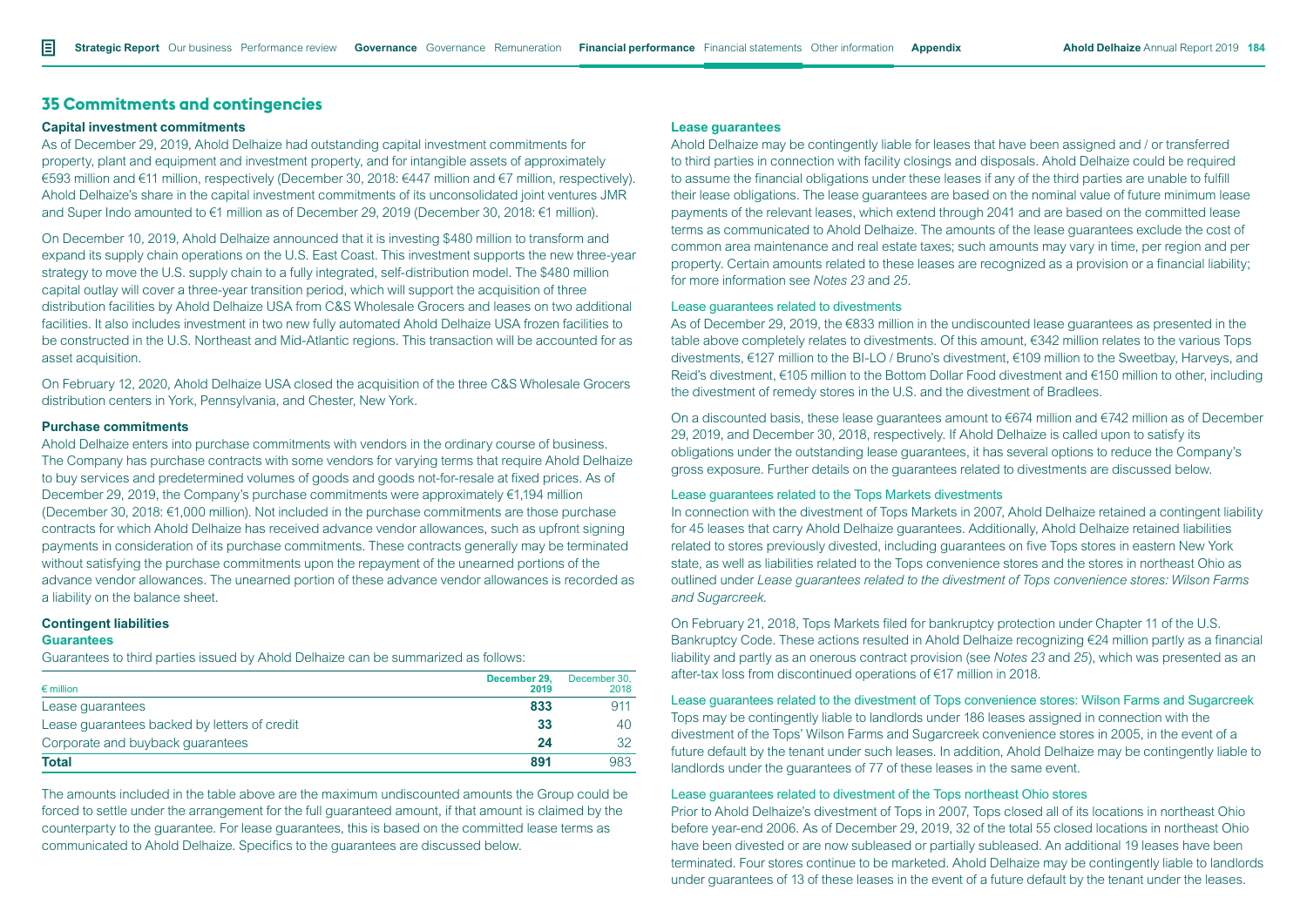# **35 Commitments and contingencies** continued

#### Lease guarantees related to BI-LO / Bruno's divestment

In 2005, Ahold Delhaize divested its U.S. retail subsidiaries BI-LO and Bruno's. On February 5, 2009, and March 23, 2009, Bruno's Supermarkets, LLC and BI-LO, LLC, respectively, filed for protection under Chapter 11 of the U.S. Bankruptcy Code (the "2009 BI-LO Bankruptcy Filing"). As a result of the 2009 BI-LO Bankruptcy Filing, Ahold Delhaize made an assessment of its potential obligations under existing lease guarantees. Consequently, in 2009, Ahold Delhaize recognized provisions of €109 million (see *Note 25*) and related tax benefit offsets of €47 million within results on divestments.

During the 2009 BI-LO bankruptcy, BI-LO rejected a total of 16 leases that were guaranteed by Ahold Delhaize and Ahold Delhaize took assignment of 12 other BI-LO leases with Ahold Delhaize guarantees. On May 12, 2010, the then reorganized BI-LO ("BI-LO II") exited bankruptcy protection and BI-LO II assumed 149 operating locations that were guaranteed by Ahold Delhaize. Based on the foregoing developments, Ahold Delhaize recognized a reduction of €23 million in its provision, after tax, within results on divestments in the first half of 2010. Since the end of the second quarter of 2010, Ahold Delhaize has entered into settlements with a number of landlords relating to leases of former BI-LO or Bruno's stores that were guaranteed by Ahold Delhaize.

On March 27, 2018, BI-LO II and its parent, Southeastern Grocers, Inc., filed for bankruptcy protection under Chapter 11 of the U.S. Bankruptcy Code (the "2018 BI-LO Bankruptcy Filing"). As a result of the 2018 BI-LO Bankruptcy Filing, Ahold Delhaize has reassessed its potential obligations under the lease guarantees based upon: (i) the remaining initial term of each lease, (ii) an assessment of the possibility that Ahold Delhaize would have to pay under a guarantee and (iii) any potential remedies that Ahold Delhaize may have to limit future lease payments.

At the end of 2019, the undiscounted lease guarantees relating to BI-LO and Bruno's totaled €127 million. As of December 29, 2019, the remaining provision was €2 million (December 30, 2018 restated: €2 million) with a related tax benefit offset of €1 million (2018 restated: €1 million); see *Note 25*. This amount represents Ahold Delhaize's best estimate of the discounted aggregate amount of the remaining lease obligations and associated charges, net of known mitigation offsets, which could result in cash outflows for Ahold Delhaize under the various lease guarantees. Ahold Delhaize continues to monitor any developments and pursues its mitigation efforts with respect to these potential lease guarantee liabilities.

## Lease guarantees related to Sweetbay, Harveys and Reid's and Bottom Dollar Food divestments

Ahold Delhaize divested its U.S. retail subsidiaries Sweetbay, Harveys and Reid's to BI-LO II in 2014 and its U.S. retail subsidiary Bottom Dollar Food to Aldi in 2015. Ahold Delhaize had provided guarantees for a number of existing lease contracts, which extend through 2037. Ahold Delhaize has made an assessment of its potential obligations under lease guarantees, considering: (i) the remaining term of each lease, (ii) the re-let potential of the property if the acquirer were to default on the lease and (iii) the credit position of the counterparty. At the end of 2019, the undiscounted lease guarantees were €109 million for Sweetbay, Harveys and Reid's and €105 million for Bottom Dollar Food. As of December 29, 2019, the on-balance sheet financial liability representing the fair value of the lease guarantees was €10 million (2018: €12 million); see *Note 23*.

In connection with the 2018 BI-LO Bankruptcy filing described above, BI-LO II has rejected a number of leases for which Ahold Delhaize recognized a provision for lease guarantees in the amount of €22 million in 2018. As of December 29, 2019, the remaining provision for these lease guarantees was €11 million (2018: €15 million); see *Note 25*.

### Lease guarantees related to the divestment of U.S. remedy stores

In July 2016, as a condition of receiving regulatory clearance for their merger from the United States Federal Trade Commission ("FTC"), Ahold and Delhaize entered into a consent agreement ("Consent Agreement") with the FTC that required Ahold and Delhaize to divest certain stores in seven states in order to prevent the merger from being anti-competitive. Ahold Delhaize subsidiaries may be contingently liable for 73 divested locations.

### Lease guarantees related to the divestment of Bradlees

In 1992, Stop & Shop spun-off Bradlees Stores, Inc. ("Bradlees") as a public company (the "Bradlees Spin-off"). In connection with the Bradlees Spin-off, Stop & Shop assigned to Bradlees certain commercial real property leases. Pursuant to a 1995 reorganization of Bradlees and a subsequent wind-down and liquidation of Bradlees following a bankruptcy protection filing in 2000 (collectively, the "Bradlees Bankruptcies"), a number of such real property leases were assumed and assigned to third parties. Pursuant to applicable law, Stop & Shop may be contingently liable, subject to applicable defenses, to landlords under certain of the leases assigned in connection with the Bradlees Spin-off and subsequently assumed and assigned to third parties in connection with the Bradlees Bankruptcies.

#### **Lease guarantees backed up by letters of credit**

As part of the divestment of U.S. Foodservice in 2007, Ahold Delhaize received an irrevocable standby letter of credit for \$216 million (€163 million), which was reduced to \$37 million (€33 million) as of December 29, 2019 (2018: \$46 million (€40 million)).

### **Corporate and buyback guarantees**

Ahold Delhaize has provided corporate guarantees to certain suppliers of its franchisees or nonconsolidated entities. Ahold Delhaize would be required to perform under the guarantee if the franchisee or non-consolidated entity failed to meet its financial obligations, as described in the guarantee. Buyback guarantees relate to Ahold Delhaize's commitment to repurchase stores or inventory from certain franchisees at predetermined prices. The buyback guarantees reflect the maximum committed repurchase value under the guarantees. The last of the corporate and buyback guarantees expire in 2022.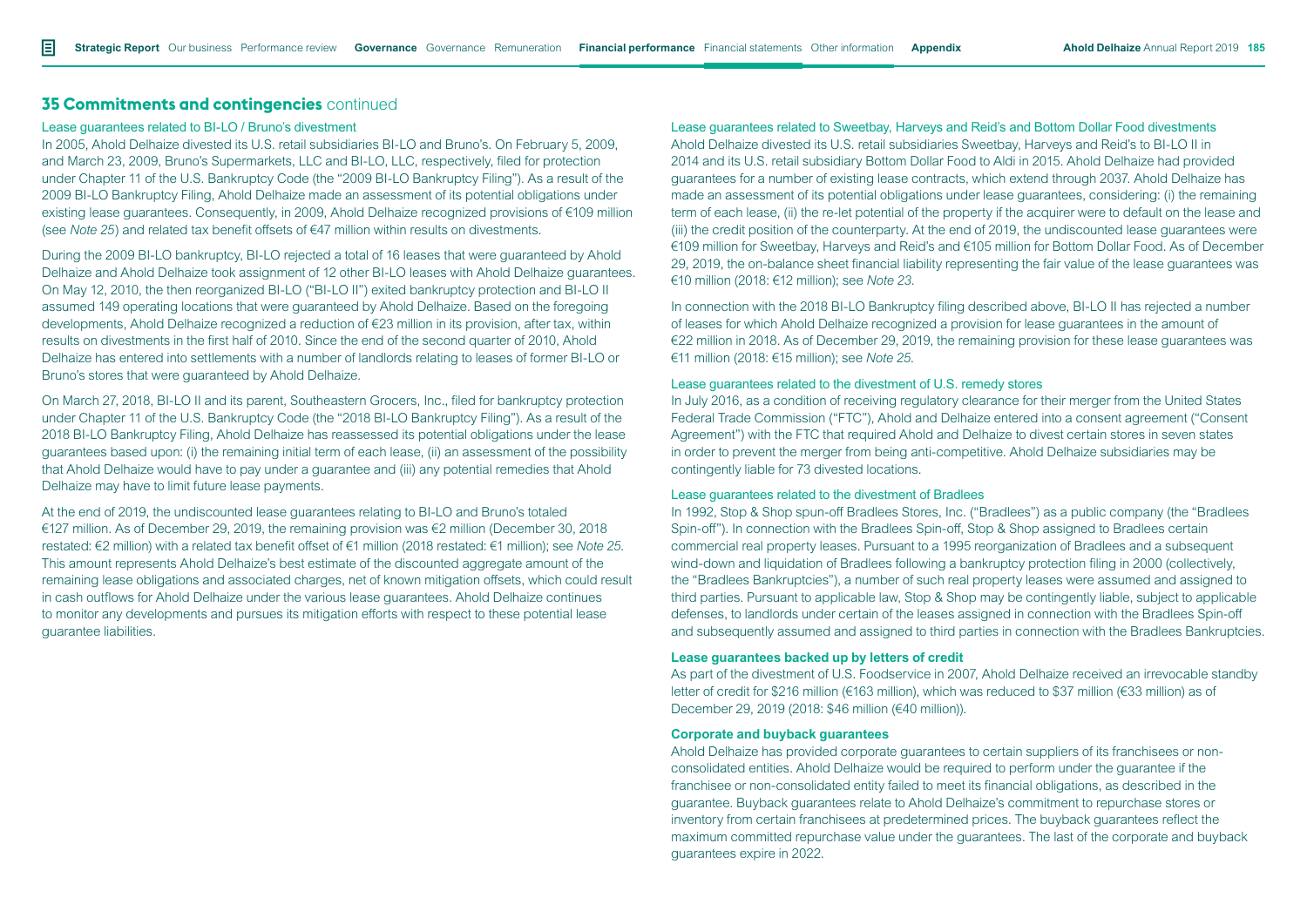# **35 Commitments and contingencies** continued

#### **Indemnifications as part of divestments of Ahold Delhaize's operations**

In the relevant sales agreements, Ahold Delhaize has provided customary indemnifications, including for potential breach of representations and warranties, that often include, but are not limited to, completeness of books and records, title to assets, schedule of material contracts and arrangements, litigation, permits, labor matters, and employee benefits and taxes. These representations and warranties will generally terminate, depending on their specific features, a number of years after the date of the relevant transaction completion date.

The most significant divestments of operations are, to the extent not already covered in the guarantee section above, described below. In addition, specific, limited indemnifications exist for a number of Ahold Delhaize's smaller divestments. The aggregate impact of claims, if any, under such indemnification provisions is not expected to be material.

#### Disco divestment

As part of the divestment of Disco S.A. ("Disco") in 2004, Ahold Delhaize is required to indemnify Disco and its buyers for the outcome of the Uruguayan litigation described in the *Legal proceedings* section of this Note. Ahold Delhaize's indemnification obligation relating to this litigation is not capped at a certain amount nor restricted to a certain time period.

# Tom & Co divestment

In 2016, Ahold Delhaize divested the pet specialist shop chain Tom & Co. As part of the transaction, Ahold Delhaize granted indemnities to the purchaser of all divested stores, which Ahold Delhaize believes are customary for transactions of this nature.

#### **Income tax**

Because Ahold Delhaize operates in a number of countries, its income is subject to taxation in differing jurisdictions and at differing tax rates. Significant judgment is required in determining the consolidated income tax position. We seek to organize our affairs in a sustainable manner, taking into account the applicable regulations of the jurisdictions in which we operate. As a result of Ahold Delhaize's multi-jurisdictional operations, it is exposed to a number of different tax risks including, but not limited to, changes in tax laws or interpretations of such tax laws. The authorities in the jurisdictions where Ahold Delhaize operates may review the Company's tax returns and may disagree with the positions taken in those returns. While the ultimate outcome of such reviews is not certain, Ahold Delhaize has considered the merits of its filing positions in its overall evaluation of potential tax liabilities and believes it has adequate liabilities recorded in its consolidated financial statements for exposures on these matters. Based on its evaluation of the potential tax liabilities and the merits of Ahold Delhaize's filing positions, it is unlikely that potential tax exposures over and above the amounts currently recorded as liabilities in its consolidated financial statements will be material to its financial condition or future results of operations.

### **Legal proceedings**

Ahold Delhaize and certain of its former or current subsidiaries are involved in a number of legal proceedings, which include litigation as a result of divestments, tax and employment, as well as other litigation and inquiries. The legal proceedings discussed below, whether pending, threatened or unasserted, if decided adversely or settled, may result in liability material to Ahold Delhaize's financial condition, results of operations or cash flows. Ahold Delhaize may enter into discussions regarding the settlement of these and other proceedings, and may enter into settlement agreements, if it believes settlement is in the best interest of Ahold Delhaize's shareholders. In accordance with IAS 37 "Provisions, Contingent Liabilities, and Contingent Assets," Ahold Delhaize has recognized provisions with respect to these proceedings, where appropriate, which are reflected on its balance sheet.

### **Albert Heijn Franchising**

In 2014, the Vereniging Albert Heijn Franchisenemers (an association of Albert Heijn franchisees or "VAHFR") has asserted claims against Albert Heijn Franchising BV (an Ahold Delhaize subsidiary or "AHF"), for the years 2008 through 2012, the alleged value of which exceeds  $\epsilon$ 200 million in aggregate. AHF and the VAHFR have had ongoing discussions for a number of years about the resolution of certain cost items under individual franchise agreements. On December 24, 2014, AHF and other legal entities within the Ahold Delhaize group of companies received a writ in which VAHFR and 242 individual claimants would initiate proceedings as of April 15, 2015, before the District Court of Haarlem with respect to these discussions. On November 16, 2016, the court issued a judgment rejecting all claims of the VAHFR and the claimants. On February 13, 2017, VAHFR and 240 individual claimants filed a formal appeal against the judgment.

In September 2017, the claimants filed their grounds for appeal in which they asserted unquantified claims for the years 2008 until 2016.

On July 23, 2019, the Court of Appeal issued a judgment rejecting, except for one, all the claims of VAHFR and the claimants. On October 23, 2019, the VAHFR and the claimants filed an appeal in cassation to the Supreme Court. Albert Heijn Franchising BV and its affiliates will continue to vigorously defend their interest in the legal proceedings.

#### **Uruguayan litigation**

Ahold Delhaize, together with Disco and Disco Ahold International Holdings N.V. ("DAIH"), is party to one lawsuit in Uruguay related to Ahold Delhaize's 2002 acquisition of Velox Retail Holdings' shares in the capital of DAIH. The two other related lawsuits in Uruguay were decided in favor of Ahold Delhaize without any further right to appeal of the plaintiffs in 2013. The damages alleged by the plaintiffs, alleged creditors of certain Uruguayan and other banks, amount to approximately \$62 million (€55 million) plus interest and costs. As part of the divestment of Disco to Cencosud in 2004, Ahold Delhaize indemnified Cencosud and Disco against the outcome of these legal proceedings. The one remaining lawsuit is ongoing. Ahold Delhaize continues to believe that the plaintiffs' claims are without merit and will continue to vigorously oppose such claims.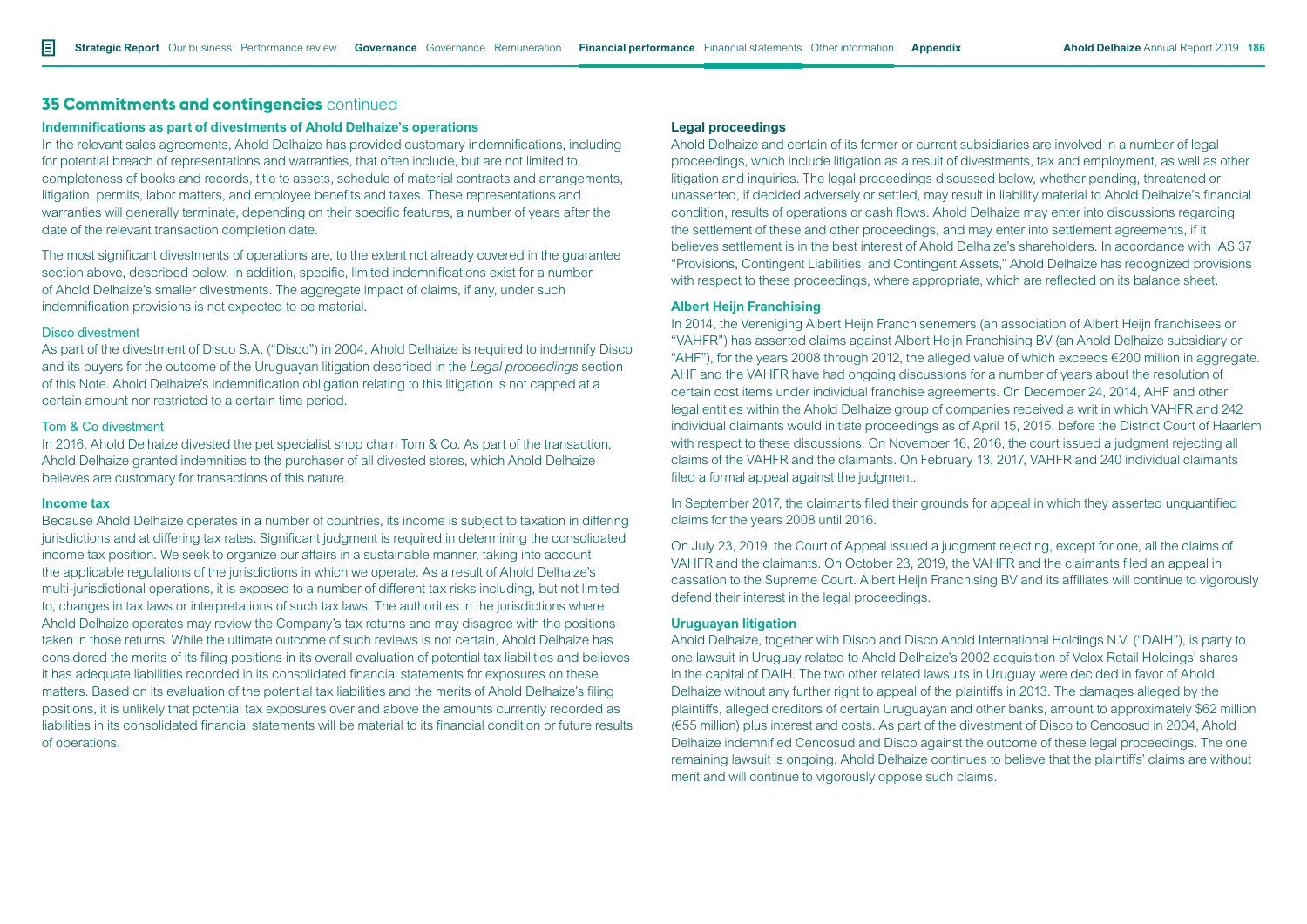# **35 Commitments and contingencies** continued

#### **Greek litigation**

In a shareholders' matter related to Alfa Beta Vassilopoulos S.A. ("Alfa Beta"), Ahold Delhaize's whollyowned subsidiary in Greece, Ahold Delhaize was notified in 2011 that five former shareholders of Alfa Beta, who together held 7% of Alfa Beta's shares, filed a claim with the Court of First Instance of Athens challenging the price paid by Ahold Delhaize during the squeeze-out process that was approved by the Hellenic Capital Markets Commission. Claimants had filed a separate claim for compound interest as well, which they withdrew in 2018. On January 11, 2019, the Court of First Instance delivered a decision on the merits pursuant to which Ahold Delhaize was held to pay an additional consideration of approximately €11.9 million plus interest and costs. On April 3, 2019, claimants re-filed their separate claim for compound interest. A provision was taken for this matter by Ahold Delhaize. At the end of 2019 and beginning of 2020, Ahold Delhaize fully and finally settled this Greek litigation with four of the five plaintiffs, representing 66.5% of the total plaintiff base, within the amount of the provision, while all five plaintiffs have withdrawn from their claim for compound interest. For the remainder, Ahold Delhaize expects to reach a full and final settlement as well, within the amount of the provision, and otherwise has the right to launch an appeal against the Court of First Instance decision, on the basis that the squeeze-out transaction had been executed and completed in compliance with all legal and regulatory requirements and against a fair price.

## **National prescription opiate litigation**

Several U.S. brands and subsidiaries of Ahold Delhaize have been sued in a number of lawsuits included in *In re: National Prescription Opiate Litigation* (MDL No. 2804), a multi-district litigation (MDL) matter pending in the United States District Court in the Northern District of Ohio. The MDL contains cases filed against hundreds of defendants by counties, cities, hospitals and others concerning the impact of opioid abuse. The suits name Ahold Delhaize as a defendant, as well as various subsidiaries, including American Sales Company, LLC, which ceased operations prior to being named as a defendant in any MDL-related case. All of the matters in which Ahold Delhaize or its subsidiaries have been named have been stayed by the court and, therefore, are not being actively litigated at this time. Ahold Delhaize and its affected subsidiaries believe that the plaintiffs' claims are without merit and we will defend ourselves against the claims in all these matters, if and when the stay is lifted. Ahold Delhaize is not currently able to predict the outcome of these claims.

#### **Pharmacy regulatory investigation**

The Ahold Delhaize USA brands are responding to a civil investigative demand (CID) from the U.S. Department of Justice (DOJ), working together with several state Attorneys General, concerning pharmacy customer-retention programs. The brands are cooperating with this investigation and communicating with the DOJ regarding the CID. Ahold Delhaize is not currently able to predict the timing or outcome of the investigation.

### **Other legal proceedings**

In addition to the legal proceedings described previously in this Note, Ahold Delhaize and its former or current subsidiaries are parties to a number of other legal proceedings arising out of their business operations. Ahold Delhaize believes that the ultimate resolution of these other proceedings will not, in the aggregate, have a material adverse effect on Ahold Delhaize's financial position, results of operations or cash flows. Such other legal proceedings, however, are subject to inherent uncertainties and the outcome of individual matters is unpredictable. It is possible that Ahold Delhaize could be required to make expenditures, in excess of established provisions, in amounts that cannot reasonably be estimated.

# **36 Changes in accounting policies – effect of IFRS 16 adoption**

A new accounting standard, IFRS 16 "Leases" ("IFRS 16") has been published by the International Accounting Standards Board. IFRS 16 replaces existing lease guidance, including IAS 17, "Leases"; IFRIC 4, "Determining whether an Arrangement Contains a Lease"; SIC-15, "Operating Leases – Incentives"; and SIC-27, "Evaluating the Substance of Transactions Involving the Legal Form of a Lease" ("the former lease accounting standard").

The IFRS 16 standard is effective for annual periods beginning on or after January 1, 2019. The Company adopted IFRS 16 on December 31, 2018, and applied the full retrospective transition approach, and, therefore, the comparative figures for the 2018 financial year have been restated, as presented below.

IFRS 16 introduced a single, on-balance-sheet lease accounting model for lessees. As a result, the Company, as a lessee, has recognized right-of-use assets, representing its rights to use the underlying assets, and lease liabilities, representing its obligation to make lease payments.

On the income statement, there are changes to the nature of expenses related to leases in which the Company leases an asset (lessee), because IFRS 16 replaces the operating lease expense with a depreciation charge for right-of-use assets and interest expense on lease liabilities.

At the time of the transition to IFRS 16, the Company determined whether an arrangement contains a lease. When performing this assessment, the Company could choose whether to apply the IFRS 16 definition of a lease to all its contracts or apply the practical expedient allowed under IFRS 16 and not reassess whether a contract is, or contains, a lease. The Company chose to apply the practical expedient to grandfather the definition of a lease upon transition. This means that it applied IFRS 16 to all contracts entered into before December 31, 2018, and identified as leases in accordance with IAS 17 and IFRIC 4.

The accounting policies applicable to the Company as a lessor in the comparative period were not different from IFRS 16. However, subleases under IFRS 16 are classified with reference to the right-ofuse asset, not with reference to the underlying asset, as per IAS 17. As a result, more leases have been classified as finance leases.

See *Note 3* for the accounting policy selected for lease accounting.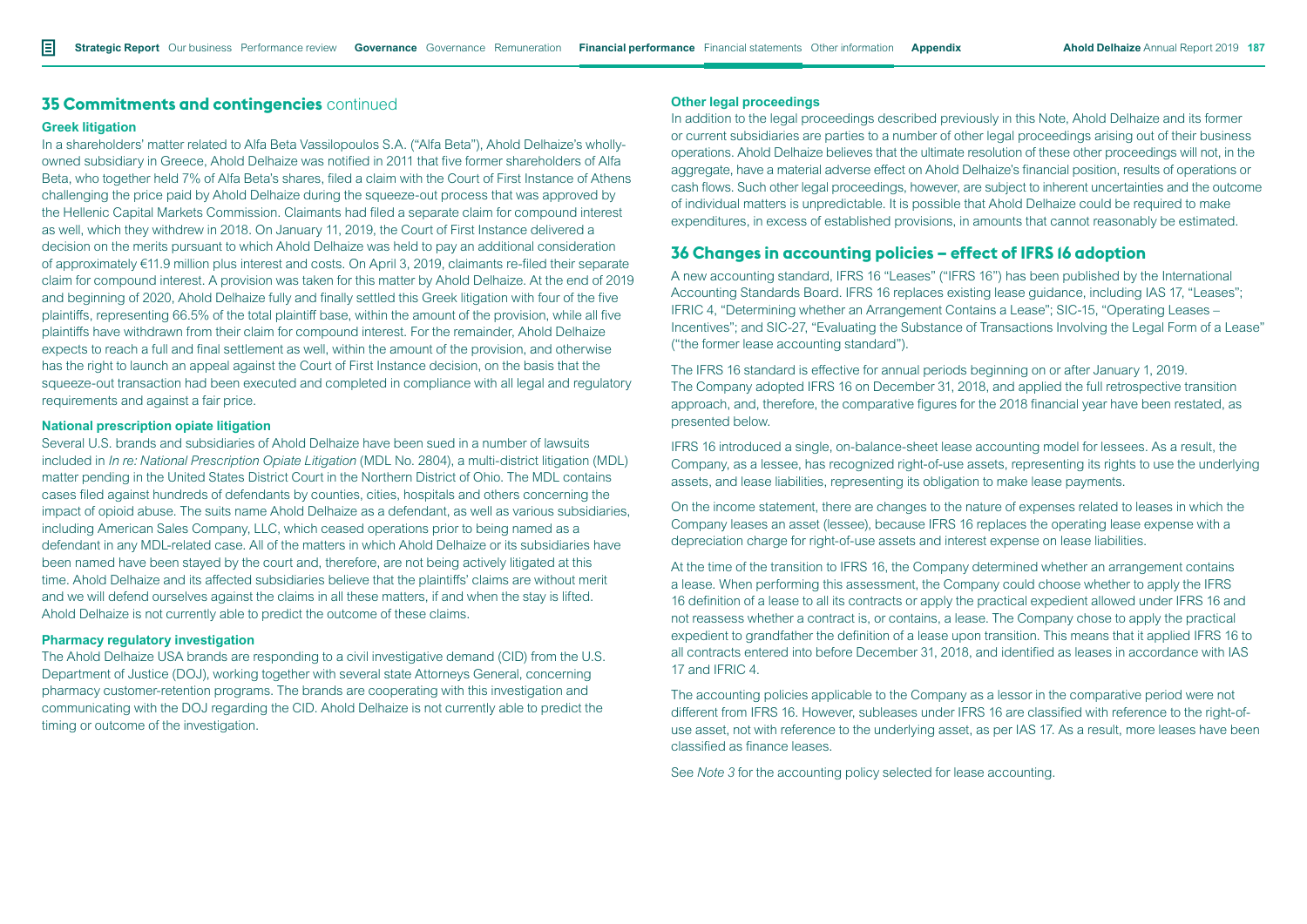# **36 Changes in accounting policies - effect of IFRS 16 adoption** continued

# **Consolidated income statement**

|                                                                                    | 2018        | <b>Effect of</b>        | 2018      |
|------------------------------------------------------------------------------------|-------------|-------------------------|-----------|
| € million, except per share data                                                   | as reported | <b>IFRS 16 adoption</b> | restated  |
| Net sales                                                                          | 62,791      |                         | 62,791    |
| Cost of sales                                                                      | (45, 839)   | 1                       | (45, 838) |
| <b>Gross profit</b>                                                                | 16,952      | 1                       | 16,953    |
| Selling expenses                                                                   | (12, 236)   | 206                     | (12,030)  |
| General and administrative expenses                                                | (2, 321)    | 21                      | (2,300)   |
| Total operating expenses                                                           | (14, 557)   | 227                     | (14, 330) |
| <b>Operating income</b>                                                            | 2,395       | 228                     | 2,623     |
| Interest income                                                                    | 70          | 15                      | 85        |
| Interest expense                                                                   | (310)       | 99                      | (211)     |
| Net interest expense on defined benefit pension plans                              | (19)        |                         | (19)      |
| Interest accretion to lease liability                                              |             | (355)                   | (355)     |
| Other financial income (expense)                                                   | 13          |                         | 13        |
| Net financial expenses                                                             | (246)       | (241)                   | (487)     |
| Income before income taxes                                                         | 2,149       | (13)                    | 2,136     |
| Income taxes                                                                       | (372)       | (1)                     | (373)     |
| Share in income of joint ventures                                                  | 32          | 2                       | 34        |
| Income from continuing operations                                                  | 1,809       | (12)                    | 1,797     |
| Income (loss) from discontinued operations                                         | (16)        | (1)                     | (17)      |
| Net income attributable to common shareholders                                     | 1,793       | (13)                    | 1,780     |
| Net income per share attributable to common shareholders                           |             |                         |           |
| <b>Basic</b>                                                                       | 1.52        | (0.01)                  | 1.51      |
| <b>Diluted</b>                                                                     | 1.50        | (0.01)                  | 1.49      |
| Income from continuing operations per share attributable<br>to common shareholders |             |                         |           |
| <b>Basic</b>                                                                       | 1.54        | (0.01)                  | 1.53      |
| <b>Diluted</b>                                                                     | 1.52        | (0.01)                  | 1.51      |
| Weighted average number of common shares outstanding<br>(in millions)              |             |                         |           |
| <b>Basic</b>                                                                       | 1,176       |                         | 1.176     |
| <b>Diluted</b>                                                                     | 1,203       |                         | 1,203     |

# **Consolidated statement of comprehensive income**

| $\epsilon$ million                                                | 2018<br>as reported | <b>Effect of</b><br>IFRS 16 adoption | 2018<br>restated |
|-------------------------------------------------------------------|---------------------|--------------------------------------|------------------|
|                                                                   |                     |                                      |                  |
| Net income                                                        | 1,793               | (13)                                 | 1,780            |
| Remeasurements of defined benefit pension plans                   |                     |                                      |                  |
| Remeasurements before taxes - income (loss)                       | 66                  |                                      | 66               |
| Income taxes                                                      | (18)                |                                      | (18)             |
| Other comprehensive income (loss) that will not be                |                     |                                      |                  |
| reclassified to profit or loss                                    | 48                  |                                      | 48               |
| Currency translation differences in foreign interests:            |                     |                                      |                  |
| Currency translation differences before taxes from                |                     |                                      |                  |
| continuing operations                                             | 495                 | (20)                                 | 475              |
| Cash flow hedges:                                                 |                     |                                      |                  |
| Fair value result for the period                                  | 1                   |                                      | 1                |
| Transfers to net income                                           | 1                   |                                      | 1                |
| Other comprehensive income (loss) reclassifiable to profit        |                     |                                      |                  |
| or loss                                                           | 497                 | (20)                                 | 477              |
| Total other comprehensive income (loss)                           | 545                 | (20)                                 | 525              |
|                                                                   |                     |                                      |                  |
| Total comprehensive income attributable to common<br>shareholders | 2,338               | (33)                                 | 2,305            |
| Attributable to:                                                  |                     |                                      |                  |
| Continuing operations                                             | 2,354               | (32)                                 | 2,322            |
| Discontinued operations                                           | (16)                | (1)                                  | (17)             |
| Total comprehensive income attributable to common                 |                     |                                      |                  |
| shareholders                                                      | 2,338               | (33)                                 | 2,305            |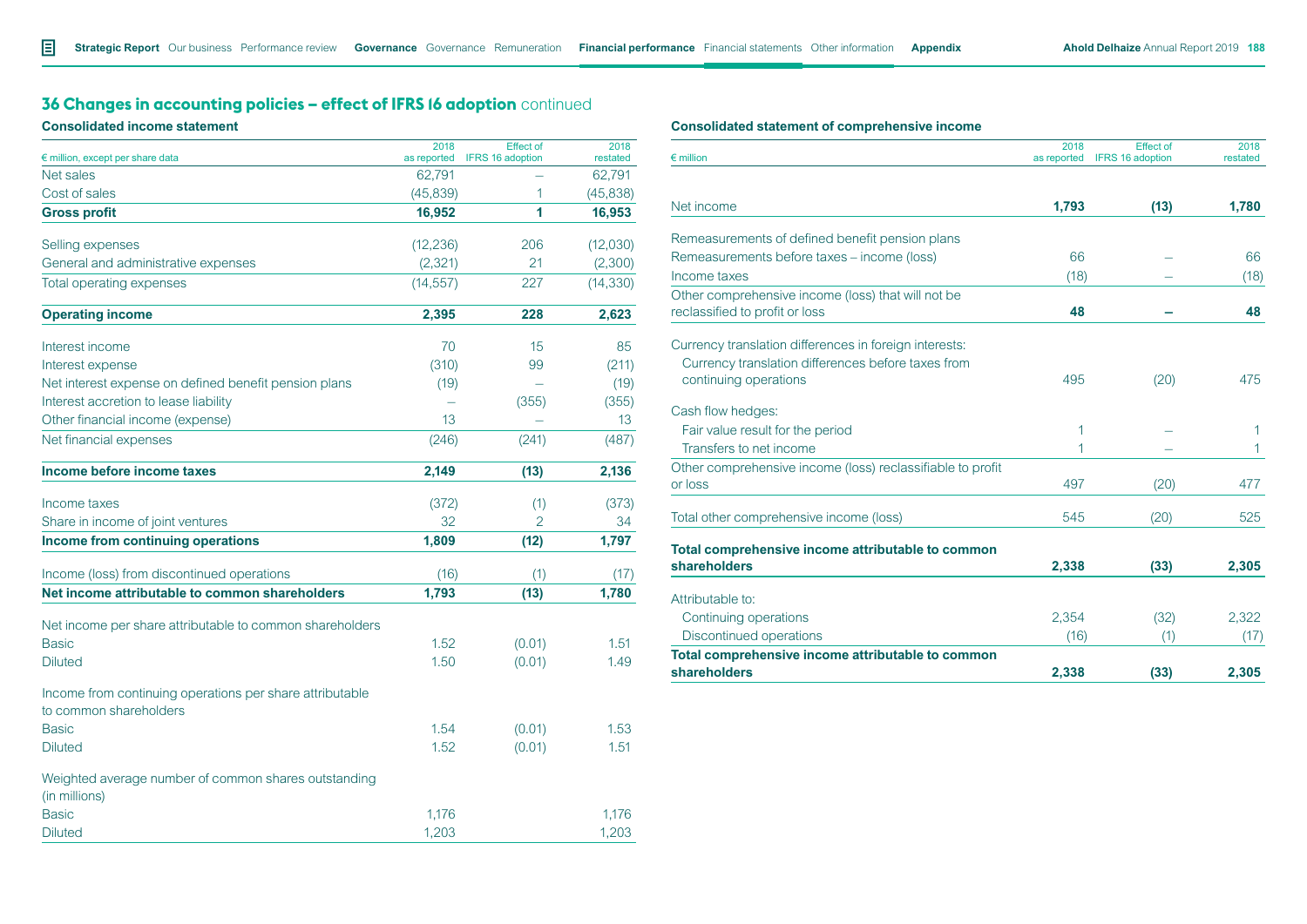# **36 Changes in accounting policies - effect of IFRS 16 adoption** continued

**Consolidated balance sheet**

| $\epsilon$ million                                | December 30, 2018, | <b>Effect of</b><br>as reported IFRS 16 adoption | December 30.<br>2018, restated |
|---------------------------------------------------|--------------------|--------------------------------------------------|--------------------------------|
| <b>Assets</b>                                     |                    |                                                  |                                |
| Property, plant and equipment                     | 11,147             | (1,101)                                          | 10,046                         |
| Right-of-use asset                                |                    | 7,027                                            | 7.027                          |
| Investment property                               | 629                | 334                                              | 963                            |
| Intangible assets                                 | 12,013             | (200)                                            | 11,813                         |
| Investments in joint ventures and associates      | 236                | (23)                                             | 213                            |
| Other non-current financial assets                | 238                | 398                                              | 636                            |
| Deferred tax assets                               | 149                | 17                                               | 166                            |
| Other non-current assets                          | 77                 | (29)                                             | 48                             |
| <b>Total non-current assets</b>                   | 24,489             | 6,423                                            | 30,912                         |
| Assets held for sale                              | 23                 |                                                  | 23                             |
| Inventories                                       | 3,196              |                                                  | 3,196                          |
| Receivables <sup>1</sup>                          | 1,759              | (11)                                             | 1,748                          |
| Other current financial assets <sup>1</sup>       | 461                | 98                                               | 559                            |
| Income taxes receivable                           | 53                 |                                                  | 53                             |
| Prepaid expenses and other current assets         | 228                | (11)                                             | 217                            |
| Cash and cash equivalents                         | 3,122              |                                                  | 3,122                          |
| <b>Total current assets</b>                       | 8,842              | 76                                               | 8,918                          |
| <b>Total assets</b>                               | 33,331             | 6,499                                            | 39,830                         |
| <b>Equity and liabilities</b>                     |                    |                                                  |                                |
| <b>Equity attributable to common shareholders</b> | 14,816             | (611)                                            | 14,205                         |
| Loans                                             | 3,683              |                                                  | 3,683                          |
| Other non-current financial liabilities           | 2,055              | 6,891                                            | 8,946                          |
| Pensions and other post-employment benefits       | 532                |                                                  | 532                            |
| Deferred tax liabilities                          | 864                | (182)                                            | 682                            |
| Provisions                                        | 794                | (43)                                             | 751                            |
| Other non-current liabilities                     | 566                | (478)                                            | 88                             |
| <b>Total non-current liabilities</b>              | 8,494              | 6,188                                            | 14,682                         |
| Accounts payable                                  | 5,816              | (1)                                              | 5,815                          |
| Other current financial liabilities <sup>2</sup>  | 1,232              | 995                                              | 2,227                          |
| Income taxes payable                              | 110                |                                                  | 110                            |
| Provisions                                        | 326                | (14)                                             | 312                            |
| Other current liabilities <sup>2</sup>            | 2,537              | (58)                                             | 2,479                          |
| <b>Total current liabilities</b>                  | 10,021             | 922                                              | 10,943                         |
| <b>Total equity and liabilities</b>               | 33,331             | 6.499                                            | 39,830                         |

- 1 Compared to the IFRS 16 Restatement booklet dated March 25, 2019, the restated amounts include the reclassification of the current portion of the net investment in leases of €81 million and short-term loans receivables of €17 million from Receivables (see *Note 18)* to Other current financial assets *(*see *Note 19)*.
- 2 Compared to the IFRS 16 Restatement booklet dated March 25, 2019, the restated amounts include the reclassification of deposit liabilities of €12 million from Other current liabilities (see *Note 28*) to Other current financial liabilities (see *Note 27*), to properly reflect the nature of the underlying item.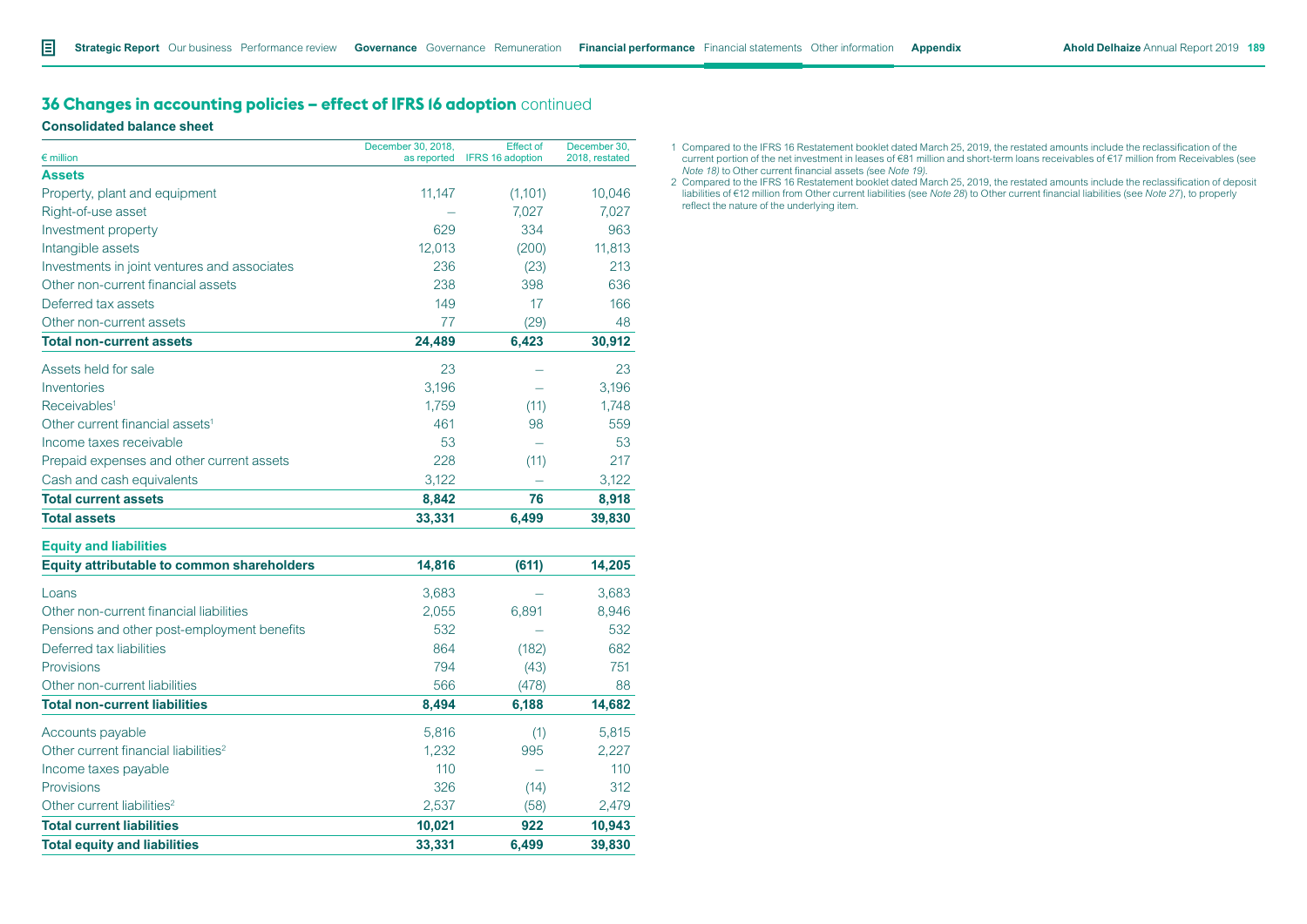# **36 Changes in accounting policies – effect of IFRS 16 adoption** continued

**Consolidated balance sheet on transition (Opening balance sheet)**

|                                                   | <b>January 1, 2018,</b> | <b>Effect of</b>        | January 1, 2018, |
|---------------------------------------------------|-------------------------|-------------------------|------------------|
| $\epsilon$ million                                | as reported             | <b>IFRS 16 adoption</b> | as restated      |
| <b>Assets</b>                                     |                         |                         |                  |
| Property, plant and equipment                     | 10,689                  | (1, 132)                | 9,557            |
| Right-of-use asset                                |                         | 6,970                   | 6,970            |
| Investment property                               | 650                     | 366                     | 1,016            |
| Intangible assets                                 | 11,634                  | (224)                   | 11,410           |
| Investments in joint ventures and associates      | 230                     | (25)                    | 205              |
| Other non-current financial assets                | 192                     | 404                     | 596              |
| Deferred tax assets                               | 436                     | 31                      | 467              |
| Other non-current assets                          | 70                      | (26)                    | 44               |
| <b>Total non-current assets</b>                   | 23,901                  | 6,364                   | 30,265           |
| Assets held for sale                              | 14                      |                         | 14               |
| Inventories                                       | 3,077                   |                         | 3,077            |
| Receivables <sup>1</sup>                          | 1,605                   |                         | 1,605            |
| Other current financial assets <sup>1</sup>       | 238                     | 78                      | 316              |
| Income taxes receivable                           | 154                     |                         | 154              |
| Prepaid expenses and other current assets         | 300                     | (43)                    | 257              |
| Cash and cash equivalents                         | 4,581                   |                         | 4,581            |
| <b>Total current assets</b>                       | 9,969                   | 35                      | 10,004           |
| <b>Total assets</b>                               | 33,870                  | 6,399                   | 40,269           |
| <b>Equity and liabilities</b>                     |                         |                         |                  |
| <b>Equity attributable to common shareholders</b> | 15,169                  | (578)                   | 14,591           |
| Loans                                             | 3,289                   |                         | 3,289            |
| Other non-current financial liabilities           | 2,098                   | 6,823                   | 8,921            |
| Pensions and other post-employment benefits       | 567                     |                         | 567              |
| Deferred tax liabilities                          | 1,105                   | (162)                   | 943              |
| Provisions                                        | 808                     | (60)                    | 748              |
| Other non-current liabilities                     | 529                     | (472)                   | 57               |
| <b>Total non-current liabilities</b>              | 8,396                   | 6,129                   | 14,525           |
| Accounts payable                                  | 5,277                   | (1)                     | 5,276            |
| Other current financial liabilities <sup>2</sup>  | 2,210                   | 922                     | 3,132            |
| Income taxes payable                              | 136                     |                         | 136              |
| Provisions                                        | 355                     | (18)                    | 337              |
| Other current liabilities <sup>2</sup>            | 2,327                   | (55)                    | 2,272            |
| <b>Total current liabilities</b>                  | 10,305                  | 848                     | 11,153           |
| <b>Total equity and liabilities</b>               | 33,870                  | 6.399                   | 40,269           |

1 Compared to the IFRS 16 Restatement booklet dated March 25, 2019, the restated amounts include the reclassification of the current portion of the net investment in leases of €74 million and short-term loans receivables of €4 million from Receivables to Other current financial assets.

2 Compared to the IFRS 16 Restatement booklet dated March 25, 2019, the restated amounts include the reclassification of deposit liabilities of €10 million from Other current liabilities to Other current financial liabilities, to properly reflect the nature of the underlying item.

#### **Consolidated statement of changes in equity**

|                                                                   |                         |                    |                        |                    | Other<br>reserves    | Equity                 |
|-------------------------------------------------------------------|-------------------------|--------------------|------------------------|--------------------|----------------------|------------------------|
|                                                                   |                         | Additional         | Currency               | Cash flow          | including            | attributable to        |
| $\epsilon$ million                                                | <b>Share</b><br>capital | paid-in<br>capital | translation<br>reserve | hedging<br>reserve | retained<br>earnings | common<br>shareholders |
| Balance as of January 1, 2018,                                    |                         |                    |                        |                    |                      |                        |
| as previously reported                                            | 12                      | 15,175             | (555)                  | (4)                | 541                  | 15,169                 |
| Effect of change in accounting<br>policy - IFRS 16                |                         |                    |                        |                    | (578)                | (578)                  |
| Balance as of January 1, 2018,                                    |                         |                    |                        |                    |                      |                        |
| restated                                                          | 12                      | 15,175             | (555)                  | (4)                | (37)                 | 14,591                 |
| Net income attributable to common<br>shareholders - restated      |                         |                    |                        |                    | 1,780                | 1,780                  |
| Other comprehensive income<br>- restated                          |                         |                    | 475                    | 2                  | 48                   | 525                    |
| Total comprehensive income<br>attributable to common shareholders |                         |                    |                        |                    |                      |                        |
| - restated                                                        |                         |                    | 475                    | 2                  | 1,828                | 2,305                  |
| <b>Dividends</b>                                                  |                         |                    |                        |                    | (757)                | (757)                  |
| Share buyback                                                     |                         |                    |                        |                    | (1,997)              | (1,997)                |
| Cancellation of treasury shares                                   |                         | (1, 176)           |                        |                    | 1,176                |                        |
| Share-based payments                                              |                         |                    |                        |                    | 63                   | 63                     |
| Balance as of December 30, 2018,                                  |                         |                    |                        |                    |                      |                        |
| restated                                                          | 12                      | 13,999             | (80)                   | (2)                | 276                  | 14,205                 |
|                                                                   |                         |                    |                        |                    |                      |                        |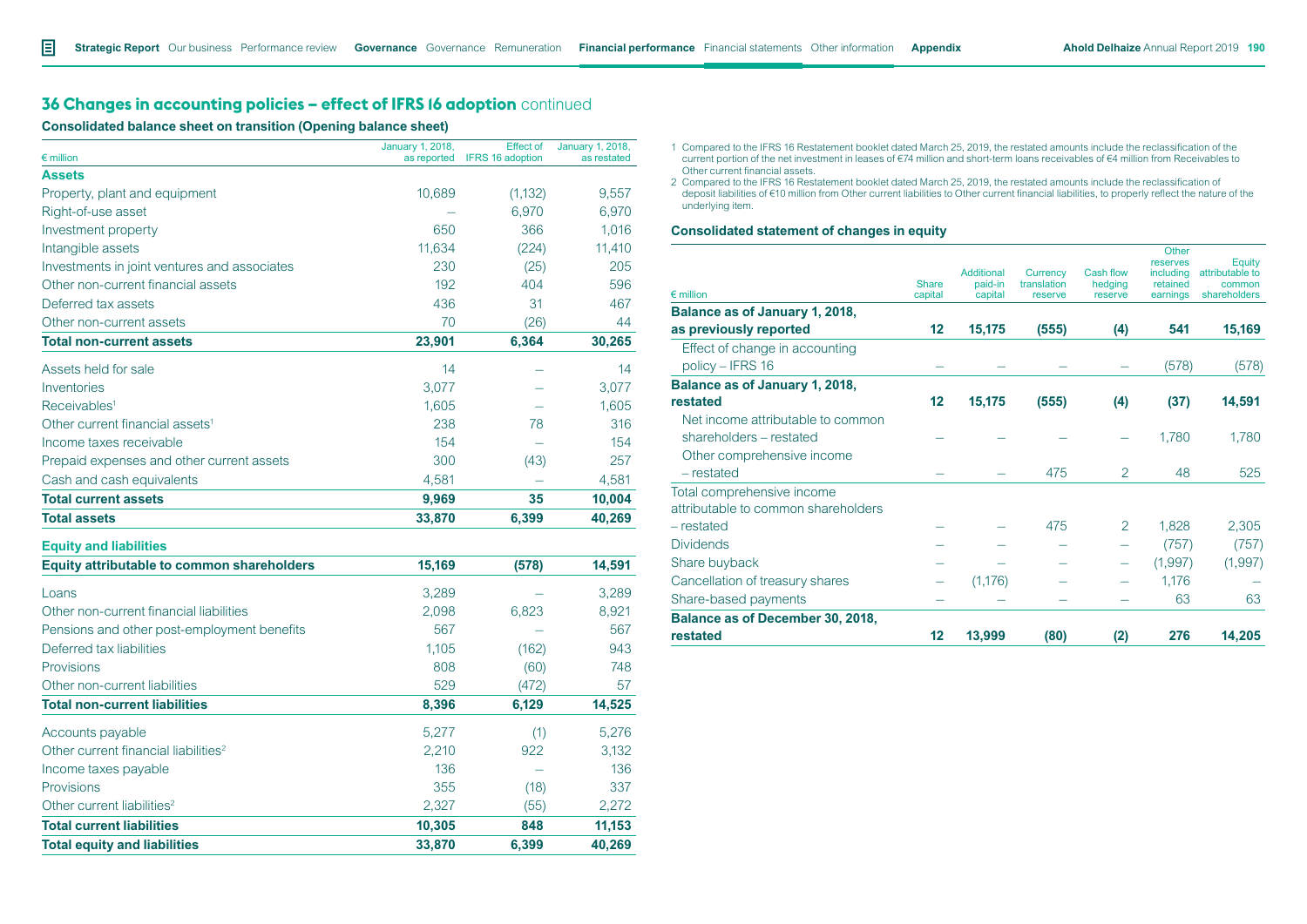# **36 Changes in accounting policies – effect of IFRS 16 adoption** continued

**Consolidated statement of cash flow**

| $\epsilon$ million                                         | 2018<br>as reported | <b>Effect of</b><br><b>IFRS 16 adoption</b> | 2018<br>restated |
|------------------------------------------------------------|---------------------|---------------------------------------------|------------------|
| Income from continuing operations                          | 1,809               | (12)                                        | 1,797            |
| Adjustments for:                                           |                     |                                             |                  |
| Net financial expenses                                     | 246                 | 241                                         | 487              |
| Income taxes                                               | 372                 | 1                                           | 373              |
| Share in income of joint ventures                          | (32)                | (2)                                         | (34)             |
| Depreciation, amortization and impairments                 | 1,816               | 844                                         | 2,660            |
| Gains (losses) on leases and the sale of assets / disposal |                     |                                             |                  |
| groups held for sale                                       | (11)                | (17)                                        | (28)             |
| Share-based compensation expenses                          | 60                  |                                             | 60               |
| Operating cash flows before changes in operating assets    |                     |                                             |                  |
| and liabilities                                            | 4,260               | 1,055                                       | 5,315            |
| Changes in working capital:                                |                     |                                             |                  |
| Changes in inventories                                     | (35)                |                                             | (35)             |
| Changes in receivables and other current assets            | (6)                 | (36)                                        | (42)             |
| Changes in payables and other current liabilities          | 525                 | 3                                           | 528              |
| Changes in other non-current assets, other non-current     |                     |                                             |                  |
| liabilities and provisions                                 | (136)               | 10                                          | (126)            |
| Cash generated from operations                             | 4,608               | 1,032                                       | 5,640            |
| Income taxes paid - net                                    | (280)               |                                             | (280)            |
| Operating cash flows from continuing operations            | 4,328               | 1,032                                       | 5,360            |
| Operating cash flows from discontinued operations          | (5)                 | 3                                           | (2)              |
| Net cash from operating activities                         | 4,323               | 1,035                                       | 5,358            |
| Purchase of non-current assets                             | (1,780)             |                                             | (1,780)          |
| Divestments of assets / disposal groups held for sale      | 27                  |                                             | 27               |
| Acquisition of businesses, net of cash acquired            | (30)                |                                             | (30)             |
| Divestment of businesses, net of cash divested             | (3)                 |                                             | (3)              |
| Changes in short-term deposits and similar instruments     | (242)               |                                             | (242)            |
| Dividends received from joint ventures                     | 17                  |                                             | 17               |
| Interest received                                          | 74                  |                                             | 74               |
| Lease payments received on lease receivables               |                     | 86                                          | 86               |
| Other                                                      | 38                  |                                             | 38               |
| Investing cash flows from continuing operations            | (1,899)             | 86                                          | (1, 813)         |
| Investing cash flows from discontinued operations          |                     | 1                                           | 1                |
| Net cash from investing activities                         | (1, 899)            | 87                                          | (1, 812)         |

| 2018<br>$\epsilon$ million<br>as reported<br>798<br>(324)<br>(783)<br>(733)<br>(177)<br>(757)<br>(2,003)<br>(29)<br>(3)<br>(4,011)<br>(4,011) | <b>Effect of</b><br><b>IFRS 16 adoption</b> | 2018<br>restated |          |
|-----------------------------------------------------------------------------------------------------------------------------------------------|---------------------------------------------|------------------|----------|
| Proceeds from long-term debt                                                                                                                  |                                             |                  | 798      |
| Interest paid                                                                                                                                 |                                             | 97               | (227)    |
| Repayments of loans                                                                                                                           |                                             |                  | (783)    |
| Changes in short-term loans                                                                                                                   |                                             |                  | (733)    |
| Repayment of lease liabilities                                                                                                                |                                             | (1,215)          | (1, 392) |
| Dividends paid on common shares                                                                                                               |                                             |                  | (757)    |
| Share buyback                                                                                                                                 |                                             |                  | (2,003)  |
| Other cash flows from derivatives                                                                                                             |                                             |                  | (29)     |
| Other                                                                                                                                         |                                             |                  | (3)      |
| Financing cash flows from continuing operations                                                                                               |                                             | (1, 118)         | (5, 129) |
| Financing cash flows from discontinued operations                                                                                             |                                             | (4)              | (4)      |
| Net cash from financing activities                                                                                                            |                                             | (1, 122)         | (5, 133) |
| Net cash from operating, investing and financing                                                                                              |                                             |                  |          |
| <b>activities</b>                                                                                                                             | (1,587)                                     |                  | (1,587)  |
| Cash and cash equivalents at the beginning of the year                                                                                        |                                             |                  |          |
| (excluding restricted cash)                                                                                                                   | 4,542                                       |                  | 4,542    |
| Effect of exchange rates on cash and cash equivalents                                                                                         | 155                                         |                  | 155      |
| Cash and cash equivalents at the end of the year                                                                                              |                                             |                  |          |
| (excluding restricted cash)                                                                                                                   | 3,110                                       |                  | 3,110    |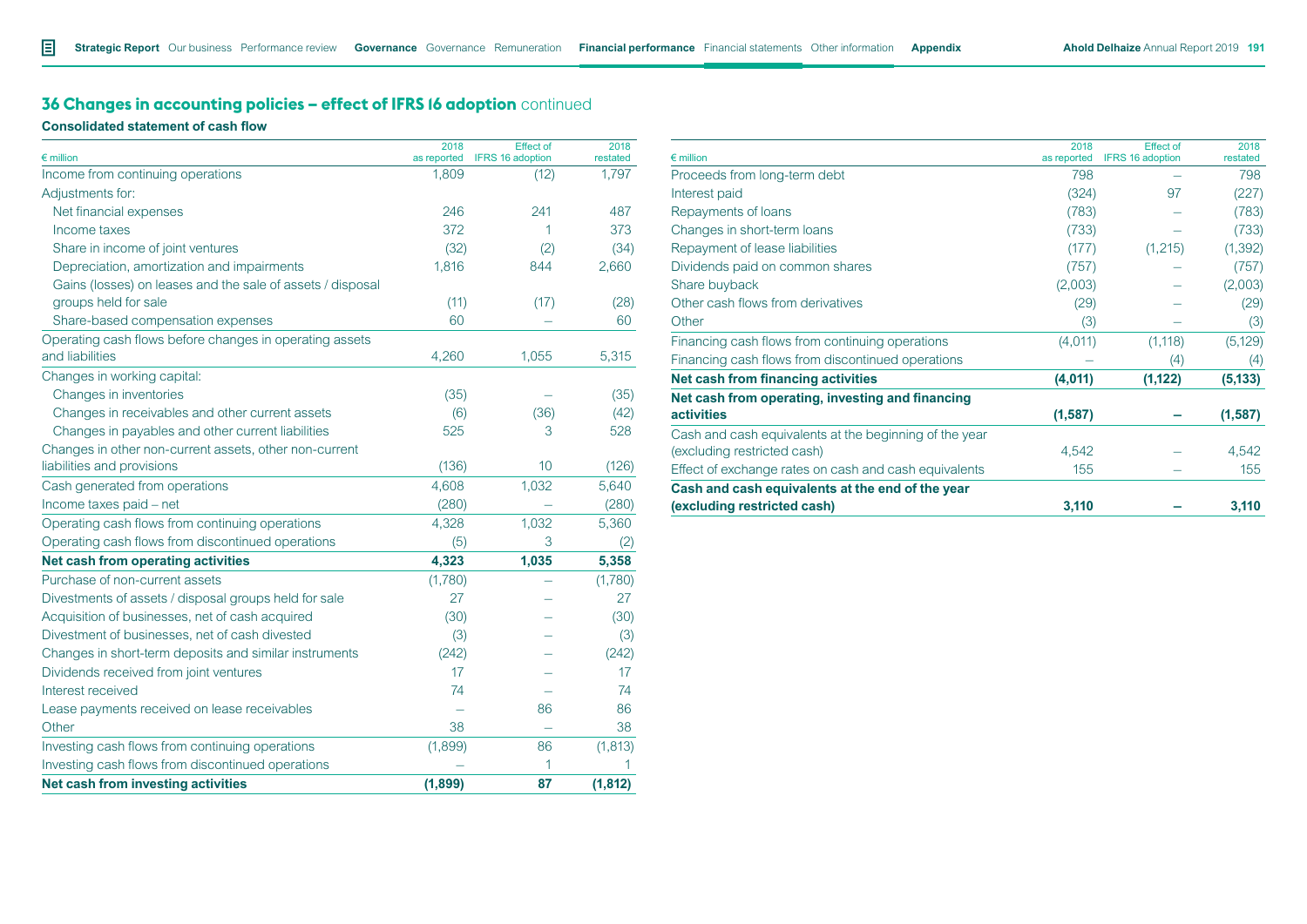### **37 List of subsidiaries, joint ventures and associates**

The following are Ahold Delhaize's significant subsidiaries, joint ventures and associates as of December 29, 2019:

#### **Consolidated significant subsidiaries**

The following subsidiaries are, directly or indirectly, wholly owned by Ahold Delhaize. Subsidiaries not important to providing an insight into the Ahold Delhaize Group as required under Dutch law are omitted from this list.

#### **Retail trade Europe**

Albert Heijn B.V., Zaandam, the Netherlands\* Albert Heijn Franchising B.V., Zaandam, the Netherlands\* Gall & Gall B.V., Zaandam, the Netherlands\* Etos B.V., Zaandam, the Netherlands\* bol.com B.V., Utrecht, the Netherlands\* Alfa-Beta Vassilopoulos S.A., Athens, Greece Delhaize Le Lion / De Leeuw Comm. VA, Brussels, Belgium Delhaize Serbia d.o.o. Beograd, Belgrade, Serbia Mega Image S.R.L., Bucharest, Romania Albert Česká republika, s.r.o., Prague, Czech Republic Albert Heijn België NV / SA, Antwerp, Belgium Delhaize Luxembourg S.A., Pommerloch, Grand-Duchy of Luxembourg

#### **Retail trade United States**

The Stop & Shop Supermarket Company LLC, Quincy, Massachusetts, United States Food Lion LLC, Salisbury, North Carolina, United States Giant Food Stores LLC, Carlisle, Pennsylvania, United States Giant of Maryland LLC, Landover, Maryland, United States Hannaford Bros. Co., LLC, Scarborough, Maine, United States Peapod LLC, Skokie, Illinois, United States

#### **Other**

Ahold Delhaize Coffee Company B.V., Zaandam, the Netherlands\* Ahold Europe Real Estate & Construction B.V., Zaandam, the Netherlands\* Ahold Delhaize Finance Company N.V., Zug, Switzerland Ahold Finance U.S.A., LLC, Zaandam, the Netherlands\* Ahold Insurance N.V., Willemstad, Curaçao Ahold Delhaize International Sàrl, Zug, Switzerland Ahold Information Services Inc., Greenville, South Carolina, United States Ahold Lease U.S.A. Inc., Quincy, Massachusetts, United States Ahold Delhaize Licensing Sàrl, Geneva, Switzerland Ahold Nederland B.V., Zaandam, the Netherlands\* Ahold U.S.A. Inc., Quincy, Massachusetts, United States American Sales Company LLC, Lancaster, New York, United States CUW B.V., Willemstad, Curaçao Delhaize America LLC, Salisbury, North Carolina, United States Delhaize "The Lion" Nederland B.V., Zaandam, the Netherlands

Delhaize US Holding Inc., Salisbury, North Carolina, United States DZA Brands LLC, Salisbury, North Carolina, United States Lion Lux Finance Sàrl, Pommerloch, Grand-Duchy of Luxembourg Lion Retail Holding Sàrl, Pommerloch, Grand-Duchy of Luxembourg MAC Risk Management Inc., Quincy, Massachusetts, United States The MollyAnna Company, Montpelier, Vermont, United States Retail Business Services LLC, Delaware, United States

With respect to the separate financial statements of the Dutch legal entities included in the consolidation, a number of subsidiaries availed themselves of the exemption laid down in section 403, subsection 1 of Book 2 of the Dutch Civil Code. Pursuant to section 403, Ahold Delhaize has assumed joint and several liability for the debts arising out of the legal acts of these subsidiaries. The determination of which Dutch subsidiaries of Ahold Delhaize, whether significant in the context of this Note or not, make use of the 403 exemption follows from the Dutch trade register. Each of these subsidiaries has filed Ahold Delhaize's 403 declaration with the Dutch trade register. The above significant subsidiaries that make use of the 403 exemption are marked by \*.

### **Significant joint ventures and associates (unconsolidated)**

JMR – Gestão de Empresas de Retalho, SGPS, S.A., Lisbon, Portugal (49% owned by Ahold Delhaize's subsidiary Ahold Delhaize International Sàrl)

P.T. Lion Super Indo, Jakarta, Indonesia (51% owned by Ahold Delhaize's subsidiary Delhaize "The Lion" Nederland B.V.)

## **38 Subsequent events**

#### **Closure of Midwest online grocery sales operations**

On February 11, 2020, Ahold Delhaize USA announced plans to close the Midwest division of its Peapod online grocery sales business. The Company expects no significant impact to reported operating profits from the closure.

### **Tentative collective bargaining agreement Giant Food**

Giant Food announced on February 19, 2020 that it reached a tentative agreement with UFCW Locals 27 and 400 (the "Union Locals") on new four-year collective bargaining agreements. The current collective bargaining agreements were originally scheduled to expire on October 26, 2019. However, Giant Food and the Union Locals agreed to indefinitely extend the existing collective agreements, provided that either side may cancel the extension at any time upon 72 hours' advance notice. The applicable bargaining unit members are scheduled to vote on whether to ratify the new collective bargaining agreements on March 5, 2020.

Giant Food's negotiations with the Union Locals covered all terms and conditions of employment for the applicable bargaining unit members. Retirement benefits were one aspect of the negotiations. Giant Food and the Union Locals also reached a general agreement on Giant's funding obligations with respect to the FELRA and UFCW Pension Plan and the Mid-Atlantic UFCW and Participating Employers Pension Plan (the "Plans"). The implementation of the tentative agreement with respect to the Plans remains also subject to further discussions with various stakeholders, including the U.S. Pension Benefit Guaranty Corporation and the other significant contributing employer to the Plans. See *Note 24* to the consolidated financial statements for more information on the Plans.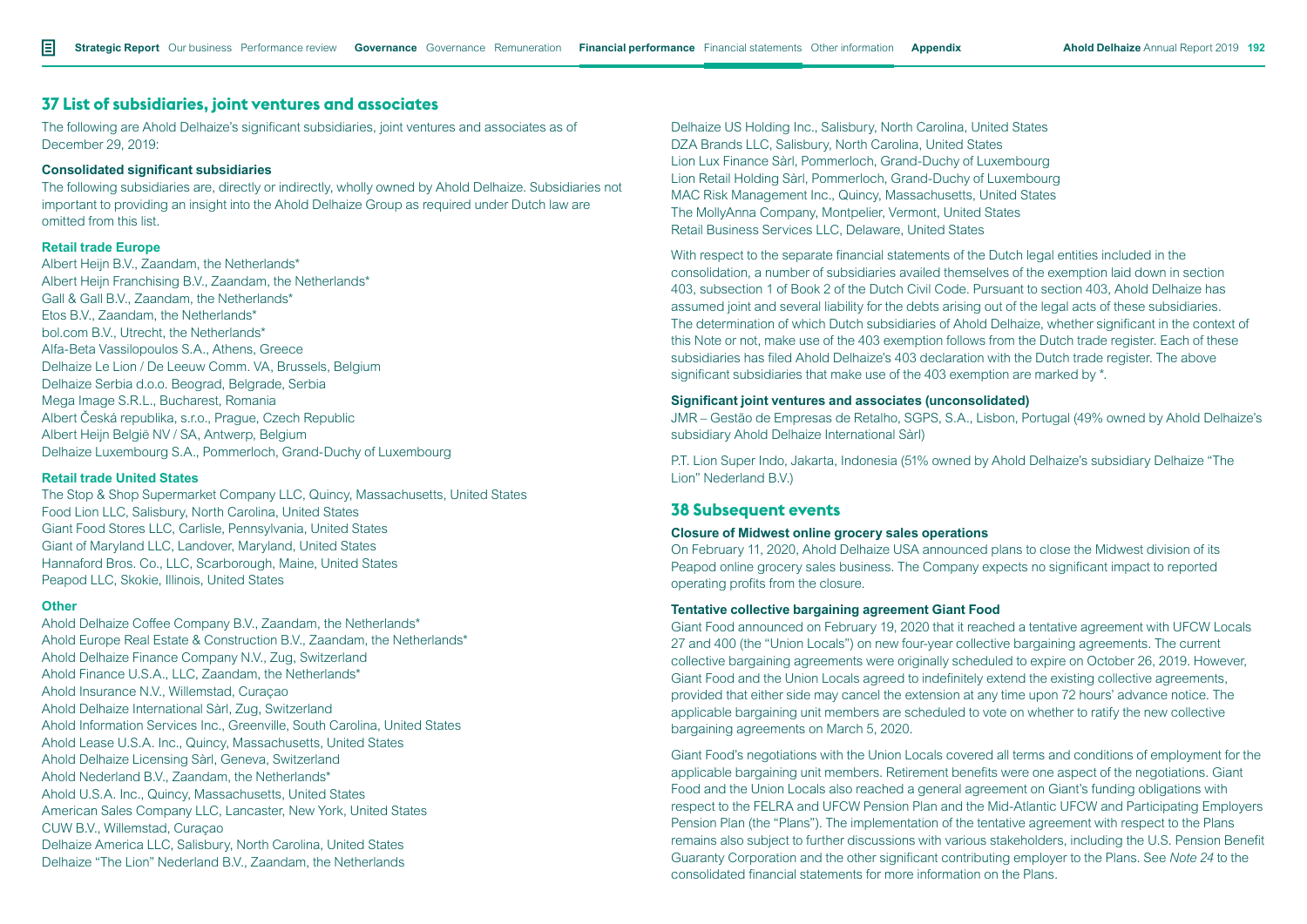# **Parent company financial statements Income statement**

| $\epsilon$ million                                                            | <b>Note</b> | 2019  | 2018 restated |
|-------------------------------------------------------------------------------|-------------|-------|---------------|
| Intercompany head office and other recharges                                  |             | 75    | 77            |
| General and administrative expenses                                           |             | (65)  | (77)          |
| <b>Total operating expenses</b>                                               | 2           | (65)  | (77)          |
| <b>Operating income</b>                                                       |             | 10    |               |
| Interest expense                                                              |             | (47)  | (34)          |
| Other financial income (expense)                                              |             | (59)  | (24)          |
| <b>Net financial expenses</b>                                                 |             | (106) | (58)          |
| Loss before income taxes                                                      |             | (96)  | (58)          |
| Income taxes                                                                  | 5           | 26    | 44            |
| Income from subsidiaries and investments in joint ventures after income taxes |             | 1,835 | 1,794         |
| Net result after tax                                                          |             | 1,766 | 1,780         |

The accompanying notes are an integral part of these parent company financial statements.

See *Note 1* to the parent company financial statements for details about the restatement of the 2018 figures due to changes in accounting policies.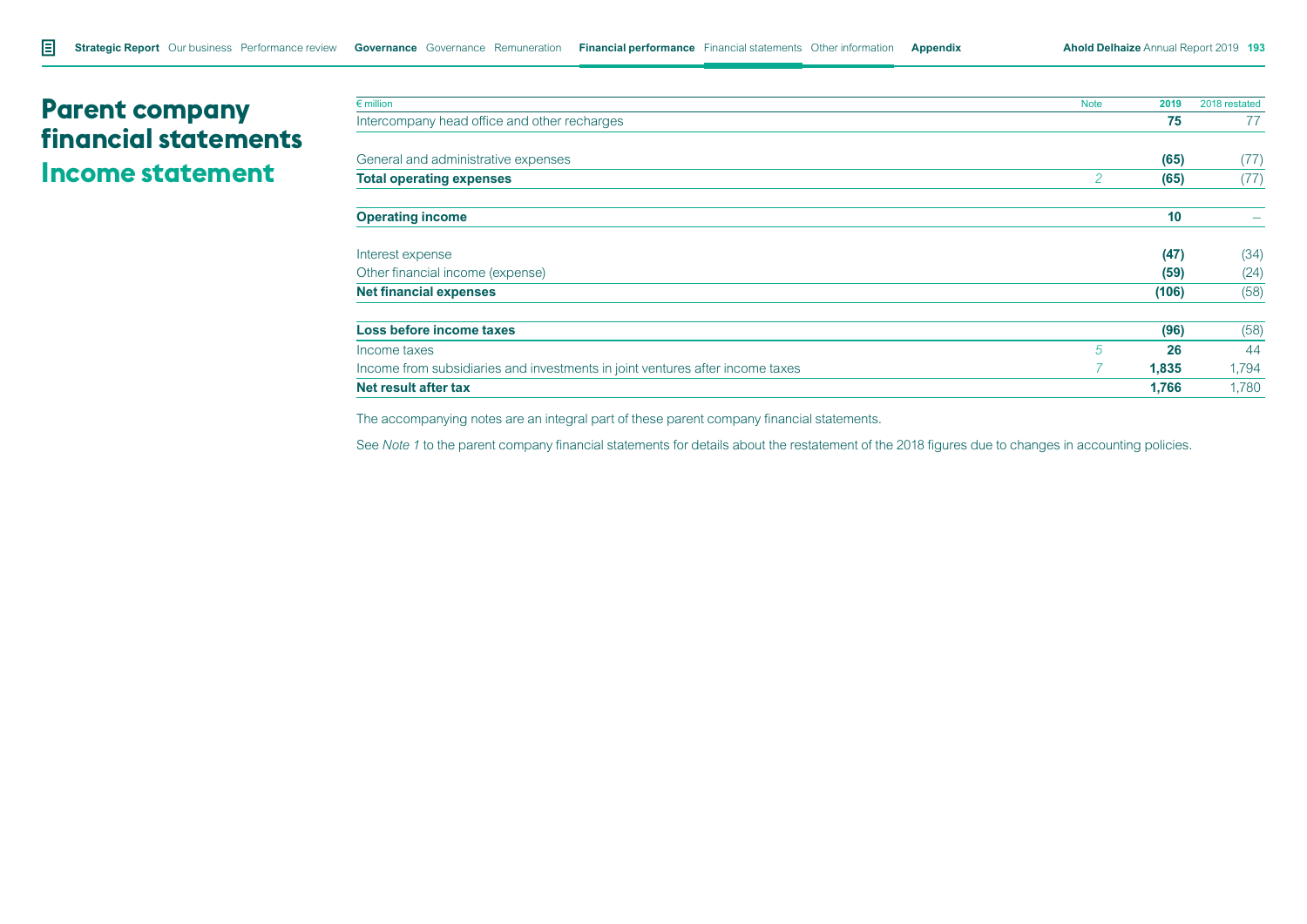# **Parent company financial statements Balance sheet**

**Before appropriation of current year result**

| $\epsilon$ million                         | <b>Note</b>      | December 29,<br>2019 | December 30,<br>2018 restated | January 1,<br>2018 restated |
|--------------------------------------------|------------------|----------------------|-------------------------------|-----------------------------|
| <b>Assets</b>                              |                  |                      |                               |                             |
| Property, plant and equipment              |                  |                      | 1                             |                             |
| Right-of-use asset                         |                  | 1                    | $\overline{\phantom{a}}$      | 1                           |
| Intangible assets                          | 6                | 49                   | 37                            | 21                          |
| Deferred tax assets                        | 5                | 11                   | 14                            | $\overline{2}$              |
| <b>Financial assets</b>                    | 7                | 21,009               | 25,854                        | 20,437                      |
| <b>Total non-current assets</b>            |                  | 21,071               | 25,906                        | 20,461                      |
| <b>Receivables</b>                         | 8                | 41                   | 57                            | 28                          |
| Other current financial assets             | 9                | 12                   | $\overline{1}$                | 1                           |
| Cash and cash equivalents                  |                  | 157                  | 110                           | 318                         |
| <b>Total current assets</b>                |                  | 210                  | 168                           | 347                         |
| <b>Total assets</b>                        |                  | 21,281               | 26,074                        | 20,808                      |
| Liabilities and shareholders' equity       |                  |                      |                               |                             |
| Issued and paid-in share capital           |                  | 11                   | 12                            | 12                          |
| Additional paid-in capital                 |                  | 12,246               | 13,999                        | 15,175                      |
| Currency translation reserve               |                  | 159                  | (80)                          | (555)                       |
| Cash flow hedging reserve                  |                  | (3)                  | (2)                           | (4)                         |
| Reserve participations                     |                  | 420                  | 385                           | 310                         |
| <b>Accumulated deficit</b>                 |                  | (516)                | (1,889)                       | (347)                       |
| Net income                                 |                  | 1,766                | 1,780                         |                             |
| <b>Shareholders' equity</b>                | 10 <sup>10</sup> | 14,083               | 14,205                        | 14,591                      |
| <b>Provisions</b>                          | 11               | 1                    | 3                             | 7                           |
| Loans                                      | 12               | 5,440                | 3,744                         | 2,188                       |
| Cumulative preferred financing shares      |                  |                      | 455                           | 455                         |
| Other non-current liabilities              |                  | 1                    | $\overline{2}$                |                             |
| <b>Total non-current liabilities</b>       |                  | 5,441                | 4,201                         | 2,643                       |
| <b>Current liabilities</b>                 | 13               | 1,756                | 7,665                         | 3,566                       |
| Total liabilities and shareholders' equity |                  | 21,281               | 26,074                        | 20,808                      |

The accompanying notes are an integral part of these parent company financial statements.

See *Note 1* to the parent company financial statements for details about the restatement of the 2018 figures due to changes in accounting policies.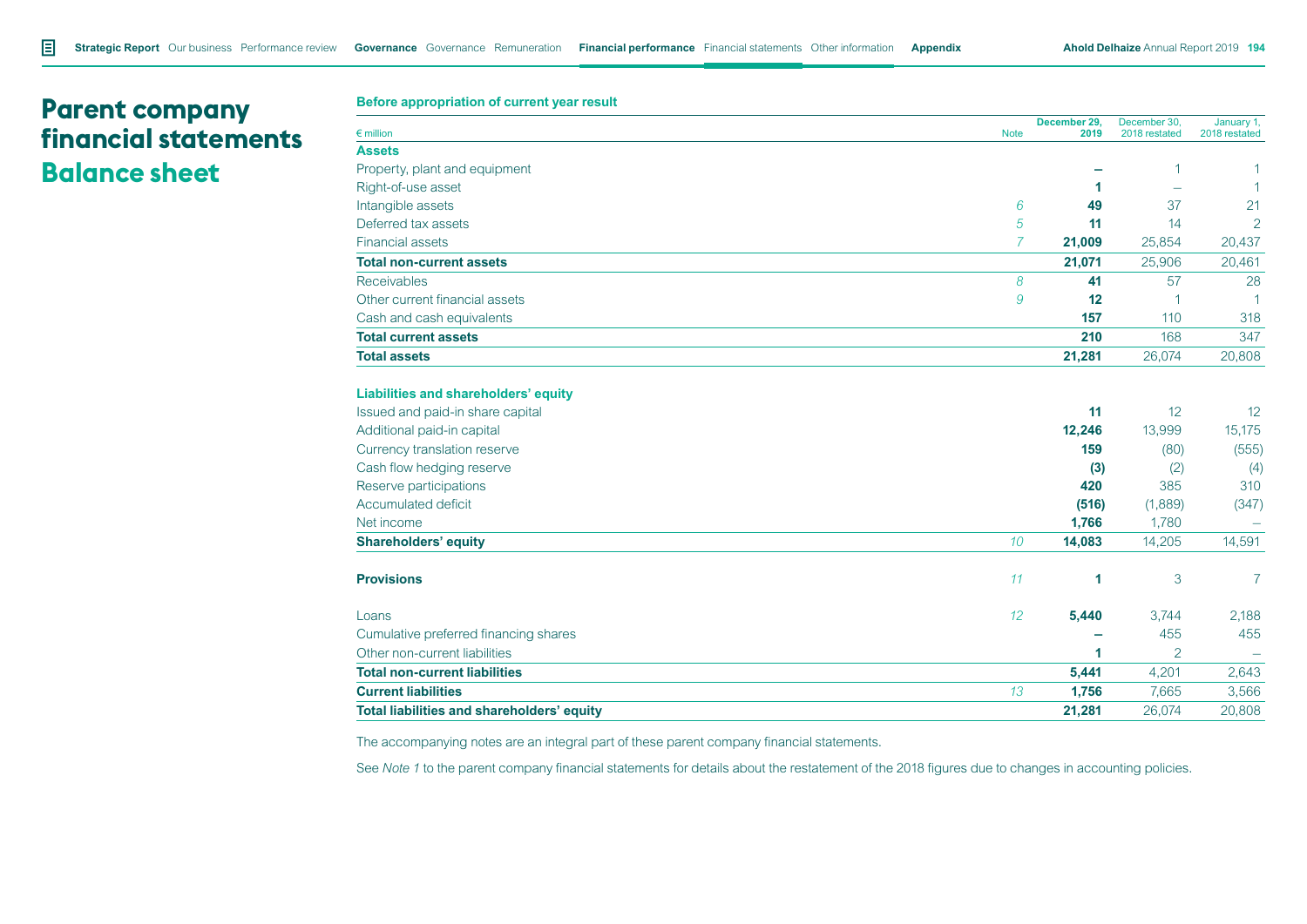# **Notes to the parent company financial statements**

# **1 Significant accounting policies**

#### **Basis of preparation**

Ahold Delhaize's parent company financial statements have been prepared in accordance with Part 9, Book 2 of the Dutch Civil Code. In accordance with subsection 8 of section 362, Book 2 of the Dutch Civil Code, the recognition and measurement principles applied in these parent company financial statements are the same as those applied in the consolidated financial statements (see *Note 3* to the consolidated financial statements).

#### **Investments in subsidiaries, joint ventures and associates**

Investments in subsidiaries, joint ventures and associates are measured at net asset value (equity method of accounting). Net asset value is based on the measurement of assets (including goodwill), provisions and liabilities, and determination of profit as described in *Note 3* to the consolidated financial statements for investments in joint arrangements and associates. Goodwill is subsumed in the carrying amount of the net asset value if an investment in a subsidiary is acquired through the Company's intermediate subsidiary.

#### **Changes in accounting policies – effect of IFRS 16 adoption**

The Company adopted IFRS 16 on December 31, 2018, and applied the full retrospective transition approach, and, therefore, the comparative figures for the 2018 financial year have been restated, as presented below.

#### **Income statement**

| $\epsilon$ million                                         | 2018<br>as reported | <b>Effect of</b><br><b>IFRS 16 adoption</b> | 2018<br>restated |
|------------------------------------------------------------|---------------------|---------------------------------------------|------------------|
| Income from subsidiaries and investments in joint ventures |                     |                                             |                  |
| after income taxes                                         | 1,807               | (13)                                        | 1,794            |
| Net result after tax                                       | 1.793               | (13)                                        | 1,780            |
| <b>Balance sheet</b>                                       |                     |                                             |                  |
| $\epsilon$ million                                         | 2018<br>as reported | <b>Effect of</b><br><b>IFRS 16 adoption</b> | 2018<br>restated |
| <b>Financial assets</b>                                    | 26,465              | (611)                                       | 25,854           |
| <b>Total assets</b>                                        | 26,685              | (611)                                       | 26,074           |
| Currency translation reserve                               | (60)                | (20)                                        | (80)             |
| Reserve participations                                     | 407                 | (22)                                        | 385              |
| Accumulated deficit                                        | (1, 333)            | (556)                                       | (1,889)          |
| Net income                                                 | 1,793               | (13)                                        | 1,780            |
| <b>Shareholders' equity</b>                                | 14,816              | (611)                                       | 14,205           |
| Total liabilities and shareholders' equity                 | 26,685              | (611)                                       | 26,074           |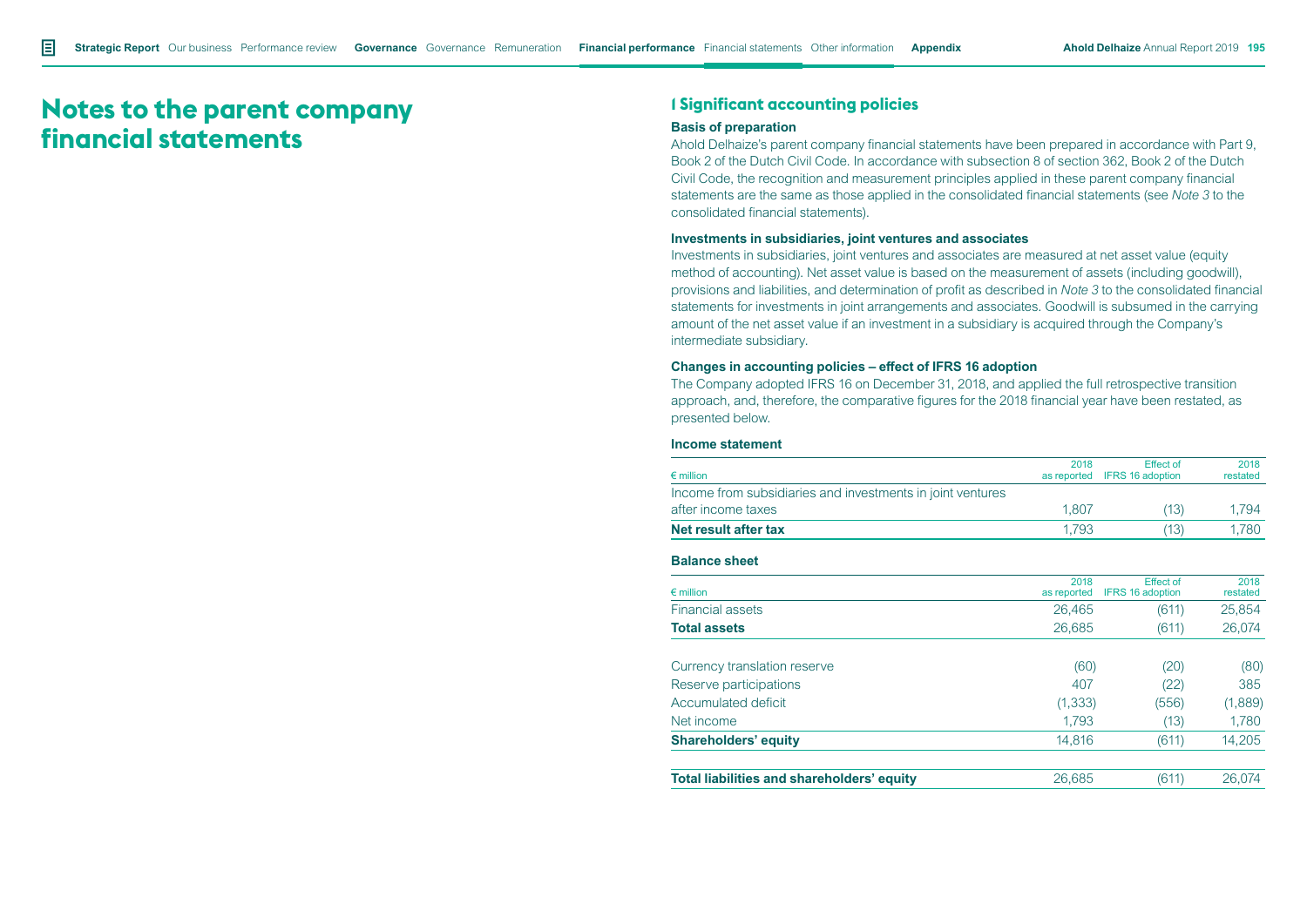# **1 Significant accounting policies** continued

#### **Balance sheet on transition**

| $\epsilon$ million, except per share data  | <b>January 1, 2018</b> | <b>Effect of</b><br><b>IFRS 16 adoption</b> | January 1,<br>2018 restated |
|--------------------------------------------|------------------------|---------------------------------------------|-----------------------------|
| <b>Financial assets</b>                    | 21,015                 | (578)                                       | 20,437                      |
| <b>Total assets</b>                        | 21,386                 | (578)                                       | 20,808                      |
| Reserve participations                     | 334                    | (24)                                        | 310                         |
| Accumulated deficit                        | 207                    | (554)                                       | (347)                       |
| <b>Shareholders' equity</b>                | 15.169                 | (578)                                       | 14,591                      |
| Total liabilities and shareholders' equity | 21,386                 | (578)                                       | 20,808                      |

See *Note 36* to the consolidated financial statements for more information.

## **2 Expenses by nature**

The operating expenses are specified by nature as follows:

| $\epsilon$ million            | 2019 | 2018 restated |
|-------------------------------|------|---------------|
| Labor costs                   | (27) | (31)          |
| Other operational expenses    | (31) | (42)          |
| Depreciation and amortization |      | (4)           |
| Total expenses by nature      | (65) |               |

Labor costs consists of employee expenses of €20 million (2018: €23 million), other related employee costs of €5 million (2018: €1 million) and other contracted personnel expenses of €2 million (2018: €7 million).

# **3 Employees**

The average number of employees of Koninklijke Ahold Delhaize N.V. in full-time equivalents during 2019 was eight (2018: seven), of whom none were employed outside of the Netherlands. One Management Board member serves as board member outside of the Netherlands via an assignment agreement, but is not employed by Koninklijke Ahold Delhaize N.V.

The current number of employees of Koninklijke Ahold Delhaize N.V. consists primarily of members of the Executive Committee, including the Management Board. Salaries, social security charges and pension expenses amounted to €20 million, €3 million and €0.1 million, respectively, for 2019 (2018: expenses of €23 million, €0.1 million and €0.4 million, respectively).

For information on the parent company's defined benefit pension plan, the remuneration of the Management Board and the Supervisory Board and the parent company's share-based compensation plans, see *Notes 24*, *32* and *33*, respectively, to the consolidated financial statements.

The net pension liability and the net pension expense are calculated on the basis of the parent company's active employees only.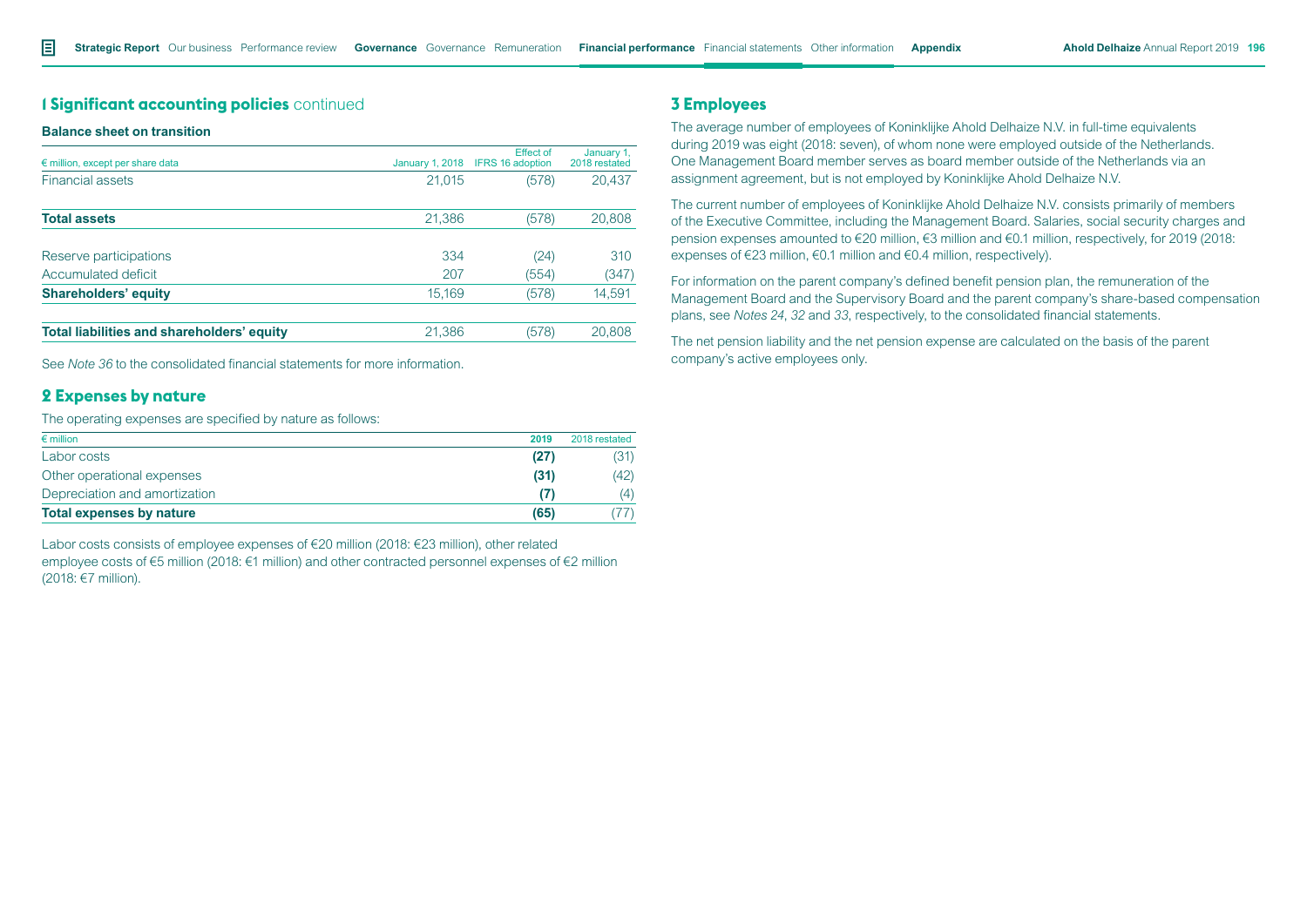### **4 Auditor fees**

Expenses for services provided by the parent company's independent auditor, PricewaterhouseCoopers Accountants N.V. (PwC) and its member firms and affiliates to Ahold Delhaize and its subsidiaries in 2019 and in 2018, are specified as follows:

**2019**

| $\epsilon$ thousand |            | <b>Member firms /</b> |                   |  |  |  |
|---------------------|------------|-----------------------|-------------------|--|--|--|
|                     | <b>PwC</b> | affiliates            | <b>Total 2019</b> |  |  |  |
| Audit fees          | 2.250      | 4.147                 | 6,397             |  |  |  |
| Audit-related fees  | 399        | 159                   | 558               |  |  |  |
| Tax advisory fees   |            |                       |                   |  |  |  |
| Total               | 2.649      | 4.306                 | 6.955             |  |  |  |

2018

|                     |            | Member firms / |                   |  |  |
|---------------------|------------|----------------|-------------------|--|--|
| $\epsilon$ thousand | <b>PwC</b> | affiliates     | <b>Total 2018</b> |  |  |
| Audit fees          | 2.722      | 4.310          | 7.032             |  |  |
| Audit-related fees  | 431        | 167            | 598               |  |  |
| Tax advisory fees   |            |                |                   |  |  |
| <b>Total</b>        | 3.153      | 4.477          | 7.630             |  |  |

The audit fees listed above relate to the procedures applied to the Company and its consolidated group entities by accounting firms and external independent auditors as referred to in Section 1, subsection 1 of the Audit Firms Supervision Act ("Wet toezicht accountantsorganisaties – Wta") as well as by Dutch and foreign-based accounting firms, including their tax services and advisory groups. These audit fees relate to the audit of the financial statements, regardless of whether the work was performed during the financial year.

Audit fees primarily relate to the audit of the consolidated financial statements as included in *Financial performance: Financial statements* as set out in this Annual Report, certain procedures on our quarterly results and services related to the statutory and regulatory filings of our subsidiaries. Other audit-related fees mainly relate to assurance services on non-financial information and other assurance services.

### **5 Income taxes**

The following table specifies the current and deferred tax components of income taxes in the income statement:

| $\epsilon$ million                      | 2019 | 2018 restated   |
|-----------------------------------------|------|-----------------|
| Current income taxes – the Netherlands  | 28   |                 |
| Deferred income taxes – the Netherlands |      | 12 <sup>°</sup> |
| <b>Total income taxes</b>               | 26   | 44              |

#### **Effective income tax rate**

The following table reconciles the statutory income tax rate with the effective income tax rate in the income statement:

|                                                     |                    | 2019            |
|-----------------------------------------------------|--------------------|-----------------|
|                                                     | $\epsilon$ million | <b>Tax rate</b> |
| Loss before income taxes                            | (96)               |                 |
| Income tax (expense) benefit at statutory tax rate  | 24                 | 25.0%           |
| Adjustments to arrive at effective income tax rate: |                    |                 |
| Reserves, (non-)deductibles and discrete items      | $\mathbf{2}$       | 2.1%            |
| Total income taxes (expense) benefit                | 26                 | 27.1%           |
|                                                     |                    |                 |
|                                                     |                    | 2018 restated   |
|                                                     | $\epsilon$ million | Tax rate        |
| Loss before income taxes                            | (58)               |                 |
| Income tax (expense) benefit at statutory tax rate  | $15\,$             | $25.0\%$        |
| Adjustments to arrive at effective income tax rate: |                    |                 |
| Reserves, (non-)deductibles and discrete items      | 29                 | 50.9%           |
| Total income taxes (expense) benefit                | 44                 | 75.9%           |

The line "Reserves, (non-)deductibles and discrete items" includes one-time deferred tax movements related to the change of the Dutch corporate income tax rate. In 2018, this line also included tax impact related to restructuring.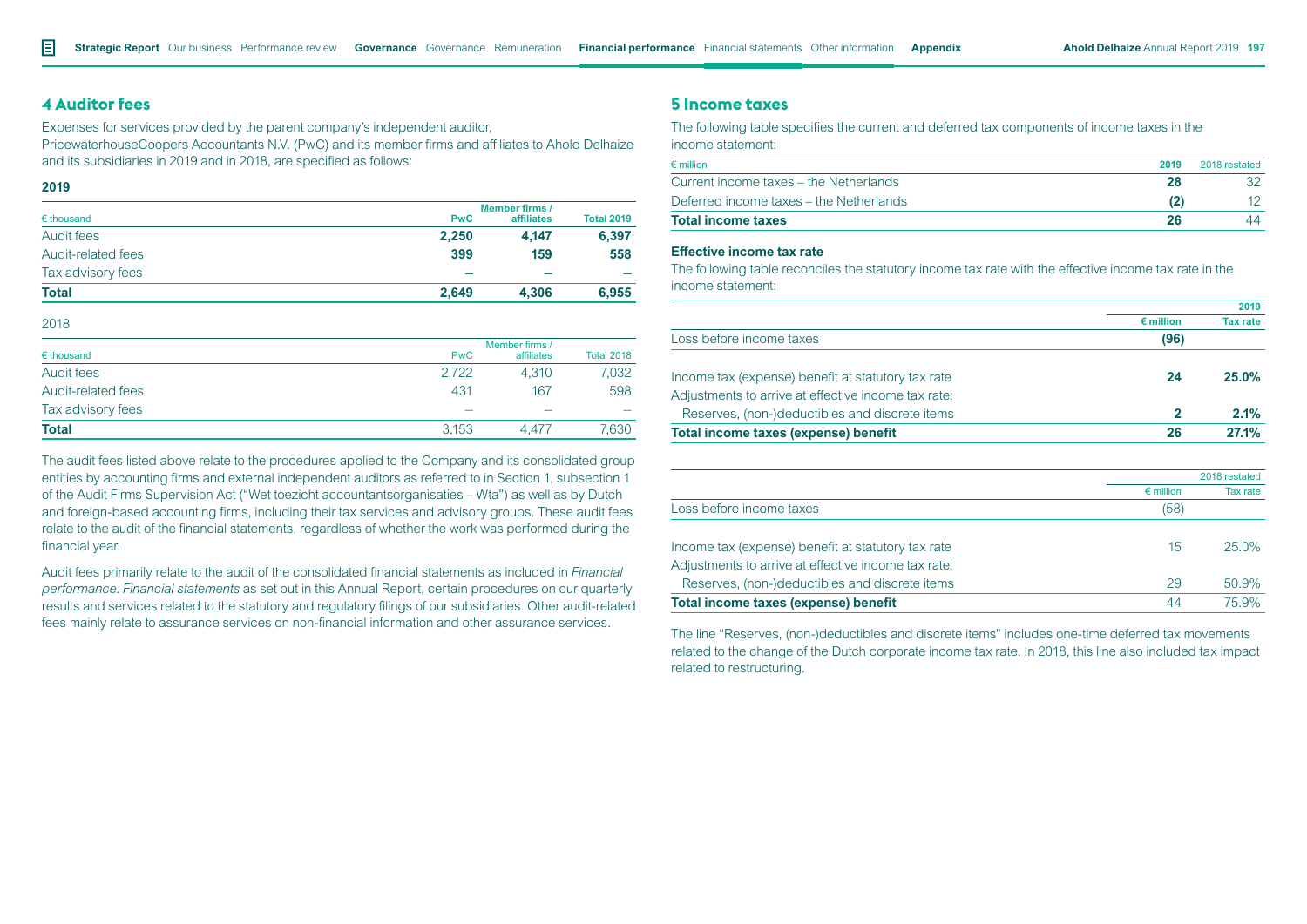# **5 Income taxes** continued

### **Deferred income tax**

The significant components and annual movements of deferred income tax assets and liabilities as of December 29, 2019, and December 30, 2018, are as follows:

| $\epsilon$ million                    | January 1,<br>2018<br>restated | Recognized in<br>income<br>statement | Other | December 30.<br>2018 restated | <b>Recognized in</b><br>income<br>statement | <b>Other</b> | December 29.<br>2019 |
|---------------------------------------|--------------------------------|--------------------------------------|-------|-------------------------------|---------------------------------------------|--------------|----------------------|
| Derivatives and loans                 |                                | 11                                   |       | 12                            | (1)                                         |              | 11                   |
| Blended rate deferred tax             |                                |                                      |       |                               |                                             |              |                      |
| fiscal unity                          |                                |                                      |       | 2                             | (2)                                         |              |                      |
| Total gross deductible                |                                |                                      |       |                               |                                             |              |                      |
| temporary differences                 | 2                              | 12                                   |       | 14                            | (3)                                         |              | 11                   |
| Tax losses and tax credits            |                                |                                      |       |                               |                                             |              |                      |
| <b>Total net deferred tax asset</b>   |                                |                                      |       |                               |                                             |              |                      |
| position                              | $\mathcal{P}$                  | 12                                   |       | 14                            | (3)                                         | (1)          | 11                   |
| <b>Total deferred tax liabilities</b> |                                |                                      |       |                               |                                             |              |                      |
| Net deferred tax assets               | 2                              | 12                                   |       | 14                            | (2)                                         | (1)          | 11                   |

The column "Other" in the table above includes amounts recorded in equity.

# **Income taxes in equity and comprehensive income**

Current and deferred income taxes recognized in and transferred from equity and comprehensive income are as follows:

| $\epsilon$ million | 2019 | 2018 restated            |
|--------------------|------|--------------------------|
| Cash flow hedges   |      | $\overline{\phantom{0}}$ |
| <b>Total</b>       |      |                          |

# **6 Intangible assets**

| $\epsilon$ million                             | <b>Software</b> |
|------------------------------------------------|-----------------|
| As of December 30, 2018, restated              |                 |
| At cost                                        | 51              |
| Accumulated amortization and impairment losses | (14)            |
| <b>Carrying amount</b>                         | 37              |
| Year ended December 29, 2019                   |                 |
| <b>Additions</b>                               | 19              |
| Amortization                                   | (6)             |
| <b>Closing carrying amount</b>                 | 49              |
| As of December 29, 2019                        |                 |
| At cost                                        | 70              |
| Accumulated amortization and impairment losses | (20)            |
| <b>Carrying amount</b>                         | 49              |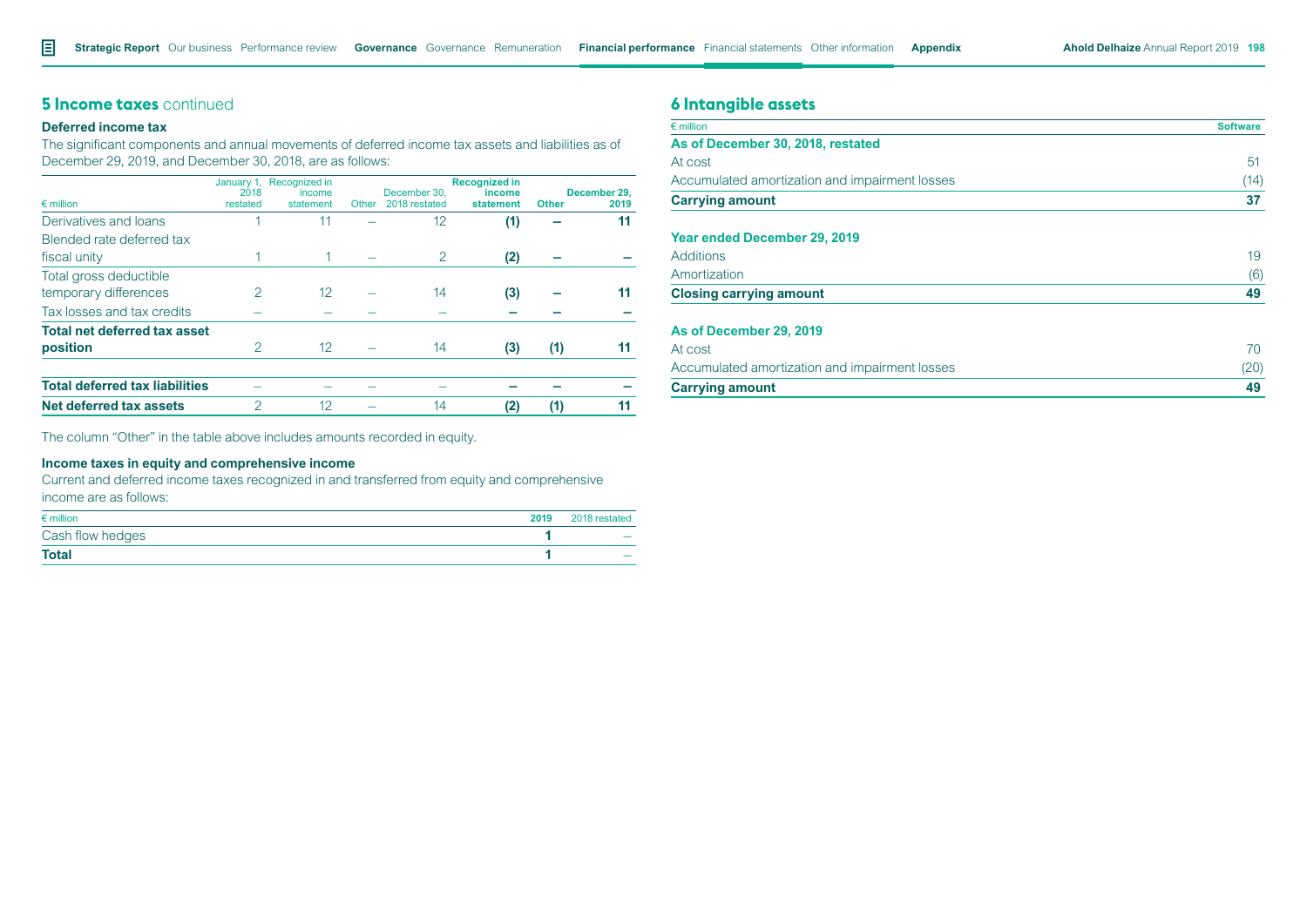# **7 Financial assets**

| Investments in subsidiaries<br>19.943       | 24.620 |
|---------------------------------------------|--------|
| 1.066<br>Loans receivable from subsidiaries | 1.232  |
| Other derivatives external                  | 1.     |
| Deferred financing cost                     |        |
| <b>Total financial assets</b><br>21.009     | 25.854 |

The changes in the Investment in subsidiaries were as follows:

| $\epsilon$ million                                                     | 2019    | 2018 restated |
|------------------------------------------------------------------------|---------|---------------|
| Beginning of year                                                      | 24,620  | 20,074        |
| Share in income                                                        | 1.835   | 1.794         |
| <b>Dividends</b>                                                       | (6,657) | (6, 525)      |
| Intercompany transfers                                                 |         | 7,196         |
| Share of other comprehensive income (loss) and other changes in equity | (96)    | 1,618         |
| Transfers (to) / from loans receivable                                 |         | (6)           |
| Transfers (to) / from provisions                                       |         | (6)           |
| Exchange rate differences                                              | 241     | 475           |
| <b>End of year</b>                                                     | 19.943  | 24.620        |

Intercompany transfers include capital contributions and capital repayments. In 2018, the dividends and intercompany transfers were mainly related to an internal restructuring. For a list of subsidiaries, joint ventures and associates, see *Note 37* to the consolidated financial statements.

#### **Loans receivable**

| $\epsilon$ million                  | 2019  | 2018 restated |
|-------------------------------------|-------|---------------|
| Beginning of year                   | 1.232 | 360           |
| Intercompany transfers              | (165) | 866           |
| Transfers from / (to) investments   |       | 6             |
| <b>End of year</b>                  | 1.066 | 1,232         |
| Current portion                     |       |               |
| <b>Non-current portion of loans</b> | 1.066 | 1.232         |

The loans receivable are related to loans with subsidiaries.

# **8 Receivables**

| $\epsilon$ million              | December 29.<br>2019 | December 30,<br>2018 restated |
|---------------------------------|----------------------|-------------------------------|
| Receivables from subsidiaries   | 19                   | 28                            |
| Receivables from joint ventures |                      | $\mathcal{P}$                 |
| Prepaid expenses                | 13                   | 12                            |
| Income tax receivable           |                      | 13                            |
| Other receivables               |                      | $\mathcal{P}$                 |
| <b>Total receivables</b>        | 41                   | 57                            |

# **9 Other current financial assets**

| $\epsilon$ million                          | December 29,<br>2019 | December 30.<br>2018 restated |
|---------------------------------------------|----------------------|-------------------------------|
| Other derivatives external                  |                      |                               |
| Other                                       |                      |                               |
| <b>Total other current financial assets</b> |                      |                               |

For more information on derivatives, see *Note 14* to these parent company financial statements.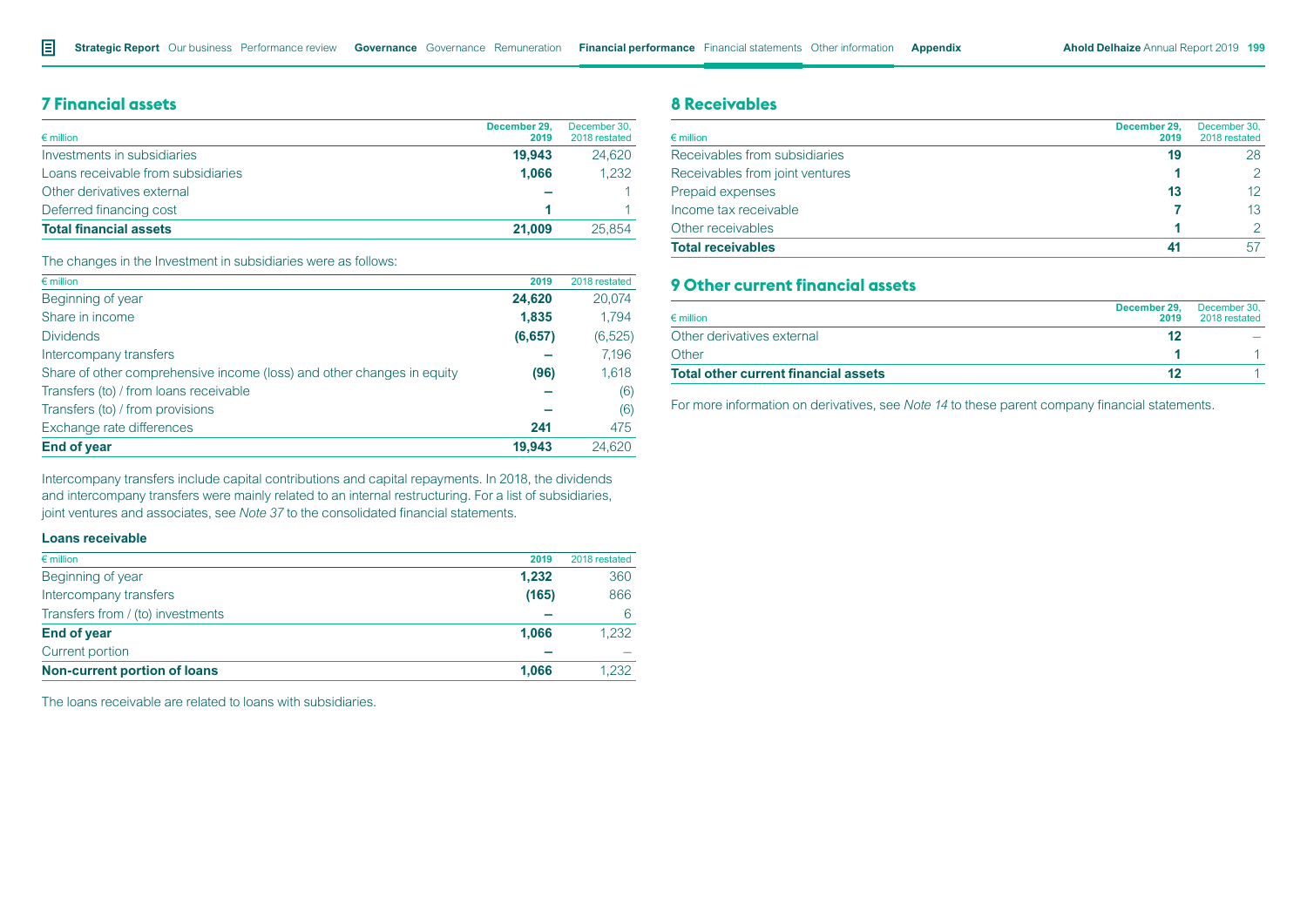# **10 Shareholders' equity**

The shareholders' equity in the parent company financial statements equals the equity attributable to common shareholders presented in the consolidated financial statements, except that legal reserve participations and accumulated earnings (deficit) are presented separately.

The currency translation reserve, cash flow hedging reserve and reserve participations are legal reserves that are required by Dutch law. The reserve participations include the increases in net asset value of joint ventures and associates since their first inclusion, less any amounts that can be distributed without legal or other restrictions.

If the currency translation reserve or the cash flow hedging reserve has a negative balance, distributions to the Company's shareholders are restricted to the extent of the negative balance. Of the total equity as of December 29, 2019, €14,083 million, an amount of €590 million is non-distributable (December 30, 2018, restated: €397 million out of total equity of €14,205 million). For more information on the dividends on common shares, see *Note 21* to the consolidated financial statements.

The movements in equity can be specified as follows:

|                                                                           |                          |                                         | Legal reserves                            |                                 |                           |                                                     |                                                     |
|---------------------------------------------------------------------------|--------------------------|-----------------------------------------|-------------------------------------------|---------------------------------|---------------------------|-----------------------------------------------------|-----------------------------------------------------|
| $\epsilon$ million                                                        | Share<br>capital         | <b>Additional</b><br>paid-in<br>capital | <b>Currency</b><br>translation<br>reserve | Cash flow<br>hedging<br>reserve | Reserve<br>participations | Other reserves<br>including<br>retained<br>earnings | Equity<br>attributable<br>to common<br>shareholders |
| <b>Balance as of January 1, 2018</b>                                      | 12                       | 15,175                                  | (555)                                     | (4)                             | 334                       | 207                                                 | 15,169                                              |
| Effect of change in accounting policy - IFRS 16 <sup>2</sup>              | $\overline{\phantom{a}}$ |                                         | $\overline{\phantom{0}}$                  |                                 | (24)                      | (554)                                               | (578)                                               |
| Balance as of January 1, 2018, restated                                   | 12                       | 15,175                                  | (555)                                     | (4)                             | 310                       | (347)                                               | 14,591                                              |
| Net income attributable to common shareholders – restated                 |                          |                                         | -                                         |                                 | $\overline{\phantom{m}}$  | 1,780                                               | 1,780                                               |
| Other comprehensive income – restated                                     | $\overline{\phantom{0}}$ | $\overline{\phantom{m}}$                | 475                                       | 2                               | $\overline{\phantom{m}}$  | 48                                                  | 525                                                 |
| Total comprehensive income attributable to common shareholders - restated |                          |                                         | 475                                       | $\overline{2}$                  | $\overline{\phantom{m}}$  | 1,828                                               | 2,305                                               |
| <b>Dividends</b>                                                          |                          |                                         |                                           |                                 |                           | (757)                                               | (757)                                               |
| Share buyback                                                             |                          |                                         |                                           |                                 | $\overline{\phantom{m}}$  | (1, 997)                                            | (1, 997)                                            |
| Cancellation of treasury shares                                           |                          | (1, 176)                                | -                                         |                                 | $\overline{\phantom{a}}$  | 1.176                                               |                                                     |
| Share-based payments                                                      |                          |                                         |                                           |                                 |                           | 63                                                  | 63                                                  |
| Other changes in reserves                                                 | $\overline{\phantom{a}}$ | $\overline{\phantom{0}}$                | -                                         | $\overline{\phantom{0}}$        | 75                        | (75)                                                | $\overline{\phantom{m}}$                            |
| Balance as of December 30, 2018, restated                                 | 12                       | 13,999                                  | (80)                                      | (2)                             | 385                       | (109)                                               | 14,205                                              |
| Net income attributable to common shareholders                            |                          |                                         |                                           |                                 | $\overline{\phantom{m}}$  | 1.766                                               | 1,766                                               |
| Other comprehensive income (loss)                                         | $\overline{\phantom{0}}$ | $\overline{\phantom{m}}$                | 239                                       | (1)                             | $\overline{\phantom{m}}$  | (58)                                                | 180                                                 |
| Total comprehensive income (loss) attributable to common shareholders     |                          |                                         | 239                                       | (1)                             | $\overline{\phantom{m}}$  | 1.708                                               | 1,945                                               |
| <b>Dividends</b>                                                          |                          |                                         |                                           |                                 |                           | (1, 114)                                            | (1, 114)                                            |
| Share buyback                                                             |                          |                                         | -                                         | $\overline{\phantom{0}}$        | $\overline{\phantom{m}}$  | (1,002)                                             | (1,002)                                             |
| Cancellation of treasury shares                                           | (1)                      | (1,753)                                 |                                           |                                 | $\overline{\phantom{a}}$  | 1,753                                               |                                                     |
| Share-based payments                                                      |                          |                                         |                                           |                                 |                           | 47                                                  | 47                                                  |
| Other items                                                               |                          |                                         |                                           |                                 |                           |                                                     |                                                     |
| Other changes in reserves                                                 |                          |                                         |                                           | $\overline{\phantom{0}}$        | 35                        | (35)                                                | $\overline{\phantom{m}}$                            |
| <b>Balance as of December 29, 2019</b>                                    | 11                       | 12,246                                  | 159                                       | (3)                             | 420                       | 1,250                                               | 14,083                                              |

1 Other reserves includes the remeasurements of defined benefit plans.

2 See *Note 1* for details about the restatement of the 2018 figures due to changes in accounting policies.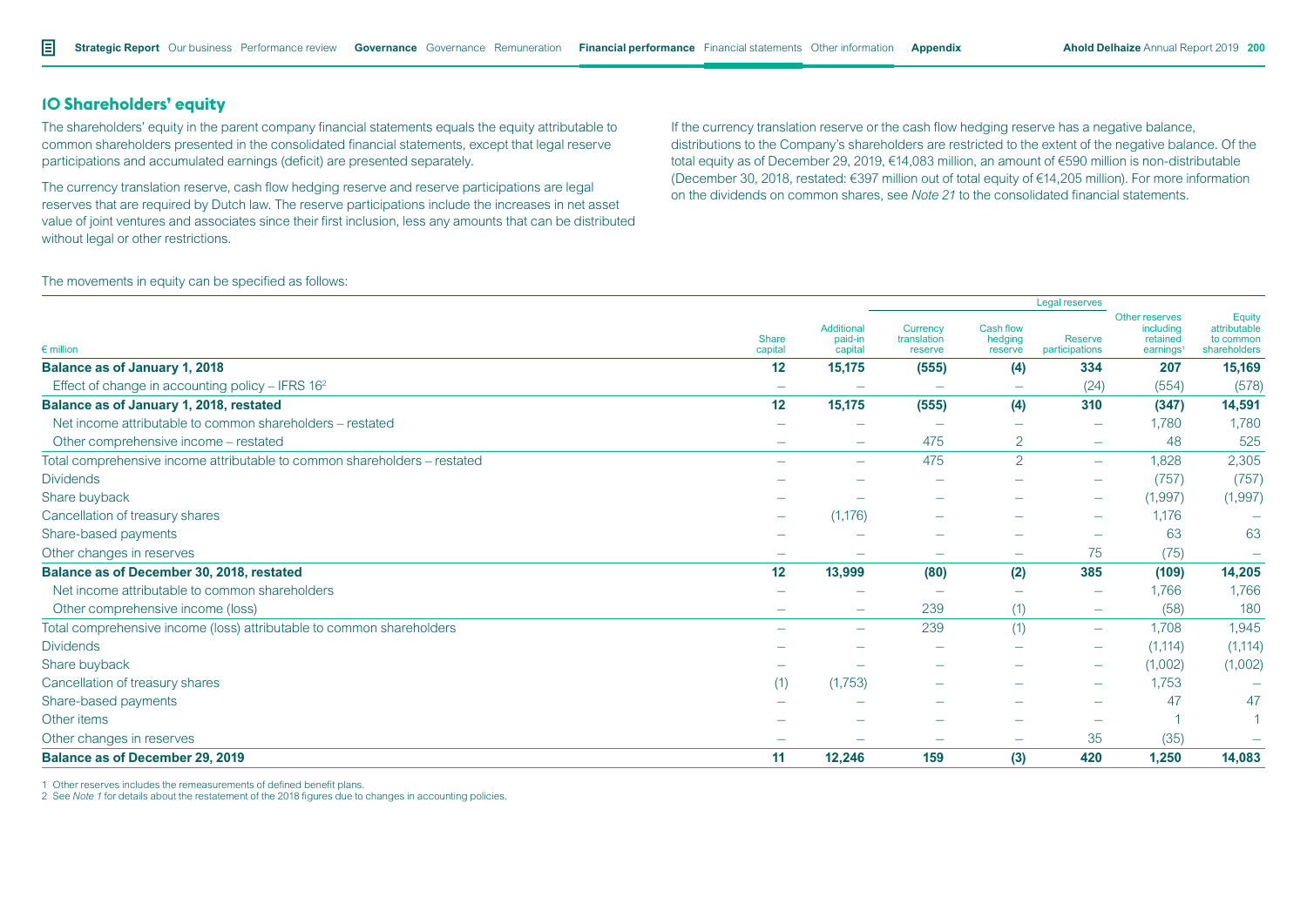# **11 Provisions**

| $\epsilon$ million                         | December 29.<br>2019 | December 30,<br>2018 restated |
|--------------------------------------------|----------------------|-------------------------------|
| Provision for negative equity subsidiaries |                      |                               |
| Other provisions                           |                      |                               |
| <b>Total provisions</b>                    |                      |                               |

As of December 29, 2019, no provisions are expected to be utilized within one year (December 30, 2018: €1.8 million).

# **12 Loans**

|                                            | <b>December 29, 2019</b>      |                           |  |
|--------------------------------------------|-------------------------------|---------------------------|--|
| $\epsilon$ million                         | <b>Non-current</b><br>portion | <b>Current</b><br>portion |  |
| EUR 300 notes EURIBOR + 18 bps, due 2021   | 300                           |                           |  |
| EUR 750 notes 0.875%, due 2024             | 750                           |                           |  |
| EUR 600 notes 0.250%, due 2025             | 600                           |                           |  |
| EUR 500 notes 1.125%, due 2026             | 500                           |                           |  |
| USD 827 notes 5.70%, due 2040 <sup>1</sup> | 510                           | з                         |  |
| Long-term loans from subsidiaries          | 2,794                         |                           |  |
| Deferred financing costs                   | (14)                          | (3)                       |  |
| <b>Total loans</b>                         | 5,440                         |                           |  |

|                                             |                        | December 30, 2018 restated |  |  |
|---------------------------------------------|------------------------|----------------------------|--|--|
| $\epsilon$ million                          | Non-current<br>portion | Current<br>portion         |  |  |
| USD 300 notes 4.125%, due 2019 <sup>1</sup> |                        | 114                        |  |  |
| EUR 300 notes EURIBOR + 18 bps, due 2021    | 300                    |                            |  |  |
| EUR 750 notes 0.875%, due 2024              | 750                    |                            |  |  |
| EUR 500 notes 1.125%, due 2026              | 500                    |                            |  |  |
| USD 827 notes 5.70%, due 2040 <sup>1</sup>  | 501                    | 3                          |  |  |
| Long-term loans from subsidiaries           | 1.704                  | 1.641                      |  |  |
| Deferred financing costs                    | (11)                   | (2)                        |  |  |
| <b>Total loans</b>                          | 3.744                  | 1.756                      |  |  |

1 In 2018, the USD 827 notes and USD 300 notes were transferred internally to the parent company.

The long-term loans from subsidiaries mature in 2021 (€650 million), 2022 (€596 million), 2026 (€391 million), 2028 (€700 million) and 2029 (€458 million). For more information on the external loans, see *Note 22* to the consolidated financial statements.

# **13 Current liabilities**

| $\epsilon$ million                             | December 29.<br>2019 | December 30,<br>2018 restated |
|------------------------------------------------|----------------------|-------------------------------|
| Short-term borrowings from subsidiaries        | 1,493                | 5.431                         |
| Loans – current portion                        |                      | 1.756                         |
| Bank debt and lines of credit                  | 186                  | 398                           |
| Dividend cumulative preferred financing shares |                      | 17                            |
| Payables to subsidiaries                       | 17                   | 10 <sup>1</sup>               |
| Interest payable                               | 13                   | 14                            |
| Other current liabilities                      | 47                   | 39                            |
| <b>Total current liabilities</b>               | 1.756                | 7.665                         |

The current liabilities are liabilities that mature within one year.

For more information on the cumulative preferred financing shares, see *Note 23* to the consolidated financial statements and on derivatives, see *Note 14* to these parent company financial statements.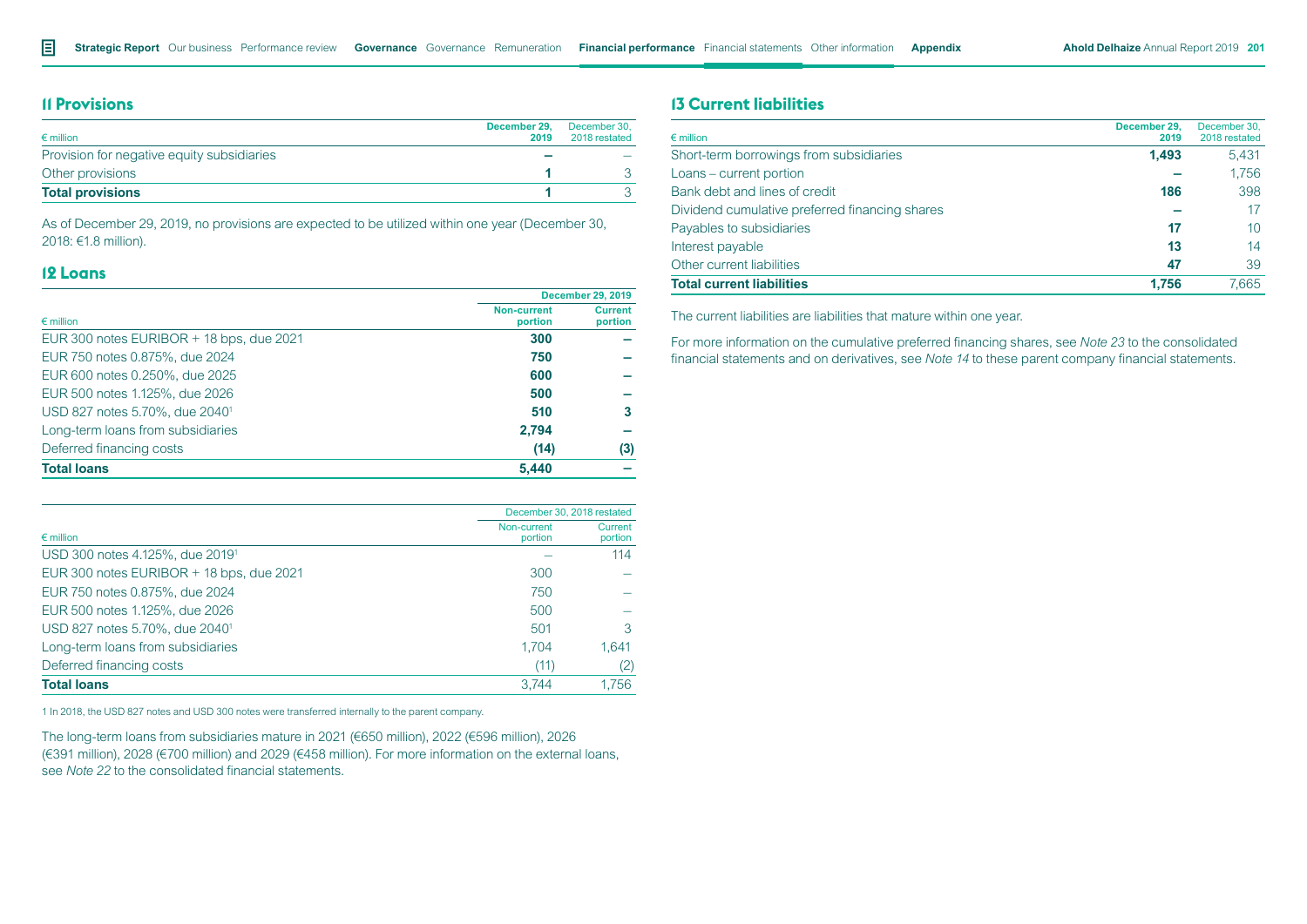### **14 Derivatives**

The parent company regularly enters into derivative contracts with banks to hedge foreign currency and interest exposures of the parent company or its subsidiaries. Derivative contracts that are entered into to hedge exposures of subsidiaries are generally mirrored with intercompany derivative contracts with the subsidiaries that are exposed to the hedged risks on substantially identical terms as the external derivative contracts. In these parent company financial statements, the external derivative contracts and the intercompany derivative contracts are presented separately on the balance sheet. In situations where the external derivative contract qualifies for hedge accounting treatment in the consolidated financial statements, the external derivative contract and the intercompany derivative contract are presented as "Hedging derivatives external" and "Hedging derivatives intercompany," respectively. In situations where the external derivative contract does not qualify for hedge accounting treatment in the consolidated financial statements, the external derivative contract and the intercompany derivative contract are presented as "Other derivatives external" and "Other derivatives intercompany," respectively.

Fair value movements of external derivative contracts that were entered into to hedge the exposures of subsidiaries are recorded directly in income, where they effectively offset the fair value movements of the mirroring intercompany derivatives that are also recorded directly in income. Details of these derivative contracts, other financial instruments and the parent company's risk management strategies are included in *Note 31* to the consolidated financial statements and in the tables presented below.

#### **Non-current derivatives – assets**

| $\epsilon$ million | 2019 | 2018 restated |
|--------------------|------|---------------|
| Beginning of year  |      |               |
| Fair value changes |      |               |
| <b>End of year</b> |      |               |

#### **Current derivatives – assets**

| $\epsilon$ million               | 2019 | 2018 restated |
|----------------------------------|------|---------------|
| Beginning of year                |      |               |
| Unwinding of cross-currency swap |      |               |
| Fair value changes               | 12   |               |
| <b>End of year</b>               | 12   |               |

#### **Non-current derivatives – liabilities**

| $\epsilon$ million | 2019 | 2018 restated |
|--------------------|------|---------------|
| Beginning of year  |      |               |
| Fair value changes |      |               |
| <b>End of year</b> |      |               |

#### **Current derivatives – liabilities**

There were no current derivative liabilities in 2019 and 2018.

## **15 Related party transactions**

Koninklijke Ahold Delhaize N.V. has entered into arrangements with a number of its subsidiaries and affiliated companies in the course of its business. These arrangements relate to service transactions and financing agreements and were conducted at market prices.

# **16 Commitments and contingencies**

Koninklijke Ahold Delhaize N.V., as the parent company, is party to a cross-guarantee agreement dated May 21, 2007, as amended from time to time, with Delhaize Le Lion/De Leeuw Comm. VA, Delhaize US Holding, Inc. and certain of the subsidiaries of Delhaize US Holding, Inc., under which each party guarantees fully and unconditionally, jointly and severally, the financial indebtedness of the other parties to the agreement.

Notes and loans issued by certain subsidiaries are guaranteed by the parent company, as disclosed in *Note 22* to the consolidated financial statements.

The parent company also guarantees certain lease obligations and other obligations of subsidiaries. Guarantees issued by the parent company regarding the financial obligations of third parties and nonconsolidated entities, other than under the cross guarantee mentioned above, amount to €603 million as of December 29, 2019, (December 30, 2018 restated: €673 million).

In addition, the Company has provided a guarantee as of July 30, 2010, for Ahold Finance U.S.A., LLC's outstanding current obligations to third parties.

As part of the divestment of U.S. Foodservice in 2007, Ahold Delhaize received an irrevocable standby letter of credit for \$216 million (€163 million), which was reduced to \$37 million (€33 million) as of December 29, 2019 (2018: \$46 million (€40 million)).

The parent company has provided customary indemnifications, including for potential breach of representations and warranties made in agreements of asset disposals. Guarantees and legal proceedings are further disclosed in *Note 35* to the consolidated financial statements. Under its financing agreement with Stichting Ahold Delhaize Pensioen, Koninklijke Ahold Delhaize N.V. is liable for the pension contributions. The parent company forms a fiscal unity with Ahold Delhaize's major Dutch subsidiaries for Dutch corporate income tax and Dutch VAT purposes and, for that reason, it is jointly and severally liable for the Dutch corporate income tax liabilities and Dutch VAT liabilities of the whole fiscal unity. Assumptions of liability pursuant to section 403, Book 2 of the Dutch Civil Code are disclosed in *Note 37* to the consolidated financial statements.

### **17 Distribution of profit**

If approved by the General Meeting of Shareholders, a final dividend of €0.46 per common share will be paid on April 23, 2020. This is in addition to the interim dividend of €0.30 per share, which was paid on August 29, 2019. The total dividend payment for the full year 2019 would therefore total €0.76 per share (2018: €0.70).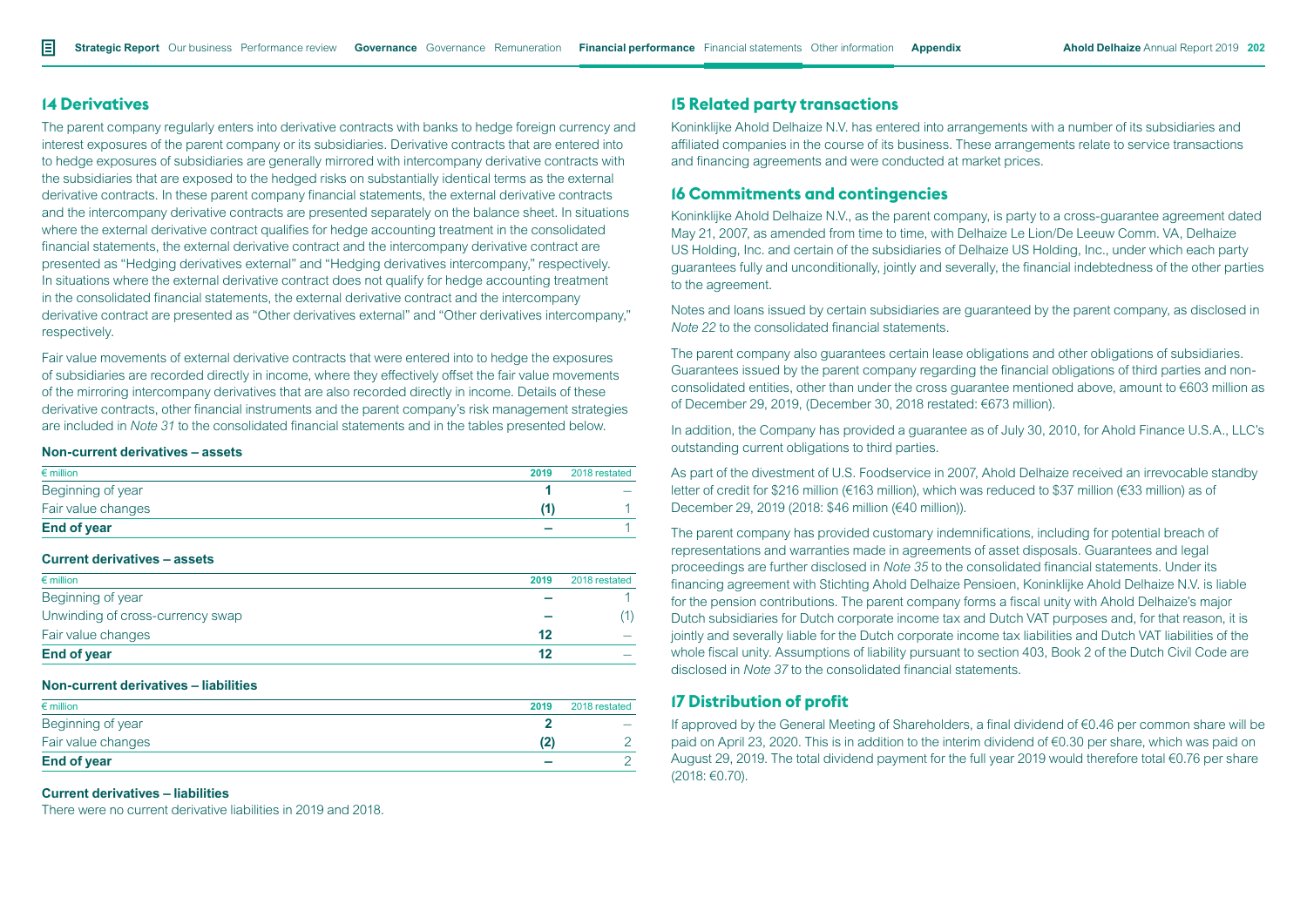# **18 Subsequent events**

For information regarding subsequent events, see *Note 38* to the consolidated financial statements.

# Zaandam, the Netherlands

February 25, 2020

# **Management Board**

Frans Muller Jeff Carr Kevin Holt Wouter Kolk

## **Supervisory Board**

Jan Hommen (Chairman) Bill McEwan (Vice Chairman) Jacques de Vaucleroy (Vice Chairman) René Hooft Graafland Ben Noteboom Mary Anne Citrino Dominique Leroy Katie Doyle Peter Agnefjäll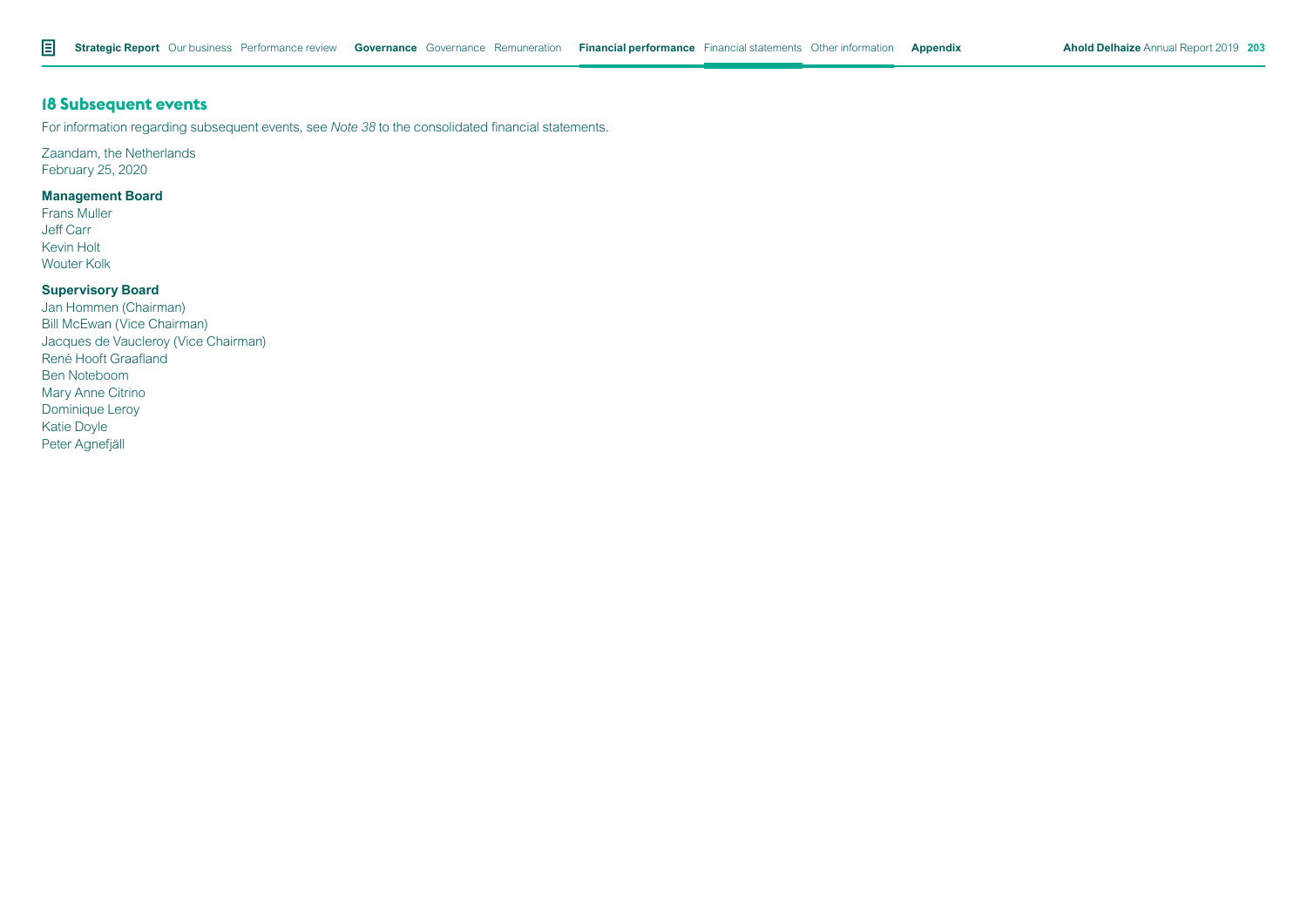To: the General Meeting and the Supervisory Board of Koninklijke Ahold Delhaize N.V.

# **Report on the financial statements for the period December 31, 2018 to December 29, 2019 Our opinion**

In our opinion:

- Koninklijke Ahold Delhaize N.V.'s consolidated financial statements give a true and fair view of the financial position of the Group as at December 29, 2019 and of its result and cash flows for the period from December 31, 2018 to December 29, 2019 in accordance with International Financial Reporting Standards as adopted by the European Union (EU-IFRS) and with Part 9 of Book 2 of the Dutch Civil Code;
- Koninklijke Ahold Delhaize N.V.'s parent company financial statements give a true and fair view of the financial position of the Company as at December 29, 2019 and of its result for the period from December 31, 2018 to December 29, 2019 in accordance with Part 9 of Book 2 of the Dutch Civil Code.

#### What we have audited

We have audited the accompanying financial statements for the period December 31, 2018 to December 29, 2019 of Koninklijke Ahold Delhaize N.V., Zaandam, The Netherlands. The financial statements include the consolidated financial statements of Koninklijke Ahold Delhaize N.V. together with its subsidiaries ("the Group") and the parent company financial statements.

The consolidated financial statements comprise:

- the consolidated balance sheet as at December 29, 2019;
- the following statements for the period from December 31, 2018 to December 29, 2019: the consolidated income statement, the consolidated statements of comprehensive income, changes in equity and cash flows; and
- the notes, comprising a summary of significant accounting policies and other explanatory information.

The parent company financial statements comprise:

- the parent company balance sheet as at December 29, 2019;
- the parent company income statement for the period from December 31, 2018 to December 29, 2019;
- the notes, comprising a summary of accounting policies applied and other explanatory information.

The financial reporting framework applied in the preparation of the financial statements is EU-IFRS and the relevant provisions of Part 9 of Book 2 of the Dutch Civil Code for the consolidated financial statements and Part 9 of Book 2 of the Dutch Civil Code for the parent company financial statements.

#### **The basis for our opinion**

We conducted our audit in accordance with Dutch law, including the Dutch Standards on Auditing. We have further described our responsibilities under those standards in the section "Our responsibilities for the audit of the financial statements" of our report.

We believe that the audit evidence we have obtained is sufficient and appropriate to provide a basis for our opinion.

#### Independence

We are independent of Koninklijke Ahold Delhaize N.V. in accordance with the European Union Regulation on specific requirements regarding statutory audit of public-interest entities, the "Wet toezicht accountantsorganisaties" (Wta, Audit firms supervision act), the "Verordening inzake de onafhankelijkheid van accountants bij assuranceopdrachten" (ViO, Code of Ethics for Professional Accountants, a regulation with respect to independence) and other relevant independence requirements in the Netherlands. Furthermore, we have complied with the "Verordening gedrags- en beroepsregels accountants" (VGBA, Dutch Code of Ethics).

#### **Our audit approach**

#### Overview and context

Koninklijke Ahold Delhaize N.V. is an international food retail group operating supermarkets and e-commerce platforms in Belgium, the Czech Republic, Greece, Luxembourg, the Netherlands, Romania, Serbia and the United States and through participating in joint ventures in Indonesia and Portugal. The Group is comprised of several components and therefore we considered our group audit scope and approach as set out in the section "The scope of our group audit". We paid specific attention to the areas of focus driven by the operations of the Group, as set out below.

As part of designing our audit, we determined materiality and assessed the risks of material misstatement in the financial statements. In particular, we considered where the Management Board made important judgments, for example, in respect of significant accounting estimates that involved making assumptions and considering future events that are inherently uncertain. In *Note 2* of the financial statements, the company describes the areas of judgment in applying accounting policies and the key sources of estimation uncertainty.

As in 2018, we considered the impairment testing of goodwill and brand names, and the recognition of vendor allowance income as key audit matters, in view of the significant estimation uncertainty and the related higher inherent risks of material misstatement. Furthermore, we continue to consider the employee benefit plan measurement and disclosures as a key audit matter because of the complexity and judgment required in auditing the defined benefit obligation estimates as well as the extensive disclosures required, specifically in the area of the group's participation in US multi-employer plans. In addition, we continue to consider the recognition of leases as a key audit matter, however as for this year this matter relates to the recognition of the right-of-use asset and the lease liability as part of first-year adoption of the leasing standard (IFRS 16). We considered this a key audit matter in view of the magnitude of the amounts involved, the implementation process required to identify and process all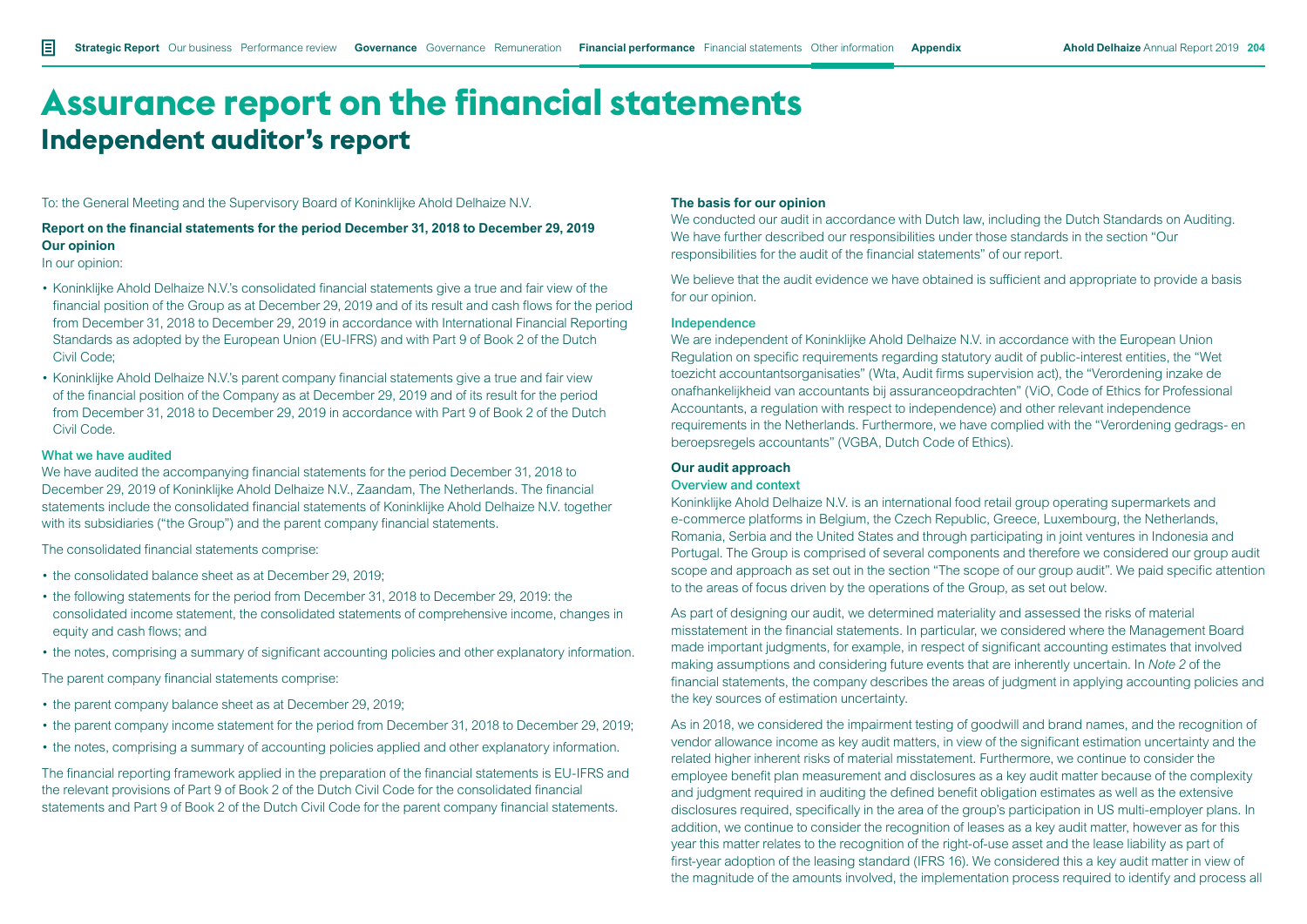relevant data associated with these leases and management's judgment applied in estimating matters such as discount rates and lease terms. Each of these key audit matters have been set out in the section "Key audit matters" of this report.

Another area of focus, that was not considered a key audit matter, was the risk of fraud in revenue recognition. As in all of our audits, we also addressed the risk of management override of internal controls, including evaluating whether there was evidence of bias by the Management Board that may represent a risk of material misstatement due to fraud.

We ensured that the audit teams both at group and at component levels included the appropriate skills and competences which are needed for the audit of a retail company. The Group's operations utilize a wide range of different IT systems. The adequacy and effective operation of controls over these systems is an important element of the integrity of financial reporting within the Group. We utilized IT specialists in our audit to evaluate the adequacy and effective operation of these controls considered relevant to our audit. Furthermore, we included specialists in areas requiring financial instruments, tax and actuarial (including pension accounting) expertise and experts in the area of valuation.

The outline of our audit approach was as follows:

**Materiality** 

Audit scope



| Overall materiality: €106 million |
|-----------------------------------|

We conducted audit work at eight components.

Site visits were conducted to five components operating in the United States, the Netherlands, Belgium, Greece and Switzerland. Audit coverage: 87% of consolidated net sales, 86% of consolidated

assets and 92% of consolidated income before income taxes.

Key audit matters

Impairment testing of goodwill and brand names

Recognition of vendor allowance income

Employee benefit plan measurement and disclosures

Recognition of a right-of-use asset and a lease liability as part of first-year adoption of the lease standard (IFRS 16)

#### **Materiality**

The scope of our audit is influenced by the application of materiality, which is further explained in the section "Our responsibilities for the audit of the financial statements".

Based on our professional judgment we determined certain quantitative thresholds for materiality, including the overall materiality for the financial statements as a whole as set out in the table below. These, together with qualitative considerations, helped us to determine the nature, timing and extent of our audit procedures on the individual financial statement line items and disclosures and to evaluate the effect of identified misstatements, both individually and in aggregate, on the financial statements as a whole and on our opinion.

| Overall group materiality    | €106 million (2018: €107 million).                                                                                                                                                                                                                                                                                                          |  |
|------------------------------|---------------------------------------------------------------------------------------------------------------------------------------------------------------------------------------------------------------------------------------------------------------------------------------------------------------------------------------------|--|
|                              | We used our professional judgment to determine the overall materiality. As a basis                                                                                                                                                                                                                                                          |  |
|                              | for our judgment, we used 5% of income before income taxes.                                                                                                                                                                                                                                                                                 |  |
|                              | We used income before income taxes as the primary benchmark, a generally<br>accepted auditing practice, based on our analysis of the common information<br>needs of users of the financial statements. On this basis, we believe that income<br>before income taxes is an important metric for the financial performance of<br>the Company. |  |
| <b>Component materiality</b> | To each component in our audit scope, we, based on our judgment, allocate<br>materiality that is less than our overall group materiality. The range of materiality<br>allocated across components was between $\epsilon$ 10 and $\epsilon$ 100 million.                                                                                     |  |

We also take misstatements and/or possible misstatements into account that, in our judgment, are material for qualitative reasons.

We agreed with the Supervisory Board that we would report to them misstatements identified during our audit above €5.3 million (2018: €5.3 million) as well as misstatements below that amount that, in our view, warranted reporting for qualitative reasons.

#### **The scope of our group audit**

Koninklijke Ahold Delhaize N.V. is the parent company of a group of entities. The financial information of this group is included in the consolidated financial statements of Koninklijke Ahold Delhaize N.V.

We tailored the scope of our audit to ensure that we, in aggregate, provide sufficient coverage of the financial statements for us to be able to give an opinion on the financial statements as a whole, taking into account the management structure of the Group, the nature of operations of its components, the accounting processes and controls, and the markets in which the components of the Group operate. In establishing the overall group audit strategy and plan, we determined the type of work required to be performed at component level by the Group engagement team and by each component auditor.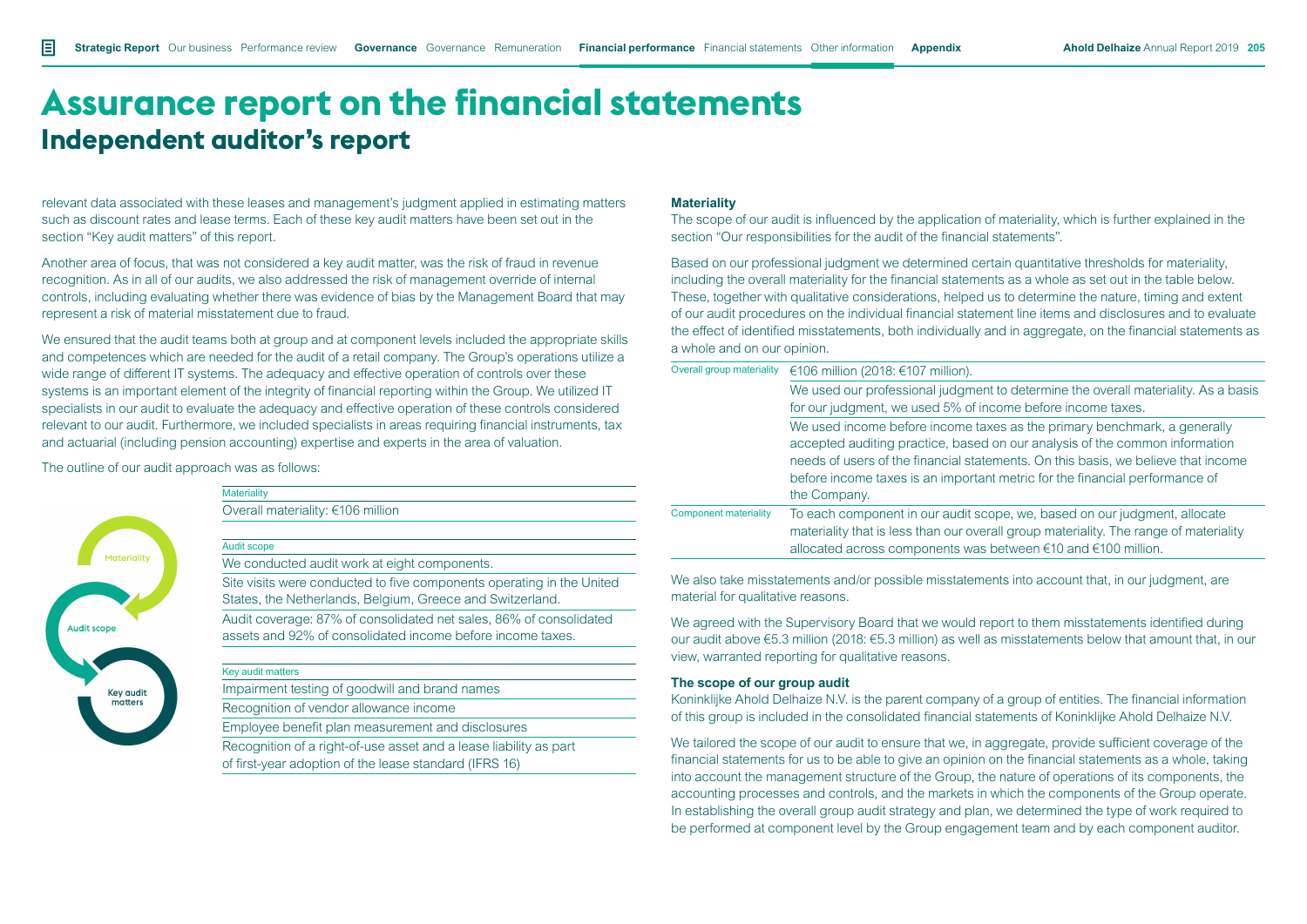The group audit primarily focused on the significant components; these components include the retail operations in the Unites States and the Netherlands as well as the Global Support Office activities in the Netherlands (which includes financing activities in Switzerland).

We subjected five components to audits of their complete financial information, of which three components are individually financially significant to the Group, as described in the paragraph above. The other two components, the Belgian and Greek retail operations, are selected to achieve appropriate audit coverage over the consolidated financial statements. Additionally, we selected three components for audit procedures to achieve appropriate coverage on financial line items in the consolidated financial statements or to build an element of unpredictability in our audit.

In total, in performing these procedures, we achieved the following coverage on the financial line items:

| Consolidated net sales                  | $87\%$ |
|-----------------------------------------|--------|
| Consolidated total assets               | 86%    |
| Consolidated income before income taxes | $92\%$ |

None of the remaining components represented more than 4% of consolidated net sales, consolidated income before income taxes nor consolidated total assets. For those remaining components, we attended internal quarterly closing meetings with local and Group management and performed, among other things, analytical procedures to corroborate our assessment that there were no significant risks of material misstatements within those components.

The group engagement team performed the audit work on the Global Support Office activities in the Netherlands, which includes financing activities in Switzerland, the Group consolidation, the financial statement disclosures and a number of complex items. This included procedures performed over financial instruments such as loans and derivatives, goodwill impairment testing, Board remuneration including share-based payments and compliance of accounting positions taken by the Group in accordance with EU IFRS.

For all other components we used component auditors who are familiar with the local laws and regulations to perform the audit work.

Where component auditors performed the work, we determined the level of involvement we needed to have in their audit work to be able to conclude whether we had obtained sufficient and appropriate audit evidence as a basis for our opinion on the consolidated financial statements as a whole.

We issued instructions to the component audit teams in our audit scope. These instructions included amongst others our risk analysis, materiality and scope of the work. We explained to the component audit teams the structure of the Group, the main developments that are relevant for the component auditors, the risks identified, the materiality levels to be applied and our global audit approach. We had individual calls with each of the in-scope component audit teams during the year and upon conclusion of their work. During these calls, we discussed the significant accounting and audit issues identified by the component auditors, their reports, the findings of their procedures and other matters, which could be of relevance for the consolidated financial statements.

In the current year, the group audit team visited the United States, the Netherlands, Belgium, Greece and Switzerland component audit teams and local management. For each of these components we reviewed relevant parts of the component auditor's audit files.

By performing the procedures above at components, combined with additional procedures at group level, we have been able to obtain, in aggregate, sufficient and appropriate audit evidence on the Group's financial information, as a whole, to provide a basis for our opinion on the financial statements.

#### **Key audit matters**

Key audit matters are those matters that, in our professional judgment, were of most significance in the audit of the financial statements. We have communicated the key audit matters to the Supervisory Board. The key audit matters are not a comprehensive reflection of all matters identified by our audit and that we discussed. In this section, we described the key audit matters and included a summary of the audit procedures we performed on those matters.

We addressed the key audit matters in the context of our audit of the financial statements as a whole, and in forming our opinion thereon. We do not provide separate opinions on these matters or on specific elements of the financial statements. Any comment or observation we made on the results of our procedures should be read in this context.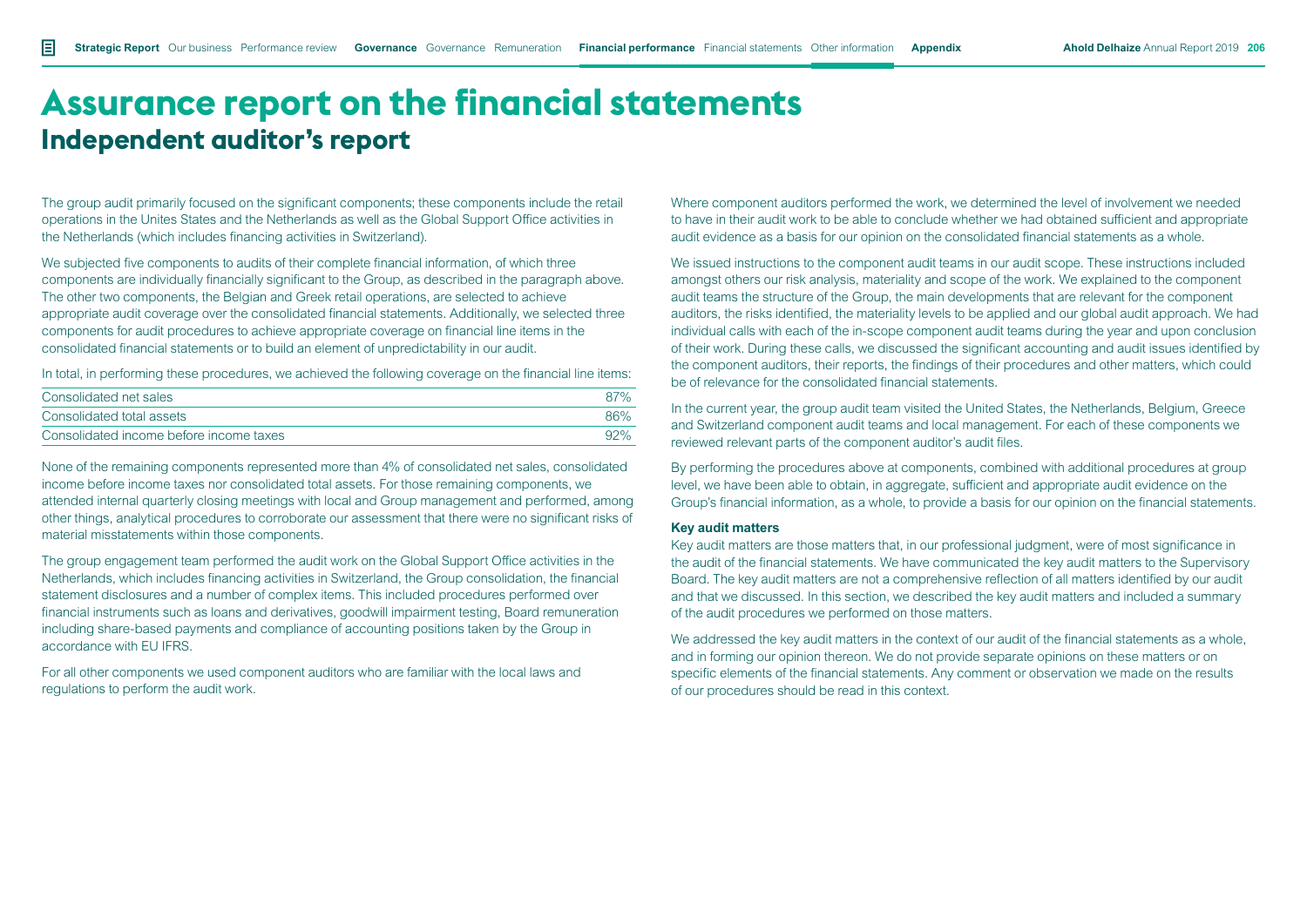### **Key audit matter Our audit work and observations**

#### **Impairment testing of goodwill and brand names**

#### Note 14

As at December 29, 2019, the Group's goodwill and brand names are valued at €10.5 billion. The majority of this balance (€6.7 billion) relates to the former Delhaize business acquired in 2016.

As disclosed in *Note 2* and *3* to the consolidated financial statements, the Group tests its CGUs containing goodwill and brand names for impairment annually and if there is a triggering event at an earlier or later reporting date. This is done by comparing the recoverable amounts of the individual CGUs, being the higher of value-in-use and fair value less costs of disposal, to the carrying amounts. The Management Board performed its annual goodwill and brand names impairment test in accordance with IAS36 – Impairment of Assets and concluded that no impairment of goodwill or brand names was necessary.

We considered this to be a key audit matter because the assessment process is complex, especially with the effects on the impairment model of the inclusion of the right-of-use assets in the carrying amounts as a result of the implementation of IFRS16, involves significant management judgments and is based on key assumptions on expected future market and economic conditions, revenue growth, margin developments, the discount rates and (terminal) growth rates.

We evaluated management's process and design effectiveness of controls over the impairment assessment including the appropriateness of management's identification of the Group's CGUs, indicators of impairment, discount rates and forecasts.

We have challenged management, primarily on their assumptions applied to which the outcome of the impairment test is the most sensitive, in particular, the projected revenue growth, operating margin developments, discount rates and (terminal) growth rates.

We benchmarked key market related assumptions (as disclosed in *Note 14*) against external data and challenged management by comparing the assumptions to historic performance of the company and local economic developments, taking into account the sensitivity test of the goodwill balances for any changes in the respective assumptions.

We involved our valuation experts to assist us in evaluating the appropriateness of the impairment model (including the changes as a result of the implementation of IFRS16), the discount rates applied and to assess the overall reasonableness of the assumptions. We compared the sum of the future cash flow forecasts of all CGUs to the market capitalization.

We also verified the mathematical accuracy of management's valuation models and agreed relevant data, including assumptions on timing of future capital and operating expenditures to the five-year plan as approved by the Management Board.

Based on our procedures we did not identify material exceptions and we found management's assumptions to be supported by available evidence.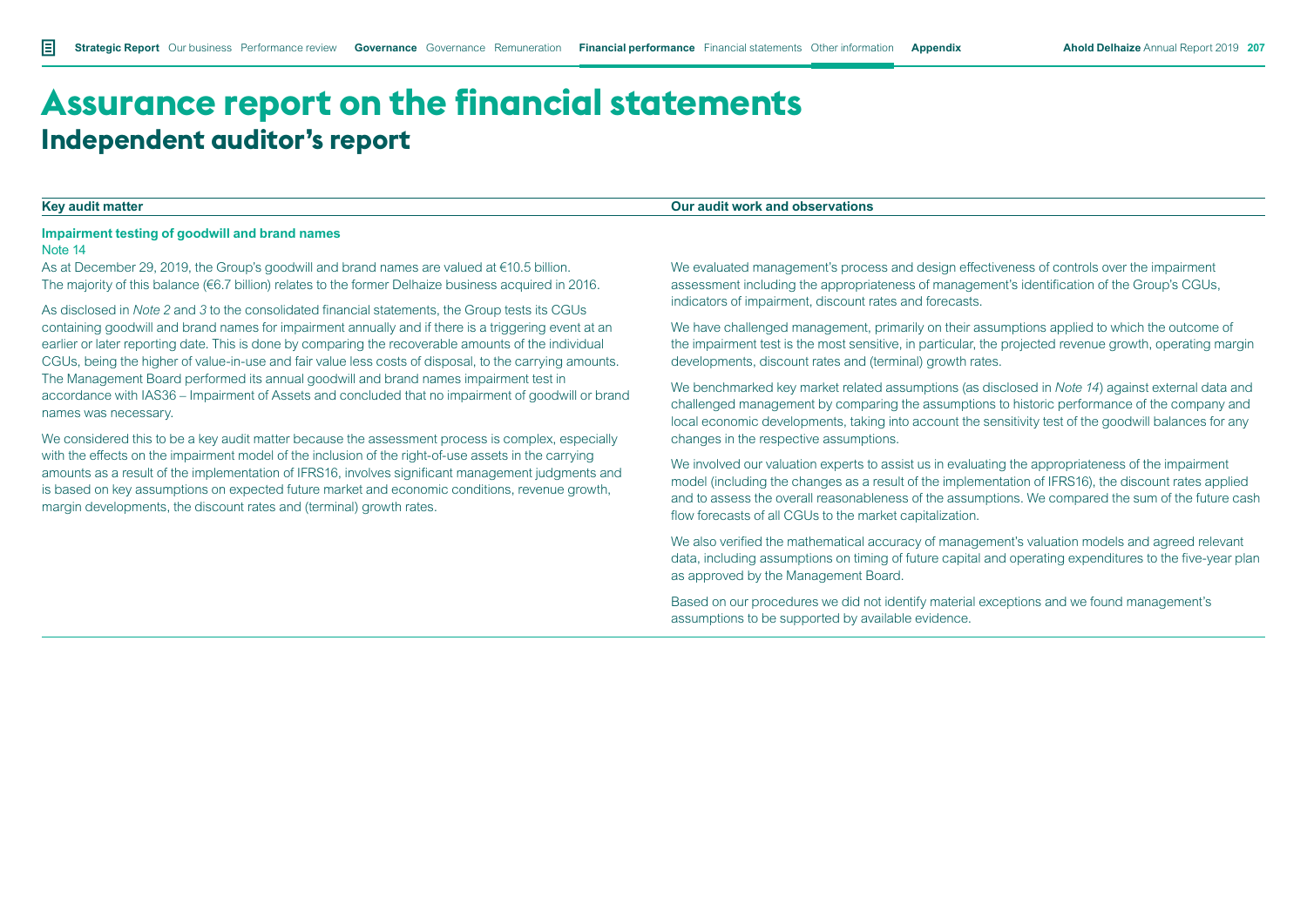#### **Recognition of vendor allowance income**

#### Note 2 and 3

The Group receives various types of vendor allowances from its suppliers, as further disclosed in *Note 2* and *3* to the consolidated financial statements. These allowances are a significant component of cost of sales. The vendor allowance receivable at December 29, 2019, amounts to €585 million (*Note 18*).

The vendor allowance agreements with suppliers contain volume-related allowances, promotional and marketing allowances and various other fees and discounts received in connection with the purchase of goods for resale from those suppliers.

The Group recognizes vendor allowances as a reduction in cost of sales when the performance obligations associated with the allowances have been met, for example when the product has been sold, placed or when the marketing campaign has been held.

We considered this to be a key audit matter because of the magnitude of amounts involved and the judgment required from management to determine the nature and level of fulfilment of the Company's obligations under the vendor agreements and to recognize the amounts in the correct period. This requires a detailed understanding of the contractual arrangements in addition to complete and accurate data to estimate purchase and sales volumes and fulfilment of promotional programs.

**Key audit matter Our audit work and observations**

Our procedures included evaluating the design and testing the operating effectiveness of management's controls around the completeness and accuracy of the contractual agreements recognized in the accounting system.

Furthermore, we challenged management's assumptions used in determining the recognized vendor allowances through discussions with management and performing specific substantive audit procedures. For example, on a sample basis we agreed the recorded amounts to the vendor contracts and confirmed the related positions and terms with the vendors.

To determine the quality of the estimates made by management we performed a retrospective review of management judgments by testing subsequent collections on prior period vendor allowance receivables. These procedures showed us that the vendor allowances collected versus management's estimates were reasonable. We also tested material write-offs and evaluated the nature to identify possible management bias.

Finally we tested whether the allowances were recorded in the correct period through assessing the obligation fulfilment of vendor allowances recorded during a period before and after year-end.

Based on our procedures we did not identify material exceptions and we found management's recognition of vendor allowances to be supported by available evidence.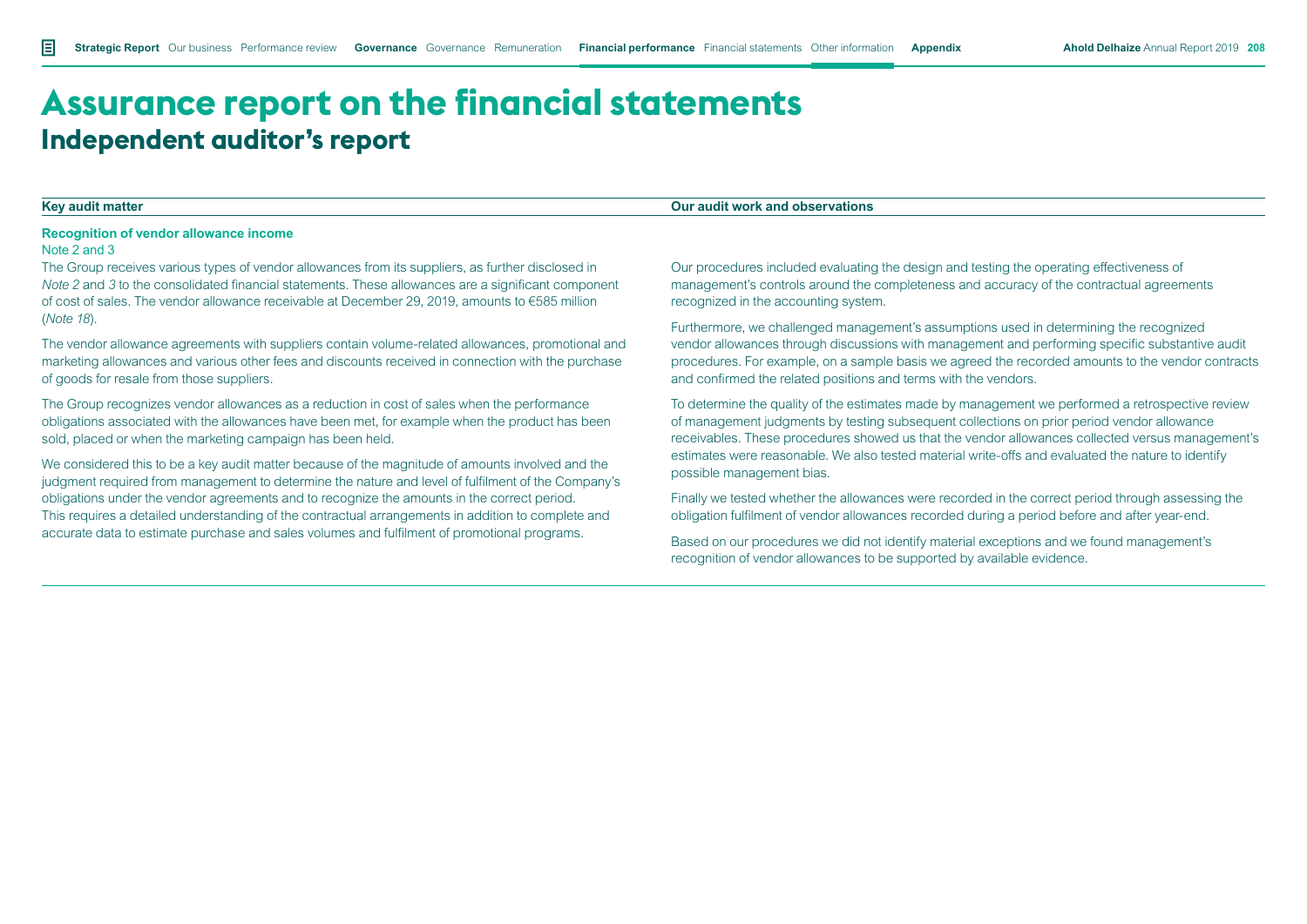#### **Key audit matter Our audit work and observations**

# **Employee benefit plan measurement and disclosures**

#### Note 24

The Group has defined benefit plans, primarily in the Netherlands and in the United States, giving rise to defined benefit obligations of €5.9 billion and €1.5 billion, respectively.

The Group also has a significant number of union employees in the United States whose pension benefits are covered by multi-employer plans (we also refer to the risk factor on pension plan funding on page 100 of the Annual Report). A number of these plans are accounted for as defined contribution plans as there is insufficient information to account for these plans as defined benefit plans. In *Note 24* management has disclosed certain facts and a calculation, which is based on assumptions, and leads to an estimate of the Group's participation in these plans, including, for certain plans, the possible proportionate share of the total net deficit. As disclosed, this estimate does not necessarily reflect the Company's liability, in case of withdrawal or insolvency of such plans.

We considered this to be a key audit matter because of the magnitude of the amounts involved, management's significant judgment applied in estimating the actuarial and demographic assumptions (the most relevant being around salary increases, inflation, discount rates and mortality rates) and the technical expertise required to measure the resulting defined benefit pension obligation for the Group.

In addition, the US multi-employer plan rules are complex and certain plans are in endangered or critical status for which relevant material facts require adequate disclosure in the financial statements. Our procedures included understanding and evaluating the design and testing the operating effectiveness of controls related to key inputs (such as payroll data) and key outputs of the Group's pension process.

We tested the actuarial and demographic assumptions and valuation methodologies used by management to determine the Group's various defined benefit pension obligations. We evaluated whether the key actuarial assumptions are reasonable (for example by comparing to the published actuarial tables) and consistently applied. We tested payroll data, through a combination of controls testing and test of details and reconciled the membership census data used in the actuarial models to the payroll data.

With the support from our valuation experts, we also tested the valuation of the pension assets. Depending on the type of asset, we either reconciled the value to publicly available information or challenged the assumptions used in determining the value by benchmarking assumptions to own expectations.

Finally, we assessed the adequacy of disclosures related to the employee defined benefit plans. We evaluated management's disclosures and calculations in relation to the US multi-employer plans. For this purpose, we reconciled the disclosed facts and the related inputs used by management for the calculation to supporting documentation such as the latest available plan information and actuarial calculations.

Our procedures did not identify material exceptions, we considered management's key assumptions to be within a reasonable range of our own expectations and we did not identify material exceptions in management's disclosures or accounting conclusions.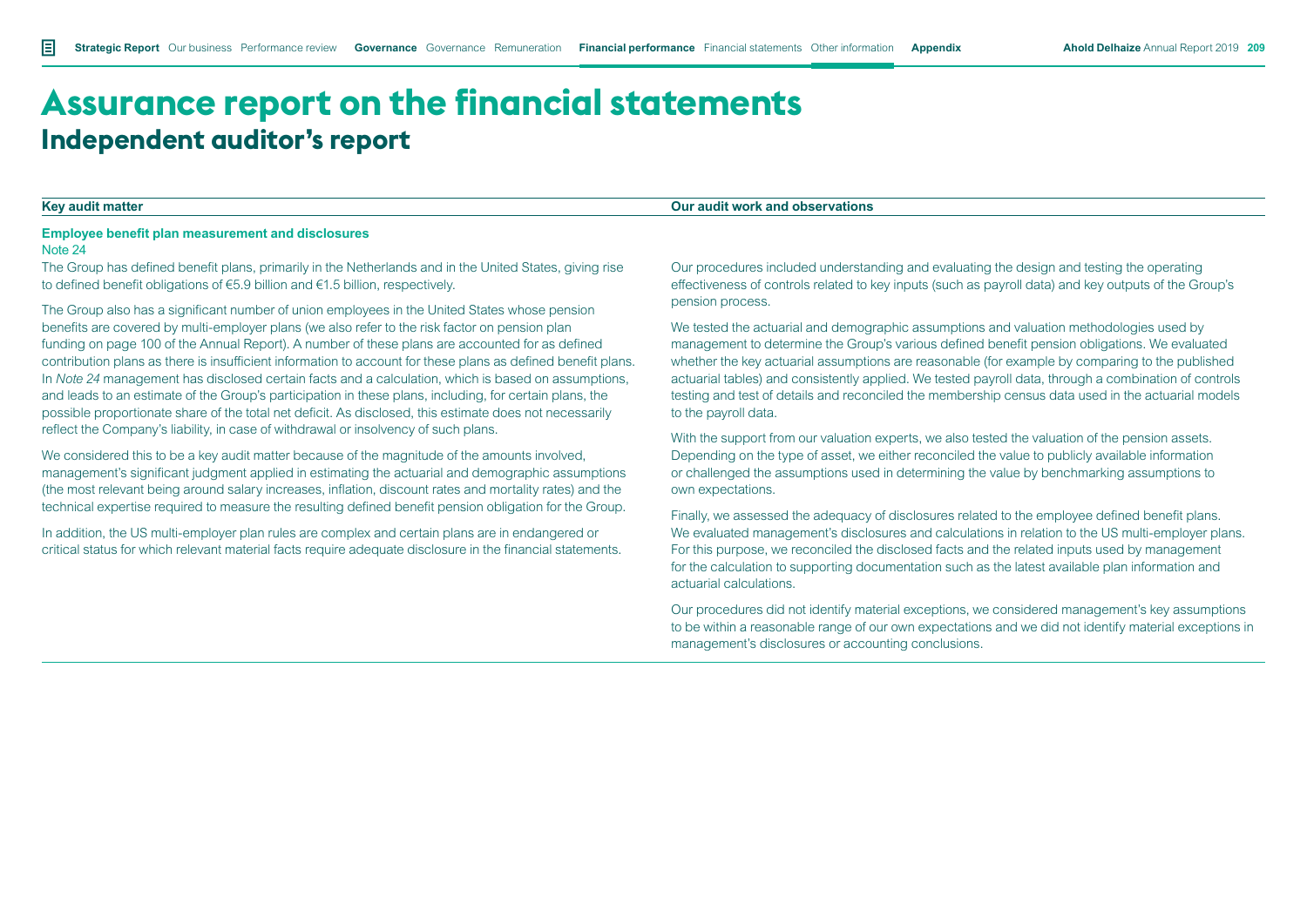#### **Key audit matter Our audit work and observations**

### **Recognition of a right-of-use asset and a lease liability as part of first-year adoption of the lease standard (IFRS 16)**

#### Note 12, 34 and 36

IFRS 16, Leases, became effective for annual reporting periods beginning on or after January 1, 2019. The company applied the full retrospective approach. The application of this new standard as disclosed in *Note 36* gave rise to an increase in total consolidated assets of €6.5 billion, an increase in total consolidated liabilities of €7.1 billion and a corresponding offset in total consolidated equity of approximately €0.6 billion.

We considered this to be a key audit matter because of the magnitude of the amounts involved. management's judgment required in estimating matters such as discount rates (incremental borrowing rates) and lease terms as well as the separation of lease and non-lease components.

Our procedures included evaluating the design and testing the operating effectiveness of management's controls around the completeness and accuracy of the contractual lease agreements recognized in the lease accounting system.

We have reviewed accounting position papers prepared by the Group to determine whether this has been set up in accordance with the requirements of IFRS 16. We challenged management on their judgments and obtained evidence supporting their judgments.

We involved our valuation experts to assist us in evaluating the discount rates applied. On a sample basis, we have agreed key inputs to supporting documentation such as lease agreements. Additionally, we have tested on a sample basis the movements during the year. We have also recalculated the right-of-use asset and lease liability calculated by the system for each material type lease contract. We challenged management assumptions, specifically on the assessment of renewal options and adequate disclosure of the assumptions made.

Based on our procedures performed, we did not identify material exceptions in the accounting for leases, management's estimates and disclosure on Leases in *Note 12* and *34* and the implementation in *Note 36* to the financial statements.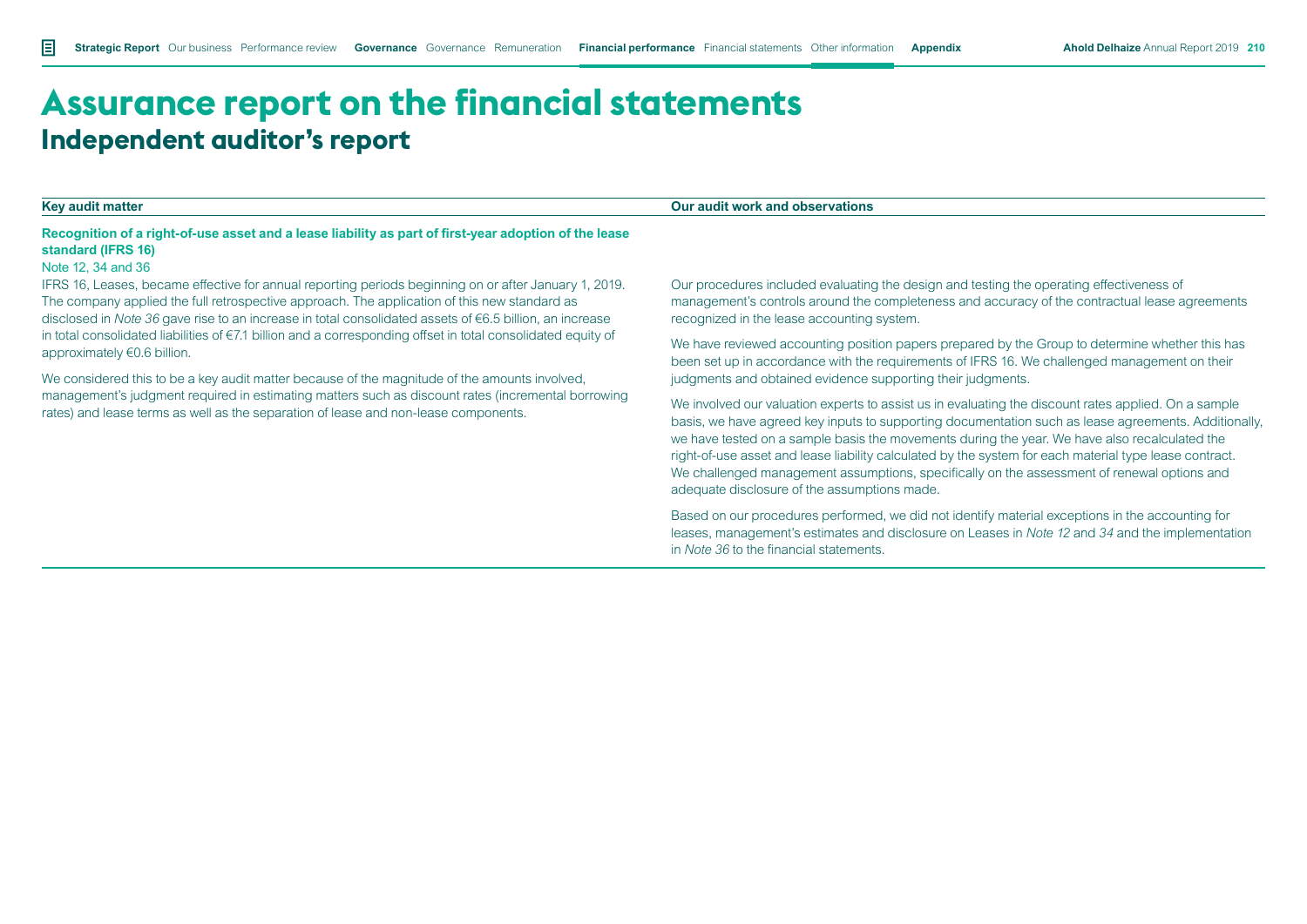### Report on the other information included in the annual report

In addition to the financial statements and our auditor's report thereon, the annual report contains other information that consists of:

- The Management Report as defined on page 105 of the Annual Report:
- The other information included in Strategic report and Governance sections and;
- The other information pursuant to Part 9 of Book 2 of the Dutch Civil Code.

Based on the procedures performed as set out below, we conclude that the other information:

- Is consistent with the financial statements and does not contain material misstatements;
- Contains the information that is required by Part 9 of Book 2 of the Dutch Civil Code.

We have read the other information. Based on our knowledge and understanding obtained in our audit of the financial statements or otherwise, we have considered whether the other information contains material misstatements.

By performing our procedures, we comply with the requirements of Part 9 of Book 2 of the Dutch Civil Code and the Dutch Standard 720. The scope of such procedures was substantially less than the scope of those performed in our audit of the financial statements.

The Management Board is responsible for the preparation of the other information, including the Management Report and the other information in accordance with Part 9 of Book 2 of the Dutch Civil Code.

#### **Report on other legal and regulatory requirements** Our appointment

We were appointed as auditors of Koninklijke Ahold Delhaize N.V. on April 16, 2013 by the Supervisory Board following the passing of a resolution by the shareholders at the annual meeting held on April 16, 2013. Our appointment has been renewed annually by shareholders representing a total period of uninterrupted engagement appointment of seven years.

#### No prohibited non-audit services

To the best of our knowledge and belief, we have not provided prohibited non-audit services as referred to in Article 5(1) of the European Regulation on specific requirements regarding statutory audit of public-interest entities.

#### Services rendered

The services, in addition to the audit, that we have provided to the company and its controlled entities, for the period to which our statutory audit relates, are disclosed in *Note 4* of the notes to the parent company financial statements.

#### **Responsibilities for the financial statements and the audit**

Responsibilities of the Management Board and the Supervisory Board for the financial statements The Management Board is responsible for:

- the preparation and fair presentation of the financial statements in accordance with EU-IFRS and with Part 9 of Book 2 of the Dutch Civil Code; and for
- Such internal control as the Management Board determines is necessary to enable the preparation of the financial statements that are free from material misstatement, whether due to fraud or error.

As part of the preparation of the financial statements, the Management Board is responsible for assessing the Company's ability to continue as a going concern. Based on the financial reporting frameworks mentioned, the Management Board should prepare the financial statements using the going-concern basis of accounting unless the Management Board either intends to liquidate the company or to cease operations, or has no realistic alternative but to do so. The Management Board should disclose events and circumstances that may cast significant doubt on the Company's ability to continue as a going concern in the financial statements.

The Supervisory Board is responsible for overseeing the Company's financial reporting process.

#### Our responsibilities for the audit of the financial statements

Our responsibility is to plan and perform an audit engagement in a manner that allows us to obtain sufficient and appropriate audit evidence to provide a basis for our opinion. Our objectives are to obtain reasonable assurance about whether the financial statements as a whole are free from material misstatement, whether due to fraud or error and to issue an auditor's report that includes our opinion. Reasonable assurance is a high but not absolute level of assurance, which makes it possible that we may not detect all material misstatements. Misstatements may arise due to fraud or error. They are considered to be material if, individually or in the aggregate, they could reasonably be expected to influence the economic decisions of users taken on the basis of the financial statements.

Materiality affects the nature, timing and extent of our audit procedures and the evaluation of the effect of identified misstatements on our opinion.

A more detailed description of our responsibilities is set out in the appendix to our report.

Amsterdam, February 25, 2020

PricewaterhouseCoopers Accountants N.V. S. Laurie de Hernandez RA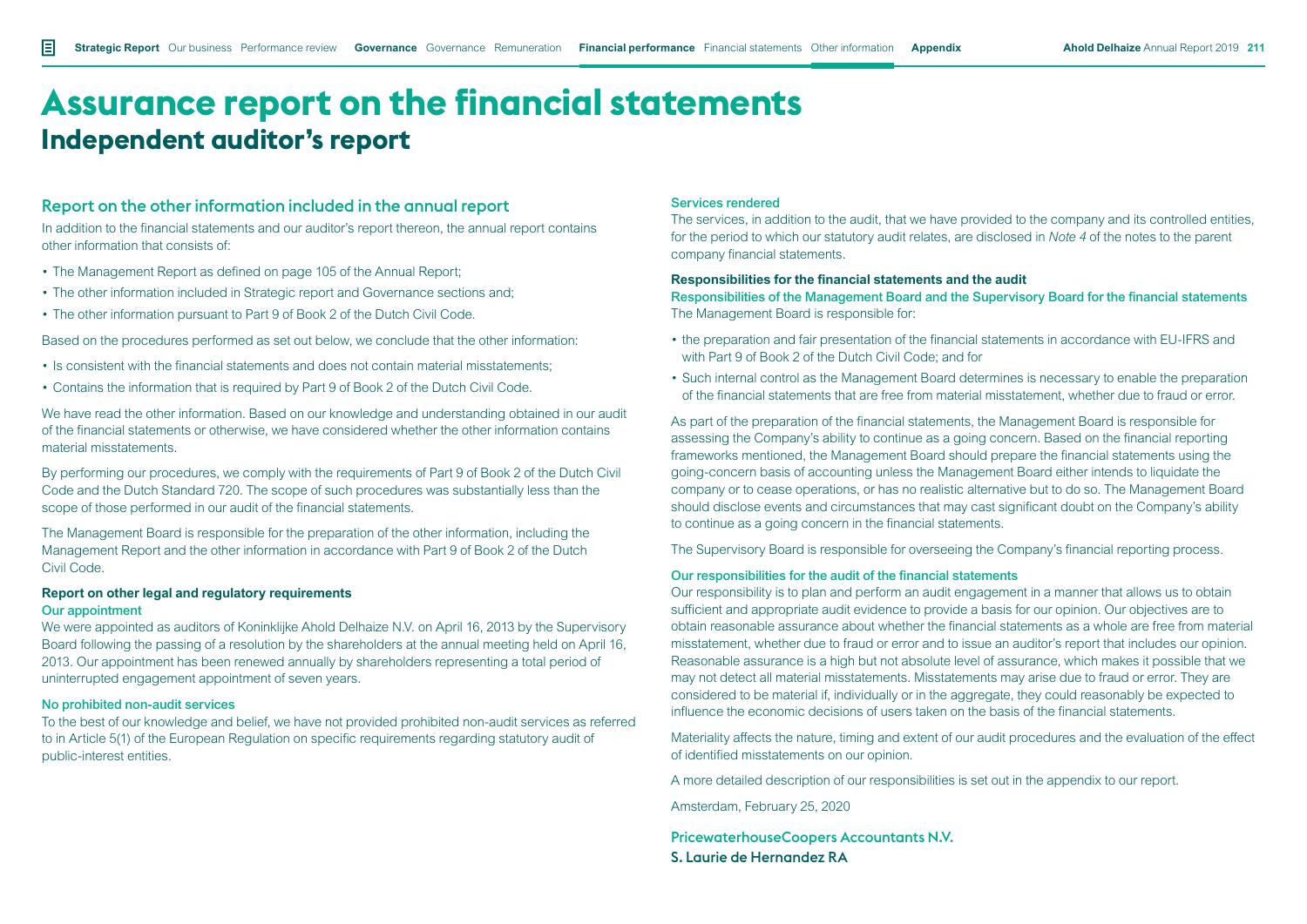#### **Appendix to our auditor's report on the financial statements for the period December 31, 2018 to December 29, 2019 of Koninklijke Ahold Delhaize N.V.**

In addition to what is included in our auditor's report, we have further set out in this appendix our responsibilities for the audit of the financial statements and explained what an audit involves.

#### The auditor's responsibilities for the audit of the financial statements

We have exercised professional judgment and have maintained professional scepticism throughout the audit in accordance with Dutch Standards on Auditing, ethical requirements and independence requirements. Our audit consisted, among other things of the following:

- Identifying and assessing the risks of material misstatement of the financial statements, whether due to fraud or error, designing and performing audit procedures responsive to those risks, and obtaining audit evidence that is sufficient and appropriate to provide a basis for our opinion. The risk of not detecting a material misstatement resulting from fraud is higher than for one resulting from error, as fraud may involve collusion, forgery, intentional omissions, misrepresentations, or the intentional override of internal control.
- Obtaining an understanding of internal control relevant to the audit in order to design audit procedures that are appropriate in the circumstances, but not for the purpose of expressing an opinion on the effectiveness of the Company's internal control.
- Evaluating the appropriateness of accounting policies used and the reasonableness of accounting estimates and related disclosures made by the Management Board.
- Concluding on the appropriateness of the Management Board's use of the going-concern basis of accounting, and based on the audit evidence obtained, concluding whether a material uncertainty exists related to events and/or conditions that may cast significant doubt on the Company's ability to continue as a going concern. If we conclude that a material uncertainty exists, we are required to draw attention in our auditor's report to the related disclosures in the financial statements or, if such disclosures are inadequate, to modify our opinion. Our conclusions are based on the audit evidence obtained up to the date of our auditor's report and are made in the context of our opinion on the financial statements as a whole. However, future events or conditions may cause the company to cease to continue as a going concern.
- Evaluating the overall presentation, structure and content of the financial statements, including the disclosures, and evaluating whether the financial statements represent the underlying transactions and events in a manner that achieves fair presentation.

Considering our ultimate responsibility for the opinion on the consolidated financial statements, we are responsible for the direction, supervision and performance of the group audit. In this context, we have determined the nature and extent of the audit procedures for components of the Group to ensure that we performed enough work to be able to give an opinion on the financial statements as a whole. Determining factors are the geographic structure of the Group, the significance and/or risk profile of group entities or activities, the accounting processes and controls, and the industry in which the Group operates. On this basis, we selected group entities for which an audit or review of financial information or specific balances was considered necessary.

We communicate with the Supervisory Board regarding, among other matters, the planned scope and timing of the audit and significant audit findings, including any significant deficiencies in internal control that we identify during our audit. In this respect, we also issue an additional report to the Audit, Finance and Risk Committee in accordance with Article 11 of the EU Regulation on specific requirements regarding statutory audit of public-interest entities. The information included in this additional report is consistent with our audit opinion in this auditor's report.

We provide the Supervisory Board with a statement that we have complied with relevant ethical requirements regarding independence, and to communicate with them all relationships and other matters that may reasonably be thought to bear on our independence, and where applicable, related safeguards.

From the matters communicated with the Supervisory Board, we determine those matters that were of most significance in the audit of the financial statements of the current period and are therefore the key audit matters. We describe these matters in our auditor's report unless law or regulation precludes public disclosure about the matter or when, in extremely rare circumstances, not communicating the matter is in the public interest.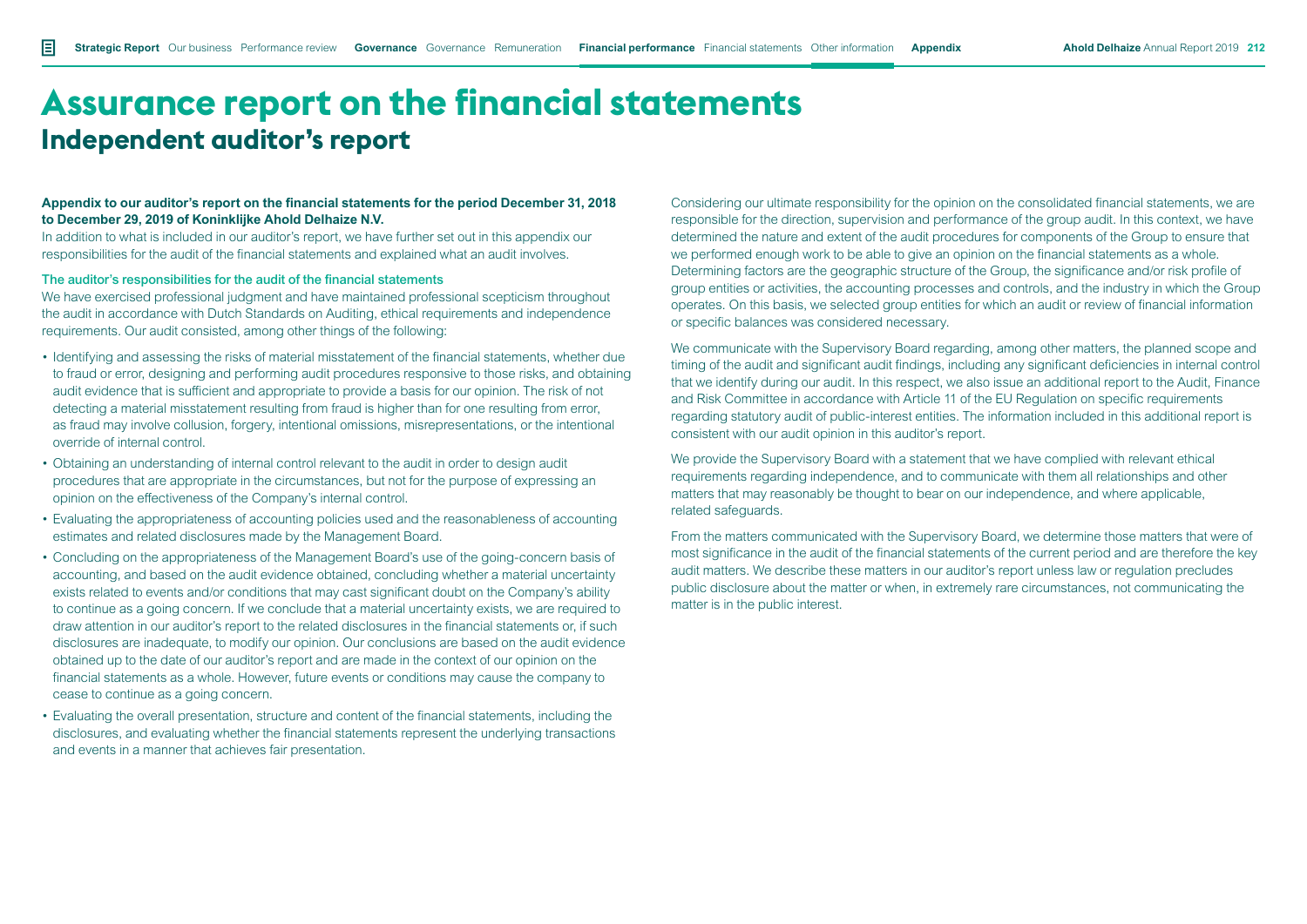# **Assurance report on non-financial information Assurance report of the independent auditor**

**To: the Management Board and the Supervisory Board of Koninklijke Ahold Delhaize N.V.**

#### **Assurance report on the non-financial information 2019**

#### **Our conclusion**

Based on our procedures performed nothing has come to our attention that causes us to believe that the non-financial information included in the Annual Report 2019 of Koninklijke Ahold Delhaize N.V. does not present, in all material respects, a reliable and adequate view of:

- the policy and business operations with regard to sustainability; and
- the thereto related events and achievements for the period from December 31, 2018 to December 29, 2019

in accordance with the Sustainability Reporting Standards of the Global Reporting Initiative (GRI) and the internally applied reporting criteria as included in the section "reporting criteria".

#### What we have reviewed

We have reviewed the non-financial information as included in the Annual Report for the period from December 31, 2018 to December 29, 2019, as included in the following sections in the Annual Report (hereafter: "the non-financial information"):

- Our business:
- Group non-financial review;
- Paragraph "Materiality Assessment" of section How we manage risk.

This review is aimed at obtaining a limited level of assurance.

The non-financial information comprises a representation of the policy and business operations of Koninklijke Ahold Delhaize N.V., Zaandam, the Netherlands (hereafter: "Ahold Delhaize") with regard to sustainability and the thereto related business operations, events and achievements for the period from December 31, 2018 to December 29, 2019.

### **The basis for our conclusion**

We have performed our review in accordance with Dutch law, which includes the Dutch Standard 3810N "Assurance-opdrachten inzake maatschappelijke verslagen" ("Assurance engagements on corporate social responsibility reports"), which is a specified Dutch Standard that is based on the International Standard on Assurance Engagements (ISAE) 3000 "Assurance Engagements other than Audits or Reviews of Historical Financial Information". Our responsibilities under this standard are further described in the section "Our responsibilities for the review of the non-financial information" of this assurance report.

We believe that the assurance evidence we have obtained is sufficient and appropriate to provide a basis for our conclusion.

#### Independence and quality control

We are independent of Ahold Delhaize in accordance with the "Verordening inzake de onafhankelijkheid van accountants bij assuranceopdrachten" (ViO – Code of Ethics for Professional Accountants, a regulation with respect to independence) and other for the engagement relevant independence requirements in the Netherlands. Furthermore, we have complied with the "Verordening gedrags- en beroepsregels accountants" (VGBA – "Dutch Code of Ethics").

We apply the "Nadere voorschriften kwaliteitssystemen" (NVKS – "Regulations for quality systems") and accordingly maintain a comprehensive system of quality control including documented policies and procedures regarding compliance with ethical requirements, professional standards and other applicable legal and regulatory requirements.

#### Reporting criteria

The non-financial information needs to be read and understood in conjunction with the reporting criteria. The Management Board of Ahold Delhaize is solely responsible for selecting and applying these reporting criteria, taking into account applicable law and regulations related to reporting.

The reporting criteria used for the preparation of the non-financial information are the Sustainability Reporting Standards of the Global Reporting Initiative (GRI) and the internally applied reporting criteria, as disclosed in paragraphs "How we manage sustainable retailing" and "Global Reporting Initiative" of section "Group non-financial review" and section "Definitions: Performance measures" of the Annual Report. The absence of an established practice on which to draw, to evaluate and measure nonfinancial information allows for different, but acceptable, measurement techniques and can affect comparability between entities and over time.

#### Limitations to the scope of our review

The non-financial information includes prospective information such as expectations on ambitions, strategy, plans, estimates and risk assessments. Inherently, the actual results are likely to differ from these expectations and these differences may be material. We do not provide any assurance on the assumptions and the achievability of prospective information in the non-financial information.

The links to external sources or websites in the non-financial information are not part of the non-financial information reviewed by us. We do not provide assurance over information outside of the Annual Report.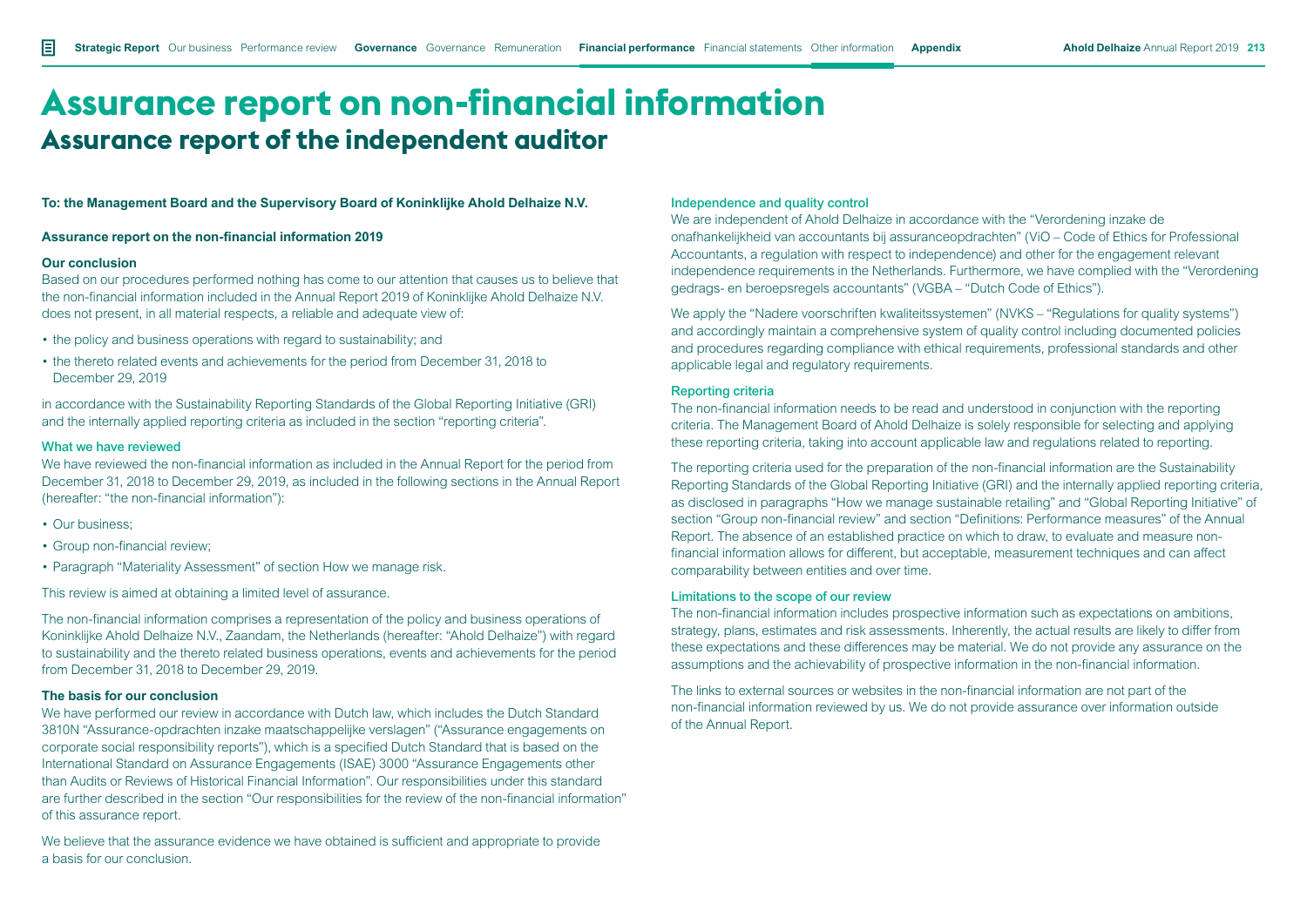# **Assurance report on non-financial information Assurance report of the independent auditor**

#### **Responsibilities for the non-financial information and the review** Responsibilities of the Management Board and the Supervisory Board

The Management Board of Ahold Delhaize is responsible for the preparation of reliable and adequate non-financial information in accordance with the reporting criteria as included in section "reporting criteria", including the identification of stakeholders and the definition of material matters. The choices made by the Management Board regarding the scope of the non-financial information and the reporting policy are summarized in paragraphs "How we manage sustainable retailing" and "Global Reporting Initiative" of section "*Group non-financial review*" and section "*Definitions: Performance measures*" of the Annual Report. The Management Board is responsible for determining that the applicable reporting criteria are acceptable in the circumstances.

The Management Board is also responsible for such internal control as the Management Board determines is necessary to enable the preparation of the non-financial information that is free from material misstatement, whether due to fraud or errors.

The Supervisory Board is responsible for overseeing the company's reporting process on the nonfinancial information.

#### Our responsibilities for the review of the non-financial information

Our responsibility is to plan and perform the review engagement in a manner that allows us to obtain sufficient and appropriate assurance evidence to provide a basis for our conclusion.

Procedures performed to obtain a limited level of assurance are aimed to determine the plausibility of information and vary in nature and timing from, and are less in extent, than for a reasonable assurance engagement. The level of assurance obtained in review engagements is therefore substantially less than the assurance obtained in audit engagements.

#### **Procedures performed**

We have exercised professional judgment and have maintained professional scepticism throughout the review, in accordance with the Dutch Standard 3810N, ethical requirements and independence requirements.

Our procedures included amongst others:

- Performing an analysis of the external environment and obtaining insight into relevant social themes and issues and the characteristics of the Company.
- Evaluating the appropriateness of the reporting criteria used, their consistent application and related disclosures in the non-financial information. This includes the evaluation of the results of the stakeholders' dialogue and the reasonableness of estimates made by the Management Board.
- Obtaining an understanding of the reporting processes for the non-financial information, including obtaining a general understanding of the internal control environment relevant to our review.
- Identifying areas of the non-financial information with a higher risk of misleading or unbalanced information or material misstatement, whether due to fraud or errors. Designing and performing further assurance procedures aimed at determining the plausibility of the non-financial information responsive to this risk analysis. These procedures consisted amongst others of:
- **·** Interviewing management (and/or relevant staff) at corporate and local level responsible for the sustainability strategy, policy and results;
- **·** Interviewing relevant staff responsible for providing the information for, carrying out internal control procedures on, and consolidating the data in the non-financial information.
- **·** Determining the nature and extent of the review procedures for the group components and locations. For this, the nature, extent and/or risk profile of these components are decisive. Based thereon we selected the components and locations to visit. The visits to entities in Belgium, the United States of America and Greece are aimed at, on a local level, validating source data and evaluating the design and implementation of internal controls and validation procedures;
- **·** Obtaining assurance evidence that the non-financial information reconciles with underlying records of the company;
- **·** Reviewing, on a limited test basis, relevant internal and external documentation;
- **·** Performing an analytical review of the data and trends in the information submitted for consolidation at corporate level.
- Reconciling the financial information, as included in the sections we reviewed, with the financial statements.
- Evaluating the consistency of the non-financial information with the information in the Annual Report, which is not included in the scope of our review.
- Evaluating the presentation, structure and content of the non-financial information.
- To consider whether the non-financial information as a whole, including the disclosures, reflects the purpose of the reporting criteria used.

We communicate with the Supervisory Board on the planned scope and timing of the engagement and on the significant findings that result from our procedures.

Amsterdam, February 25, 2020

PricewaterhouseCoopers Accountants N.V. S. Laurie de Hernandez RA